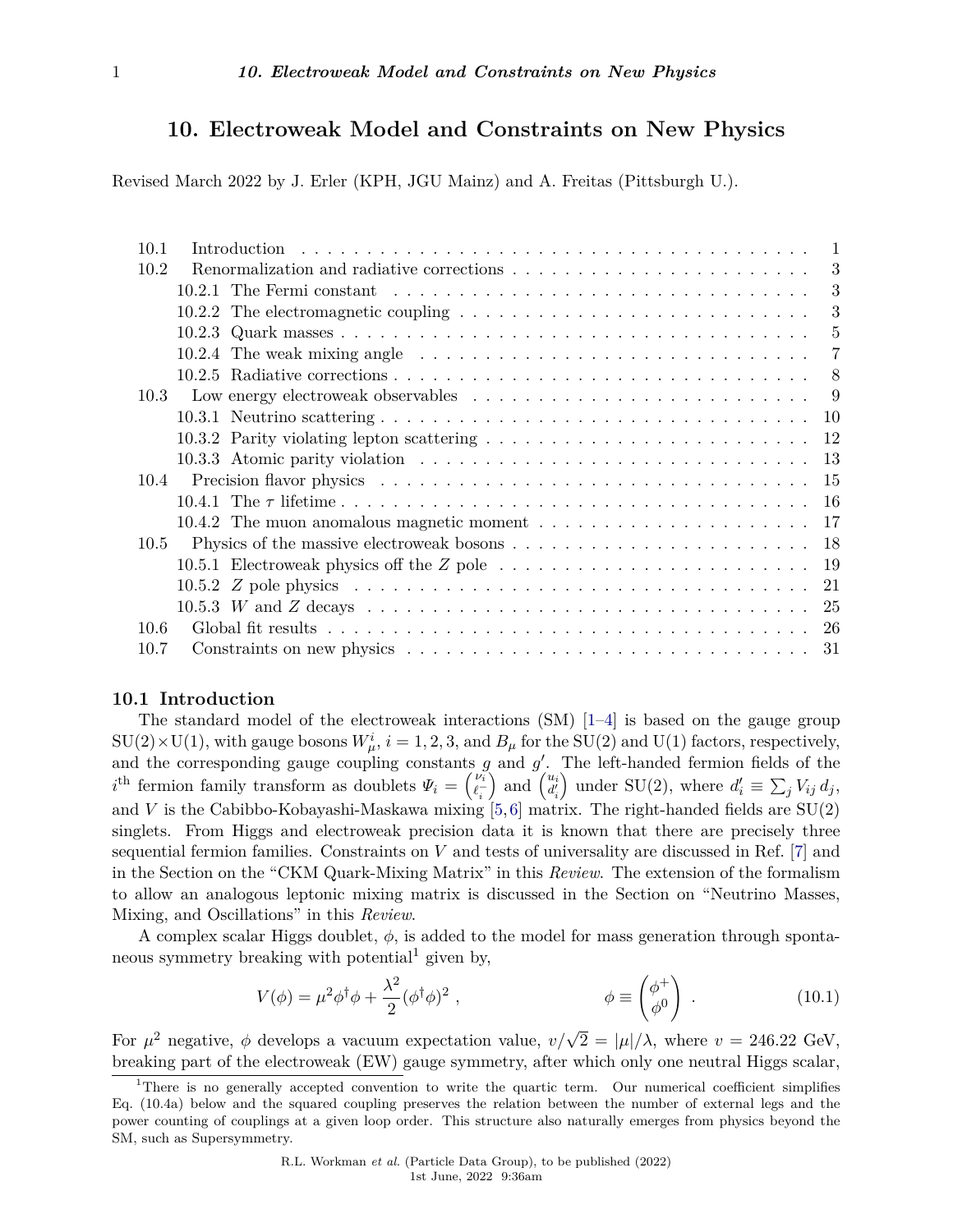*H*, remains in the physical particle spectrum. In non-minimal models there are additional charged and neutral scalar Higgs particles. Higgs boson physics is reviewed in the Section on the "Status of Higgs Boson Physics" in this *Review*.

After symmetry breaking the Lagrangian for the fermion fields,  $\psi_i$ , is

$$
\mathcal{L}_F = \sum_i \bar{\psi}_i \left( i \partial - m_i - \frac{m_i H}{v} \right) \psi_i - \frac{g}{2\sqrt{2}} \sum_i \overline{\Psi}_i \gamma^\mu (1 - \gamma^5) (T^+ W^+_\mu + T^- W^-_\mu) \Psi_i
$$

$$
- e \sum_i Q_i \bar{\psi}_i \gamma^\mu \psi_i A_\mu - \frac{g}{2 \cos \theta_W} \sum_i \bar{\psi}_i \gamma^\mu (g^i_V - g^i_A \gamma^5) \psi_i Z_\mu . \tag{10.2}
$$

Here  $\theta_W \equiv \tan^{-1}(g'/g)$  is the weak mixing angle and  $e = g \sin \theta_W$  is the positron electric charge. Furthermore,

$$
A_{\mu} \equiv B_{\mu} \cos \theta_W + W_{\mu}^3 \sin \theta_W , \qquad (10.3a)
$$

$$
W^{\pm}_{\mu} \equiv \frac{W_{\mu}^{1} \mp iW_{\mu}^{2}}{\sqrt{2}} , \qquad (10.3b)
$$

$$
Z_{\mu} \equiv -B_{\mu}\sin\theta_W + W_{\mu}^3\cos\theta_W , \qquad (10.3c)
$$

are the photon field  $(\gamma)$  and the charged  $(W^{\pm})$  and neutral  $(Z)$  weak boson fields, respectively.

The Yukawa coupling of *H* to  $\psi_i$  in the first term in  $\mathscr{L}_F$ , which is flavor diagonal in the minimal model, is  $gm_i/2M_W$ . The boson masses in the EW sector are given (at tree level, *i.e.*, to lowest order in perturbation theory) by,

$$
M_H = \lambda v \tag{10.4a}
$$

$$
M_W = \frac{gv}{2} = \frac{ev}{2\sin\theta_W} \,,\tag{10.4b}
$$

$$
M_Z = \sqrt{g^2 + g'^2} \frac{v}{2} = \frac{ev}{2\sin\theta_W \cos\theta_W} , \qquad (10.4c)
$$

$$
M_{\gamma} = 0. \tag{10.4d}
$$

The second term in  $\mathscr{L}_F$  represents the charged-current weak interaction [\[8–](#page-36-5)[10\]](#page-36-6), where  $T^+$  and *T*<sup>−</sup> are the weak isospin raising and lowering operators. For example, the coupling of a *W* to an electron and a neutrino is

$$
-\frac{e}{2\sqrt{2}\sin\theta_{W}}\left[W_{\mu}^{-}\bar{e}\gamma^{\mu}(1-\gamma^{5})\nu+W_{\mu}^{+}\bar{\nu}\gamma^{\mu}(1-\gamma^{5})e\right].
$$
 (10.5)

For momenta small compared to  $M_W$ , this term gives rise to the effective four-fermion interaction with the Fermi constant given by  $G_F/\sqrt{2} = 1/2v^2 = g^2/8M_W^2$ . CP violation is incorporated into the EW model by a single observable phase in  $V_{ij}$ .

The third term in  $\mathscr{L}_F$  describes electromagnetic interactions (QED) [\[11,](#page-36-7)[12\]](#page-36-8), and the last is the weak neutral-current interaction [\[9,](#page-36-9) [10,](#page-36-6) [13\]](#page-36-10). The vector and axial-vector couplings are

$$
g_V^i \equiv t_{3L}(i) - 2Q_i \sin^2 \theta_W , \qquad (10.6a)
$$

$$
g_A^i \equiv t_{3L}(i) \tag{10.6b}
$$

where  $t_{3L}(i)$  is the weak isospin of fermion  $i$  (+1/2 for  $u_i$  and  $v_i$ ; -1/2 for  $d_i$  and  $e_i$ ) and  $Q_i$  is the charge of  $\psi_i$  in units of *e*.

The first term in Eq. (10.2) also gives rise to fermion masses, and in the presence of right-handed neutrinos to Dirac neutrino masses. The possibility of Majorana masses is discussed in the Section on "Neutrino Mass, Mixing, and Oscillations" in this *Review*.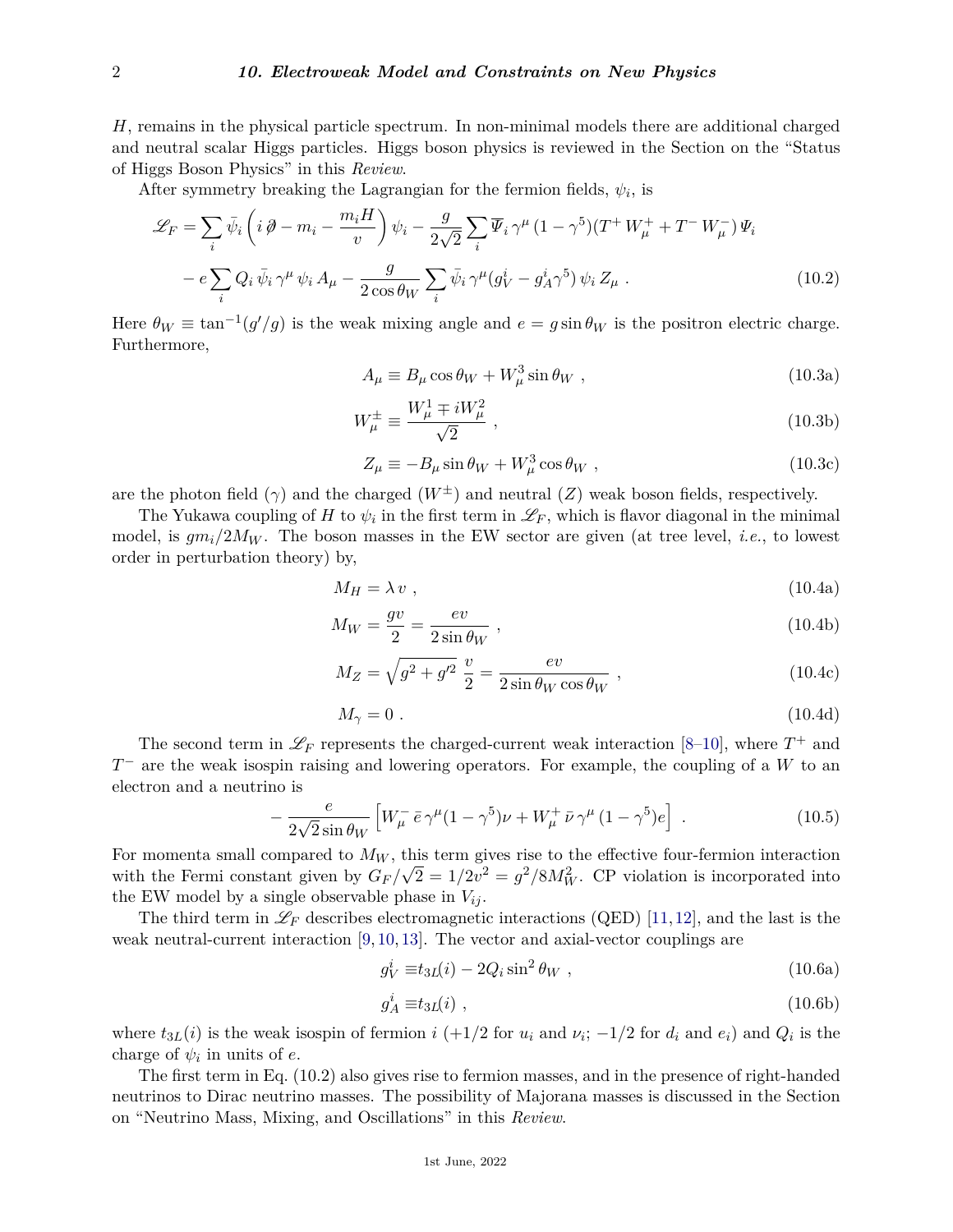# <span id="page-2-0"></span>**10.2 Renormalization and radiative corrections**

In addition to the Higgs boson mass,  $M_H$ , the fermion masses and mixings, and the strong coupling constant,  $\alpha_s$ , the SM has three parameters. The set with the smallest experimental errors contains the  $Z$  mass<sup>[2](#page-2-3)</sup>, the Fermi constant, and the fine structure constant, to be discussed in turn (the numerical values quoted in Sections 10.2−10.4 correspond to the main fit result in Table 10.7).

The *Z* boson mass,  $M_Z = 91.1876 \pm 0.0021$  GeV, has been determined from the *Z* lineshape scan at LEP 1 [\[14\]](#page-36-11). This value of  $M_Z$  corresponds to a definition based on a Breit-Wigner shape with an energy-dependent width<sup>[3](#page-2-4)</sup> (see the Section on the "*Z* Boson" in this *Review*).

#### <span id="page-2-1"></span>**10.2.1** *The Fermi constant*

The Fermi constant,

$$
G_F = 1.1663788(6) \times 10^{-5} \text{ GeV}^{-2} , \qquad (10.7)
$$

is derived from the  $\mu$  lifetime formula<sup>[4](#page-2-5)</sup>,

$$
\frac{\hbar}{\tau_{\mu}} = \frac{G_F^2 m_{\mu}^5}{192\pi^3} F(\rho) \left[ 1 + H_1(\rho) \frac{\hat{\alpha}(m_{\mu})}{\pi} + H_2(\rho) \frac{\hat{\alpha}^2(m_{\mu})}{\pi^2} + H_3 \frac{\hat{\alpha}^3(m_{\mu})}{\pi^3} \right] ,\tag{10.8}
$$

where  $\rho = m_e^2/m_\mu^2$ , and where

$$
F(\rho) = 1 - 8\rho + 8\rho^3 - \rho^4 - 12\rho^2 \ln \rho = 0.99981295 , \qquad (10.9a)
$$

$$
H_1(\rho) = \frac{25}{8} - \frac{\pi^2}{2} - \left(9 + 4\pi^2 + 12\ln\rho\right)\rho + 16\pi^2\rho^{3/2} + \mathcal{O}(\rho^2) = -1.80793\,,\tag{10.9b}
$$

$$
H_2(\rho) = \frac{156815}{5184} - \frac{518}{81}\pi^2 - \frac{895}{36}\zeta(3) + \frac{67}{720}\pi^4 + \frac{53}{6}\pi^2\ln 2
$$
  
– (0.042 ± 0.002)<sub>had</sub> –  $\frac{5}{4}\pi^2\sqrt{\rho} + \mathcal{O}(\rho) = 6.64$ , (10.9c)

$$
\hat{\alpha}(m_{\mu})^{-1} = \alpha^{-1} + \frac{1}{3\pi} \ln \rho + \mathcal{O}(\alpha) = 135.901 . \qquad (10.9d)
$$

*H*<sub>1</sub> and *H*<sub>2</sub> capture the QED corrections within the Fermi model. The results for  $\rho = 0$  have been obtained in Refs. [\[16\]](#page-36-12) and [\[17,](#page-36-13) [18\]](#page-36-14) for  $H_1$  and  $H_2$ , respectively, where the term in parentheses is from the hadronic vacuum polarization  $[17]$ . The mass corrections to  $H_1$  have been known for some time [\[19\]](#page-36-15), while those to  $H_2$  are more recent [\[20\]](#page-36-16). Notice the term linear in  $m_e$  whose appearance was unforeseen and can be traced to the use of the muon pole mass in the prefactor [\[20\]](#page-36-16). The coefficient  $H_3 = -15.3 \pm 2.3$  has been estimated in Refs. [\[21,](#page-36-17) [22\]](#page-36-18). The remaining uncertainty in  $G_F$  is mostly experimental and has been reduced by an order of magnitude by the MuLan collaboration [\[15\]](#page-36-19) at the PSI.

## <span id="page-2-2"></span>**10.2.2** *The electromagnetic coupling*

The fine structure constant, *α*, can be extracted from the anomalous magnetic moment of the electron,  $a_e = (1159652180.73 \pm 0.28) \times 10^{-12}$  [\[23\]](#page-36-20), giving the value [\[24\]](#page-36-21)  $\alpha^{-1} = 137.035999150(33)$ . Another approach combines measurements of the Rydberg constant and atomic masses with interferometry of atomic recoil kinematics. Applied to  ${}^{87}Rb$  [\[25\]](#page-37-0) and  ${}^{133}Cs$  [\[26\]](#page-37-1), this method implies the  ${\rm results}$   $\alpha^{-1} = 137.035999206(11)$  and  $\alpha^{-1} = 137.035999046(27)$ , respectively, which differ by 5.5 *σ* 

<span id="page-2-3"></span><sup>&</sup>lt;sup>2</sup>We emphasize that in the fits described in Sec. 10.6 and Sec. 10.7 the values of the SM parameters are affected by all observables that depend on them. This is of no practical consequence for  $\alpha$  and  $G_F$ , however, since they are very precisely known.

<span id="page-2-4"></span><sup>3</sup>The theoretically consistent and gauge-invariant definition of the *Z*-boson mass through the complex pole of the propagator would instead lead to a Breit-Wigner shape with a constant width. The two definitions differ numerically, and this difference has to be accounted for in theoretical calculations.

<span id="page-2-5"></span><sup>&</sup>lt;sup>4</sup>In the spirit of the Fermi theory, we incorporated the small propagator correction,  $3/5 m_\mu^2/M_W^2$ , into  $\Delta r$  (see below). This is also the convention adopted by the MuLan collaboration [\[15\]](#page-36-19). While this breaks with historical consistency, the numerical difference was negligible in the past.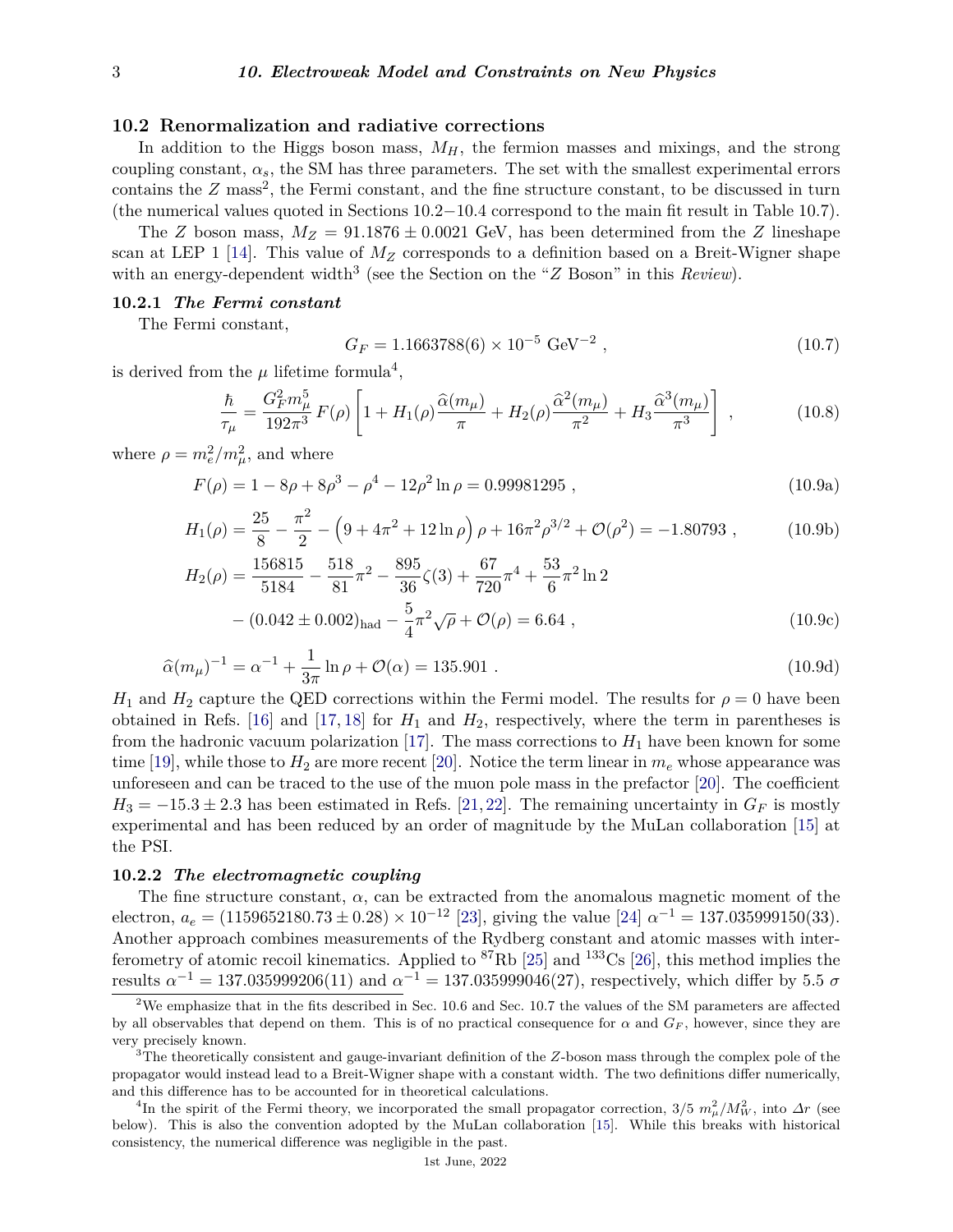from each other, and when combined would give  $\alpha^{-1} = 137.035999183(10)$ . Finally, combining the anomalous magnetic moment and atomic interferometry methods, which unlike in the past are now in agreement, leads to the world average of

$$
\alpha^{-1} = 137.035999180(10) \tag{10.10}
$$

In most EW renormalization schemes, it is convenient to define a running *α* dependent on the energy scale of the process, with  $\alpha^{-1} \approx 137.036$  appropriate at very low energy, *i.e.* close to the Thomson limit. The OPAL [\[27\]](#page-37-2) and L3 [\[28\]](#page-37-3) collaborations at LEP could also observe the running directly in small and large angle Bhabha scattering, respectively. For scales above a few hundred MeV the low energy hadronic contribution to vacuum polarization introduces a theoretical uncertainty in  $\alpha$ . In the modified minimal subtraction  $(\overline{MS})$  scheme<sup>[5](#page-3-0)</sup> [\[29\]](#page-37-4) (used for this *Review*), and with  $\alpha_s(M_Z) = 0.1185 \pm 0.0016$  we have  $\hat{\alpha}^{(4)}(m_{\tau})^{-1} = 133.471 \pm 0.007$  and  $\hat{\alpha}^{(5)}(M_{\tau})^{-1} = 137.971 \pm 0.000$  TU and the set of the set of the set of the set of the set of the set of the set o  $\hat{a}^{(5)}(M_Z)^{-1} = 127.951 \pm 0.009$ . The latter corresponds to a quark sector contribution (without the top) to the conventional (on-shell) QED coupling,

$$
\alpha(M_Z) = \frac{\alpha}{1 - \Delta\alpha(M_Z)} \tag{10.11}
$$

of  $\Delta\alpha_{\text{had}}^{(5)}(M_Z) = 0.02768 \pm 0.00007$ . These values are updated from Ref. [\[30\]](#page-37-5) with  $\Delta\alpha_{\text{had}}^{(5)}(M_Z)$ moved downwards and its uncertainty reduced (partly due to a more precise charm quark mass). Its correlation with  $a_{\mu}$ , as well as the non-linear  $\alpha_s$  dependence of  $\hat{\alpha}(M_Z)$  and the resulting correlation with the input variable  $\alpha_s$ , are fully taken into account in the fits. This is done by using as actual input (fit constraint) instead of  $\Delta \alpha_{\text{had}}^{(5)}(M_Z)$  the low energy contribution by the three light quarks,  $\Delta\alpha_{\text{had}}^{(3)}(2.0 \text{ GeV}) = (58.84 \pm 0.51) \times 10^{-4}$  [\[31\]](#page-37-6), and by calculating the perturbative and heavy quark contributions to  $\hat{\alpha}(M_Z)$  in each call of the fits according to [\[30\]](#page-37-5). Part of the error  $(\pm 0.37 \times 10^{-4})$  is from  $e^+e^-$  annihilation data below  $\sqrt{s} = 2$  GeV, as well as isospin rotated data from  $\tau$  decays into two- and four-pion final states [\[32\]](#page-37-7) (including uncertainties from isospin breaking effects [\[33\]](#page-37-8)), but un-calculated higher order perturbative  $(\pm 0.21 \times 10^{-4})$  and non-perturbative  $(\pm 0.28 \times 10^{-4}$  [\[31\]](#page-37-6))  $QCD$  corrections and the  $\overline{MS}$  quark mass values (see below) also contribute. Various evaluations of  $\Delta\alpha_{\rm had}^{(5)}(M_Z)$  are summarized in Table 10.1, where the relation<sup>[6](#page-3-1)</sup> between the  $\overline{\rm MS}$  and on-shell definitions (obtained using Refs. [\[37,](#page-37-9) [38\]](#page-37-10)) is given by,

$$
\Delta\hat{\alpha}(M_Z) - \Delta\alpha(M_Z) = \frac{\alpha}{\pi} \left[ \frac{100}{27} - \frac{1}{6} - \frac{7}{4} \ln \frac{M_Z^2}{M_W^2} + \frac{\alpha_s(M_Z)}{\pi} \left( \frac{605}{108} - \frac{44}{9} \zeta(3) \right) \right.\n+ \frac{\alpha_s^2}{\pi^2} \left( \frac{976481}{23328} - \frac{253}{36} \zeta(2) - \frac{781}{18} \zeta(3) + \frac{275}{27} \zeta(5) \right)\n+ \frac{\alpha_s^3}{\pi^3} \left( \frac{1483517111}{3359232} - \frac{22781}{144} \zeta(2) - \frac{3972649}{7776} \zeta(3) - \frac{31}{81} \zeta(2)^2 + \frac{521255}{7776} \zeta(5) \n- \frac{7315}{324} \zeta(7) + \frac{5819}{54} \zeta(2) \zeta(3) + \frac{14675}{162} \zeta(3)^2 \right) = 0.007122(2)(5) , \qquad (10.12)
$$

and where the first entry of the lowest order term is from fermions and the other two are from  $W^{\pm}$ loops, which are usually excluded from the on-shell definition. Fermion mass effects and corrections

<span id="page-3-0"></span><sup>&</sup>lt;sup>5</sup>In this Section we denote quantities defined in the  $\overline{\text{MS}}$  scheme by a caret; the exception is the strong coupling constant,  $\alpha_s$ , which will always correspond to the  $\overline{\text{MS}}$  definition and where the caret will be dropped. Furthermore,  $\alpha^{(n)}$  and  $\alpha_s^{(n)}$  denote the running couplings with *n* quark flavors.

<span id="page-3-1"></span><sup>&</sup>lt;sup>6</sup>In practice,  $\alpha(M_Z)$  is directly evaluated in the  $\overline{\text{MS}}$  scheme using the FORTRAN package GAPP [\[34\]](#page-37-11), including the QED contributions of both leptons and quarks. The leptonic three-loop [\[35\]](#page-37-12) and four-loop [\[36\]](#page-37-13) contributions in the on-shell scheme have also been obtained.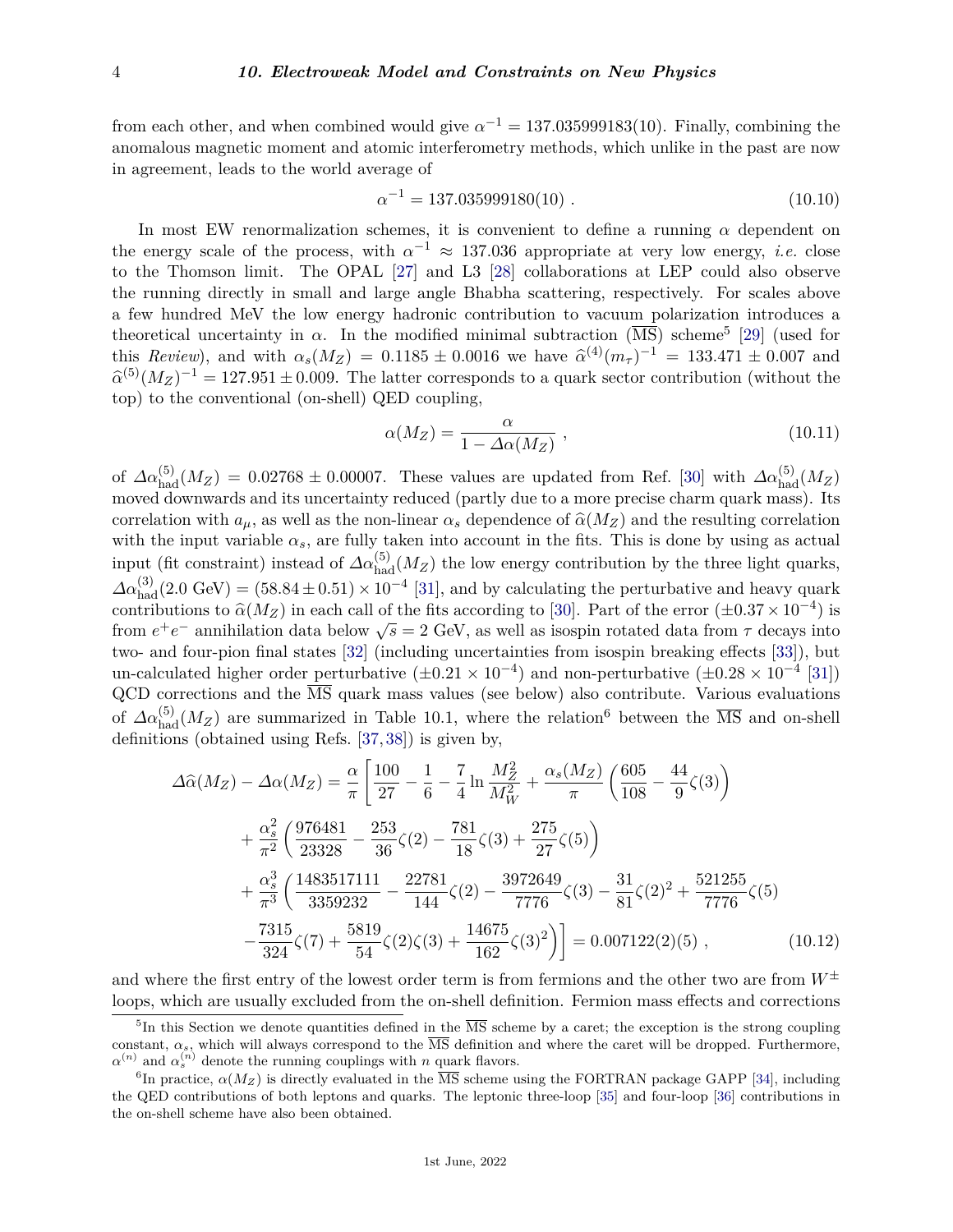**Table 10.1:** Evaluations of the on-shell  $\Delta \alpha_{\text{had}}^{(5)}(M_Z)$  by different groups (for a more complete list of evaluations see the 2012 edition of this *Review*). For better comparison we adjusted central values and errors to correspond to a common and fixed value of  $\alpha_s(M_Z) = 0.120$ . References quoting results without the top quark decoupled are converted to the five flavor definition. Ref. [\[47\]](#page-37-14) uses  $\Lambda_{\text{QCD}} = 380 \pm 60$  MeV; for the conversion we assumed  $\alpha_s(M_Z) = 0.118 \pm 0.003$ .

| Reference                   | Result                | Comment                                                 |
|-----------------------------|-----------------------|---------------------------------------------------------|
| Geshkenbein, Morgunov [48]  | $0.02780 \pm 0.00006$ | $\mathcal{O}(\alpha_s)$ resonance model                 |
| Swartz $[49]$               | $0.02754 \pm 0.00046$ | use of fitting function                                 |
| Krasnikov, Rođenberg [50]   | $0.02737 \pm 0.00039$ | PQCD for $\sqrt{s} > 2.3$ GeV                           |
| Kühn $&$ Steinhauser [51]   | $0.02778 \pm 0.00016$ | full $\mathcal{O}(\alpha_s^2)$ for $\sqrt{s} > 1.8$ GeV |
| Groote <i>et al.</i> [47]   | $0.02787 \pm 0.00032$ | use of QCD sum rules                                    |
| Martin <i>et al.</i> [52]   | $0.02741 \pm 0.00019$ | incl. new BES data                                      |
| de Troconiz, Yndurain [53]  | $0.02754 \pm 0.00010$ | PQCD for $s > 2 \text{ GeV}^2$                          |
| Burkhardt, Pietrzyk [54]    | $0.02750 \pm 0.00033$ | PQCD for $\sqrt{s} > 12$ GeV                            |
| Erler, Ferro-Hernández [39] | $0.02761 \pm 0.00010$ | conv. from $\overline{\text{MS}}$ scheme                |
| Jegerlehner [40]            | $0.02755 \pm 0.00013$ | Euclidean split technique                               |
| Davier <i>et al.</i> [31]   | $0.02760 \pm 0.00010$ | PQCD for $\sqrt{s} = 1.8 - 3.7 \& > 5 \text{ GeV}$      |
| Keshavarzi et al. [41]      | $0.02761 \pm 0.00011$ | PQCD for $\sqrt{s} > 11.2$ GeV                          |

of  $\mathcal{O}(\alpha^2)$  contributing to Eq. (10.12) are small, partly cancel each other and are not included here. The first error in Eq. (10.12) is parametric (from  $\alpha_s$ ) and the second is from the truncation of the perturbative expansion. The most recent results on  $\Delta \alpha_{\text{had}}^{(5)}(M_Z)$  [\[31,](#page-37-6) [39](#page-37-22)[–41\]](#page-37-24) typically assume the validity of perturbative QCD (PQCD) at scales of  $\sim$  2 GeV or above and are in good agreement with each other. In regions where PQCD is not trusted, one can use  $e^+e^- \to$  hadrons cross-section data and  $\tau$  decay spectral functions [\[42\]](#page-37-25), where the latter derive from OPAL [\[43\]](#page-37-26), CLEO [\[44\]](#page-37-27), ALEPH [\[45\]](#page-37-28), and Belle [\[46\]](#page-37-29). Recently, new data for various  $e^+e^- \to$  hadrons channels was obtained from BaBar, BES III, CLEO, the SND and CMD-3 experiments at VEPP-2000, and the KEDR experiments at VEPP-4M (for a list of references see, *e.g.*, Ref. [\[31\]](#page-37-6)). While VEPP-2000 and VEPP-4M scanned center-of-mass (CM) energies up to 2 GeV and between about 3 and 4 GeV, respectively, the BaBar collaboration studied multi-hadron events radiatively returned from the *Y*(4*S*), reconstructing the radiated photon and normalizing to  $\mu^{\pm}$ *γ* final states. The precision of these results generally exceeds those from  $\tau$  decays. There are significant discrepancies between the older (CMD-2) and newer (CMD-3) measurements of  $e^+e^- \to K^+K^-$ , which could be due to difficulties in determining the detection efficiency of low-momentum kaons. The radiative return data from BaBar is expected to be more reliable for this channel owing to an additional boost of the final-state hadrons.

## <span id="page-4-0"></span>**10.2.3** *Quark masses*

Further free parameters entering into Eq.  $(10.2)$  are the quark and lepton masses, where  $m_i$  is the mass of the  $i^{\text{th}}$  fermion  $\psi_i$ . For the light quarks, as described in the Section on "Quark Masses"  $\hat{m}_{\text{L}}$  in this *Review*,  $\hat{m}_{u} = 2.16_{-0.26}^{+0.49}$  MeV,  $\hat{m}_{d} = 4.67_{-0.17}^{+0.48}$  MeV, and  $\hat{m}_{s} = 93_{-0.5}^{+11}$  MeV. These are running  $\overline{\text{MS}}$  masses evaluated at the scale  $\mu = 2$  GeV. For the charm mass we use the constraint [\[55\]](#page-37-30),

$$
\hat{m}_c(\hat{m}_c) = 1274 \pm 8 + 2616 \left[ \alpha_s(M_Z) - 0.1182 \right] \text{ MeV} , \qquad (10.13)
$$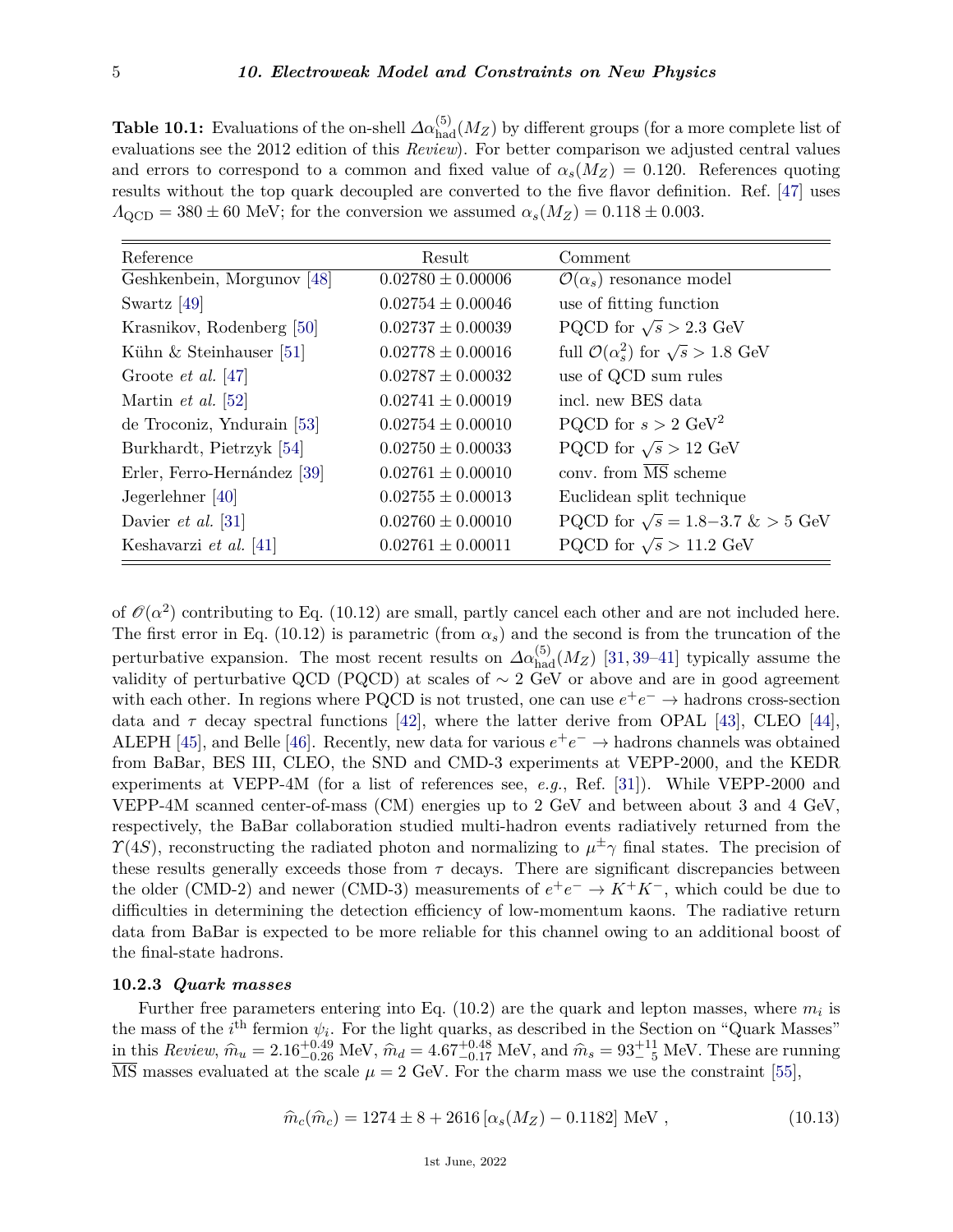#### 6 *10. Electroweak Model and Constraints on New Physics*

which is based on QCD sum rules [\[56,](#page-37-31)[57\]](#page-37-32), and recalculate  $\hat{m}_c$  in each call of our fits to account for its  $\alpha_s$  dependence. Similarly, for the bottom quark mass we use [\[58\]](#page-37-33),

$$
\hat{m}_b(\hat{m}_b) = 4180 \pm 8 - 108 [\alpha_s(M_Z) - 0.1182] \text{ MeV}, \qquad (10.14)
$$

with a theoretical correlation of about  $60\%$  arising from the PQCD truncation uncertainty which is similar for  $\hat{m}_c(\hat{m}_c)$  and  $\hat{m}_b(\hat{m}_b)$ . To improve the precisions in  $\hat{m}_c(\hat{m}_c)$  and  $\hat{m}_b(\hat{m}_b)$  in the future it would help to remeasure the threshold regions of the heavy quarks, as well as the electronic decay widths of the narrow  $c\bar{c}$  and  $b\bar{b}$  resonances. It would also be important to obtain data on the *R*-ratio in  $e^+e^-$  annihilation for center-of-mass energies  $\geq 11.2$  GeV, as in this region QCD perturbation theory cannot be sufficiently relied upon for *b* quarks [\[58\]](#page-37-33).

The top quark "pole" mass (the quotation marks are a reminder that the experiments do not strictly measure the pole mass and that quarks do not form asymptotic states), has been kinematically reconstructed by the Tevatron collaborations, CDF and DØ, in leptonic, hadronic, and mixed channels with the result  $m_t = 174.30 \pm 0.35$  stat.  $\pm 0.54$  syst. GeV [\[59\]](#page-37-34). Likewise, using data from CM energies  $\sqrt{s}$  = 7 and 8 TeV (Run 1), ATLAS and CMS (including alternative technique measurements) at the LHC obtained  $m_t = 172.69 \pm 0.25$  stat.  $\pm 0.41$  syst. GeV [\[60\]](#page-38-0) and  $m_t = 172.43 \pm 0.13$  stat.  $\pm 0.46$  syst. GeV [\[61\]](#page-38-1), respectively. In addition, there are first results with  $\sqrt{s}$  = 13 TeV data (Run 2). CMS obtained  $m_t$  = 172.26  $\pm$  0.07 mostly stat.  $\pm$  0.61 syst. GeV [\[62\]](#page-38-2) in the lepton + jets and all-jets channels,  $m_t = 172.33 \pm 0.14_{\text{stat.}} \pm 0.69_{\text{syst.}}$  GeV [\[63\]](#page-38-3) in the dilepton channel, and  $m_t = 172.13 \pm 0.32_{\text{stat.}} \pm 0.70_{\text{syst.}}$  GeV [\[64\]](#page-38-4) in *t*-channel single top events (leptonic decays). Using a leptonic invariant mass and thus featuring reduced correlation with the more traditional analysis approaches, ATLAS quotes  $m_t = 174.48 \pm 0.40_{stat.} \pm 0.67_{syst.}$  GeV [\[65\]](#page-38-5) from the lepton + jets channel. While there seems to be generally good agreement between all these measurements, we observe a 2.8  $\sigma$  discrepancy (or more in case of correlated systematics) between the two most precise determinations,  $174.98 \pm 0.76$  GeV [\[66\]](#page-38-6) (by the DØ collaboration) and  $172.25 \pm 0.63$  GeV [\[67\]](#page-38-7) (by the CMS collaboration), both from the lepton  $+$  jets channels. In addition, the latter is also 2.2  $\sigma$  lower than the preliminary result of Ref. [\[65\]](#page-38-5). Assuming a systematic error component of 0.17 GeV (the QCD, PDF and Monte Carlo type errors at ATLAS at Run 1) is common to all six results, we arrive at the combination,

$$
m_t = 172.83 \pm 0.28 \, \text{exp. GeV} + \Delta m_{\text{MC}} \,, \tag{10.15}
$$

where  $\Delta m_{MC}$  is defined to account for any difference between the top pole mass,  $m_t$ , and the mass parameter implemented in the Monte Carlo event generators employed by the experimental groups.  $\Delta m_{\text{MC}}$  is expected to be of order  $\alpha_s(Q_0)Q_0$  with a low scale  $Q_0 \sim \mathcal{O}(1 \text{ GeV})$  [\[68\]](#page-38-8), but its value is unknown in hadron collider environments so that we will treat it as an uncertainty instead<sup>[7](#page-5-0)</sup>, and choose for definiteness  $Q_0 = \Gamma_t = 1.42$  GeV to arrive at  $\Delta m_{\text{MC}} = 0 \pm 0.52$  GeV. We further assume that an uncertainty [\[70\]](#page-38-9) of  $\pm 0.32$  GeV in the relation [\[71\]](#page-38-10) between  $m_t$  and the MS definition,  $\hat{m}_t(\hat{m}_t)$ , entering electroweak radiative correction libraries, including the renormalon ambiguity [\[72\]](#page-38-11), is already included in  $\Delta m_{\text{MC}}$ , as  $m_t$  merely serves as an intermediate bookkeeping device in Ref. [\[68\]](#page-38-8). A promising future direction to arrive at a competitive independent constraint on *m<sup>t</sup>* is to analyze differential top quark pair production cross-sections at next-to-next-to-leading order (NNLO) [\[73,](#page-38-12) [74\]](#page-38-13) as  $m_t$  extraction based on them are easier to interpret, and experimentally they have become much more precise recently [\[75–](#page-38-14)[77\]](#page-38-15). The combination in Eq. (10.15) differs slightly from the average,  $m_t = 172.76 \pm 0.30_{\text{exp}}$ . GeV, which appears in the Top Quark Listings in this *Review*, and which is based exclusively on published results. For more details and references, see the Section on the "Top Quark" and the Quarks Listings in this *Review*.

<span id="page-5-0"></span> $7$ However, see Ref. [\[69\]](#page-38-16) for a proposed procedure to calibrate the Monte-Carlo mass parameter at hadron colliders.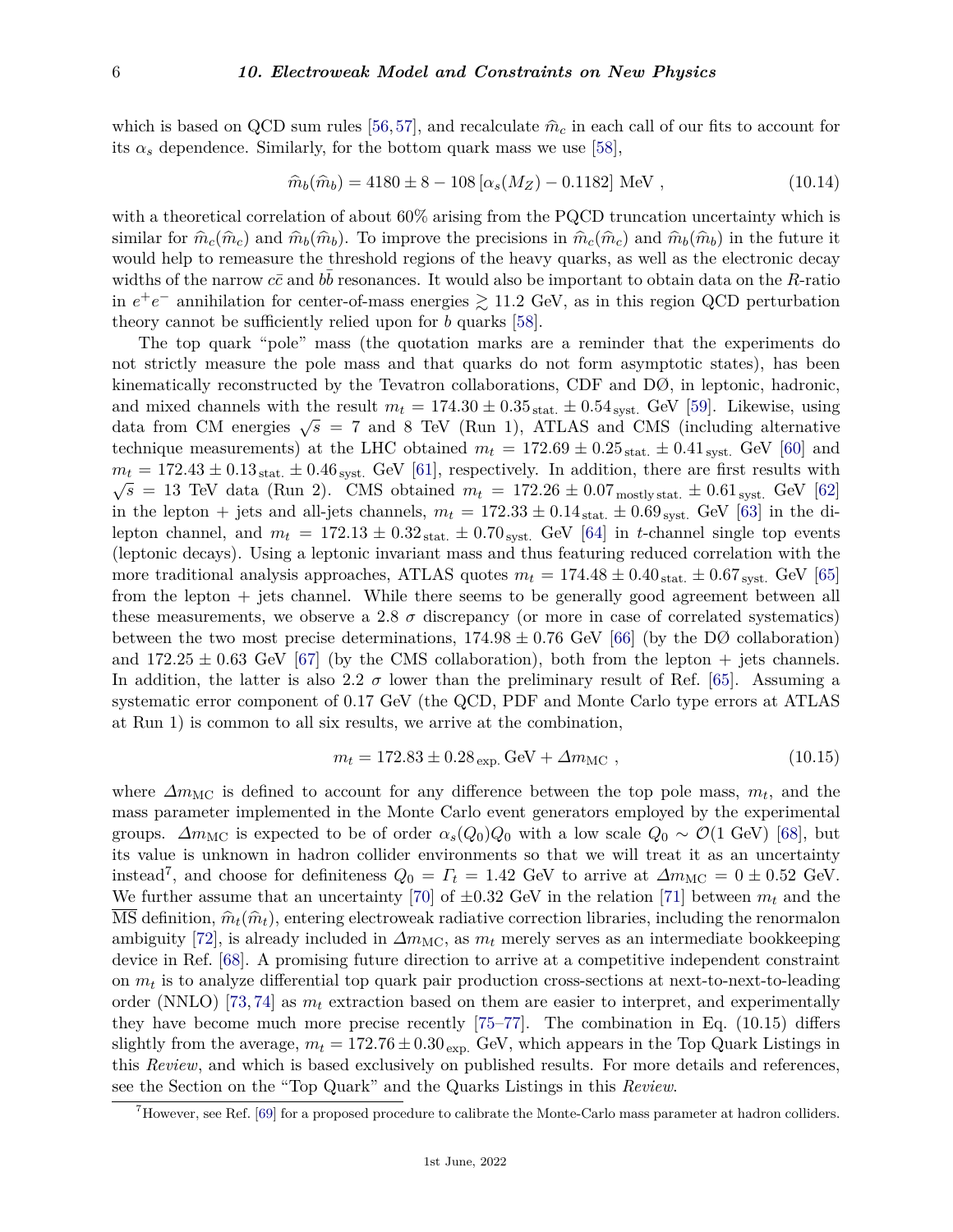**Table 10.2:** Notations used to indicate the various schemes discussed in the text. Each definition of  $\sin^2 \theta_W$  leads to values that differ by small factors depending on  $m_t$  and  $M_H$ . Numerical values and the uncertainties induced by the imperfectly known SM parameters and unknown higher orders [\[78\]](#page-38-17) are also given for illustration.

| Scheme                      | Notation                        | Value   | Uncertainty   |
|-----------------------------|---------------------------------|---------|---------------|
| On-shell                    | $s_W^2$                         | 0.22339 | $\pm 0.00010$ |
| $\overline{\text{MS}}$      | $\hat{s}_Z^2$                   | 0.23122 | $\pm 0.00004$ |
| $\overline{\text{MS}}$ (ND) | $\widehat{s}_{\text{ND}}^{\,2}$ | 0.23141 | $\pm 0.00004$ |
| $\overline{\text{MS}}$      | $\widehat{s}_0^2$               | 0.23863 | $\pm 0.00005$ |
| Effective angle             | $\bar{s}^2_{\ell}$              | 0.23155 | $\pm 0.00004$ |

# <span id="page-6-0"></span>**10.2.4** *The weak mixing angle*

The observables  $\sin^2 \theta_W$  and  $M_W$  can be calculated from  $M_Z$ ,  $\hat{\alpha}(M_Z)$ , and  $G_F$ , when values for  $m_t$  and  $M_H$  are given, or conversely,  $M_H$  can be constrained by  $\sin^2 \theta_W$  and  $M_W$ . The value of  $\sin^2 \theta_W$  is extracted from neutral-current processes (see Sec. 10.3) and *Z* pole observables (see Sec. 10.5.3) and depends on the renormalization prescription. There are a number of popular schemes [\[9\]](#page-36-9) leading to values which differ by small factors depending on  $m_t$  and  $M_H$ . The notation for these schemes is shown in Table 10.2.

(i) The on-shell scheme [\[79\]](#page-38-18) promotes the tree-level formula  $\sin^2 \theta_W = 1 - M_W^2 / M_Z^2$  to a definition of the renormalized  $\sin^2 \theta_W$  to all orders in perturbation theory, *i.e.*,

$$
\sin^2 \theta_W \to s_W^2 \equiv 1 - \frac{M_W^2}{M_Z^2} \,, \tag{10.16a}
$$

$$
M_W = \frac{A_0}{s_W (1 - \Delta r)^{1/2}} \,, \qquad \qquad M_Z = \frac{M_W}{c_W} \,, \tag{10.16b}
$$

where  $c_W \equiv \cos \theta_W$ ,  $A_0 = (\pi \alpha / \sqrt{2} G_F)^{1/2} = 37.28038(1)$  GeV, and  $\Delta r$  includes the radiative corrections relating  $\alpha$ ,  $\alpha(M_Z)$ ,  $G_F$ ,  $M_W$ , and  $M_Z$ . One finds  $\Delta r \sim \Delta r_0 - \rho_t \tan^{-2} \theta_W$ , where  $\Delta r_0 = 1 - \alpha / \hat{\alpha}(M_Z) = 0.06630(7)$  is due to the running of  $\alpha$ , and

$$
\rho_t = \frac{3G_F m_t^2}{8\sqrt{2}\pi^2} = 0.00936 \times \frac{m_t^2}{(172.83 \text{ GeV})^2} ,\qquad (10.17)
$$

represents the dominant (quadratic) *m<sup>t</sup>* dependence. There are additional contributions to *∆r* from bosonic loops, including those which depend logarithmically on *M<sup>H</sup>* and higher-order corrections<sup>[8](#page-6-1)</sup>. One has  $\Delta r = 0.03657 \pm 0.00021 \pm 0.00007$ , where the first uncertainty is from  $m_t$  and the second is from  $\alpha(M_Z)$ . Thus the value of  $s_W^2$  extracted from  $M_Z$  includes an uncertainty (∓0*.*00007) from the currently allowed range of *m<sup>t</sup>* . This scheme is simple conceptually. However, the relatively large ( $\sim 3\%$ ) correction from  $\rho_t$  causes large spurious contributions in higher orders.  $s_W^2$  depends not only on the gauge couplings but also on the spontaneous-symmetry breaking, and it is awkward in the presence of any extension of the SM which perturbs the value of  $M_Z$  (or  $M_W$ ). Other definitions are motivated by the tree-level coupling constant definition  $\theta_W = \tan^{-1}(g'/g)$ :

<span id="page-6-1"></span><sup>8</sup>All explicit numbers quoted here and below include the two- and three-loop corrections described near the end of Sec. 10.2.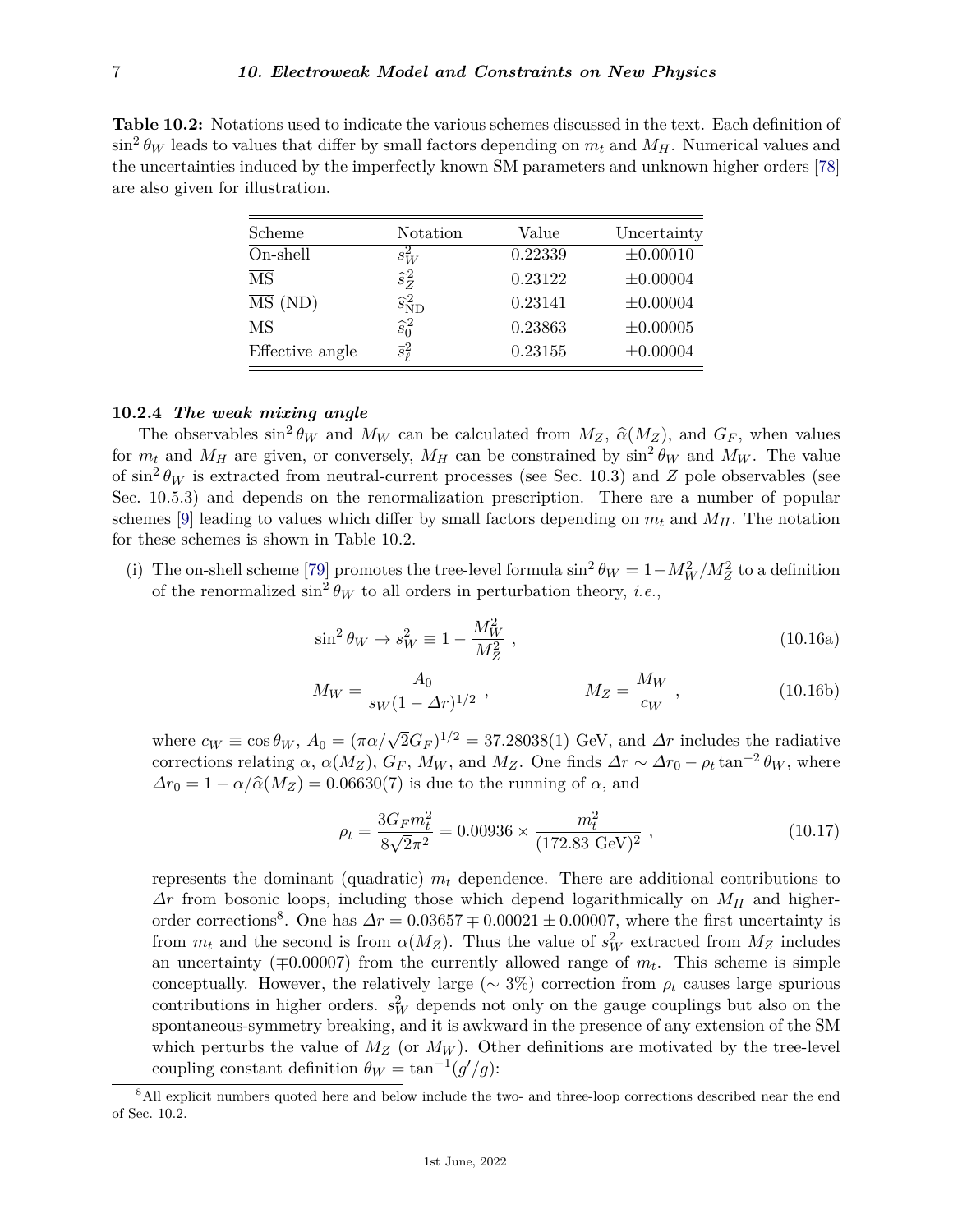(ii) In particular, the  $\overline{\text{MS}}$  scheme introduces the quantity,

$$
\sin^2 \hat{\theta}_W(\mu) \equiv \frac{\hat{g}^{\prime 2}(\mu)}{\hat{g}^2(\mu) + \hat{g}^{\prime 2}(\mu)},
$$
\n(10.18)

where the couplings  $\hat{g}$  and  $\hat{g}'$  are defined by modified minimal subtraction and the scale  $\mu$ is conveniently chosen to be  $M_Z$  for many EW processes. The value of  $\hat{s}_Z^2 \equiv \sin^2 \hat{\theta}_W(M_Z)$ extracted from  $M_Z$  is less sensitive than  $s_W^2$  to  $m_t$  (by a factor of  $\tan^2 \theta_W$ ), and is less sensitive to most types of new physics. It is also very useful for comparing with the predictions of grand unification. There are actually several variant definitions of  $\sin^2 \widehat{\theta}_W(M_Z)$ , differing according to whether or how finite  $\alpha \ln(m_t/M_Z)$  terms are decoupled (subtracted from the couplings). One cannot entirely decouple the  $\alpha \ln(m_t/M_Z)$  terms from all EW quantities because  $m_t \gg m_b$ breaks SU(2) symmetry. The scheme that will be adopted here decouples the  $\alpha \ln(m_t/M_Z)$ terms from the  $\gamma$ –*Z* mixing [\[29,](#page-37-4)[80\]](#page-38-19), essentially eliminating any  $\ln(m_t/M_Z)$  dependence in the formulae for asymmetries at the *Z* pole when written in terms of  $\hat{s}_Z^2$ . (A similar definition is used for  $\hat{\alpha}$ .) The on-shell and  $\overline{\text{MS}}$  definitions are related by

$$
\hat{s}_Z^2 = c(m_t, M_H) s_W^2 = (1.0351 \pm 0.0003) s_W^2 \tag{10.19}
$$

The quadratic  $m_t$  dependence is given by  $c \sim 1 + \rho_t / \tan^2 \theta_W$ . The expressions for  $M_W$  and  $M_Z$  in the  $\overline{\text{MS}}$  scheme are

$$
M_W = \frac{A_0}{\hat{s}_Z (1 - \Delta \hat{r}_W)^{1/2}}, \qquad M_Z = \frac{M_W}{\hat{\rho}^{1/2} \hat{c}_Z}, \qquad (10.20)
$$

and one predicts  $\Delta \hat{r}_W = 0.06922 \pm 0.00007$ .  $\Delta \hat{r}_W$  has no quadratic  $m_t$  dependence, because shifts in  $M_W$  are absorbed into the observed  $G_F$ , so that the error in  $\Delta \hat{r}_W$  is almost entirely due to  $\Delta r_0 = 1 - \alpha/\hat{\alpha}(M_Z)$ . The quadratic  $m_t$  dependence has been shifted into  $\hat{\rho} \sim 1 + \rho_t$ , where including bosonic loops,  $\hat{\rho} = 1.01019 \pm 0.00009$ .

(iii) A variant  $\overline{\text{MS}}$  quantity  $\hat{s}_{\text{ND}}^2$  (used in the 1992 edition of this *Review*) does not decouple the  $\alpha \ln(m_t/M_Z)$  terms [\[81\]](#page-38-20). It is related to  $\hat{s}_Z^2$  by

$$
\hat{s}_Z^2 = \frac{\hat{s}_{\text{ND}}^2}{1 + \frac{\hat{\alpha}}{\pi}d}, \qquad d = \frac{1}{3} \left(\frac{1}{\hat{s}^2} - \frac{8}{3}\right) \left[ \left(1 + \frac{\alpha_s}{\pi}\right) \ln \frac{m_t}{M_Z} - \frac{15\alpha_s}{8\pi} \right] \,. \tag{10.21}
$$

Thus,  $\hat{s}_Z^2 - \hat{s}_{ND}^2 = -0.0002$ .

- (iv) Some of the low-energy experiments discussed in the next section are sensitive to the weak mixing angle at almost vanishing momentum transfer [\[39,](#page-37-22) [82–](#page-38-21)[84\]](#page-38-22). Thus, Table 10.2 also includes  $\hat{s}_0^2 \equiv \sin^2 \hat{\theta}_W(0)$ .
- (v) Yet another definition, the effective angle [\[85,](#page-38-23) [86\]](#page-38-24),  $\bar{s}_f^2 \equiv \sin \theta_{\text{eff}}^f$ , for the *Z* vector coupling to fermion  $f$ , is based on  $Z$  pole observables and described in Sec. 10.5.

#### <span id="page-7-0"></span>**10.2.5** *Radiative corrections*

Experiments are at such level of precision [\[78\]](#page-38-17) that complete one-loop, dominant two-loop, and partial three and four-loop radiative corrections must be applied. For neutral-current and *Z* pole processes, these corrections are conveniently divided into two classes:

1. QED diagrams involving the emission of real photons or the exchange of virtual photons in loops, but not including vacuum polarization diagrams. These graphs often yield finite and gauge-invariant contributions to observable processes. However, they are dependent on energies, experimental cuts, *etc.*, and must be calculated individually for each experiment.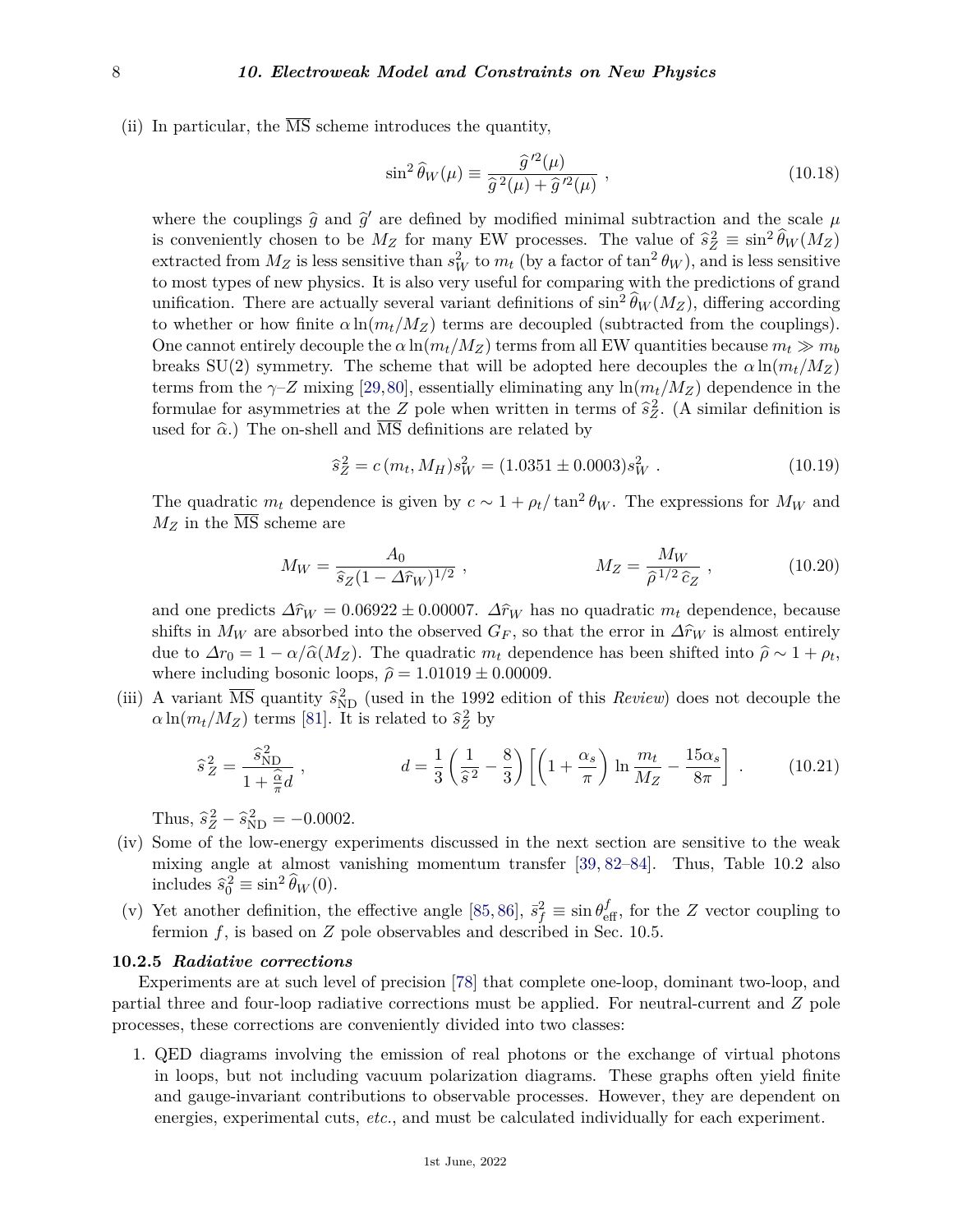2. EW corrections, including *γγ*, *γZ*, *ZZ*, and *WW* vacuum polarization diagrams, as well as vertex corrections, box graphs, *etc.*, involving virtual *W* and *Z* bosons. One-loop corrections [\[87\]](#page-38-25) are included for all processes, and many two-loop corrections are also important. In particular, two-loop corrections involving the top quark modify  $\rho_t$  in  $\hat{\rho}$ ,  $\Delta r$ , and elsewhere by

$$
\rho_t \to \rho_t \left[ 1 + R(M_H, m_t) \frac{\rho_t}{3} \right] \tag{10.22}
$$

 $R(M_H, m_t)$  can be described as an expansion in  $M_Z^2/m_t^2$ , for which the leading  $m_t^4/M_Z^4$  [\[88,](#page-38-26)[89\]](#page-38-27) and next-to-leading  $m_t^2/M_Z^2$  [\[90,](#page-38-28)[91\]](#page-38-29) terms are known. The complete two-loop calculation of  $\varDelta r$ (without further approximation) has been performed in Refs. [\[92–](#page-38-30)[96\]](#page-39-0). More recently, Ref. [\[97\]](#page-39-1) obtained the  $\overline{\text{MS}}$  quantities  $\Delta \hat{r}_W$  and  $\hat{\rho}$  to two-loop accuracy, confirming the prediction of  $M_W$  in the on-shell scheme from Refs. [\[94,](#page-38-31) [98\]](#page-39-2) within about 4 MeV. Similarly, the EW twoloop corrections for the relation between  $\bar{s}^2_{\ell,b}$  and  $s^2_W$  are known [\[99–](#page-39-3)[104\]](#page-39-4), as well as for the partial decay and total decay widths and the effective couplings of the *Z* boson [\[105–](#page-39-5)[108\]](#page-39-6). For  $\bar{s}_{s,c}$  only two-loop corrections from diagrams with closed fermion loops are available [\[109\]](#page-39-7), but given the experimental precision this is more than adequate.

The mixed QCD-EW contributions to gauge boson self-energies of order  $\alpha \alpha_s m_t^2$  [\[110,](#page-39-8) [111\]](#page-39-9),  $\alpha \alpha_s^2 m_t^2$  [\[112,](#page-39-10) [113\]](#page-39-11), and  $\alpha \alpha_s^3 m_t^2$  [\[114–](#page-39-12)[116\]](#page-39-13) increase the predicted value of  $m_t$  by 6%. This is, however, almost entirely an artifact of using the pole mass definition for  $m_t$ . The equivalent corrections when using the  $\overline{MS}$  definition  $\hat{m}_t(\hat{m}_t)$  increase  $m_t$  by less than 0.5%. The subleading  $\alpha \alpha_s$  corrections [\[117](#page-39-14)[–120\]](#page-39-15) are also included. Further three-loop corrections of order  $\alpha\alpha_s^2$  [\[121,](#page-39-16)[122\]](#page-39-17),  $\alpha^3m_t^6$ , and  $\alpha^2\alpha_s m_t^4$  [\[123,](#page-39-18)[124\]](#page-39-19), are rather small. The same is true for  $\alpha^3M_H^4$  [\[125\]](#page-39-20) corrections unless  $M_H$  approaches 1 TeV. The theoretical uncertainty from unknown higherorder corrections [\[78\]](#page-38-17) is estimated to amount to 4 MeV for the prediction of *M<sup>W</sup>* [\[98\]](#page-39-2) and  $4.5 \times 10^{-5}$  for  $\bar{s}_{\ell}^2$  [\[109\]](#page-39-7).

Throughout this *Review* we utilize EW radiative corrections from the program GAPP [\[34\]](#page-37-11), which works entirely in the MS scheme, and which is independent of the package ZFITTER [\[126\]](#page-39-21).

## <span id="page-8-0"></span>**10.3 Low energy electroweak observables**

In the following we discuss EW precision observables obtained at low momentum transfers [\[127\]](#page-39-22), *i.e.*,  $Q^2 \ll M_Z^2$ . It is convenient to write the four-fermion interactions relevant to *ν*-hadron, *ν-e*, as well as parity violating *e*-hadron and *e*-*e* neutral-current processes, in a form that is valid in an arbitrary gauge theory (assuming massless left-handed neutrinos). One has<sup>[9](#page-8-1)</sup>,

$$
-\mathcal{L}^{\nu e} = \frac{G_F}{\sqrt{2}} \bar{\nu}\gamma_\mu (1 - \gamma^5) \nu \bar{e} \gamma^\mu (g_{LV}^{\nu e} - g_{LA}^{\nu e} \gamma^5) e , \qquad (10.23a)
$$

$$
-\mathcal{L}^{\nu h} = \frac{G_F}{\sqrt{2}} \bar{\nu} \gamma_\mu (1 - \gamma^5) \nu \sum_q \left[ g_{LL}^{\nu q} \bar{q} \gamma^\mu (1 - \gamma^5) q + g_{LR}^{\nu q} \bar{q} \gamma^\mu (1 + \gamma^5) q \right] , \qquad (10.23b)
$$

$$
-\mathcal{L}^{ee} = -\frac{G_F}{\sqrt{2}} g_{AV}^{ee} \bar{e} \gamma_\mu \gamma^5 e \bar{e} \gamma^\mu e \,, \tag{10.23c}
$$

$$
-\mathscr{L}^{eh} = -\frac{G_F}{\sqrt{2}} \sum_{q} \left[ g_{AV}^{eq} \bar{e} \gamma_{\mu} \gamma^{5} e \bar{q} \gamma^{\mu} q + g_{VA}^{eq} \bar{e} \gamma_{\mu} e \bar{q} \gamma^{\mu} \gamma^{5} q \right], \qquad (10.23d)
$$

where one must include the charged-current contribution for  $\nu_e$ -*e* and the parity conserving QED contribution for electron scattering. The SM tree level expressions for the four-Fermi couplings

<span id="page-8-1"></span><sup>&</sup>lt;sup>9</sup>We use here slightly different definitions (and to avoid confusion also a different notation) for the coefficients of these four-Fermi operators than we did in previous editions of this *Review*. The new couplings [\[13\]](#page-36-10) are defined in the static limit,  $Q^2 \to 0$ , with specific radiative corrections included, while others (more experiment specific ones) are assumed to be removed by the experimentalist. They are convenient in that their determinations from very different types of processes can be straightforwardly combined.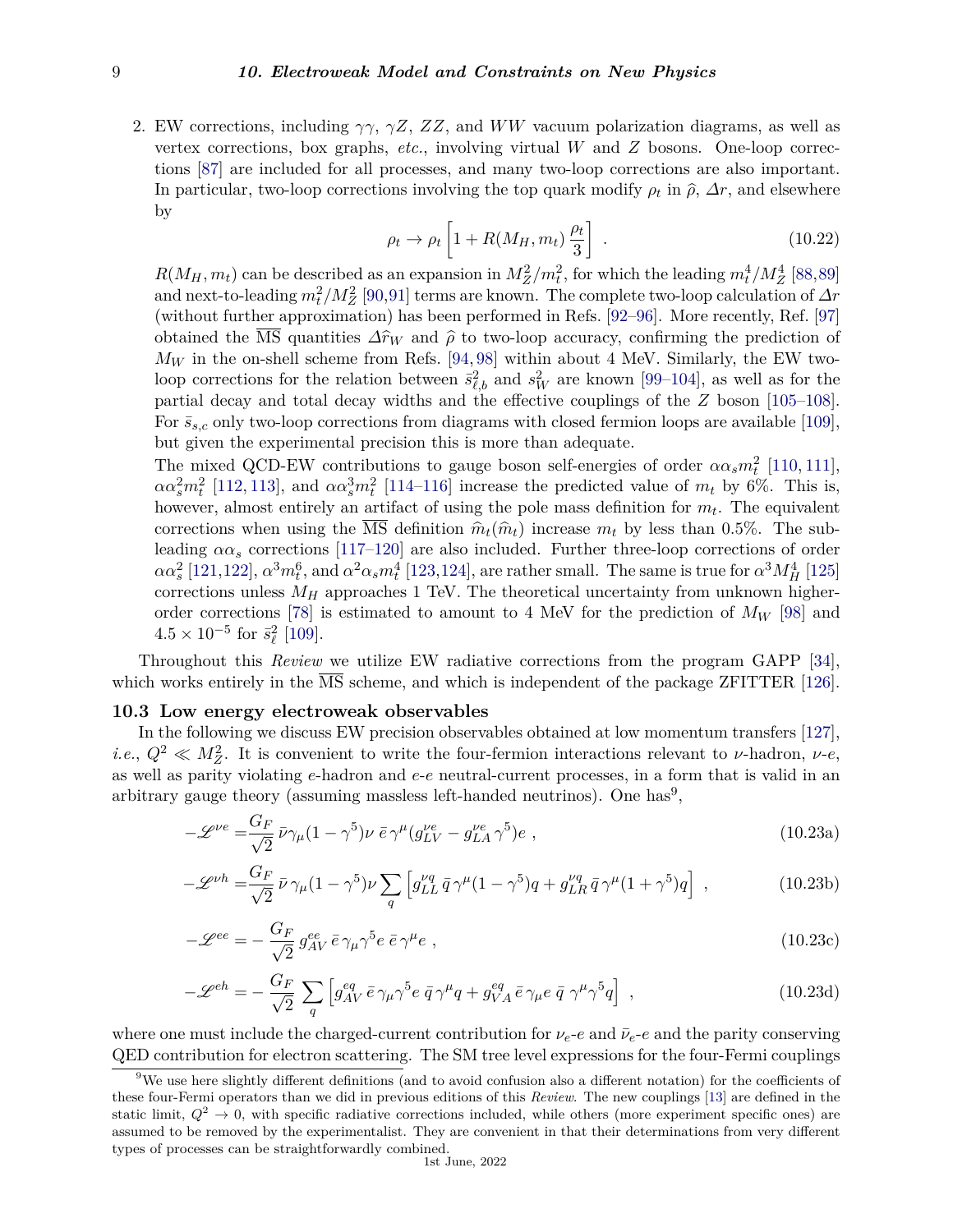**Table 10.3:** SM tree level expressions for the neutral-current parameters for *ν*-hadron, *ν*-*e*, and *e*<sup>−</sup> scattering processes. To obtain the SM values in the last column, the tree level expressions have to be multiplied by the low-energy neutral-current  $\rho$  parameter,  $\rho_{NC} = 1.00063$ , and further vertex and box corrections need to be added as detailed in Ref. [\[13\]](#page-36-10). The dominant  $m_t$  dependence is again given by  $\rho_{NC} \sim 1 + \rho_t$ .

| Quantity              | SM tree level                                                                           | SM value  |
|-----------------------|-----------------------------------------------------------------------------------------|-----------|
| $g_{LV}^{\nu_\mu e}$  | $-\frac{1}{2}+2\,\widehat{s_0}^{\,2}$                                                   | $-0.0397$ |
| $g_{LA}^{\nu_\mu e}$  | $\frac{1}{2}$                                                                           | $-0.5064$ |
| $g_{LL}^{\nu_\mu u}$  | $rac{1}{2} - \frac{2}{3} \hat{s}_0^2$                                                   | 0.3457    |
| $g_{LL}^{\nu_{\mu}d}$ | $-\frac{1}{2}+\frac{1}{3}\,\hat{s}_0^2$                                                 | $-0.4288$ |
| $g^{\nu_\mu u}_{LR}$  | $-\frac{2}{3}\hat{s}_0^2$                                                               | $-0.1553$ |
| $g_{LR}^{\nu_{\mu}d}$ | $\frac{1}{3} \hat{s}_0^2$                                                               | 0.0777    |
| $g_{AV}^{ee}$         |                                                                                         | 0.0226    |
| $g_{AV}^{eu}$         | $\frac{1}{2}-2\,\widehat{s}_{0}^{2}$<br>$-\frac{1}{2}+\frac{4}{3}\,\widehat{s}_{0}^{2}$ | $-0.1887$ |
| $g_{AV}^{ed}$         | $rac{1}{2} - \frac{2}{3} s_0^2$                                                         | 0.3419    |
| $g_{VA}^{eu}$         | $-\frac{1}{2}+2\,\widehat{s}_{0}^{2}$                                                   | 0.0351    |
| $g_{VA}^{ed}$         | $\frac{1}{2} - 2 \hat{s}_0^2$                                                           | 0.0248    |

are given in Table 10.3. Note that they differ from the respective products of the gauge couplings in (10.6) in the radiative corrections and in the presence of possible physics beyond the SM.

#### <span id="page-9-0"></span>**10.3.1** *Neutrino scattering*

The cross-section in the laboratory system for  $\nu_{\mu}e \to \nu_{\mu}e$  or  $\bar{\nu}_{\mu}e \to \bar{\nu}_{\mu}e$  elastic scattering [\[9,](#page-36-9)[128\]](#page-39-23) is (in this subsection we drop the redundant index *L* in the effective neutrino couplings),

$$
\frac{d\sigma_{\nu,\bar{\nu}}}{dy} = \frac{G_F^2 m_e E_\nu}{2\pi} \left[ (g_V^{\nu e} \pm g_A^{\nu e})^2 + (g_V^{\nu e} \mp g_A^{\nu e})^2 (1 - y)^2 - (g_V^{\nu e^2} - g_A^{\nu e^2}) \frac{y m_e}{E_\nu} \right] ,\tag{10.24}
$$

where the upper (lower) sign refers to  $\nu_{\mu}(\bar{\nu}_{\mu})$ , and  $y \equiv T_e/E_{\nu}$  (which runs from 0 to  $(1+m_e/2E_{\nu})^{-1}$ ) is the ratio of the kinetic energy of the recoil electron to the incident *ν* or  $\bar{\nu}$  energy. For  $E_{\nu} \gg m_e$ this yields a total cross-section

$$
\sigma = \frac{G_F^2 m_e E_\nu}{2\pi} \left[ (g_V^{\nu e} \pm g_A^{\nu e})^2 + \frac{1}{3} (g_V^{\nu e} \mp g_A^{\nu e})^2 \right] \,. \tag{10.25}
$$

The most accurate measurements of  $\sin^2 \theta_W$  from *v*-lepton scattering (see Sec. 10.6) are from the ratio  $R \equiv \sigma_{\nu_{\mu}e}/\sigma_{\bar{\nu}_{\mu}e}$ , in which many of the systematic uncertainties cancel. The results are  $\sin^2 \theta_W = 0.211 \pm 0.037$  [\[129\]](#page-39-24),  $\sin^2 \theta_W = 0.195 \pm 0.022$  [\[130\]](#page-40-0), and  $\sin^2 \theta_W = 0.2324 \pm 0.0083$  [\[131\]](#page-40-1), where radiative corrections (other than *m<sup>t</sup>* effects) are small compared to the precision of present experiments and have negligible effect. As shown in Fig. 10.1, one can determine  $g_{V,A}^{\nu e}$  from the experimental data as well. The cross-sections for  $\nu_e$ -*e* and  $\bar{\nu}_e$ -*e* may be obtained from Eq. (10.24) by replacing  $g_{V,A}^{\nu e}$  by  $g_{V,A}^{\nu e} + 1$ , where the 1 is due to the charged-current contribution.

A precise determination of the on-shell  $s_W^2$ , which depends only very weakly on  $m_t$  and  $M_H$ , is obtained from deep inelastic scattering (DIS) of neutrinos [\[128,](#page-39-23)[135\]](#page-40-2) from (approximately) isoscalar targets. The ratio  $R_{\nu} \equiv \sigma_{\nu N}^{NC} / \sigma_{\nu N}^{CC}$  of neutral-to-charged-current cross-sections has been measured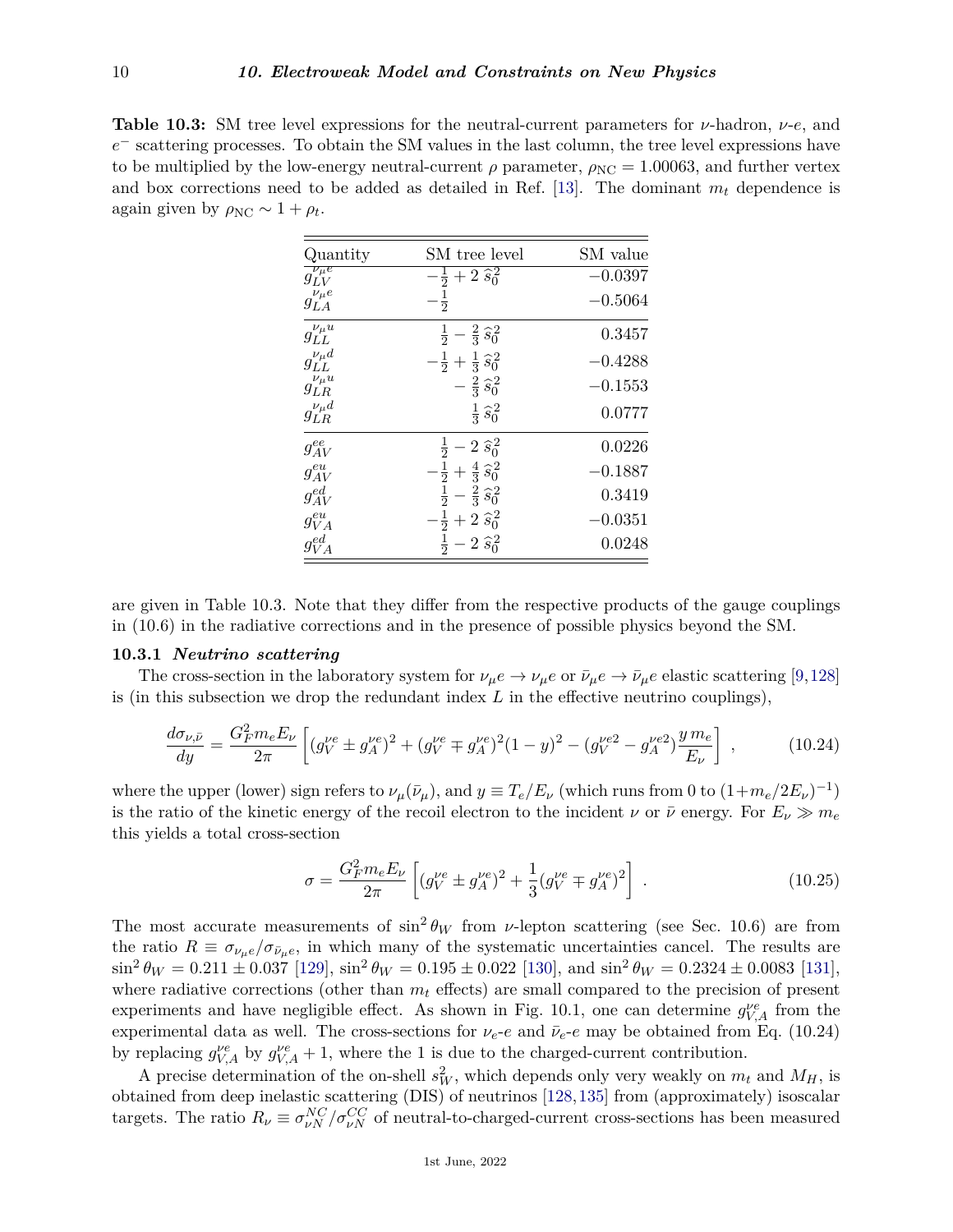

**Figure 10.1:** Allowed contours in  $g_A^{\nu e}$  *vs.*  $g_V^{\nu e}$  from neutrino-electron scattering and the SM prediction as a function of  $\hat{s}_Z^2$ . (The SM best fit value,  $\hat{s}_Z^2 = 0.23122$ , is also indicated.) The  $\nu_e \text{-}e$  [\[132,](#page-40-3)[133\]](#page-40-4) and  $\bar{\nu}_e$ -*e* [\[134\]](#page-40-5) constraints are at 1  $\sigma$ , while each of the four equivalent  $\nu_\mu(\bar{\nu}_\mu)$ -*e* [\[129–](#page-39-24)[131\]](#page-40-1) solutions  $(g_{V,A} \rightarrow -g_{V,A} \text{ and } g_{V,A} \rightarrow g_{A,V})$  are at the 90% CL. The global best fit region (shaded) almost exactly coincides with the corresponding  $\nu_{\mu}(\bar{\nu}_{\mu})$ -*e* region. The solution near  $g_A = 0$  and  $g_V = -0.5$ is eliminated by  $e^+e^- \to \ell^+\ell^-$  data under the weak additional assumption that the neutral current is dominated by the exchange of a single *Z* boson.

to 1% accuracy by CDHS [\[136\]](#page-40-6) and CHARM [\[137\]](#page-40-7) at CERN. CCFR [\[138\]](#page-40-8) at Fermilab has obtained an even more precise result, so it is important to obtain theoretical expressions for  $R_\nu$  and  $R_{\bar{\nu}} \equiv \sigma_{\bar{\nu}N}^{NC}/\sigma_{\bar{\nu}N}^{CC}$  to comparable accuracy. Fortunately, many of the uncertainties from the strong interactions and neutrino spectra cancel in the ratio. A large theoretical uncertainty is associated with the *c*-threshold, which mainly affects  $\sigma^{CC}$ . Using the slow rescaling prescription [\[139,](#page-40-9)[140\]](#page-40-10) the central value of  $\sin^2 \theta_W$  from CCFR varies as  $0.0111(m_c/\text{GeV}-1.31)$ , where  $m_c$  is the effective mass which is numerically close to the MS mass  $\hat{m}_c(\hat{m}_c)$ , but their exact relation is unknown at higher orders. For  $m_c = 1.31 \pm 0.24$  GeV, which was determined from *ν*-induced di-muon production [\[141\]](#page-40-11), this contributes  $\pm 0.003$  to the total uncertainty of  $\Delta \sin^2 \theta_W = \pm 0.004$ , where the experimental uncertainty was also ±0*.*003. This uncertainty largely cancels, however, in the Paschos-Wolfenstein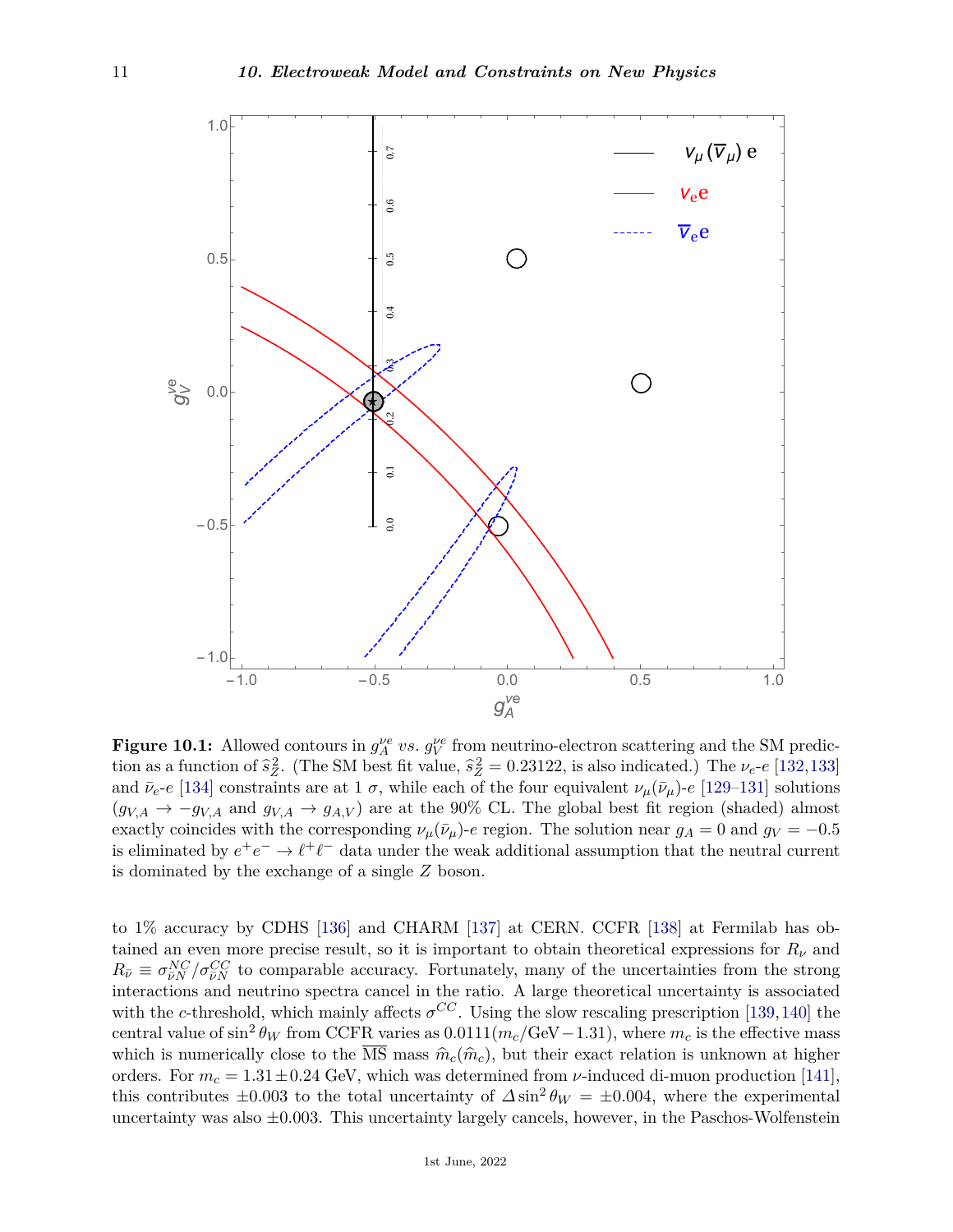ratio [\[142\]](#page-40-12),

$$
R^{-} = \frac{\sigma_{\nu N}^{NC} - \sigma_{\bar{\nu}N}^{NC}}{\sigma_{\nu N}^{CC} - \sigma_{\bar{\nu}N}^{CC}}.
$$
\n(10.26)

 $\overline{2}$ 

It was measured by Fermilab's NuTeV collaboration [\[143\]](#page-40-13) for the first time, and required a highintensity and high-energy anti-neutrino beam.

A simple zero<sup>th</sup>-order approximation is,

$$
R_{\nu} = g_L^2 + g_R^2 r \tag{10.27a}
$$
\n
$$
R_{\bar{\nu}} = g_L^2 + \frac{g_R^2}{r} \tag{10.27a}
$$

$$
R^{-} = g_L^2 - g_R^2 \t\t, \t\t r \equiv \frac{\sigma_{\bar{\nu}N}^{CC}}{\sigma_{\nu N}^{CC}} \t\t, \t\t (10.27b)
$$

where *r* is the ratio of  $\bar{\nu}$  to  $\nu$  charged-current cross-sections which can be measured directly<sup>[10](#page-11-1)</sup>, and

$$
g_L^2 \equiv (g_{LL}^{\nu_\mu u})^2 + (g_{LL}^{\nu_\mu d})^2 \approx \frac{1}{2} - \sin^2 \theta_W + \frac{5}{9} \sin^4 \theta_W , \qquad (10.28a)
$$

$$
g_R^2 \equiv (g_{LR}^{\nu_\mu u})^2 + (g_{LR}^{\nu_\mu d})^2 \approx \frac{5}{9} \sin^4 \theta_W \ . \tag{10.28b}
$$

In practice, Eq. (10.27b) must be corrected for quark mixing, quark sea effects, *c* quark threshold effects, non-isoscalarity, *W*–*Z* propagator differences, the finite muon mass, QED and EW radiative corrections. Details of the neutrino spectra, experimental cuts, *x* and *Q*<sup>2</sup> dependence of structure functions, and longitudinal structure functions, enter only at the level of these corrections and therefore lead to very small uncertainties. CCFR quotes  $s_W^2 = 0.2236 \pm 0.0041$  for the reference values  $(m_t, M_H) = (175, 150)$  GeV with very little sensitivity to  $(m_t, M_H)$ .

The NuTeV collaboration found  $s_W^2 = 0.2277 \pm 0.0016$  (for the same reference values), which was 3.0  $\sigma$  higher than the SM prediction [\[143\]](#page-40-13). However, since then several groups have raised concerns about the interpretation of the NuTeV result, which could affect the extracted  $g_{L,R}^2$  (and thus  $s_W^2$ ) including their uncertainties and correlation. These include the assumption of symmetric strange and anti-strange sea quark distributions, the electron neutrino contamination from  $K_{e3}$  decays, isospin symmetry violation in the parton distribution functions and from QED splitting effects, nuclear shadowing effects, and a more complete treatment of EW and QCD radiative corrections. A more detailed discussion and a list of references can be found in the 2016 edition of this *Review*. The precise impact of these effects would need to be evaluated carefully by the collaboration, but in the absence of such an effort we do not include the *ν*DIS constraints in our default set of fits.

Recently, the COHERENT collaboration was the first to observe the coherent elastic neutrino nucleus scattering (CE*ν*NS) process [\[144\]](#page-40-14) on a target consisting mostly of <sup>133</sup>Cs and <sup>127</sup>I, and at the opposite end of the kinematic scale where the momentum transfer is significantly smaller than the inverse of the nuclear radius. Subsequently, COHERENT [\[145\]](#page-40-15) observed CE*ν*NS using a liquid  $^{40}$ Ar detector, as well. The coherence enhances the process roughly proportional to the square of the number of neutrons in the nuclei, but the process is difficult to observe as the experimental signature is a mere keV scale nuclear recoil.

# <span id="page-11-0"></span>**10.3.2** *Parity violating lepton scattering*

Reviews on weak polarized electron scattering may be found in Refs. [\[9,](#page-36-9) [146\]](#page-40-16). The SLAC polarized electron-deuteron DIS (eDIS) experiment [\[147\]](#page-40-17) measured the parity violating right-left asymmetry,

$$
A_{RL} \equiv \frac{\sigma_R - \sigma_L}{\sigma_R + \sigma_L} \,,\tag{10.29}
$$

<span id="page-11-1"></span><sup>&</sup>lt;sup>10</sup>In the simple parton model, ignoring hadron energy cuts,  $r \approx (1 + 3\epsilon)/(3 + \epsilon)$ , where  $\epsilon \sim 0.125$  is the ratio of the fraction of the nucleon's momentum carried by anti-quarks to that carried by quarks.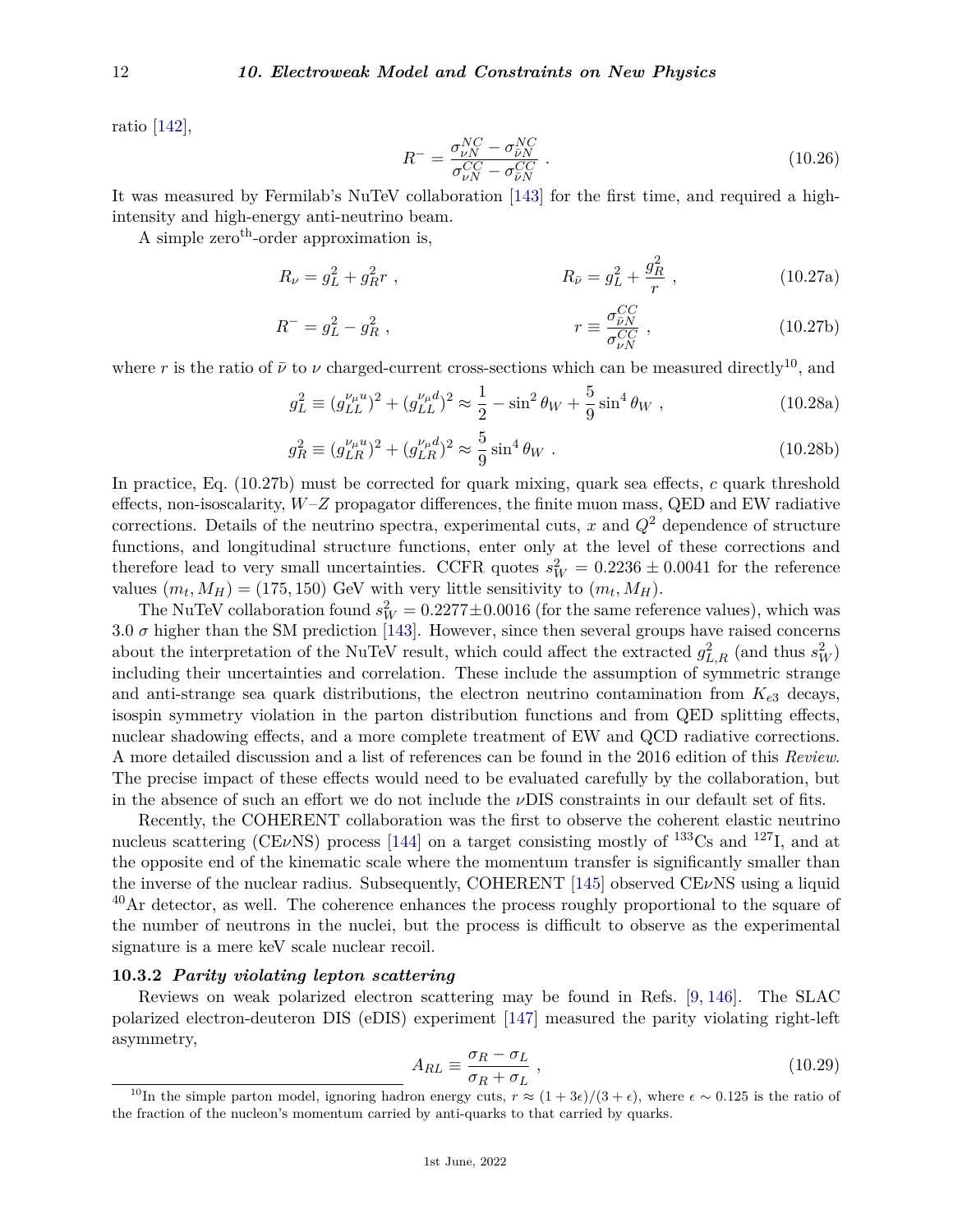where  $\sigma_{R,L}$  is the cross-section for the deep-inelastic scattering of a right- or left-handed electron,  $e_{R,L}$ *N*  $\rightarrow$  *eX*. In the quark parton model,

$$
\frac{A_{RL}}{Q^2} = a_1 + a_2 \frac{1 - (1 - y)^2}{1 + (1 - y)^2},
$$
\n(10.30)

where  $Q^2 > 0$  is the momentum transfer and *y* is the fractional energy transfer from the electron to the hadrons. For the deuteron or other isoscalar targets, one has, neglecting the *s* quark and anti-quarks,

$$
a_1 = \frac{3G_F}{5\sqrt{2}\pi\alpha} \left( g_{AV}^{eu} - \frac{1}{2} g_{AV}^{ed} \right) \approx \frac{3G_F}{5\sqrt{2}\pi\alpha} \left( -\frac{3}{4} + \frac{5}{3} \hat{s}_0^2 \right) ,
$$
 (10.31a)

$$
a_2 = \frac{3G_F}{5\sqrt{2}\pi\alpha} \left( g_{VA}^{eu} - \frac{1}{2} g_{VA}^{ed} \right) \approx \frac{9G_F}{5\sqrt{2}\pi\alpha} \left( \hat{s}_0^2 - \frac{1}{4} \right) . \tag{10.31b}
$$

The Jefferson Lab Hall A collaboration [\[148,](#page-40-18)[149\]](#page-40-19) improved on the SLAC result by measuring *ARL* at  $Q^2 = 1.085 \text{ GeV}^2$  and 1.901 GeV<sup>2</sup>, and determined the weak mixing angle to 2% precision,  $\hat{s}^2$ (161 MeV) = 0*.*2403 ± 0*.*0043. In another polarized electron scattering experiment on deuterons, but in the quasi-elastic kinematic regime, the SAMPLE experiment [\[150,](#page-40-20) [151\]](#page-40-21) at MIT-Bates extracted the combination  $g_{VA}^{eu} - g_{VA}^{ed}$  at  $Q^2$  values of 0.038 GeV<sup>2</sup> and 0.091 GeV<sup>2</sup>. What was actually determined were nucleon form factors from which the quoted results were obtained by the removal of a multi-quark radiative correction [\[152\]](#page-40-22). Other linear combinations of the effective couplings have been determined in polarized lepton scattering at CERN in  $\mu$ -<sup>12</sup>C DIS [\[153\]](#page-40-23) (the observable was the double charge-helicity cross-section asymmetry), at Mainz in  $e^{-9}$ Be (quasi-elastic) [\[154\]](#page-40-24), and at Bates in *e*-<sup>12</sup>C (elastic) [\[155\]](#page-40-25). More recent polarized electron scattering experiments, *i.e.*, SAMPLE, the PVA4 experiment at Mainz, and the HAPPEX and GØ experiments at Jefferson Lab, have focussed on the strange quark content of the nucleon [\[156\]](#page-40-26).

 $A_{RL}$  can also be measured in fixed target polarized Møller scattering,  $e^-e^- \rightarrow e^-e^-$ , and reads [\[157\]](#page-40-27),

$$
\frac{A_{RL}}{Q^2} = -2 g_{AV}^{ee} \frac{G_F}{\sqrt{2\pi\alpha}} \frac{1-y}{1+y^4 + (1-y)^4} .
$$
\n(10.32)

It has been determined at low  $Q^2 = 0.026 \text{ GeV}^2$  in the SLAC E158 experiment [\[158\]](#page-40-28), with the result,  $A_{RL} = (-1.31 \pm 0.14_{stat.} \pm 0.10_{syst.}) \times 10^{-7}$ . Expressed in terms of the weak mixing angle in the  $\overline{\text{MS}}$  scheme this yields  $\hat{s}^2(161 \text{ MeV}) = 0.2403 \pm 0.0013$ , and as shown in Fig. 10.2 established the scale dependence of the weak mixing angle at the level of 6.4  $\sigma$ . One also extracts the modelindependent effective coupling,  $g_{AV}^{ee} = 0.0190 \pm 0.0027$  [\[13\]](#page-36-10). One-loop radiative corrections and implications are discussed in Ref. [\[82\]](#page-38-21).

In a similar experiment and at about the same  $Q^2 = 0.0248 \text{ GeV}^2$ , the Q<sub>weak</sub> collaboration at  $J$ efferson Lab obtained  $A_{RL} = (-2.265 \pm 0.073_{stat.} \pm 0.058_{syst.}) \times 10^{-7}$  [\[159,](#page-40-29)[160\]](#page-40-30) in elastic  $e^-p \to e^-p$ scattering. To extract the physical quantity of interest, the weak charge of the proton [\[161\]](#page-40-31), a large  $(\approx 30\%)$  correction had to be applied to  $A_{RL}$  arising from electromagnetic, strange, and axial form factors. This was achieved by performing a global fit [\[162\]](#page-40-32) including a large number of *ARL* data points at larger  $Q^2$ , dominated by the HAPPEX result at  $Q^2 = 0.109$  GeV<sup>2</sup> [\[163\]](#page-40-33). Finally, the constraint,  $2g_{AV}^{eu} + g_{AV}^{ed} = 0.0356 \pm 0.0023$ , which translates into a weak mixing angle measurement of  $\hat{s}^2$ (157 MeV) = 0.2382 ± 0.0011, could be deduced, after correcting for a relatively large and uncertain contribution from the  $\gamma Z$  box diagram [\[164–](#page-40-34)[167\]](#page-41-0).

# <span id="page-12-0"></span>**10.3.3** *Atomic parity violation*

There are precise measurements of atomic parity violation (APV) [\[9,](#page-36-9)[168,](#page-41-1)[169\]](#page-41-2) in  $^{133}Cs$  [\[170,](#page-41-3)[171\]](#page-41-4) (at the 0.4% level [\[170\]](#page-41-3)), <sup>205</sup>Tl [\[172,](#page-41-5)[173\]](#page-41-6), <sup>208</sup>Pb [\[174\]](#page-41-7), and <sup>209</sup>Bi [\[175\]](#page-41-8). The EW physics is contained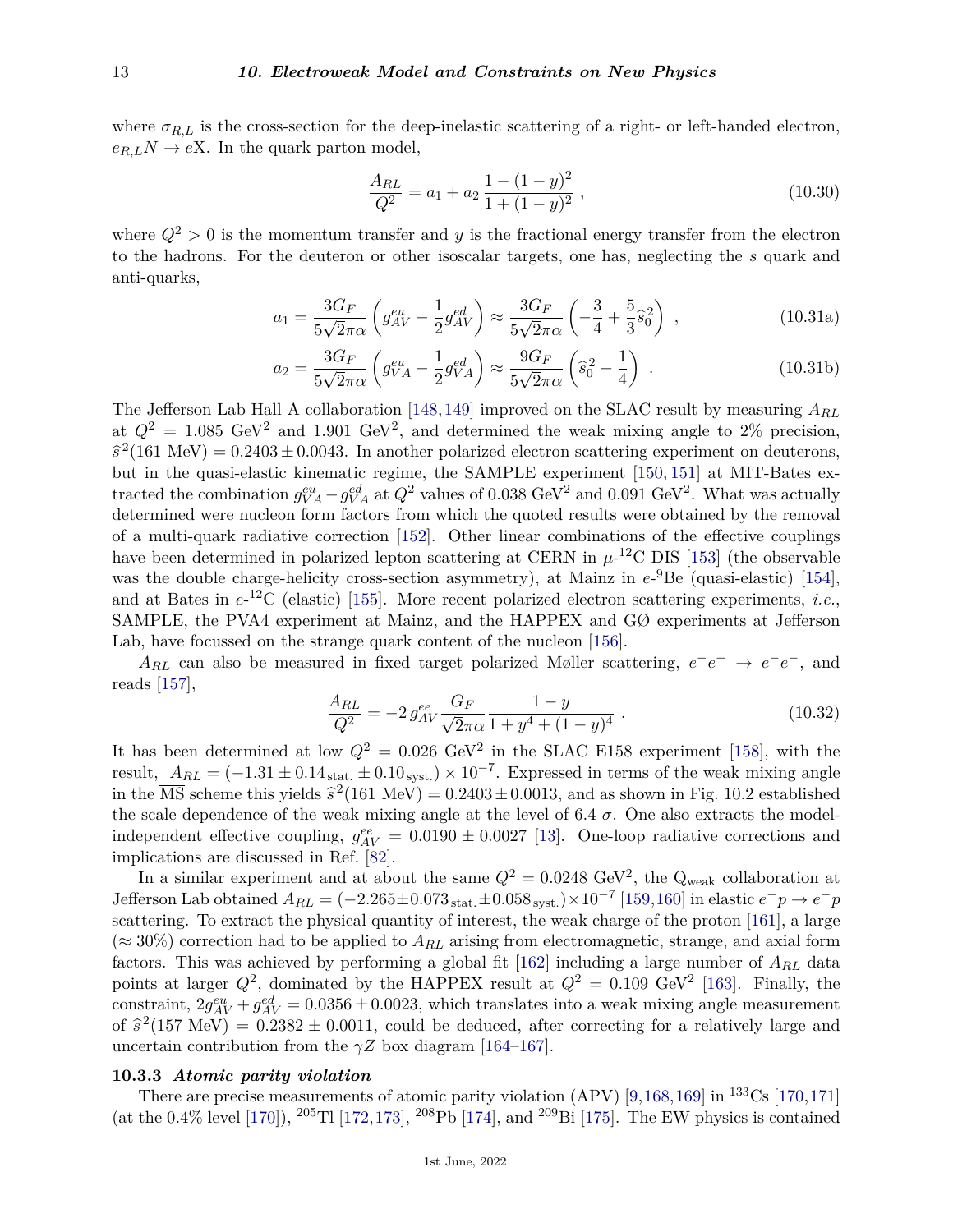

**Figure 10.2:** Scale dependence of the weak mixing angle defined in the MS scheme [\[39,](#page-37-22)[83\]](#page-38-32) (for the scale dependence in a mass-dependent renormalization scheme, see Ref. [\[82\]](#page-38-21)). The minimum of the curve corresponds to  $\mu = M_W$ , below which we switch to an effective theory with the  $W^{\pm}$  bosons integrated out, and where the *β*-function for  $\hat{s}^2(\mu)$  changes sign. At  $M_W$  and each fermion mass there are also discontinuities arising from scheme dependent matching terms, which are necessary to ensure that the various effective field theories within a given loop order describe the same physics. However, in the MS scheme these are very small numerically and barely visible in the figure provided one decouples quarks at  $\mu = \hat{m}_q(\hat{m}_q)$ . The width of the curve exceeds the theory uncertainty from strong interaction effects which at low energies is at the level of  $\pm 2 \times 10^{-5}$  [\[39\]](#page-37-22). The Tevatron and LHC measurements are strongly dominated by invariant masses of the final-state di-lepton pair of  $\mathcal{O}(M_Z)$  and can thus be considered as additional Z pole data points. For clarity we displayed the Tevatron and LHC points horizontally to the left and right, respectively.

in the nuclear weak charges  $Q_W(Z, N)$ , where *Z* and *N* are the numbers of protons and neutrons in the nucleus. In terms of the nucleon vector couplings,

$$
g_{AV}^{ep} \equiv 2g_{AV}^{eu} + g_{AV}^{ed} \approx -\frac{1}{2} + 2\hat{s}_0^2 \,, \tag{10.33a}
$$

$$
g_{AV}^{en} \equiv g_{AV}^{eu} + 2g_{AV}^{ed} \approx +\frac{1}{2} \,, \tag{10.33b}
$$

one has,

$$
Q_W(Z,N) \equiv -2\left[Z(g_{AV}^{ep} + 0.00005) + N(g_{AV}^{en} + 0.00006)\right]\left(1 - \frac{\alpha}{2\pi}\right) ,\qquad (10.34)
$$

where the numerically small adjustments are discussed in Ref. [\[13\]](#page-36-10) and include the result of the *γZ*-box correction from Ref. [\[176\]](#page-41-9).

*E.g.*,  $Q_W$ <sup>(133</sup>/Cs) is extracted by measuring experimentally the ratio of the parity violating amplitude,  $E_{\text{PNC}}$ , to the Stark vector transition polarizability,  $\beta$ , and by calculating theoretically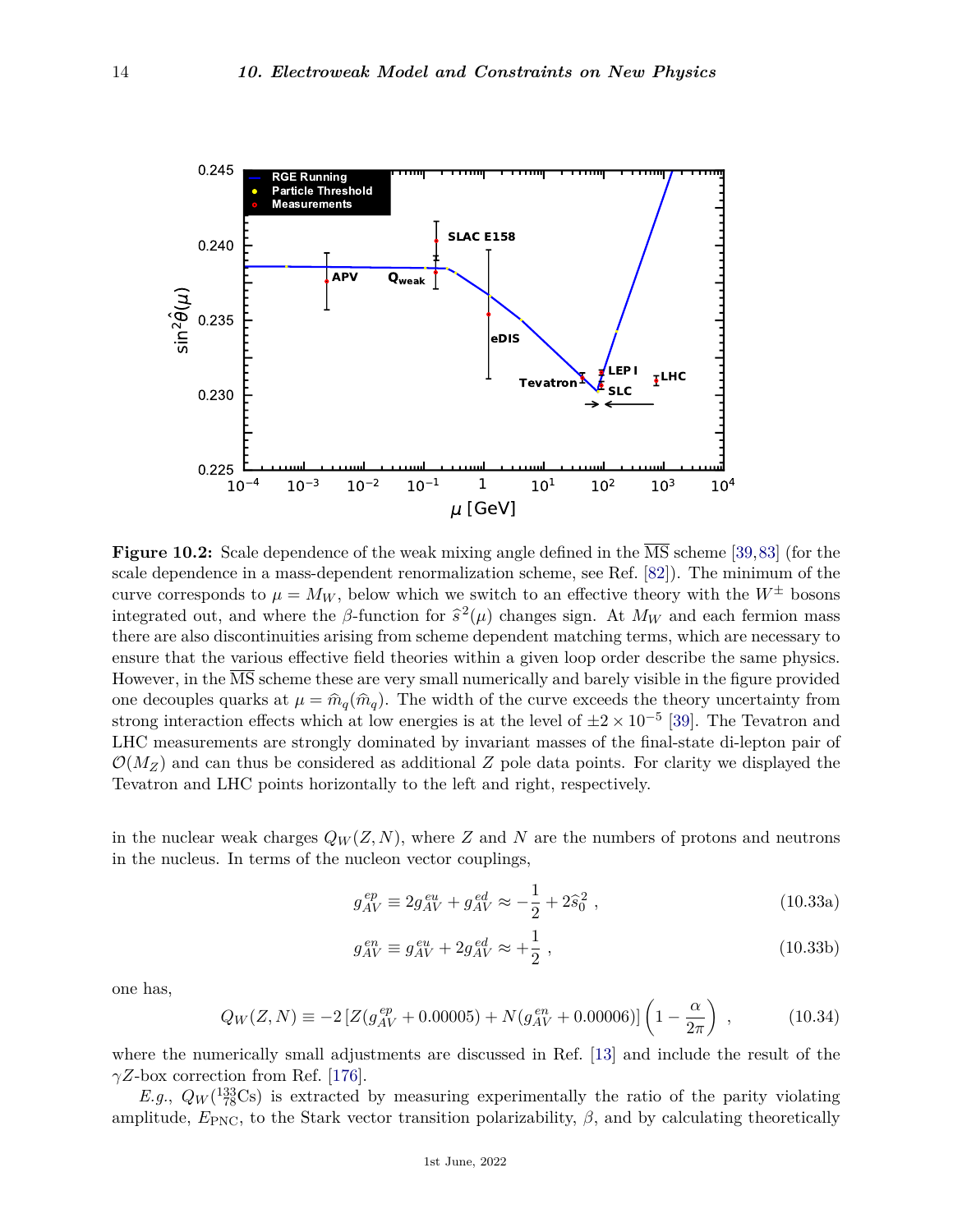$E_{\text{PNC}}$  in terms of  $Q_W$ . One can then write,

$$
Q_W(^{133}_{78}\text{Cs}) = N \left(\frac{\text{Im} E_{\text{PNC}}}{\beta}\right)_{\text{exp.}} \left(\frac{|e| a_B Q_W}{\text{Im} E_{\text{PNC}}} \frac{Q_W}{N}\right)_{\text{th.}} \left(\frac{\beta}{a_B^3}\right)_{\text{exp.}+\text{th.}} \left(\frac{a_B^2}{|e|}\right) ,\tag{10.35}
$$

where  $a_B$  is the Bohr radius. There are currently two semi-empirical approaches to  $\beta$  of similar precision. The ratio of the off-diagonal hyperfine amplitude to the vector polarizability was measured directly by the Boulder group [\[177\]](#page-41-10). Combined with the hyperfine amplitude, computed precisely in Ref. [\[178\]](#page-41-11), one finds  $\beta = (26.957 \pm 0.044_{\text{ exp.}} \pm 0.027_{\text{ th.}})\ a_B^3$ . Alternatively, one can combine [\[179\]](#page-41-12) the measurement of the ratio of scalar to vector transition polarizabilities [\[180\]](#page-41-13) with the recent calculation of the scalar polarizability [\[181\]](#page-41-14) to obtain  $\beta = (27.139 \pm 0.030_{\rm exp.} \pm 0.030_{\rm th.}) a_B^3$ , in agreement with earlier results [\[182,](#page-41-15) [183\]](#page-41-16) based on this approach. The two determinations average to  $\beta = (27.064 \pm 0.025_{\text{exp.}} \pm 0.021_{\text{th.}}) a_B^3$ , while they differ by 2.7  $\sigma$ .

The uncertainties associated with the atomic wave function calculations are relatively small for cesium [\[9,](#page-36-9) [184–](#page-41-17)[186\]](#page-41-18). State-of-the-art many-body atomic structure computations of the parity nonconserving amplitude, Im  $E_{PNC} = (0.8977 \pm 0.0040) \times 10^{-11} |e| a_B Q_W / N$  [\[187](#page-41-19)[–192\]](#page-41-20), together with the measurements [\[170,](#page-41-3)[171\]](#page-41-4) which can be combined to give Im  $E_{PNC}/\beta = -1.5924 \pm 0.0055$  mV/cm, imply,

$$
Q_W(^{133}_{78}\text{Cs}) = -72.82 \pm 0.26_{\text{exp.}} \pm 0.33_{\text{th.}},\tag{10.36}
$$

or equivalently the constraint,  $55g_{AV}^{ep} + 78g_{AV}^{en} = 36.46 \pm 0.21$ . Within the SM this can also be translated into a determination of the weak mixing angle,  $\hat{s}^2$ (2.4 MeV) = 0.2367 $\pm$ 0.0018, where the scale setting follows the estimate in Ref. [\[193\]](#page-41-21) for the typical momentum transfer for parity violation experiments in Cs (the corresponding estimate for Tl amounts to 8 MeV). By comparing different hyperfine transitions, the Boulder experiment in cesium also observed the parity violating weak corrections to the nuclear electromagnetic vertex, called the nuclear anapole moment [\[194–](#page-41-22)[196\]](#page-41-23).

The theoretical atomic structure uncertainties are 3% for thallium [\[197\]](#page-42-0) and even larger for the other atoms. However, they mostly cancel if one takes ratios of parity violation in different isotopes [\[198\]](#page-42-1). The first result of this type of experiment was announced very recently by the Mainz group [\[199\]](#page-42-2), who studied APV in <sup>100</sup>Yb, <sup>102</sup>Yb, <sup>104</sup>Yb, and <sup>106</sup>Yb, at the 0.5% level. The resulting three ratios can be interpreted as a measurement of  $\hat{s}_0^2 = 0.258 \pm 0.052$ , and represent a very complementary approach to search for BSM physics [\[200\]](#page-42-3). If the precision increases in the future, one would ultimately face uncertainties from differences in the neutron charge radii [\[201,](#page-42-4)[202\]](#page-42-5). These can be constrained experimentally [\[203\]](#page-42-6), *e.g.*, by measuring *ARL* in heavier nuclei as done by the PREX collaboration at Jefferson Lab on <sup>208</sup>Pb [\[204,](#page-42-7) [205\]](#page-42-8).

## <span id="page-14-0"></span>**10.4 Precision flavor physics**

In addition to cross-sections, asymmetries, parity violation, *W*, *Z*, Higgs and other collider physics, there is a large number of experiments and observables testing the flavor structure of the SM. These are addressed elsewhere in this *Review*, and are generally not included in this Section. However, we identify three precision observables with sensitivity to similar types of new physics as the other processes discussed here. The branching fraction of the flavor changing transition  $b \to s\gamma$ is of comparatively low precision, but since it is a loop-level process (in the SM) its sensitivity to new physics (and SM parameters, such as heavy quark masses) is enhanced. A discussion can be found in the 2010 edition of this *Review*.

The  $\tau$  lepton lifetime and leptonic branching ratios are primarily sensitive to  $\alpha_s$  and not affected significantly by many types of new physics. However, having an independent and reliable low energy measurement of *α<sup>s</sup>* in a global analysis allows the comparison with the *Z* lineshape determination of  $\alpha_s$  which shifts easily in the presence of new physics contributions. By far the most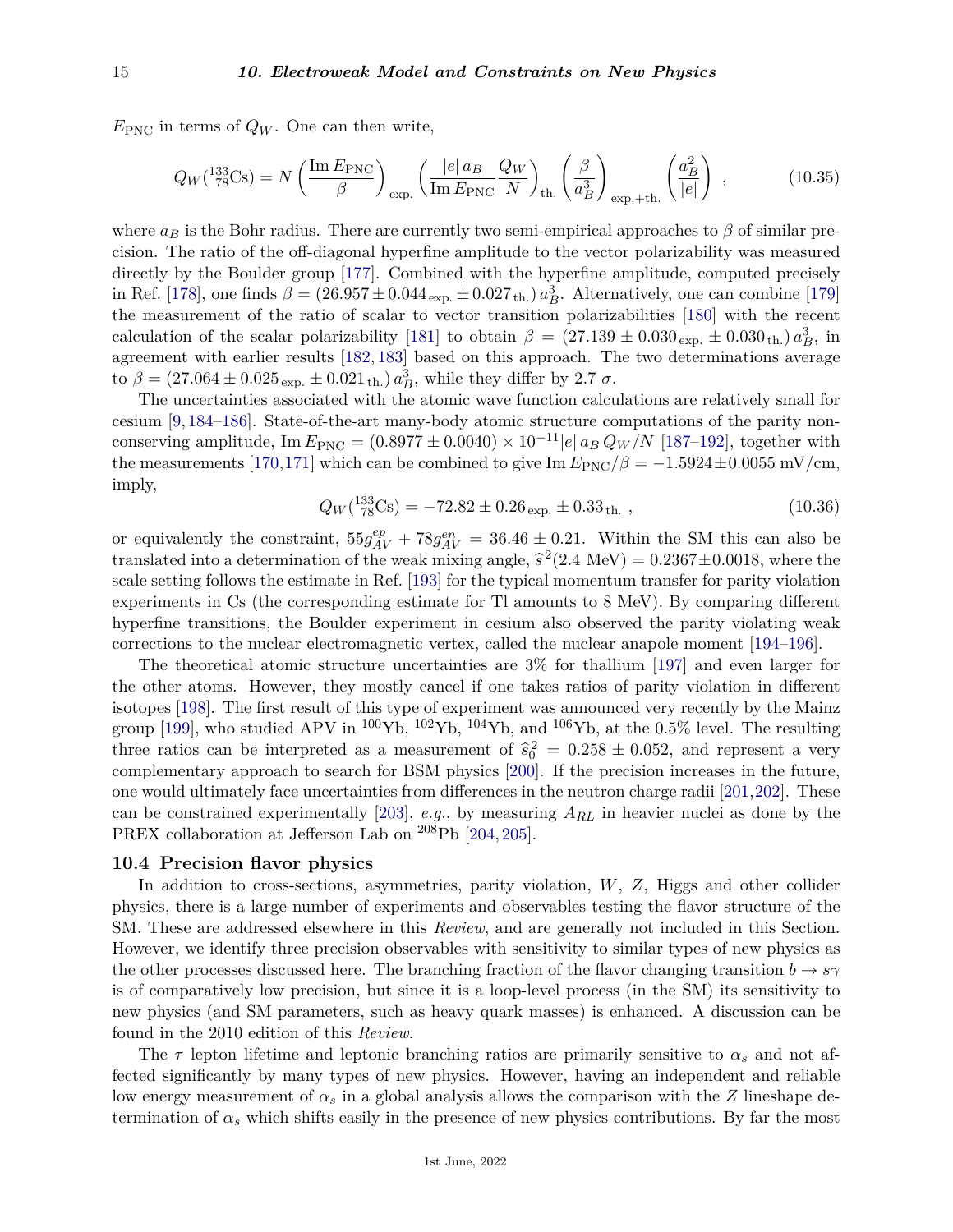precise observable discussed here is the anomalous magnetic moment of the muon. Its combined experimental and theoretical uncertainty is smaller than typical electroweak scale contributions. The electron magnetic moment is measured to even greater precision, and as discussed in Sec. 10.2.2 can be used to determine  $\alpha$ . Its new physics sensitivity, however, is suppressed by an additional factor of  $m_e^2/m_\mu^2$ , unless there is a new light degree of freedom such as a dark *Z* [\[206\]](#page-42-9) boson.

## <span id="page-15-0"></span>**10.4.1** *The τ lifetime*

The extraction of  $\alpha_s$  from the  $\tau$  lifetime  $\tau_\tau$  [\[207,](#page-42-10)[208\]](#page-42-11) is standing out from other determinations because of a variety of independent reasons:

- (i) The *τ* -scale is low, so that upon extrapolation to the *Z* scale (where it can be compared to the theoretically clean *Z* lineshape determinations) the  $\alpha_s$  error shrinks by about an order of magnitude.
- (ii) Yet, this scale is high enough that perturbation theory and the operator product expansion (OPE) can be applied.
- (iii) These observables are fully inclusive and thus free of fragmentation and hadronization effects that would have to be modeled or measured.
- (iv) Duality violation (DV) effects are most problematic near the branch cut but there they are suppressed by a double zero at  $s = m_\tau^2$ .
- (v) There are data [\[43,](#page-37-26)[45,](#page-37-28)[209\]](#page-42-12) to constrain non-perturbative effects both within and breaking the OPE.
- (vi) A complete four-loop order QCD calculation is available [\[210–](#page-42-13)[214\]](#page-42-14) in the massless limit.
- (vii) Large effects associated with the QCD *β*-function can be re-summed [\[215\]](#page-42-15) in what has become known as contour improved perturbation theory (CIPT).

However, while CIPT certainly shows faster convergence in the lower (calculable) orders, doubts have been cast on the method by the observation that at least in a specific model [\[216\]](#page-42-16), which includes the exactly known coefficients and theoretical constraints on the large-order behavior, ordinary fixed order perturbation theory (FOPT) may nevertheless give a better approximation to the full result. We therefore use the expressions [\[57,](#page-37-32) [214,](#page-42-14) [217\]](#page-42-17),

$$
\tau_{\tau} = \hbar \frac{1 - B_{\tau}^{s}}{\Gamma_{\tau}^{e} + \Gamma_{\tau}^{\mu} + \Gamma_{\tau}^{ud}} = 290.75 \pm 0.36 \text{ fs} ,\qquad (10.37)
$$

and

$$
\Gamma_{\tau}^{ud} = \frac{G_F^2 m_\tau^5 |V_{ud}|^2}{64\pi^3} S(m_\tau, M_Z) \left( 1 + \frac{3}{5} \frac{m_\tau^2 - m_\mu^2}{M_W^2} \right) \times \left[ 1 + \frac{\alpha_s(m_\tau)}{\pi} + 5.202 \frac{\alpha_s^2}{\pi^2} + 26.37 \frac{\alpha_s^3}{\pi^3} + 127.1 \frac{\alpha_s^4}{\pi^4} + \frac{\hat{\alpha}}{\pi} \left( \frac{85}{24} - \frac{\pi^2}{2} \right) + \delta_{\text{NP}} \right] , \quad (10.38)
$$

where  $\Gamma^e_\tau$  and  $\Gamma^{\mu}_\tau$  can be taken from Eq. (10.8) with obvious replacements. The relative fraction of strangeness changing  $(\Delta S = -1)$  decays,  $\mathcal{B}_{\tau}^s = 0.0292 \pm 0.0004$ , is based on experimental data since the value for the strange quark mass,  $\hat{m}_s(m_\tau)$ , is not well known and the QCD expansion proportional to  $\hat{m}_s^2$  converges poorly and cannot be trusted.  $S(m_\tau, M_Z) = 1.01907 \pm 0.0003$  is a logarithmically enhanced EW correction factor [\[218\]](#page-42-18) with higher orders re-summed [\[219\]](#page-42-19).

 $\delta_{\text{NP}}$  collects non-perturbative and quark-mass suppressed contributions, including the dimension four, six and eight terms in the OPE, as well as DV effects. We use the average  $\delta_{\rm NP} = 0.0141 \pm$ 0.0072 derived from the  $\tau$  decay spectral functions provided by OPAL [\[43\]](#page-37-26) and ALEPH [\[45,](#page-37-28) [209\]](#page-42-12),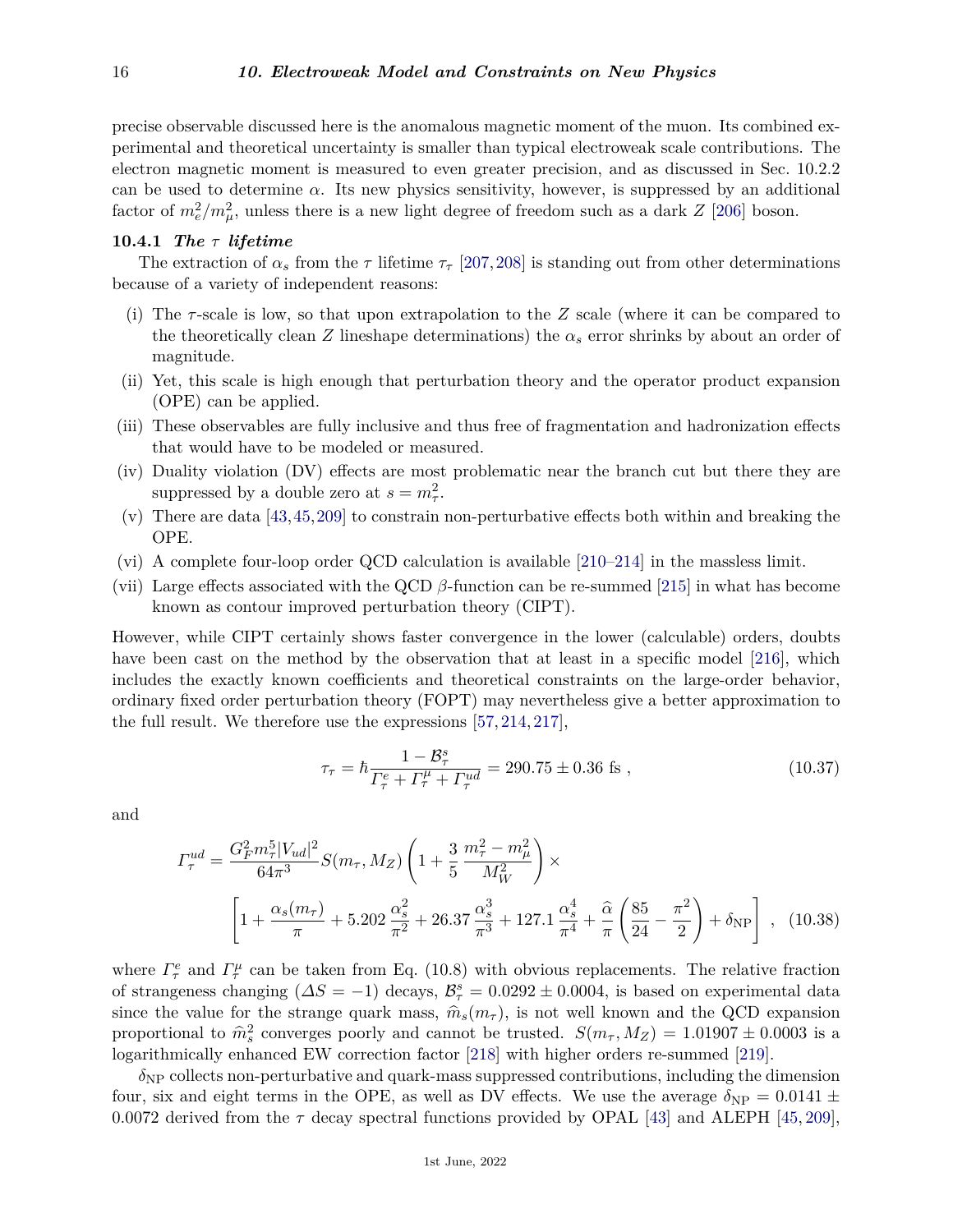which give  $\delta_{\text{NP}} = 0.000 \pm 0.012$  and  $\delta_{\text{NP}} = 0.022 \pm 0.009$ , respectively. These numbers are based on the original analyses in Refs. [\[220,](#page-42-20) [221\]](#page-42-21), but are modified to correspond to a strict FOPT analysis as is appropriate for our purpose<sup>[11](#page-16-1)</sup> (for alternative analyses, see the Section on "Quantum" Chromodynamics" in this Review ).

The dominant uncertainty arises from the truncation of the FOPT series and is conservatively taken as the  $\alpha_s^4$  term (this is re-calculated in each call of the fits, leading to an  $\alpha_s$ -dependent and thus asymmetric error) until a better understanding of the numerical differences between FOPT and CIPT has been gained. Our perturbative error covers almost the entire range from using CIPT to assuming that the nearly geometric series in Eq. (10.38) continues to higher orders. The experimental uncertainty in Eq. (10.37) is from the combination of the two leptonic branching ratios with the direct  $\tau_{\tau}$ . Included are also various smaller uncertainties ( $\pm 0.15$  fs) from other sources. Based on the method of Refs. [\[57,](#page-37-32) [222\]](#page-42-22), we obtain in total

$$
\alpha_s^{(4)}(m_\tau) = 0.312_{-0.013}^{+0.016} ,\qquad \alpha_s^{(5)}(M_Z) = 0.1171_{-0.0017}^{+0.0018} ,\qquad (10.39)
$$

which represents a 1.5% determination of  $\alpha_s(M_Z)$ . For more details, see Refs. [\[220,](#page-42-20) [221\]](#page-42-21) where the *τ* spectral functions themselves and an estimate of the unknown  $\alpha_s^5$  term were used as additional inputs.

# <span id="page-16-0"></span>**10.4.2** *The muon anomalous magnetic moment*

The world average of the muon anomalous magnetic moment<sup>[12](#page-16-2)</sup>,

$$
a_{\mu}^{\exp} = \frac{g_{\mu} - 2}{2} = (1165920.61 \pm 0.41) \times 10^{-9}, \qquad (10.40)
$$

is the combination of the final result of the BNL E821 collaboration [\[223\]](#page-42-23) and the first result of the Muon  $g - 2$  collaboration at Fermilab [\[224\]](#page-42-24). The QED contribution has been calculated to five loops [\[225–](#page-42-25)[227\]](#page-42-26) (fully analytic to three loops [\[228–](#page-42-27)[232\]](#page-42-28) and semi-analytic to four loops [\[233\]](#page-42-29)). The estimated SM EW contribution [\[234–](#page-43-0)[239\]](#page-43-1),  $a_{\mu}^{\text{EW}} = (1.54 \pm 0.01) \times 10^{-9}$ , includes two-loop [\[240–](#page-43-2)[244\]](#page-43-3) and leading three-loop [\[245,](#page-43-4)[246\]](#page-43-5) corrections and is at the level of two and a half times the current uncertainty.

The limiting factor in the interpretation of the result are the uncertainties from hadronic effects. The most recent evaluations of the leading-order (two-loop) hadronic vacuum polarization contri- $\frac{1}{24}$  bution obtained  $a_{\mu}^{\text{had,VP}}(\alpha^2) = (68.81 \pm 0.41) \times 10^{-9}$  [\[247\]](#page-43-6),  $a_{\mu}^{\text{had,VP}}(\alpha^2) = (69.40 \pm 0.40) \times 10^{-9}$  [\[31\]](#page-37-6), and  $a_{\mu}^{\text{had,VP}}(\alpha^2) = (69.28 \pm 0.24) \times 10^{-9}$  [\[41\]](#page-37-24). These are mainly based on data from  $e^+e^- \to \text{hadrons}$ (see, *e.g.*, Ref. [\[31\]](#page-37-6) for references). Our analysis combines the  $e^+e^-$  [31] and  $\tau$ -decay data [\[32,](#page-37-7)[33\]](#page-37-8) for contributions up to  $\sqrt{s} = 2$  GeV,  $a_{\mu}^{\text{had,VP}}(\alpha^2, 2 \text{ GeV}) = (64.49 \pm 0.33) \times 10^{-9}$ , with analytical PQCD contributions up to  $\sqrt{s} = 2$  GeV,  $a_{\mu}^{\text{had,VP}}(\alpha^2, 2 \text{ GeV}) = (64.49 \pm 0.33) \times 10^{-9}$ , with analytical PQCD expressions for energies beyond 2 GeV and for the *c* and *b* quark contributions [\[232,](#page-42-28) [248\]](#page-43-7). By now there are also precise results for the determination of  $a_{\mu}^{\text{had,VP}}(\alpha^2)$  from lattice QCD calculations, *µ* which were averaged in Ref. [\[249\]](#page-43-8) with the result  $a_{\mu}^{\text{had,VP}}(\alpha^2) = (71.16 \pm 1.84) \times 10^{-9}$ . The most recent lattice calculation has a  $0.8\%$  quoted uncertainty [\[250\]](#page-43-9),  $a_{\mu}^{\text{had,VP}}(\alpha^2) = (70.75 \pm 0.55) \times 10^{-9}$ , showing a roughly  $2\sigma$  conflict with the data-driven evaluations,. If confirmed, a more detailed understanding of the numerical differences between data-driven and lattice approaches will be needed.

The other hadronic uncertainty is induced by the three-loop light-by-light scattering amplitude, where a number of independent model calculations yield results which are in reasonable agreement with each other,  $a_{\mu}^{\text{had}, \gamma \times \gamma}(\alpha^3) = (1.36 \pm 0.25) \times 10^{-9}$  [\[251\]](#page-43-10),  $a_{\mu}^{\text{had}, \gamma \times \gamma}(\alpha^3) = 1.37^{+0.15}_{-0.27} \times 10^{-9}$  [\[252\]](#page-43-11),

<span id="page-16-1"></span><sup>&</sup>lt;sup>11</sup>We are indebted to Diogo Boito, Maarten Golterman, Kim Maltman and Santiago Peris for privately communicating these results to us.

<span id="page-16-2"></span><sup>&</sup>lt;sup>12</sup>In what follows, we summarize the most important aspects of  $a_\mu$  and give some details on the evaluation in our fits. For more details and references, see the Section on the "Muon Anomalous Magnetic Moment" in this *Review*. There are some numerical differences, which are well understood and arise because internal consistency of the fits requires the calculation of all observables from analytical expressions and common inputs and fit parameters, so that an independent evaluation is necessary for this Section. Note, that in the spirit of a global analysis based on all available information we have chosen here to also include *τ* decay data [\[32\]](#page-37-7), corrected for isospin breaking effects [\[33\]](#page-37-8). 1st June, 2022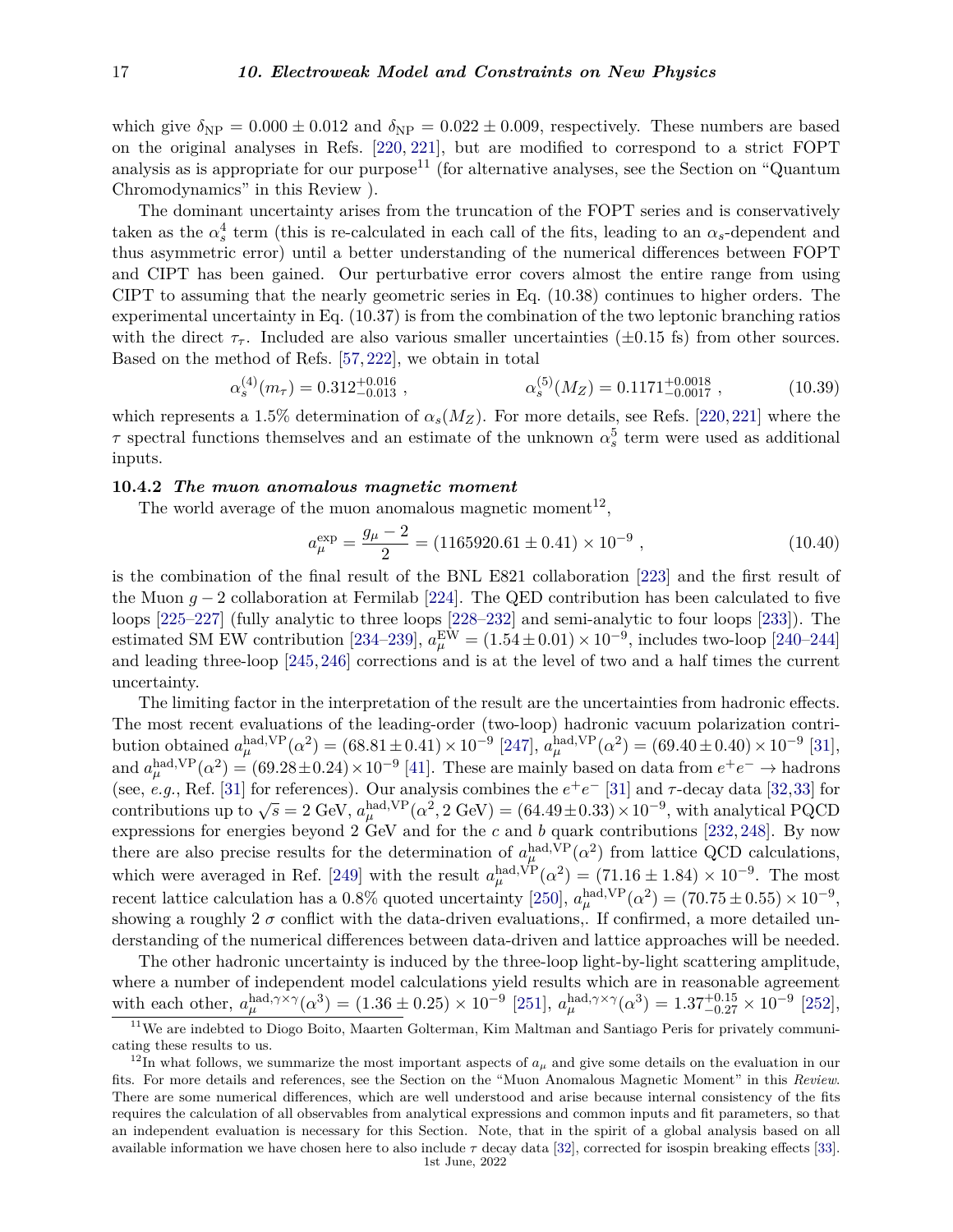$a_{\mu}^{\text{had}, \gamma \times \gamma}(\alpha^3) = (1.05 \pm 0.26) \times 10^{-9}$  [\[253\]](#page-43-12), and  $a_{\mu}^{\text{had}, \gamma \times \gamma}(\alpha^3) = (1.03 \pm 0.29) \times 10^{-9}$  [\[247\]](#page-43-6), but the sign of this effect is opposite [\[254\]](#page-43-13) to the one quoted in the 2002 edition of this *Review*. There is also an upper bound given by  $a_{\mu}^{\text{had}, \gamma \times \gamma}(\alpha^3) < 1.59 \times 10^{-9}$  [\[252\]](#page-43-11) but this requires an *ad hoc* assumption, too. Efforts to improve the evaluation by using experimental input where available yield the slightly lower values,  $a_{\mu}^{\text{had}, \gamma \times \gamma}(\alpha^3) = (0.87 \pm 0.13) \times 10^{-9}$  [\[255\]](#page-43-14) and  $a_{\mu}^{\text{had}, \gamma \times \gamma}(\alpha^3) = (0.92 \pm 0.19) \times 10^{-9}$  [\[249\]](#page-43-8). The first two complete results from lattice simulations, both accounting for all systematic errors,  $a_{\mu}^{\text{had}, \gamma \times \gamma}(\alpha^3) = (0.79 \pm 0.35) \times 10^{-9}$  [\[256\]](#page-43-15) and  $a_{\mu}^{\text{had}, \gamma \times \gamma}(\alpha^3) = (1.07 \pm 0.15) \times 10^{-9}$  [\[257\]](#page-43-16), are consistent with the model and data-driven calculations. For our fits we take the result from Ref. [\[249\]](#page-43-8), shifted by  $1 \times 10^{-11}$  to correspond to the charm quark treatment of Ref. [\[252\]](#page-43-11) and with an increased error to also account for the precise constraint in Ref. [\[257\]](#page-43-16), giving  $a_{\mu}^{\text{had},\gamma\times\gamma}(\alpha^3) = (0.93 \pm 0.29) \times 10^{-9}$ .

Sub-leading hadronic vacuum polarization effects at three-loop [\[258\]](#page-43-17) and four-loop order [\[259\]](#page-43-18)  $\text{contribute } a_{\mu}^{\text{had,VP}}(\alpha^3) = (-0.983 \pm 0.004) \times 10^{-9} \,[41] \text{ and } a_{\mu}^{\text{had,VP}}(\alpha^4) = (0.124 \pm 0.001) \times 10^{-9} \,[259],$  $\text{contribute } a_{\mu}^{\text{had,VP}}(\alpha^3) = (-0.983 \pm 0.004) \times 10^{-9} \,[41] \text{ and } a_{\mu}^{\text{had,VP}}(\alpha^4) = (0.124 \pm 0.001) \times 10^{-9} \,[259],$  $\text{contribute } a_{\mu}^{\text{had,VP}}(\alpha^3) = (-0.983 \pm 0.004) \times 10^{-9} \,[41] \text{ and } a_{\mu}^{\text{had,VP}}(\alpha^4) = (0.124 \pm 0.001) \times 10^{-9} \,[259],$  $\text{contribute } a_{\mu}^{\text{had,VP}}(\alpha^3) = (-0.983 \pm 0.004) \times 10^{-9} \,[41] \text{ and } a_{\mu}^{\text{had,VP}}(\alpha^4) = (0.124 \pm 0.001) \times 10^{-9} \,[259],$  $\text{contribute } a_{\mu}^{\text{had,VP}}(\alpha^3) = (-0.983 \pm 0.004) \times 10^{-9} \,[41] \text{ and } a_{\mu}^{\text{had,VP}}(\alpha^4) = (0.124 \pm 0.001) \times 10^{-9} \,[259],$ respectively. The correlations with the two-loop hadronic contribution and with  $\Delta \alpha(M_Z)$  (see Sec. 10.2) were considered in Ref. [\[232\]](#page-42-28). The contributions with a hadronic light-by-light scattering subgraph have been estimated in Ref. [\[260\]](#page-43-19) with the result,  $a_{\mu}^{\text{had},\gamma\times\gamma}(\alpha^4) = (0.02\pm0.01)\times10^{-9}$  [\[249\]](#page-43-8).

Altogether, the SM prediction is

$$
a_{\mu}^{\text{theory}} = (1165918.34 \pm 0.44) \times 10^{-9} , \qquad (10.41)
$$

*,*

where the error is from the hadronic uncertainties excluding parametric ones such as from  $\alpha_s$  and the heavy quark masses. We evaluate the correlation of the total (experimental plus theoretical) uncertainty in  $a_{\mu}$  with  $\Delta \alpha(M_Z)$  to amount to roughly 30%. The overall 3.8  $\sigma$  discrepancy<sup>[13](#page-17-1)</sup>,

$$
a_{\mu}^{\text{exp}} - a_{\mu}^{\text{theory}} = (2.27 \pm 0.60) \times 10^{-9}
$$

could be due to fluctuations (the experimental results are statistics dominated) or underestimates of the theoretical uncertainties. On the other hand, the deviation could also arise from physics beyond the SM, such as supersymmetric models with large tan *β* and moderately light superparticle masses [\[261\]](#page-43-20), or a dark *Z* boson [\[206\]](#page-42-9).

# <span id="page-17-0"></span>**10.5 Physics of the massive electroweak bosons**

If the CM energy  $\sqrt{s}$  is large compared to the fermion mass  $m_f$ , the unpolarized Born crosssection for  $e^+e^- \to f\bar{f}$  [\[262\]](#page-43-21) can be written as,

$$
\frac{d\sigma}{d\cos\theta} = \frac{\pi\alpha^2(s)}{2s} \left[ F_1(1+\cos^2\theta) + 2F_2\cos\theta \right] + B \tag{10.42a}
$$

$$
F_1 = Q_e^2 Q_f^2 - 2\chi Q_e Q_f \bar{g}_V^e \bar{g}_V^f \cos \delta_R + \chi^2 (\bar{g}_V^{e2} + \bar{g}_A^{e2}) (\bar{g}_V^{f2} + \bar{g}_A^{f2}), \qquad (10.42b)
$$

$$
F_2 = -2\chi Q_e Q_f \bar{g}_A^e \bar{g}_A^f \cos \delta_R + 4\chi^2 \bar{g}_V^e \bar{g}_A^e \bar{g}_V^f \bar{g}_A^f , \qquad (10.42c)
$$

where

$$
\tan \delta_R = \frac{\overline{M}_Z \overline{\Gamma}_Z}{\overline{M}_Z^2 - s} , \qquad \chi = \frac{G_F}{2\sqrt{2}\pi\alpha(s)} \frac{s\overline{M}_Z^2}{\left[ (\overline{M}_Z^2 - s)^2 + \overline{M}_Z^2 \overline{\Gamma}_Z^2 \right]^{1/2}} . \qquad (10.43)
$$

*B* accounts for box graphs involving virtual *Z* and *W* bosons, and the  $\bar{g}^f_{V,A}$  are defined in Eq. (10.44) below.  $\overline{M}_Z$  and  $\overline{F}_Z$  correspond to mass and width definitions based on a Breit-Wigner shape with

<span id="page-17-1"></span><sup>&</sup>lt;sup>13</sup>Alternatively, if we employ the light-by-light scattering amplitude from Ref. [\[257\]](#page-43-16) with the charm contribu-tion [\[252\]](#page-43-11) added, we find  $a_{\mu}^{\text{exp}} - a_{\mu}^{\text{theory}} = (2.10 \pm 0.55) \times 10^{-9}$ , likewise corresponding to a 3.8  $\sigma$  discrepancy.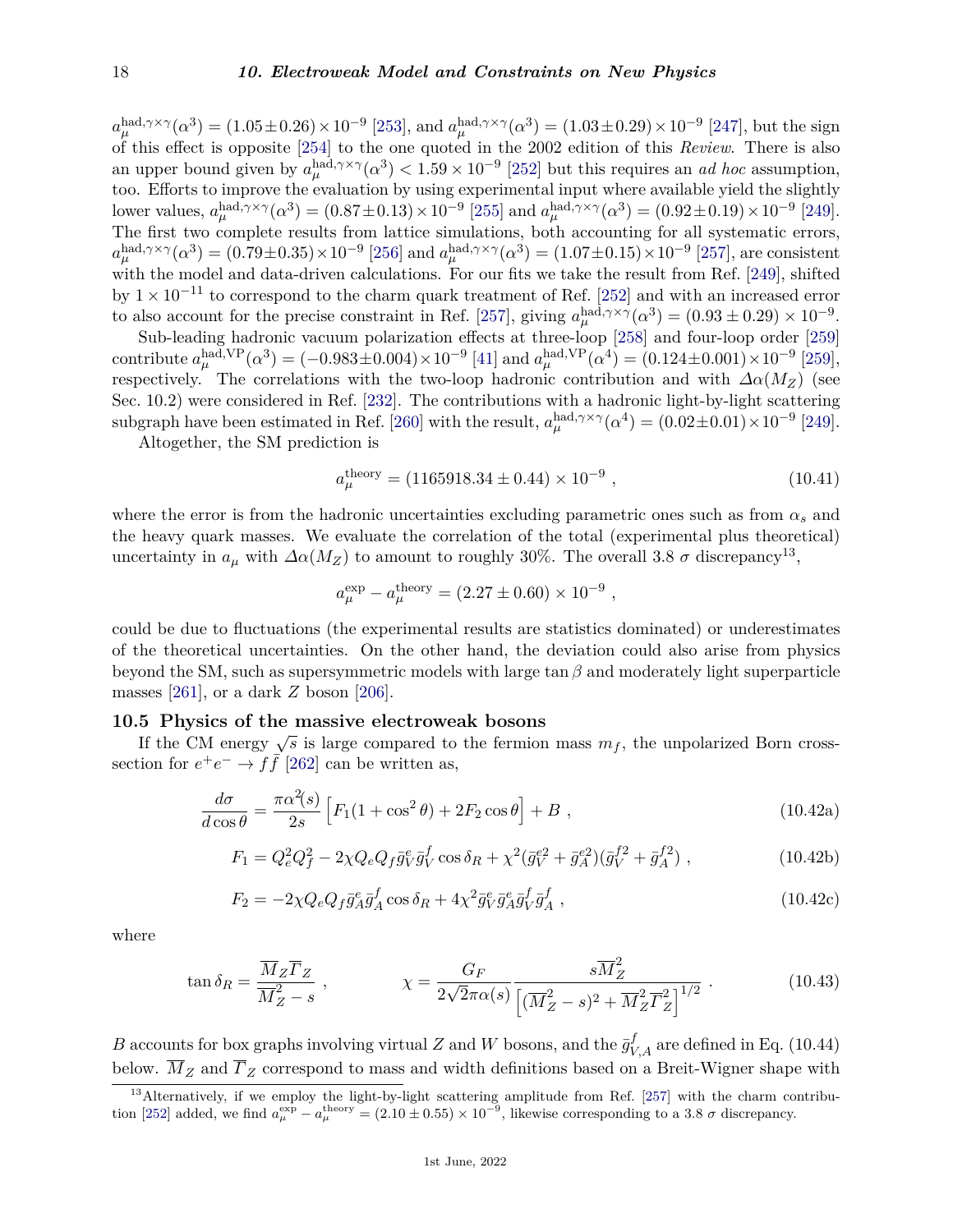an energy-independent width (see the Section on the "*Z* Boson" in this *Review*). The differential cross-section receives important corrections from QED effects in the initial and final state, and interference between the two [\[263\]](#page-43-22). For  $q\bar{q}$  production, there are additional final-state QCD corrections, which are relatively large. Note also that the equations above are written in the CM frame of the incident  $e^+e^-$  system, which may be boosted due to the initial-state QED radiation.

Some of the leading virtual EW corrections are captured by the running QED coupling  $\alpha(s)$ and the Fermi constant  $G_F$ . The remaining corrections to the  $Zff$  interactions are absorbed by replacing the tree-level couplings in Eq. (10.6) with the *s*-dependent *effective couplings* [\[14\]](#page-36-11),

$$
\bar{g}_V^f = \sqrt{\rho_f} \left( t_{3L}^f - 2Q_f \kappa_f \sin^2 \theta_W \right) , \qquad (10.44a)
$$

$$
\bar{g}_A^f = \sqrt{\rho_f} t_{3L}^f \tag{10.44b}
$$

In these equations, the effective couplings are to be taken at the scale  $\sqrt{s}$ , but for notational simplicity we do not show this explicitly. At tree-level,  $\rho_f = \kappa_f = 1$ , but inclusion of EW radiative corrections leads to  $\rho_f \neq 1$  and  $\kappa_f \neq 1$ , which depend on the fermion f and on the renormalization scheme. In the on-shell scheme, the quadratic  $m_t$  dependence is given by,

$$
\rho_f \sim 1 + \rho_t , \qquad \qquad \kappa_f \sim 1 + \frac{\rho_t}{\tan^2 \theta_W} , \qquad (10.45)
$$

while in  $\overline{\text{MS}}, \hat{\rho}_f \sim \hat{\kappa}_f \sim 1$ , for  $f \neq b$ , and

$$
\hat{\rho}_b \sim 1 - \frac{4}{3} \rho_t
$$
, \n $\hat{\kappa}_b \sim 1 + \frac{2}{3} \rho_t$ . (10.46)

In the  $\overline{\text{MS}}$  scheme the normalization is changed according to  $G_F M_Z^2/2$ √  $\overline{2}\pi \rightarrow \hat{\alpha}/4\hat{s}_Z^2 \hat{c}_Z^2$  in the second Eq. (10.43).

As reviewed in Sec. 10.2.5, for the high precision *Z* pole observables discussed below, many additional bosonic and fermionic loop effects, vertex corrections, and higher order contributions, *etc.*, must be included. For example, in the  $\overline{\text{MS}}$  scheme one then has  $\hat{\rho}_{\ell} = 0.9977$ ,  $\hat{\kappa}_{\ell} = 1.0014$ ,  $\hat{\rho}_b = 0.9866$ , and  $\hat{\kappa}_b = 1.0068$ .

To connect to measured quantities, it is convenient to define an effective angle

$$
\bar{s}_f^2 \equiv \sin^2 \bar{\theta}_{Wf} \equiv \hat{\kappa}_f \hat{s}_Z^2 = \kappa_f s_W^2 \,, \tag{10.47}
$$

in terms of which  $\bar{g}^f_{V}$  $\bar{g}^f$  and  $\bar{g}^f$  $A \atop A$  are given by  $\sqrt{\rho_f}$  times their tree-level formulae. One finds that the  $\hat{\kappa}_f$  ( $f \neq b$ ) are almost independent of  $m_t$  and  $M_H$ , and thus one can write,

$$
\bar{s}_{\ell}^2 = \hat{s}_Z^2 + 0.00032 , \qquad (10.48)
$$

while the  $\kappa_f$  for the on-shell scheme are  $m_t$  dependent.

## <span id="page-18-0"></span>**10.5.1** *Electroweak physics off the Z pole*

Experiments at PEP, PETRA and TRISTAN have measured the unpolarized forward-backward asymmetry,  $A_{FB}$ , and the total cross-section relative to pure QED, R, for  $e^+e^- \to \ell^+\ell^-$ ,  $\ell = \mu$  or  $\tau$  at CM energies  $\sqrt{s} < M_Z$ . They are defined as

$$
A_{FB} \equiv \frac{\sigma_F - \sigma_B}{\sigma_F + \sigma_B} \,, \qquad R = \frac{\sigma}{\mathcal{R}_{\text{ini}} \otimes \sigma_{\text{QED}}} \,, \tag{10.49}
$$

where  $\sigma_F(\sigma_B)$  is the cross-section for  $\ell^-$  to travel forward (backward) with respect to the  $e^$ direction,  $\sigma_{\text{QED}}$  is the tree-level cross-section from s-channel photon exchange, and  $\mathcal{R}_{\text{ini}}\otimes$  denotes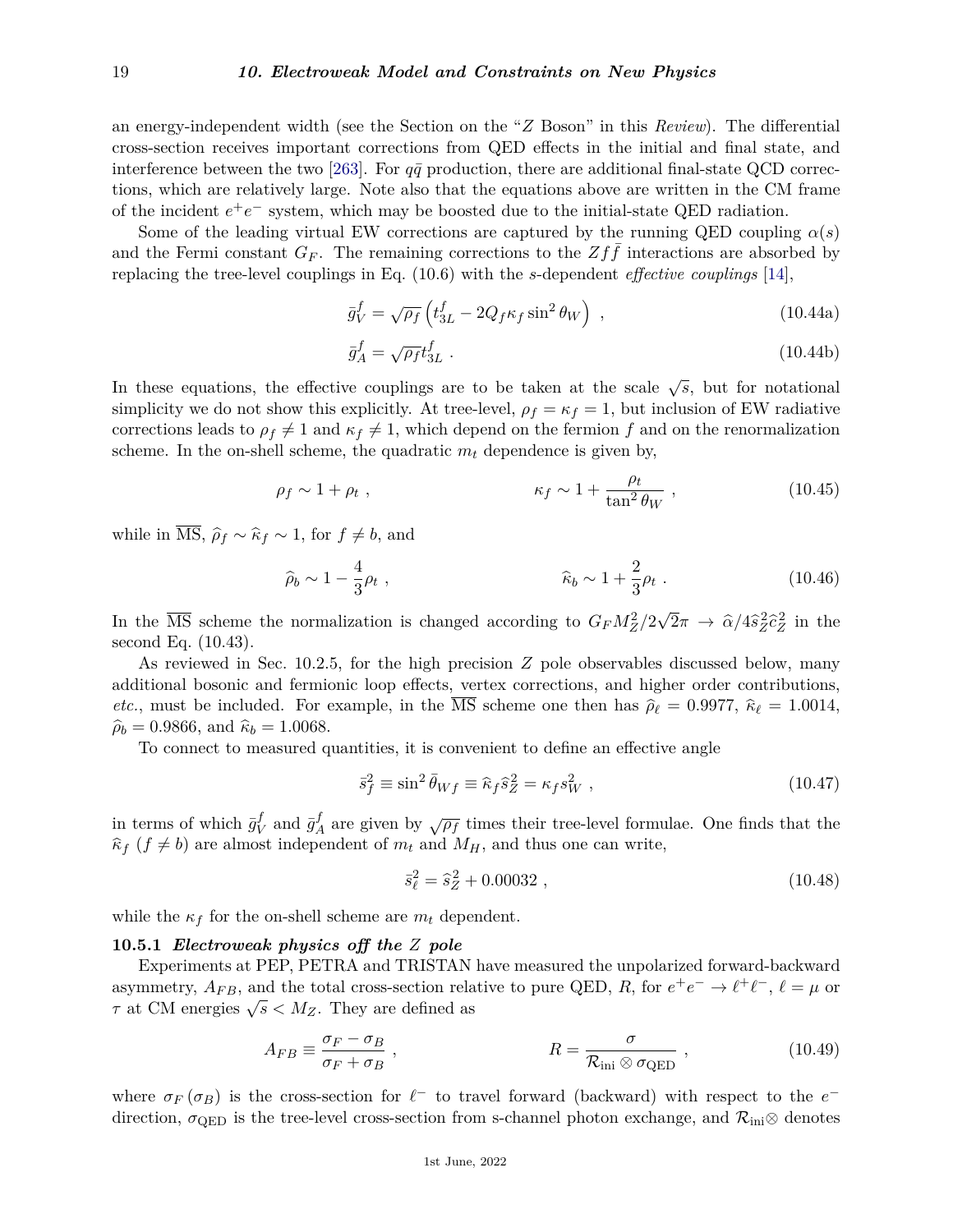**Table 10.4:** Non-*Z* pole observables, compared with the SM best fit predictions. The first *M<sup>W</sup>* and *Γ<sup>W</sup>* values are from the Tevatron [\[268,](#page-44-0)[269\]](#page-44-1), the second ones from LEP 2 [\[267\]](#page-43-23), while the third  $M_W$  is from the LHC [\[270,](#page-44-2)[271\]](#page-44-3). The hadronic branching ratio for *W* decays combines LEP 2 [\[267\]](#page-43-23) and CMS [\[272\]](#page-44-4) and assumes lepton flavor universality. The world averages for  $g_{V,A}^{\nu e}$  are dominated by the CHARM II [\[131\]](#page-40-1) results,  $g_V^{\nu e} = -0.035 \pm 0.017$  and  $g_A^{\nu e} = -0.503 \pm 0.017$ . The  $\tau_{\tau}$  value is the *τ* lifetime world average computed by combining the direct measurements with values derived from the leptonic branching ratios [\[57\]](#page-37-32); in this case, the theory error is included in the SM prediction. In all other SM predictions, the uncertainty is parametric from  $M_Z$ ,  $M_H$ ,  $m_t$ ,  $m_b$ ,  $m_c$ ,  $\hat{\alpha}(M_Z)$ , and  $\alpha_s$ , and theoretical from unknown higher orders [\[78\]](#page-38-17), where correlations due to both types have been accounted for. The column denoted by Pull gives the standard deviations.

| Quantity                                  | Value                               | Standard Model                      | Pull   |
|-------------------------------------------|-------------------------------------|-------------------------------------|--------|
| $m_t$ [GeV]                               | $172.83 \pm 0.59$                   | $173.13 \pm 0.56$                   | $-0.5$ |
| $M_H$ [GeV]                               | $125.30 \pm 0.13$                   | $125.30 \pm 0.13$                   | 0.0    |
| $\Gamma_H$ [MeV]                          | $3.2^{+2.4}_{-1.7}$                 | $4.12 \pm 0.05$                     | $-0.4$ |
| $M_W$ [GeV]                               | $80.387 \pm 0.016$                  | $80.360 \pm 0.006$                  | 1.7    |
|                                           | $80.376 \pm 0.033$                  |                                     | 0.5    |
|                                           | $80.366 \pm 0.017$                  |                                     | 0.4    |
| $\Gamma_W$ [GeV]                          | $2.046 \pm 0.049$                   | $2.089 \pm 0.001$                   | $-0.9$ |
|                                           | $2.195 \pm 0.083$                   |                                     | 1.3    |
| $\mathcal{B}(W \to \text{hadrons})$       | $0.6736 \pm 0.0018$                 | $0.6751 \pm 0.0001$                 | $-0.8$ |
| $g_V^{\nu e}$                             | $-0.040 \pm 0.015$                  | $-0.0397 \pm 0.0001$                | 0.0    |
| $g_A^{\nu e}$                             | $-0.507 \pm 0.014$                  | $-0.5064$                           | 0.0    |
| $Q_W(e)$                                  | $-0.0403 \pm 0.0053$                | $-0.0473 \pm 0.0002$                | 1.3    |
| $Q_W(p)$                                  | $0.0719 \pm 0.0045$                 | $0.0709 \pm 0.0002$                 | 0.2    |
| $Q_W(\text{Cs})$                          | $-72.82 \pm 0.42$                   | $-73.24 \pm 0.01$                   | 1.0    |
| $Q_W(T)$                                  | $-116.4 \pm 3.6$                    | $-116.90 \pm 0.02$                  | 0.1    |
| $\hat{s}_z^2(\text{eDIS})$                | $0.2299 \pm 0.0043$                 | $0.23122 \pm 0.00004$               | $-0.3$ |
| $\tau_{\tau}$ [fs]                        | $290.75 \pm 0.36$                   | $288.90 \pm 2.24$                   | 0.8    |
| $rac{1}{2}(g_{\mu}-2-\frac{\alpha}{\pi})$ | $(4510.88 \pm 0.60) \times 10^{-9}$ | $(4508.61 \pm 0.03) \times 10^{-9}$ | 3.8    |

convolution with initial-state QED corrections. Neglecting box graph contributions, they are given by,

$$
A_{FB} = \frac{3}{4} \frac{F_2}{F_1} , \qquad R = F_1 . \qquad (10.50)
$$

For the available data, it is sufficient to approximate the EW corrections through the leading running  $\alpha(s)$  and quadratic  $m_t$  contributions [\[264\]](#page-43-24), as described above. Reviews and formulae for  $e^+e^- \rightarrow$  hadrons may be found in [\[9,](#page-36-9) [265,](#page-43-25) [266\]](#page-43-26).

LEP 2 [\[267\]](#page-43-23) ran at several energies above the *Z* pole up to ∼ 209 GeV. Measurements were made of a number of observables, including the total production cross-sections of  $f\bar{f}$  pairs for  $f = \mu, \tau$ , and *q* (hadrons), of four-fermion final states, of  $\gamma\gamma$ , ZZ, WW, WW $\gamma$ , and WWZ, as well as of single resonant *W* and *Z* bosons. The differential cross-sections for all three lepton flavors, and the leptonic and hadronic *W* branching ratios were also extracted.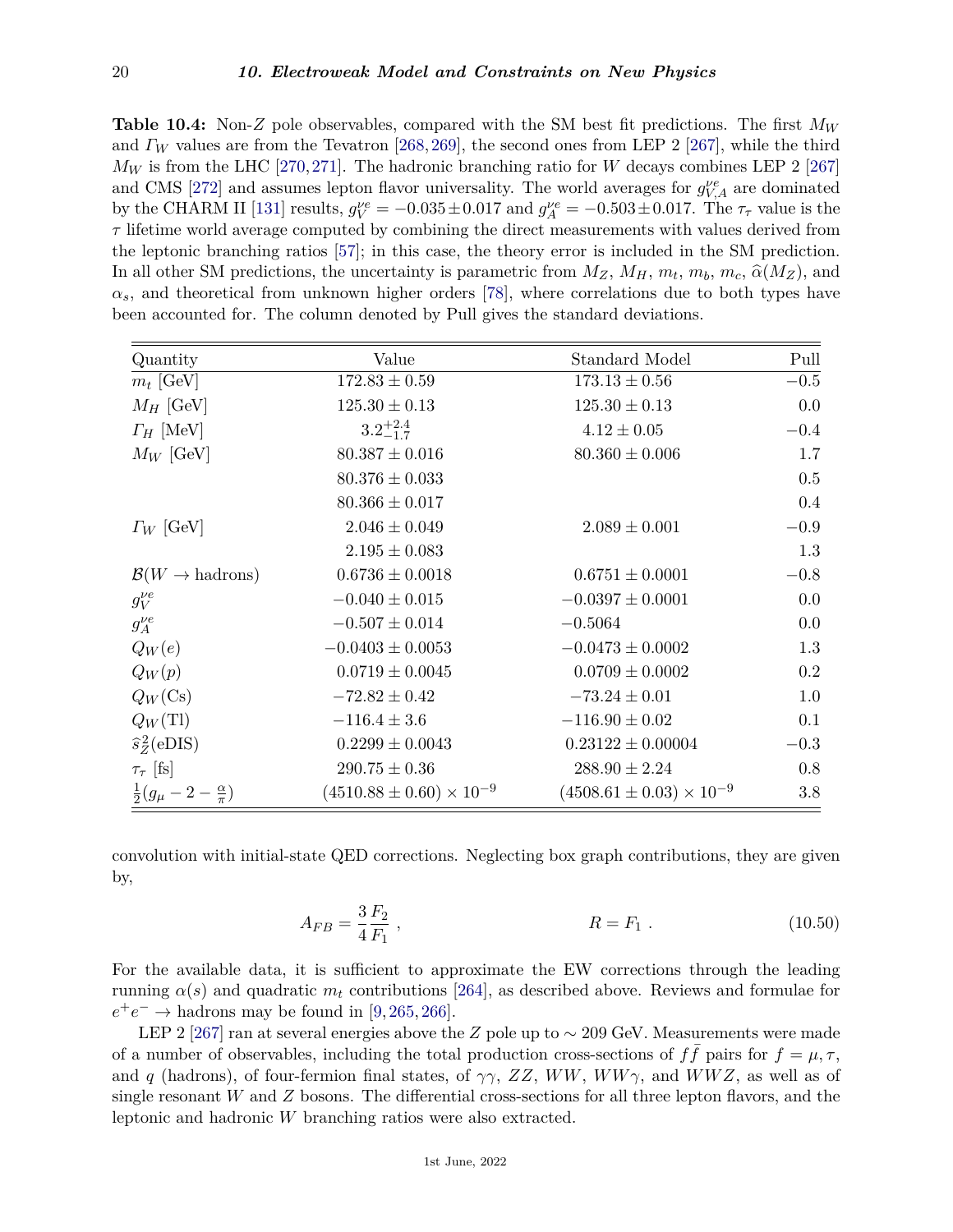Among the most important LEP 2 results were the measurements [\[267\]](#page-43-23) of the *W* boson mass,

$$
M_W = 80.376 \pm 0.025_{\text{stat.}} \pm 0.022_{\text{syst.}} \text{ GeV (LEP 2)}, \qquad (10.51)
$$

which were dominated by kinematic reconstruction, but included the complementary albeit statistics limited and thus much less precise determination from a *WW* threshold cross section measurement. The kinematic method was also employed at the Tevatron [\[268\]](#page-44-0) and by ATLAS [\[270\]](#page-44-2) and LHCb [\[271\]](#page-44-3) at the LHC. They quote,

$$
M_W = 80.387 \pm 0.016 \text{ GeV (Tevatron)}, \qquad (10.52a)
$$

$$
M_W = 80.3695 \pm 0.0068_{\text{stat.}} \pm 0.0106_{\text{syst.}} \pm 0.0136_{\text{th.}} \text{ GeV (ATLAS)}, \qquad (10.52b)
$$

$$
M_W = 80.354 \pm 0.023_{\text{stat.}} \pm 0.010_{\text{syst.}} \pm 0.017_{\text{th.}} \pm 0.009_{\text{PDF}} \text{ GeV (LHCb)}.
$$
 (10.52c)

To arrive at our LHC average,  $M_W = 80.366 \pm 0.017$  GeV, we assume the PDF error from LHCb of 9 MeV to be common between the two LHC determinations. Furthermore, we assume an error component of 7 MeV to be common between the Tevatron and the LHC. This is smaller than the 10 MeV (9 MeV) PDF uncertainty quoted by CDF (LHCb), because the larger CM energy at the LHC enhances the sensitivity to second generation quark PDFs, in addition to the greater sea quark PDF dependence of the Drell-Yan process in the *pp* environment. There may also be some correlation due to other production modeling uncertainties. This implies for the average,

$$
M_W = 80.377 \pm 0.012 \text{ GeV (world average)}.
$$
 (10.53)

For details and references, see the Section on the "Mass and Width of the *W* Boson" in this *Review*.

Strong constraints on anomalous triple and quartic gauge couplings have been obtained at LEP 2, the Tevatron, and the LHC. These are described in detail in the three Sections on the "Extraction of Triple Gauge Couplings (TGCs)", "Anomalous *W/Z* Quartic Couplings (QGCs)", and "Anomalous *ZZγ*, *Zγγ*, and *ZZV* Couplings" in this *Review*.

After their discovery of the Higgs boson [\[273,](#page-44-5)[274\]](#page-44-6), the LHC experiments are now performing high precision measurements of its mass. We average the results,  $M_H = 124.97 \pm 0.16$  stat.  $\pm 0.18$  syst. GeV from ATLAS [\[275\]](#page-44-7), and  $M_H = 125.38 \pm 0.11_{\text{stat.}} \pm 0.09_{\text{syst.}}$  GeV from CMS [\[276\]](#page-44-8), by conservatively treating the smaller systematic error as common among the two determinations, and arrive at,

$$
M_H = 125.30 \pm 0.09_{\text{stat.}} \pm 0.09_{\text{syst.}} \text{GeV (LHC)} \,. \tag{10.54}
$$

For further references and many more details on Higgs boson properties, see the Section on the "Status of Higgs Boson Physics" in this *Review*. The principal non-*Z* pole observables discussed here and in Sections 10.2−10.4 are summarized in Table 10.4. Included there is also the first measurement of the Higgs boson width (by CMS [\[277\]](#page-44-9), assuming equal on- and off-shell effective couplings) and the SM prediction (without electroweak corrections as in Ref. [\[278\]](#page-44-10)).

#### <span id="page-20-0"></span>**10.5.2** *Z pole physics*

High precision measurements of various  $Z$  pole ( $\sqrt{s} \approx M_Z$ ) observables [\[9,](#page-36-9) [286,](#page-44-11) [287\]](#page-44-12) have been performed at LEP 1 and SLC [\[14,](#page-36-11) [284,](#page-44-13) [285,](#page-44-14) [288,](#page-44-15) [289\]](#page-44-16), as summarized in Table 10.5. These include the *Z* mass and total width,  $\Gamma_Z$ , and partial widths  $\Gamma_{f\bar{f}}$  for  $Z \to f\bar{f}$ , where  $f = e, \mu, \tau$ , light hadrons, *b*, and *c*. It is convenient to use the variables *MZ*, *ΓZ*,

$$
\sigma_{\text{had}} \equiv \frac{12\pi \Gamma_{e^+e^-} \Gamma_{\text{had}}}{M_Z^2 \Gamma_Z^2} \,, \qquad R_\ell \equiv \frac{\Gamma_{\text{had}}}{\Gamma_{e^+e^-}} \,, \qquad R_q \equiv \frac{\Gamma_{q\bar{q}}}{\Gamma_{\text{had}}} \,, \tag{10.55}
$$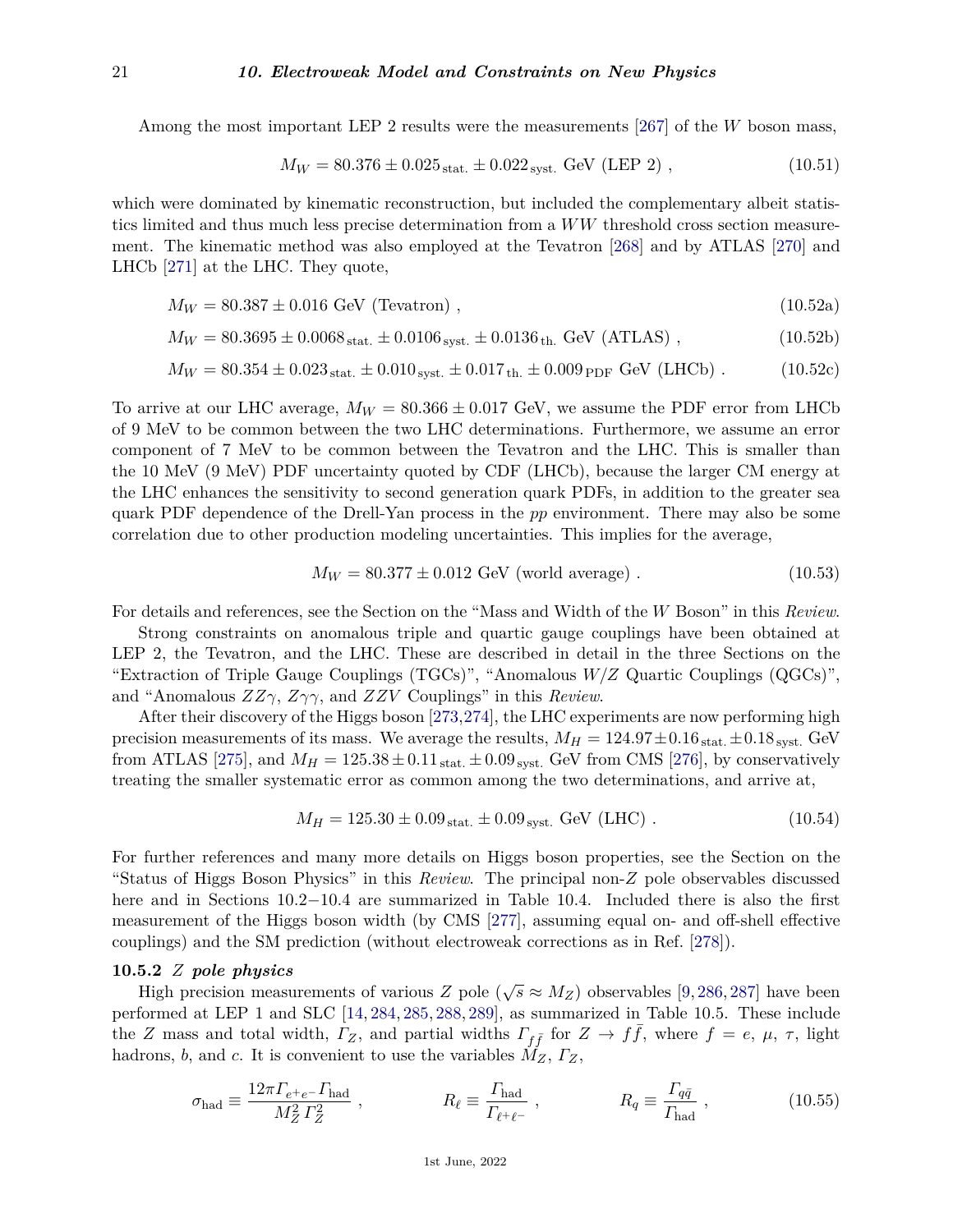**Table 10.5:** Principal *Z* pole observables and their SM predictions (*cf.* Table 10.4). The first  $\bar{s}_{\ell}^2$  is the effective weak mixing angle extracted from the hadronic charge asymmetry at LEP 1 [\[14\]](#page-36-11), the second is the combined value from the Tevatron [\[279\]](#page-44-17), and the third is from the LHC [\[280–](#page-44-18)[283\]](#page-44-19). The values of  $A_e$  are (i) from  $A_{LR}$  for hadronic final states [\[284\]](#page-44-13); (ii) from  $A_{LR}$  for leptonic final states and from polarized Bhabba scattering [\[285\]](#page-44-14); and (iii) from the angular distribution of the *τ* polarization at LEP 1 [\[14\]](#page-36-11). The *A<sup>τ</sup>* values are from SLD [\[285\]](#page-44-14) and the total *τ* polarization, respectively. Note that the SM errors in  $\Gamma_Z$ , the  $R_\ell$ , and  $\sigma_{\text{had}}$  are largely dominated by the uncertainty in  $\alpha_s$ .

| Quantity                   | Value                 | <b>Standard Model</b> | Pull     |
|----------------------------|-----------------------|-----------------------|----------|
| $M_Z$ [GeV]                | $91.1876 \pm 0.0021$  | $91.1882 \pm 0.0020$  | $-0.3$   |
| $\Gamma_Z$ [GeV]           | $2.4955 \pm 0.0023$   | $2.4941 \pm 0.0009$   | $0.6\,$  |
| $\sigma_{\text{had}}$ [nb] | $41.481 \pm 0.033$    | $41.482 \pm 0.008$    | 0.0      |
| $R_e$                      | $20.804 \pm 0.050$    | $20.736 \pm 0.010$    | 1.4      |
| $R_\mu$                    | $20.784 \pm 0.034$    | $20.736 \pm 0.010$    | 1.4      |
| $R_{\tau}$                 | $20.764 \pm 0.045$    | $20.781 \pm 0.010$    | $-0.4$   |
| $R_b$                      | $0.21629 \pm 0.00066$ | $0.21582 \pm 0.00002$ | 0.7      |
| $R_c$                      | $0.1721 \pm 0.0030$   | $0.17221 \pm 0.00003$ | 0.0      |
| ${\cal A}_{FB}^{(0,e)}$    | $0.0145 \pm 0.0025$   | $0.01617 \pm 0.00007$ | $-0.7$   |
| $A_{FB}^{(0,\mu)}$         | $0.0169 \pm 0.0013$   |                       | 0.6      |
| $A_{FB}^{(0,\tau)}$        | $0.0188 \pm 0.0017$   |                       | 1.5      |
| $A_{FB}^{(0,b)}$           | $0.0996 \pm 0.0016$   | $0.1029 \pm 0.0002$   | $-2.0$   |
| ${\cal A}_{FB}^{(0,c)}$    | $0.0707 \pm 0.0035$   | $0.0735 \pm 0.0002$   | $-0.8$   |
| ${\cal A}_{FB}^{(0,s)}$    | $0.0976 \pm 0.0114$   | $0.1030 \pm 0.0002$   | $-0.4$   |
| $\bar{s}^2_\ell$           | $0.2324 \pm 0.0012$   | $0.23155 \pm 0.00004$ | 0.7      |
|                            | $0.23148 \pm 0.00033$ |                       | $-0.2$   |
|                            | $0.23129 \pm 0.00033$ |                       | $-0.8$   |
| $A_e$                      | $0.15138 \pm 0.00216$ | $0.1468 \pm 0.0003$   | 2.1      |
|                            | $0.1544 \pm 0.0060$   |                       | 1.3      |
|                            | $0.1498 \pm 0.0049$   |                       | 0.6      |
| $A_\mu$                    | $0.142 \pm 0.015$     |                       | $\!-0.3$ |
| $A_\tau$                   | $0.136 \pm 0.015$     |                       | $-0.7$   |
|                            | $0.1439 \pm 0.0043$   |                       | $-0.7$   |
| $A_b$                      | $0.923 \pm 0.020$     | 0.9347                | $\!-0.6$ |
| $A_c$                      | $0.670 \pm 0.027$     | $0.6677 \pm 0.0001$   | 0.1      |
| $A_s$                      | $0.895 \pm 0.091$     | 0.9356                | $-0.4$   |

for  $\ell = e, \mu$  or  $\tau$ , and  $q = b$  or *c*, where  $\Gamma_{\text{had}}$  is the partial decay width into hadrons. Most of these are weakly correlated experimentally. The three values for  $R_\ell$  are consistent with lepton universality (although  $R_{\tau}$  is somewhat low compared to  $R_e$  and  $R_{\mu}$ ), but we use the general analysis in which the three observables are treated as independent. Similar remarks apply to  $A_{FB}^{0,\ell}$  defined through Eq. (10.56) with  $P_e = 0$ , where  $A_{FB}^{0,\tau}$  is somewhat high. Initial-state radiation reduces the peak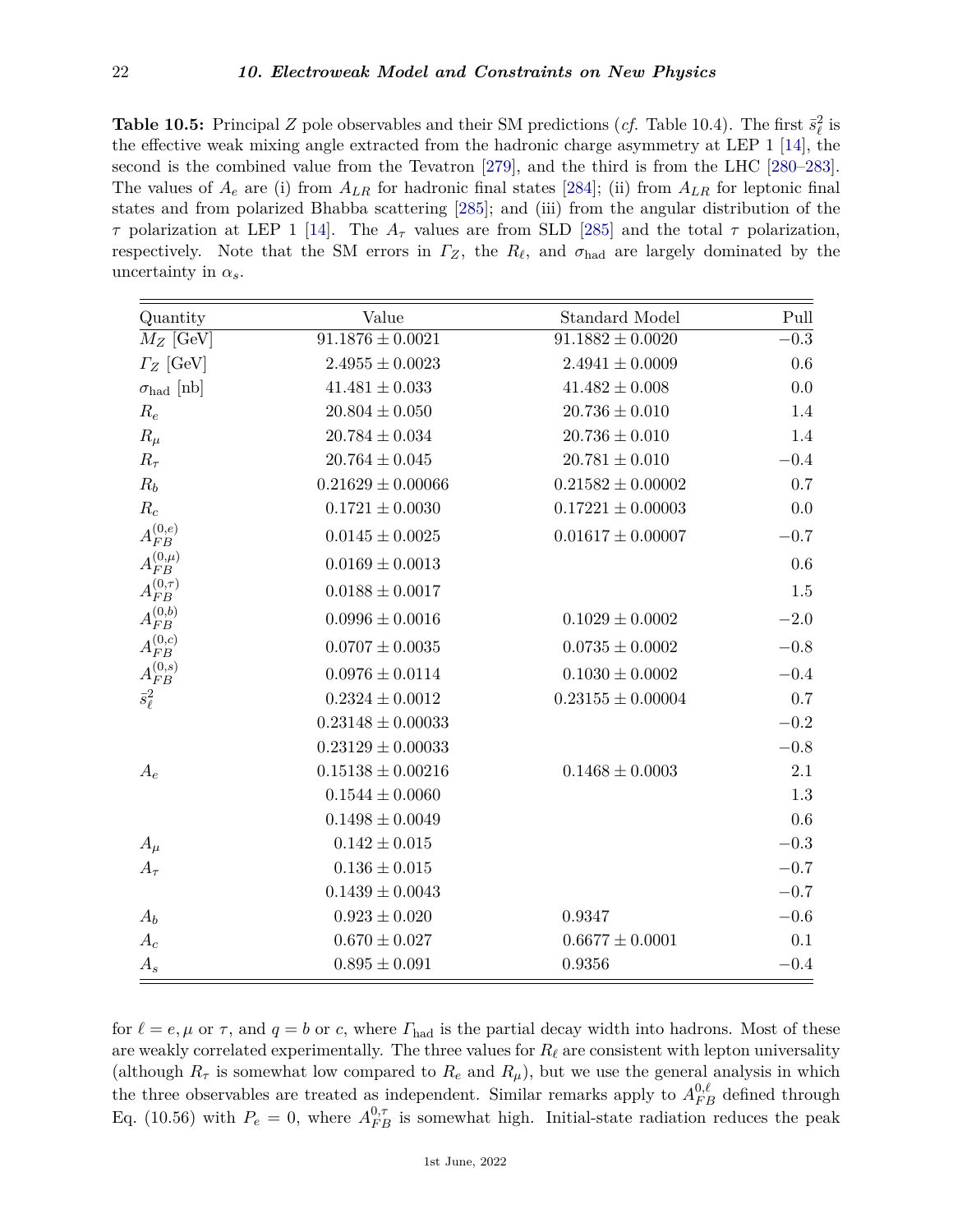cross section by more than 25%, where  $\mathcal{O}(\alpha^3)$  QED effects induce a large anti-correlation (-30%) between  $\Gamma_Z$  and  $\sigma_{\text{had}}$ . The anti-correlation between  $R_b$  and  $R_c$  amounts to  $-18\%$  [\[14\]](#page-36-11). The  $R_\ell$  are insensitive to  $m_t$  except for the  $Z \to b\bar{b}$  vertex, final-state corrections, and the implicit dependence through  $\sin^2 \theta_W$ . Thus, they are especially useful for constraining  $\alpha_s$ .

Very important constraints follow from measurements of various *Z* pole asymmetries. These include the forward-backward asymmetry,  $A_{FB}$ , and the polarization or left-right asymmetry,  $A_{LR}$ , defined analogously to Eq. (10.29). The latter was measured precisely by the SLD collaboration at the SLC [\[284\]](#page-44-13), and has the advantages of being very sensitive to  $\bar{s}^2_\ell$  and that systematic uncertainties largely cancel. After removing initial-state QED corrections and contributions from photon exchange,  $\gamma$ –*Z* interference, as well as the EW boxes in Eq. (10.42a), one can use the effective tree-level expressions,

$$
A_{LR} = A_e P_e , \qquad A_{FB} = \frac{3}{4} A_f \frac{A_e + P_e}{1 + P_e A_e} , \qquad (10.56)
$$

where,

$$
A_f \equiv \frac{2\bar{g}_V^f \bar{g}_A^f}{\bar{g}_V^{f2} + \bar{g}_A^{f2}} = \frac{1 - 4|Q_f|\bar{s}_f^2}{1 - 4|Q_f|\bar{s}_f^2 + 8(|Q_f|\bar{s}_f^2)^2} \tag{10.57}
$$

 $P_e$  is the initial  $e^-$  polarization, so that the second equality in Eq. (10.58) is reproduced for  $P_e = 1$ , and the *Z* pole forward-backward asymmetries at LEP 1 ( $P_e = 0$ ) are given by  $A_{FB}^{(0,f)} = \frac{3}{4}A_eA_f$  for  $f = e, \mu, \tau, b, c, s$  [\[14\]](#page-36-11), and *q*, and where  $A_{FB}^{(0,q)}$  refers to the hadronic charge asymmetry. Corrections for *t*-channel exchange and  $s/t$ -channel interference cause  $A_{FB}^{(0,e)}$  to be strongly anti-correlated with  $R_e$  (−37%). Very recently, the  $m_b$ -dependence [\[290\]](#page-44-20) of the  $\overline{\mathcal{O}}(\alpha_s^2)$  QCD correction [\[291\]](#page-44-21), affecting the reference axis of the *b* quark asymmetry [\[292\]](#page-44-22), increased the extracted<sup>[14](#page-22-0)</sup>  $A_{FB}^{(0,b)}$  by about 0.2  $\sigma$ . The correlation between  $A_{FB}^{(0,b)}$  and  $A_{FB}^{(0,c)}$  amounts to 15%.

In addition, SLD extracted the final-state couplings  $A_b$ ,  $A_c$  [\[14\]](#page-36-11),  $A_s$  [\[288\]](#page-44-15),  $A_{\tau}$ , and  $A_{\mu}$  [\[285\]](#page-44-14), from left-right forward-backward asymmetries, using

$$
A_{LR}^{FB}(f) = \frac{\sigma_{LF}^f - \sigma_{LB}^f - \sigma_{RF}^f + \sigma_{RB}^f}{\sigma_{LF}^f + \sigma_{LB}^f + \sigma_{RF}^f + \sigma_{RB}^f} = \frac{3}{4} A_f ,
$$
\n(10.58)

where, for example,  $\sigma_{LF}^{f}$  is the cross-section for a left-handed incident electron to produce a fermion *f* traveling in the forward hemisphere. Similarly,  $A_{\tau}$  and  $A_{e}$  were measured at LEP 1 [\[14\]](#page-36-11) through the  $\tau$  polarization,  $\mathcal{P}_{\tau}$ , as a function of the scattering angle  $\theta$ , which can be written as,

$$
\mathcal{P}_{\tau} = -\frac{A_{\tau}(1+\cos^2\theta) + 2A_e\cos\theta}{(1+\cos^2\theta) + 2A_{\tau}A_e\cos\theta}.
$$
\n(10.59)

The average polarization,  $\langle \mathcal{P}_\tau \rangle$ , obtained by integrating over  $\cos \theta$  in the numerator and denominator of Eq. (10.59), yields  $\langle \mathcal{P}_{\tau} \rangle = -A_{\tau}$ , and  $A_e$  can be extracted from the  $\mathcal{P}_{\tau}$  angular distribution. The initial-state coupling, *Ae*, was also determined through the left-right charge asymmetry [\[289\]](#page-44-16) and in polarized Bhabba scattering [\[285\]](#page-44-14) at the SLC. Because  $\bar{g}_V^{\ell}$  is very small, not only  $A_{LR}^0 = A_e$ ,  $A_{FB}^{(0,\ell)}$ , and  $\mathcal{P}_{\tau}$ , but also  $A_{FB}^{(0,q)}$  for  $q = b$ , *c*, and *s*, as well as the hadronic asymmetries are mainly sensitive to  $\bar{s}_{\ell}^2$ .

As an example of the precision of the *Z* pole observables, the values of  $\bar{g}^f$  $\frac{f}{A}$  and  $\bar{g}^f_V$  $V$  for  $f = e, \mu, \tau$ , and  $\ell$ , extracted from the LEP and SLC lineshape and asymmetry data, are shown in Fig. 10.3. It may be compared with Fig. 10.1 as the two sets of parameters coincide at the SM at tree-level.

<span id="page-22-0"></span><sup>&</sup>lt;sup>14</sup>We are grateful to Werner Bernreuther and Long Chen for the re-calculation of their result employing the more appropriate  $\overline{\text{MS}}$  mixing angle,  $\hat{s}_Z^2$ , instead of the on-shell quantity,  $s_W^2$ .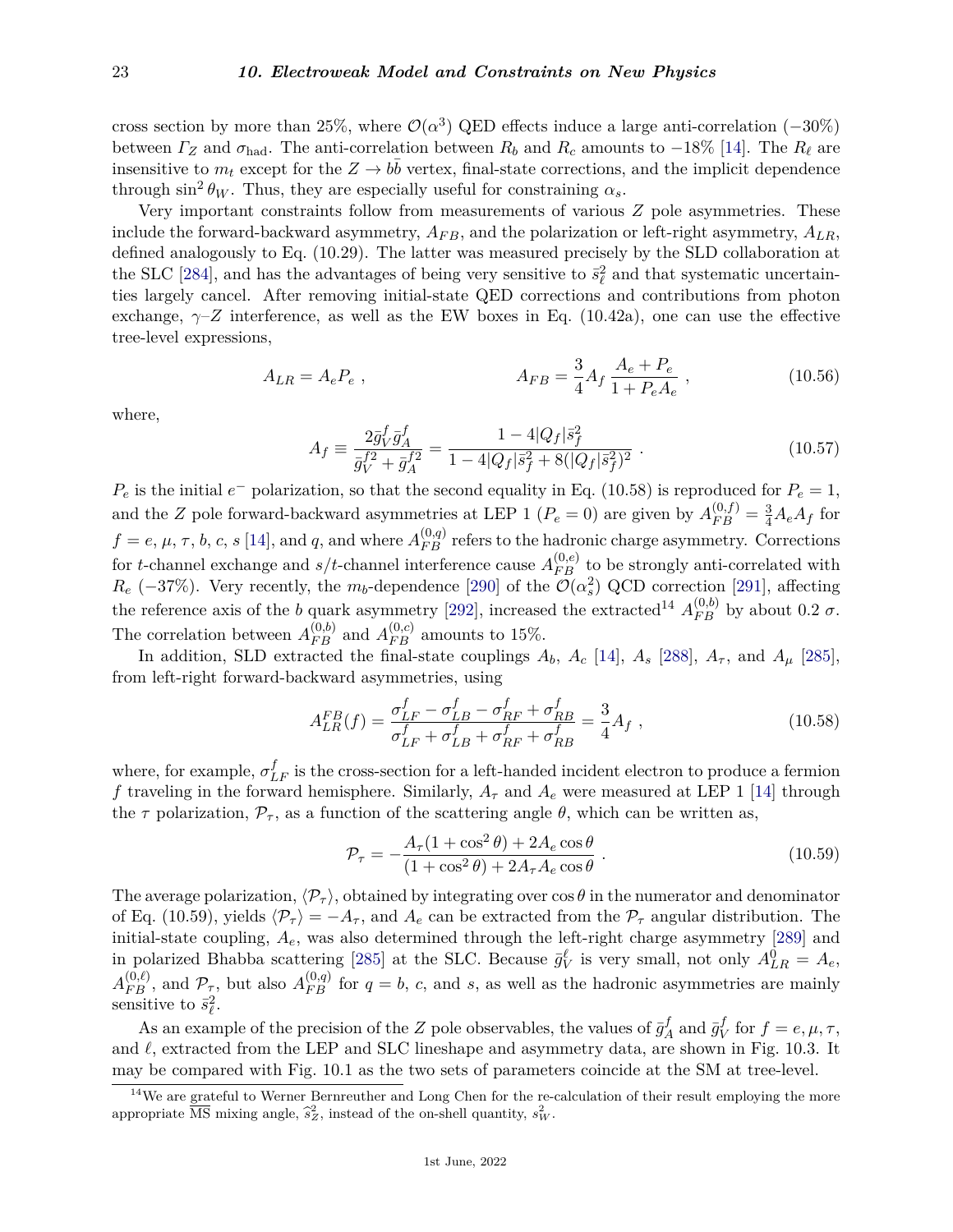

**Figure 10.3:** 1  $\sigma$  (39.35% CL) contours of the effective couplings  $\bar{g}^f$  $\bar{g}^f$ <sub>*A*</sub> and  $\bar{g}^f$ <sub>*V*</sub>  $V$  for  $f = e, \mu$  and *τ* from LEP and SLC, compared to the SM expectation as a function of  $\hat{s}_{Z}^{2}$ . (The SM best fit value  $\hat{s}_Z^2 = 0.23122$  is also indicated.) Also shown is the 90% CL allowed region in  $\bar{g}_{A,V}^{\ell}$  obtained assuming lepton universality.

As for hadron colliders, the forward-backward asymmetry,  $A_{FB}$ , for  $e^+e^-$  and  $\mu^+\mu^-$  final states (with invariant masses restricted to or dominated by values around  $M_Z$ ) in  $p\bar{p}$  collisions has been measured by the CDF [\[293\]](#page-44-23) and DØ [\[294\]](#page-44-24) collaborations, and the values  $\bar{s}_{\ell}^2 = 0.23221 \pm 0.00046$ and  $\bar{s}_{\ell}^2 = 0.23095 \pm 0.00040$  were extracted, respectively. The combination of these measurements (which differ by more than  $2 \sigma$ ) yields [\[279\]](#page-44-17),

$$
\bar{s}_{\ell}^2 = 0.23148 \pm 0.00033 \text{ (Tevatron)}.
$$
\n(10.60)

By varying the invariant mass and the scattering angle (and assuming the electron couplings), information on the effective *Z* couplings to light quarks,  $\bar{g}_{V,A}^{u,d}$ , could also be obtained [\[295,](#page-44-25)[296\]](#page-44-26), but with large uncertainties, mutual correlations, and not independently of  $\bar{s}_{\ell}^2$  above. Similar analyses have also been reported by the H1 [\[297\]](#page-44-27) and ZEUS [\[298\]](#page-44-28) collaborations at HERA and by the LEP collaborations [\[14\]](#page-36-11). This kind of measurement is harder in the *pp* environment due to the difficulty to assign the initial quark and antiquark in the underlying Drell-Yan process to the protons, thus requiring excellent control of uncertainties from parton distribution functions. ATLAS obtained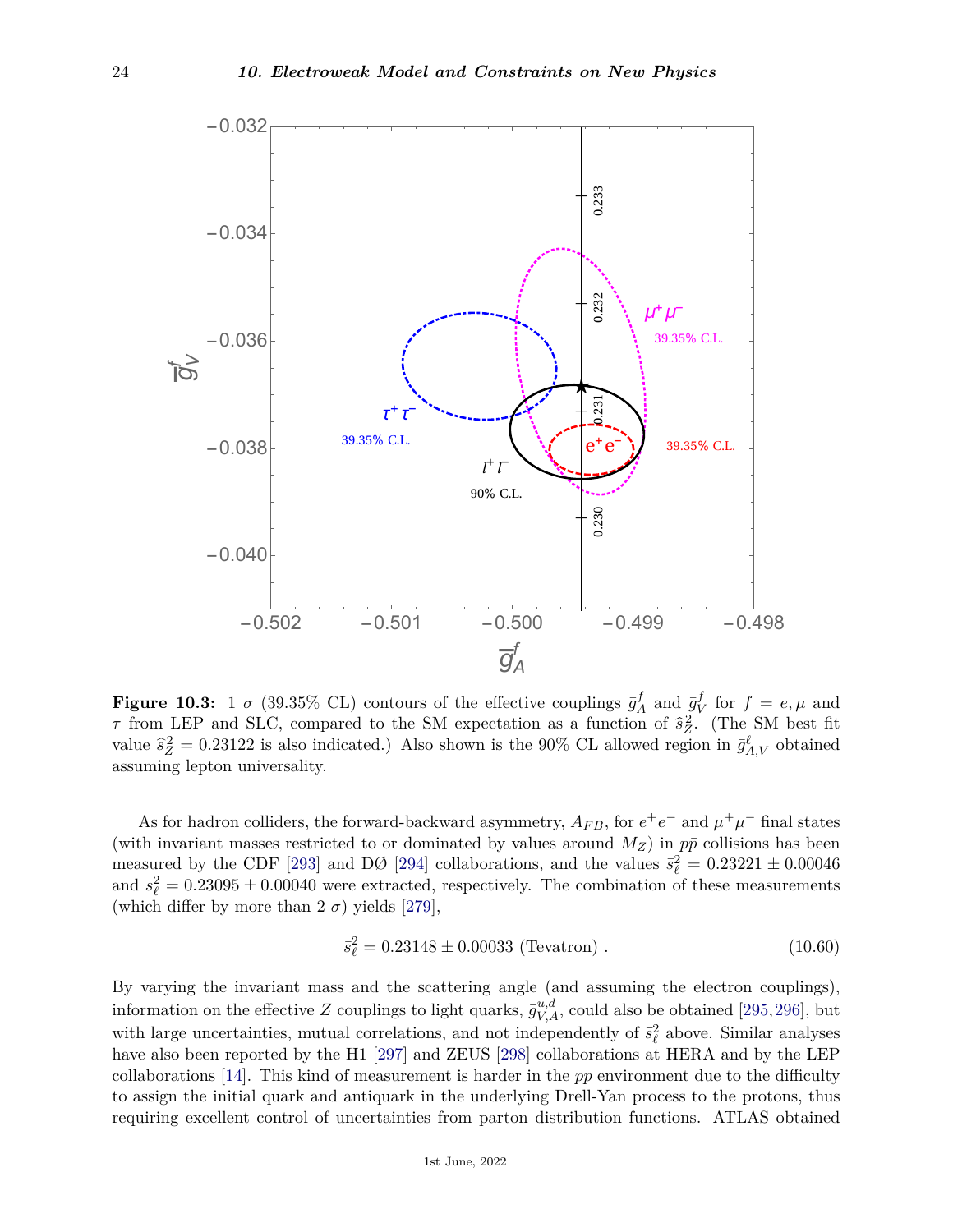| <b>Table 10.6:</b> Results derived from Table 10.5 and the corresponding covariance matrices [14, 299], |  |
|---------------------------------------------------------------------------------------------------------|--|
| and the SM predictions for the partial and total Z decay widths [in MeV]. In the (second) third         |  |
| column lepton universality is (not) assumed.                                                            |  |

| Quantity                               | Value            | Value (universal)   | Standard Model      |
|----------------------------------------|------------------|---------------------|---------------------|
| $\Gamma_{e^+e^-}$                      | $83.87 \pm 0.12$ | $83.942 \pm 0.085$  | $83.960 \pm 0.009$  |
| $\Gamma_{\mu^+\mu^-}$                  | $83.95 \pm 0.18$ | $83.941 \pm 0.085$  | $83.959 \pm 0.009$  |
| $\Gamma_{\tau^+\tau^-}$                | $84.03 \pm 0.21$ | $83.759 \pm 0.085$  | $83.777 \pm 0.009$  |
| $\Gamma_{\rm inv}$                     | 498.9 $\pm 2.5$  | $500.5 \pm 1.5$     | $501.445 \pm 0.047$ |
| $\varGamma_{u\bar{u}}$                 |                  |                     | $299.89 \pm 0.20$   |
| $\Gamma_{c\bar{c}}$                    | $300.3 \pm 5.3$  | $\pm 5.2$<br>300.0  | $299.81 \pm 0.20$   |
| $\Gamma_{d\bar{d}}, \Gamma_{s\bar{s}}$ |                  |                     | $382.77 \pm 0.14$   |
| $\varGamma_{b\bar{b}}$                 | 377.4 $\pm 1.3$  | 377.0<br>$\pm 1.2$  | $375.73 \pm 0.18$   |
| $\Gamma_{\rm had}$                     | $1744.8 \pm 2.6$ | 1743.2<br>$\pm 1.9$ | $1740.97 \pm 0.85$  |
| $\Gamma_Z$                             | $2495.5 \pm 2.3$ | 2495.5<br>$\pm 2.3$ | $2494.11 \pm 0.86$  |

 $\bar{s}_{\ell}^2 = 0.2308 \pm 0.0012$  using 7 TeV data [\[280\]](#page-44-18) and  $\bar{s}_{\ell}^2 = 0.23140 \pm 0.00036$  at 8 TeV [\[281\]](#page-44-30), while CMS measured  $\bar{s}^2_\ell = 0.23101 \pm 0.00053$  (8 TeV) [\[282\]](#page-44-31) and LHCb reported  $\bar{s}^2_\ell = 0.23142 \pm 0.00106$  (from both 7 and 8 TeV data, but only analyzing  $\mu^+\mu^-$  final state) [\[283\]](#page-44-19). Assuming that the smallest theoretical and PDF uncertainty  $(\pm 0.00024 \text{ from ATLAS} [281])$  $(\pm 0.00024 \text{ from ATLAS} [281])$  $(\pm 0.00024 \text{ from ATLAS} [281])$  is fully correlated among the four determinations, they combine to

$$
\bar{s}_{\ell}^2 = 0.23129 \pm 0.00033 \text{ (LHC)}.
$$
\n(10.61)

# <span id="page-24-0"></span>**10.5.3** *W and Z decays*

The partial decay widths for gauge bosons to decay into massless fermions  $f_1\bar{f}_2$  (the numerical values include the small EW radiative corrections and final-state mass effects) are given by,

$$
\Gamma(W^+ \to e^+ \nu_e) = \frac{M_W^3}{12\pi v^2} = 226.33 \pm 0.05 \,\text{MeV} \,, \tag{10.62a}
$$

$$
\Gamma(W^+ \to u_i \bar{d}_j) = \frac{M_W^3}{12\pi v^2} |V_{ij}|^2 \mathcal{R}_V^q = (705.4 \pm 0.4 \,\text{MeV}) |V_{ij}|^2 \,, \tag{10.62b}
$$

$$
\Gamma(Z \to f\bar{f}) = \frac{M_Z^3}{12\pi v^2} \left[ \mathcal{R}_V^f \bar{g}_V^{f2} + \mathcal{R}_A^f \bar{g}_A^{f2} \right] , \qquad (10.62c)
$$

where the result for the latter are shown in Table 10.6. Final-state QED and QCD corrections [\[300\]](#page-44-32) to the vector and axial-vector form factors are given by,

$$
\mathcal{R}_{V,A}^f = N_C \left[ 1 + \frac{3}{4} \left( Q_f^2 \frac{\alpha(s)}{\pi} + \frac{N_C^2 - 1}{2N_C} \frac{\alpha_s(s)}{\pi} \right) + \cdots \right] , \qquad (10.63)
$$

where  $N_C = 3$  (1) is the color factor for quarks (leptons) and the dots indicate finite fermion mass effects proportional to  $m_f^2/s$  which are different for  $\mathcal{R}_V^f$  $V$ <sub>*V*</sub> and  $\mathcal{R}_{A}^{f}$  $A^J$ , as well as higher-order QCD corrections [\[301\]](#page-44-33), which are known to  $\mathcal{O}(\alpha_s^4)$  [\[214\]](#page-42-14). These include singlet contributions starting from two-loop order which are large, strongly top quark mass dependent, family universal, and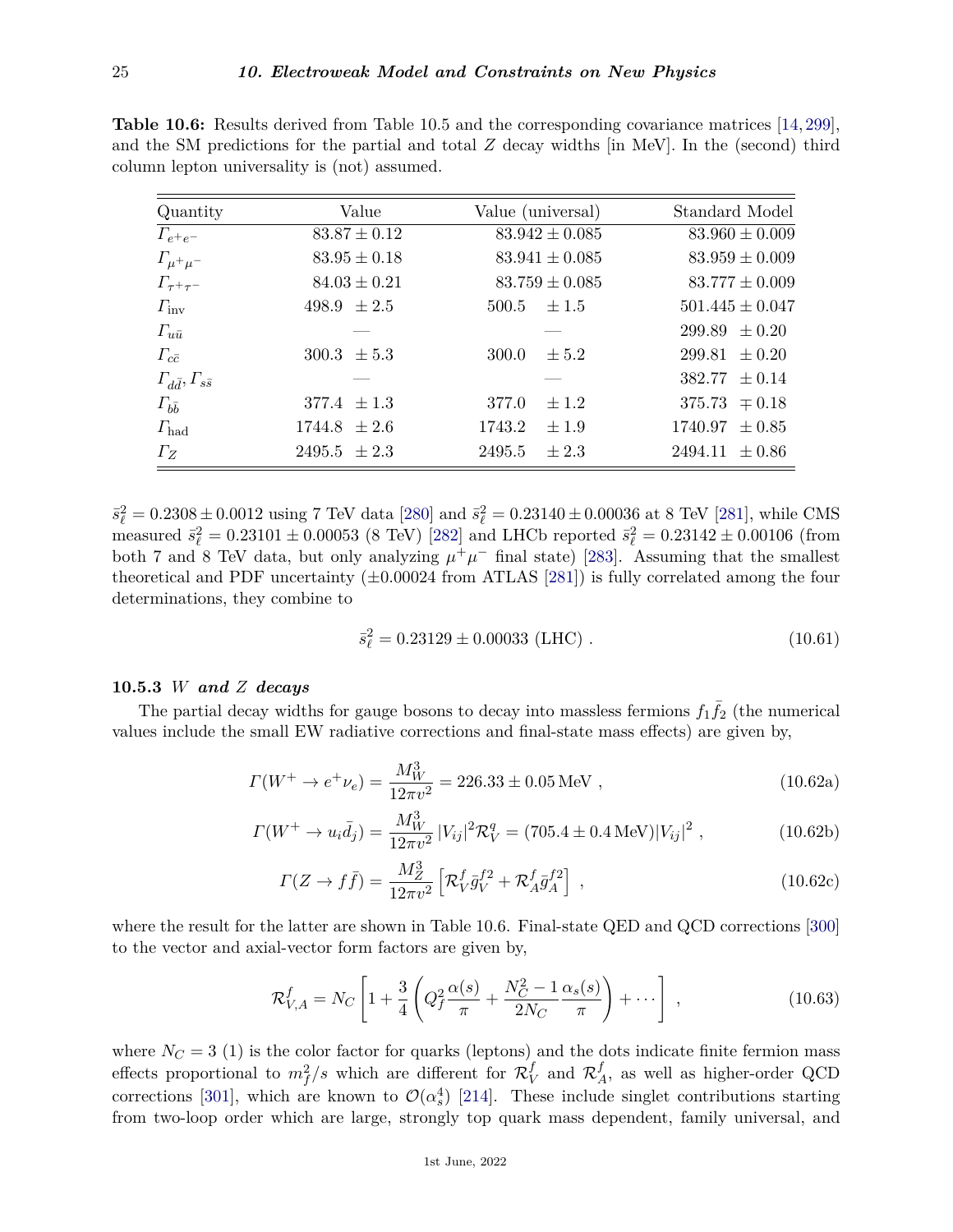flavor non-universal [\[302–](#page-44-34)[306\]](#page-45-0). The  $\mathcal{O}(\alpha^2)$  self-energy corrections from Ref. [\[307\]](#page-45-1) are also taken into account.

For the *W* decay into quarks, Eq. (10.62b), only the universal massless part (non-singlet and  $m_q = 0$ ) of the final-state QCD radiator function in  $\mathcal{R}_V$  from Eq. (10.63) is used, and the QED corrections are modified. Expressing the widths in terms of  $G_F M_{W,Z}^3$  incorporates the largest radiative corrections from the running QED coupling. EW corrections to the *Z* widths are then taken into account through the effective couplings  $\bar{g}^{i2}_{V,A}$ . Hence, in the on-shell scheme the *Z* widths are proportional to  $\rho_i \sim 1 + \rho_t$ . There is additional (negative) quadratic  $m_t$  dependence in the  $Z \rightarrow b\bar{b}$  vertex corrections [\[308,](#page-45-2) [309\]](#page-45-3) which causes  $\Gamma_{b\bar{b}}$  to decrease with  $m_t$ . The dominant effect is to multiply  $\Gamma_{b\bar{b}}$  by the vertex correction  $1 + \delta \rho_{b\bar{b}}$ , where  $\delta \rho_{b\bar{b}} \sim 10^{-2}(-\frac{1}{2}m_t^2/M_Z^2 + \frac{1}{5})$  $\frac{1}{5}$ ). In practice, the corrections are included in  $\hat{\rho}_b$  and  $\hat{\kappa}_b$ , as discussed in Sec. 10.5.

Starting at  $\mathcal{O}(\alpha \alpha_s)$ , the factorized form indicated in Eq. (10.62) is violated and corrections need to be included [\[310](#page-45-4)[–312\]](#page-45-5). They add coherently, resulting in a sizable effect, and shift  $\alpha_s(M_Z)$  when extracted from  $Z$  lineshape observables by about  $+0.0007$ . Similar non-factorizable corrections are also known for mixed QED-EW corrections [\[106,](#page-39-25) [107,](#page-39-26) [109,](#page-39-7) [313\]](#page-45-6).

For three fermion families the total widths of the *Z* [\[314](#page-45-7)[–318\]](#page-45-8) and *W* [\[319,](#page-45-9) [320\]](#page-45-10) bosons are predicted to be,

$$
\Gamma_Z = 2.4941 \pm 0.0009 \,\text{GeV} \,, \qquad \qquad \Gamma_W = 2.0895 \pm 0.0008 \,\text{GeV} \,. \tag{10.64}
$$

The uncertainties in these predictions are almost entirely induced by the parametric error in  $\alpha_s(M_Z) = 0.1185 \pm 0.0016$  from the global fit. These predictions can be compared with the experimental results, *Γ<sup>Z</sup>* = 2*.*4955 ± 0*.*0023 GeV [\[14,](#page-36-11) [299\]](#page-44-29) and *Γ<sup>W</sup>* = 2*.*085 ± 0*.*042 GeV [\[267,](#page-43-23) [269\]](#page-44-1) (see the Gauge & Higgs Bosons Particle Listings). The hadronic branching ratio of the *W* boson,  $\mathcal{B}(W \to \text{hadrons})$  has been measured by both LEP 2 [\[267\]](#page-43-23) and CMS [\[272\]](#page-44-4). The measurements of the total and partical widths are generally in good agreement with the SM. The exception is the branching ratio  $W \to \tau + \nu_{\tau}$  from LEP 2, which is 2.6  $\sigma$  larger than the electron-muon average  $[267]^{15}$  $[267]^{15}$  $[267]^{15}$  $[267]^{15}$ .

The invisible decay width,  $\Gamma_{\text{inv}} = \Gamma_Z - \Gamma_{e^+e^-} - \Gamma_{\mu^+\mu^-} - \Gamma_{\tau^+\tau^-} - \Gamma_{\text{had}}$ , can be used to determine the number of neutrino flavors,  $N_{\nu}$ , much lighter than  $M_Z/2$ . The hadronic peak cross section, and therefore the extracted *Γ*had, depends strongly on the knowledge of the LEP 1 luminosity derived from small-angle Bhabha scattering. However, the prediction for the Bhabha cross-section was recently found to be overestimated, and consequently the luminosity underestimated [\[299\]](#page-44-29). The updated analysis involved an improved *Z* lineshape fit, significantly reducing  $\sigma_{\text{had}}$ , while slightly increasing  $\Gamma_Z$ , with the result,  $N_\nu = 2.9963 \pm 0.0074$  [\[299\]](#page-44-29). In practice, we determine  $N_\nu$  by allowing it as an additional fit parameter and obtain,

$$
N_{\nu} = 3.0026 \pm 0.0061 , \qquad (10.65)
$$

which is now in perfect agreement with the observed number of fermion generations and  $N_{\nu} = 3$  (a 1.3 *σ* deviation was observed in the 2018 edition of this *Review* before including the correction in the luminosity determination).

#### <span id="page-25-0"></span>**10.6 Global fit results**

In this section, we present the results of global fits, subject to the experimental data and theoretical constraints discussed in Section 10.2−10.5. For earlier analyses, see Refs. [\[14,](#page-36-11)[78,](#page-38-17)[322–](#page-45-11)[325\]](#page-45-12) and previous editions of this *Review*. The values for  $m_t$ ,  $M_H$  [\[275,](#page-44-7)[276\]](#page-44-8),  $\Gamma_H$  [\[277\]](#page-44-9),  $M_W$  [\[267,](#page-43-23)[268,](#page-44-0)[270,](#page-44-2) [271\]](#page-44-3), *Γ<sub>W</sub>* [\[267,](#page-43-23) [269\]](#page-44-1), the weak charges of the electron [\[158\]](#page-40-28), the proton [\[159\]](#page-40-29), cesium [\[170,](#page-41-3) [171\]](#page-41-4) and

<span id="page-25-1"></span><sup>&</sup>lt;sup>15</sup>W-boson branching ratio measurements from CMS and ATLAS are in good agreement with lepton universality and slightly more precise than LEP-2 [\[272,](#page-44-4) [321\]](#page-45-13).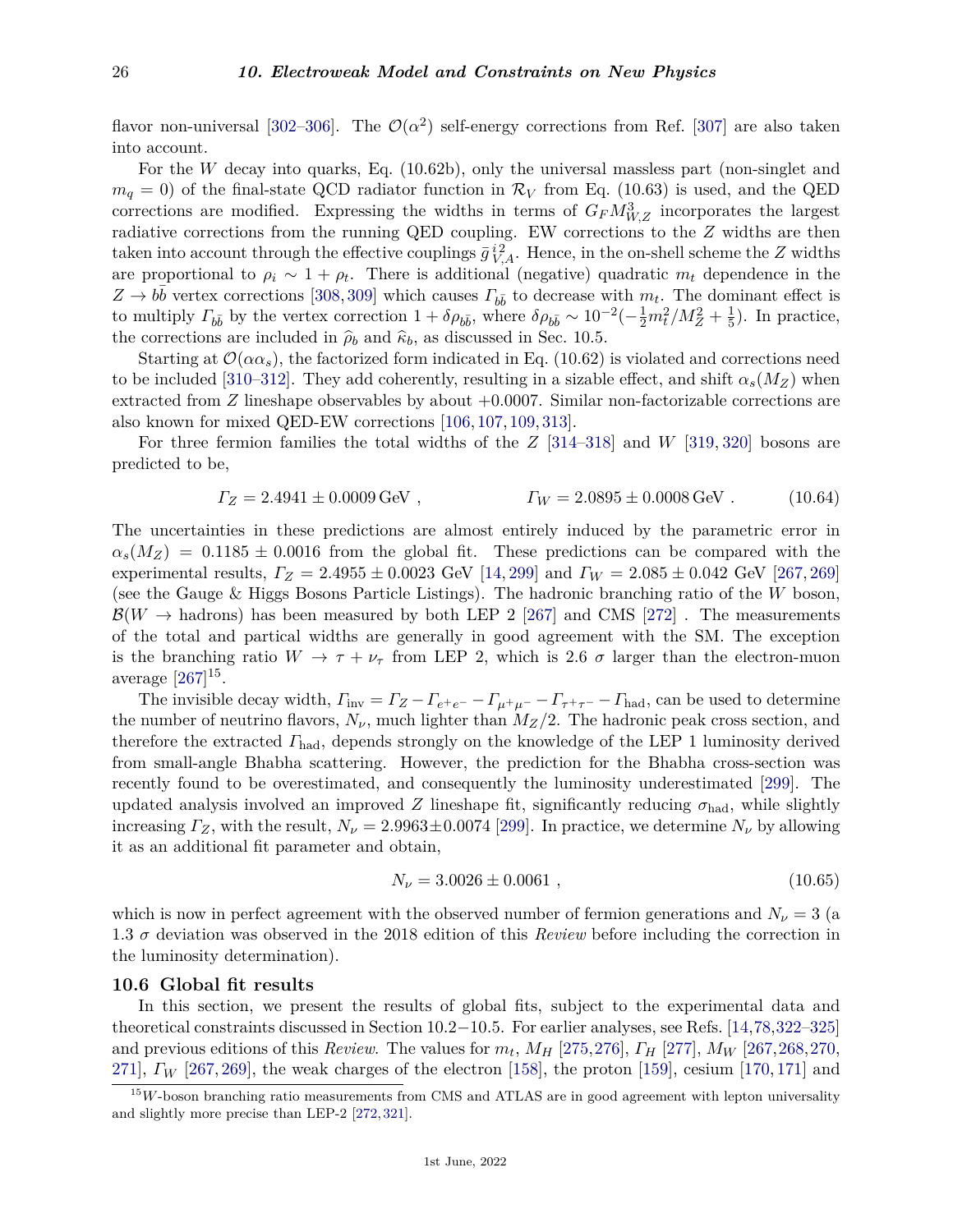| $M_Z$ [GeV]                                    | $91.1882 \pm 0.0020$  | 1.00              | $-0.07$ | 0.00    | 0.00           | 0.02    | 0.02    |
|------------------------------------------------|-----------------------|-------------------|---------|---------|----------------|---------|---------|
| $\hat{m}_t(\hat{m}_t)$ [GeV]                   | $163.45 \pm 0.55$     | $-0.07$           | 1.00    | 0.00    | $-0.11$        | $-0.22$ | 0.04    |
| $\hat{m}_b(\hat{m}_b)$ [GeV]                   | $4.180 \pm 0.008$     | 0.00              | 0.00    | 1.00    | 0.20           | $-0.02$ | 0.00    |
| $\hat{m}_c(\hat{m}_c)$ [GeV]                   | $1.274 \pm 0.009$     | 0.00 <sub>1</sub> | $-0.11$ | 0.20    | $1.00\,$       | 0.47    | 0.00    |
| $\alpha_s(M_Z)$                                | $0.1185 \pm 0.0016$   | 0.02              | $-0.22$ | $-0.02$ | 0.47           | 1.00    | $-0.03$ |
| $\Delta \alpha_{\rm had}^{(3)}(2 \text{ GeV})$ | $0.00593 \pm 0.00005$ | 0.02              | 0.04    | 0.00    | $0.00^{\circ}$ | $-0.03$ | 1.00    |

**Table 10.7:** Principal SM fit result including mutual correlations.

thallium [\[172,](#page-41-5)[173\]](#page-41-6), the weak mixing angle extracted from eDIS [\[148\]](#page-40-18),  $\nu_{\mu}(\bar{\nu}_{\mu})$ -e scattering [\[129–](#page-39-24)[131\]](#page-40-1), the  $\tau$  lifetime, and the  $\mu$  anomalous magnetic moment [\[224\]](#page-42-24) are listed in Table 10.4. Likewise, Table 10.5 summarizes the principal *Z* pole observables, where the LEP 1 averages of the ALEPH, DELPHI, L3, and OPAL results include common systematic uncertainties and correlations [\[14,](#page-36-11)[299\]](#page-44-29). The heavy flavor results [\[14,](#page-36-11) [290\]](#page-44-20) of LEP 1 and SLD are based on common inputs, and are thus correlated, as well.

Also shown in both tables are the SM predictions for the values of  $M_Z$ ,  $\alpha_s(M_Z)$ ,  $\Delta \alpha_{\text{had}}^{(3)}$  and the heavy quark masses shown in Table 10.7. The predictions result from a global least-square  $(\chi^2)$  fit to all data using the minimization package MINUIT [\[326\]](#page-45-14) and the EW library GAPP [\[34\]](#page-37-11). In most cases, we treat all input errors (the uncertainties of the values) as Gaussian. The reason is not that we assume that theoretical and systematic errors are intrinsically bell-shaped (which they are not) but because in most cases the input errors are either dominated by the statistical components or they are combinations of many different (including statistical) error sources, which should yield approximately Gaussian *combined* errors by the large number theorem. An exception is the theory dominated error on the  $\tau$  lifetime, which we recalculate in each  $\chi^2$ -function call since it depends itself on  $\alpha_s$ . Sizes and shapes of the output errors (the uncertainties of the predictions and the SM fit parameters) are fully determined by the fit, and  $1\ \sigma$  errors are defined to correspond to  $\Delta \chi^2 = \chi^2 - \chi^2_{\text{min}} = 1$ , and do not necessarily correspond to the 68.3% probability range or the 39.3% probability contour (for 2 parameters).

The agreement is generally very good. Despite the few discrepancies addressed in the following, the global electroweak fit describes the data well, with a very good  $\chi^2/\text{d.o.f.} = 46.7/43$ . The probability of a larger  $\chi^2$  is 32%, and only  $g_\mu - 2$  is currently showing a larger (3.8  $\sigma$ ) conflict. In addition,  $A_{LR}^0$  (SLD) from hadronic final states and  $A_{FB}^{(0,b)}$  (LEP 1) deviate at the 2  $\sigma$  level.  $g_L^2$  from NuTeV is nominally in conflict with the SM, as well, but the precise status is unresolved (see Sec. 10.3.1). We also emphasize that there are a number of discrepancies among individual measurements of certain quantities, as discussed in previous sections, but that they are not reflected in the overall  $\chi^2$  of the fit as only the corresponding combinations are used as constraints.

 $A_b$  can be extracted from  $A_{FB}^{(0,b)}$  when  $A_e = 0.1501 \pm 0.0016$  is taken from a fit to leptonic asymmetries (using lepton universality). The result,  $A_b = 0.885 \pm 0.017$ , is 2.9  $\sigma$  below the SM prediction<sup>[16](#page-26-0)</sup> and also 1.4  $\sigma$  below  $A_b = 0.923 \pm 0.020$  obtained from  $A_{LR}^{FB}(b)$  at SLD. Thus, it appears that at least some of the problem in  $A_b$  is due to a statistical fluctuation or other experimental effect in one of the asymmetries. Note, however, that the uncertainty in  $A_{FB}^{(0,b)}$  is strongly statistics dominated. The combined value,  $A_b = 0.901 \pm 0.013$  deviates by 2.6  $\sigma$ .

The left-right asymmetry,  $A_{LR}^0 = 0.15138 \pm 0.00216$  [\[284\]](#page-44-13), from hadronic decays at SLD, differs by 2.1  $\sigma$  from the SM expectation of 0.1468  $\pm$  0.0003. The combined value of  $A_\ell = 0.1513 \pm 0.0021$ 

<span id="page-26-0"></span><sup>&</sup>lt;sup>16</sup>Alternatively, one can use  $A_\ell = 0.1481 \pm 0.0027$ , which is from LEP 1 alone and in excellent agreement with the SM, and obtain  $A_b = 0.897 \pm 0.022$  which is 1.7  $\sigma$  low. This illustrates that some of the discrepancy is related to the one in *ALR*.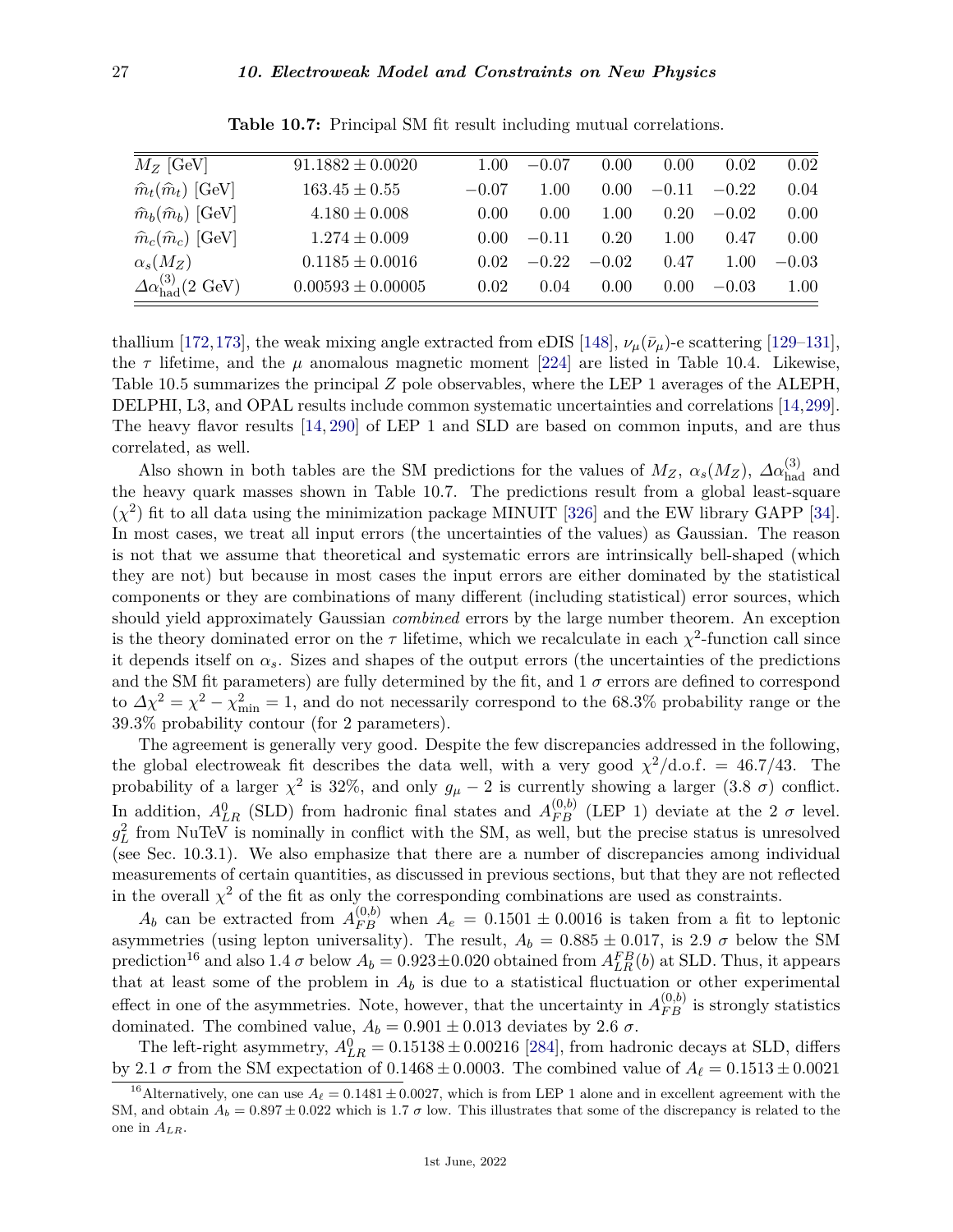

**Figure 10.4:** Fit result and one-standard-deviation (39.35% for the closed contours and 68% for the others) uncertainties in  $M_H$  as a function of  $m_t$  for various inputs, and the 90% CL region  $(\Delta \chi^2 = 4.605)$  allowed by all data.  $\alpha_s(M_Z) = 0.1185$  is assumed except for the fits including the *Z* lineshape. The width of the horizontal dashed band is not visible on the scale of the plot.

from SLD (using lepton-family universality and including correlations) is also 2.1  $\sigma$  above the SM prediction; but there is experimental agreement between this SLD value and the LEP 1 value,  $A_{\ell} = 0.1481 \pm 0.0027$ , obtained from a fit to  $A_{FB}^{(0,\ell)}$ ,  $A_{e}(\mathcal{P}_{\tau})$ , and  $A_{\tau}(\mathcal{P}_{\tau})$ , again assuming universality.

The observables in Table 10.4 and Table 10.5, as well as some other less precise observables, are used in the global fits described below. In all fits, the errors include full statistical, systematic, and theoretical uncertainties. The correlations from the LEP 1 lineshape and *τ* polarization measurements, the LEP/SLD heavy flavor observables, the SLD lepton asymmetries, and the *ν*-*e* scattering observables, are included. The theoretical correlations between  $\Delta \alpha_{\text{had}}^{(5)}$ ,  $\hat{s}_0^2$ , and  $g_\mu - 2$ , and between the  $M_W$  extractions from the LHC and the Tevatron, are also accounted for.

The electroweak data allow a simultaneous determination of  $M_Z$ ,  $m_t$ , and  $\alpha_s(M_Z)$ . The direct measurements of  $M_H$  at the LHC [\[275,](#page-44-7) [276\]](#page-44-8) have reached a precision that the global fit result for  $M_H$  coincides with the constraint in Eq. (10.54) with negligible correlations with the other fit parameters.  $\hat{m}_c$ ,  $\hat{m}_b$ , and  $\Delta \alpha_{\text{had}}^{(3)}$  are also allowed to float in the fits, subject to the theoretical constraints [\[30,](#page-37-5) [55\]](#page-37-30) described in Sec. 10.2, and are correlated with  $\alpha_s$ , which in turn is determined mainly through  $R_\ell$ ,  $\Gamma_Z$ ,  $\sigma_{\text{had}}$ , and  $\tau_{\tau}$ . The global fit to all data, including the hadron collider  $m_t$ average in Eq. (10.15), yields the results in Table 10.7, while those for the weak mixing angle in various schemes are summarized in Table 10.2.

Removing the kinematic constraint on *M<sup>H</sup>* from LHC gives the loop-level determination from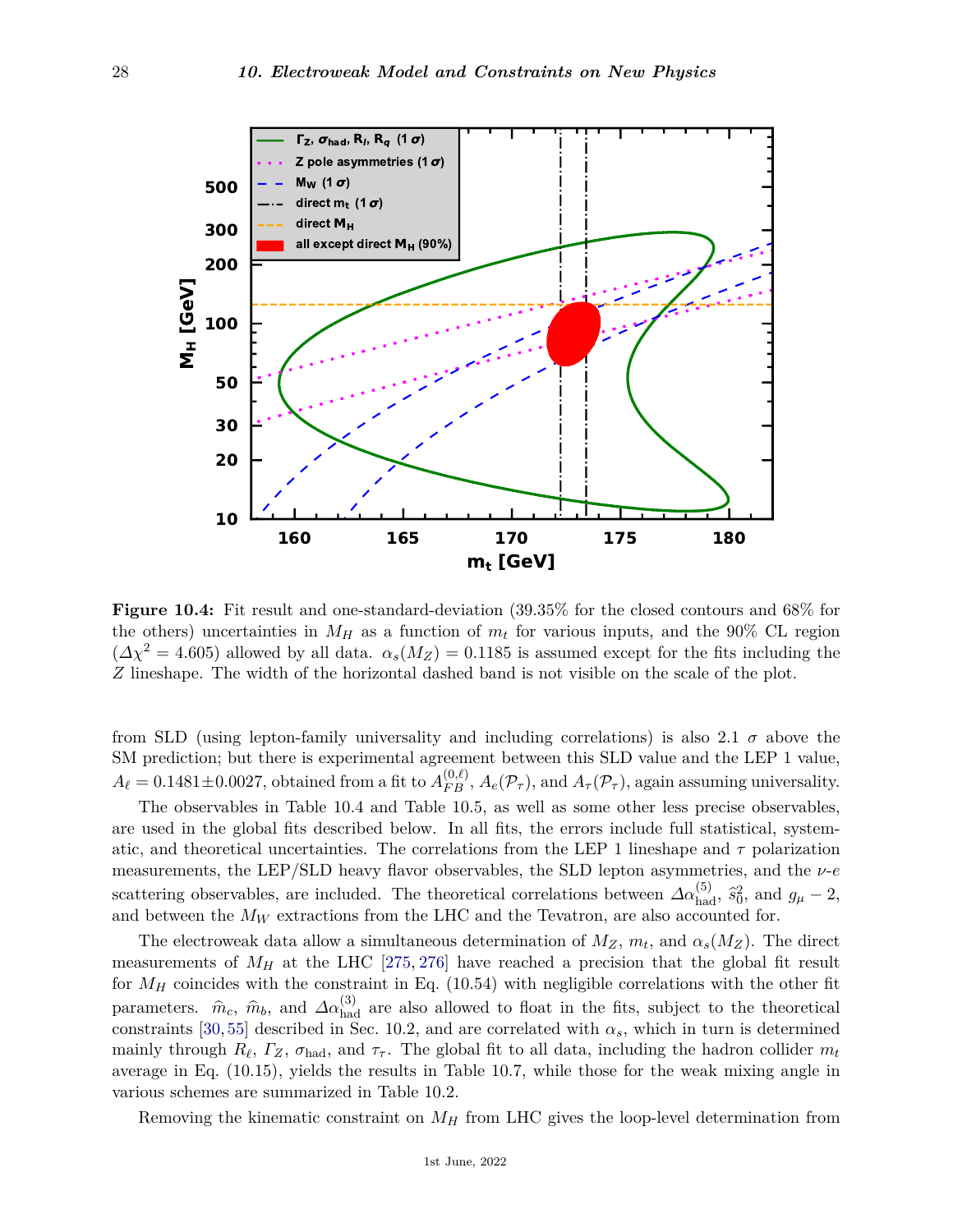

**Figure 10.5:** One-standard-deviation (39.35%) regions in  $M_W$  as a function of  $m_t$  for the direct and indirect data, and the 90% CL region ( $\Delta \chi^2 = 4.605$ ) allowed by all data.

the precision data,

$$
M_H = 91^{+18}_{-16} \text{ GeV} , \qquad (10.66)
$$

which is 1.7  $\sigma$  below the value in Eq. (10.54). The latter is also slightly outside the 90% central confidence range,

$$
65 \text{ GeV} < M_H < 122 \text{ GeV} \tag{10.67}
$$

This is mostly a reflection of the Tevatron determination of  $M_W$ , which is 1.7  $\sigma$  higher than the SM best fit value in Table 10.4. This is shown in Fig. 10.4 where one sees that the precision data together with  $M_H$  from the LHC prefer  $m_t$  to be closer to the upper end of its 1  $\sigma$  allowed range.

Conversely, one can remove the explicit *M<sup>W</sup>* and *Γ<sup>W</sup>* constraints from the global fit and use  $M_H = 125.30 \pm 0.13$  GeV to obtain  $M_W = 80.356 \pm 0.006$  GeV, which is 1.6  $\sigma$  below the world average in Eq. (10.53). Finally, one can carry out a fit without including the direct constraint,  $m_t = 172.83 \pm 0.59$  GeV, from the hadron colliders. One obtains  $m_t = 176.2 \pm 1.9$  GeV, which is 1.7  $\sigma$  higher than the collider average. (The indirect prediction is for the MS mass definition,  $\hat{m}_t(\hat{m}_t) = 166.4 \pm 1.8$  GeV, which is in the end converted to the pole mass.) The situation is summarized in Fig. 10.5 showing the 1  $\sigma$  contours in the  $M_W - m_t$  plane from the direct and indirect determinations, as well as the combined 90% CL region.

In view of these tensions it is instructive to study the effect of doubling the uncertainty in  $\Delta\alpha_{\text{had}}^{(3)}(2 \text{ GeV}) = (58.84 \pm 0.51) \times 10^{-4}$  (see Sec. 10.2) on the loop-level determination of the Higgs boson mass. The result,  $M_H = 88^{+19}_{-16}$  GeV, deviates even slightly *more* (1.8  $\sigma$ ) than Eq. (10.66), and demonstrates that the uncertainty in  $\Delta \alpha_{\text{had}}$  is currently of only secondary importance. Note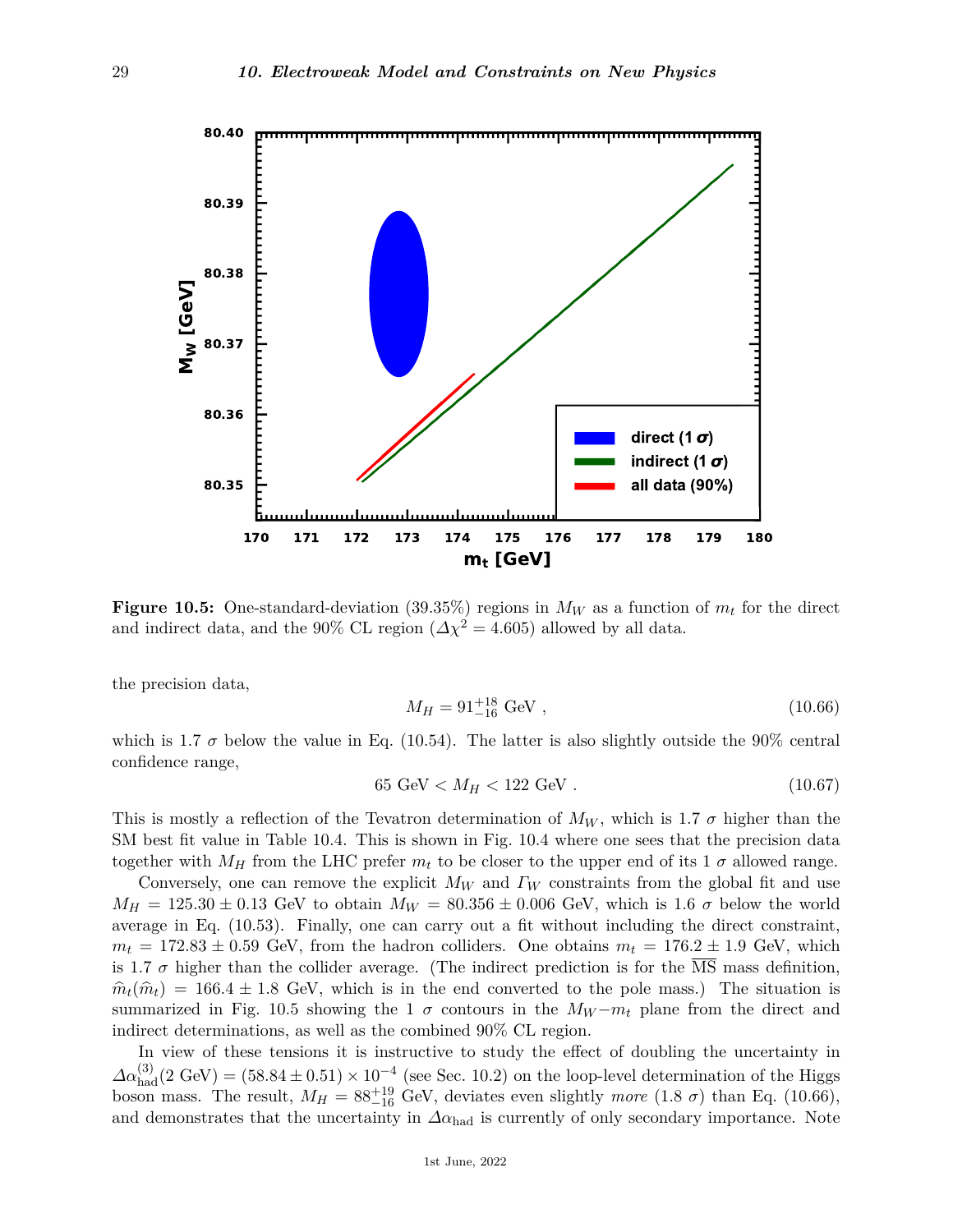**Table 10.8:** Values of  $\hat{s}_Z^2$ ,  $s_W^2$ ,  $\alpha_s$ ,  $m_t$  and  $M_H$  for various data sets. In the fit to the LHC data, the  $\alpha_s$  constraint is from a combined NNLO analysis of inclusive electroweak boson production cross-sections at the LHC [\[327\]](#page-45-15). Likewise, for the Tevatron fit we use the  $\alpha_s$  result from the inclusive jet cross-section at DØ [\[328\]](#page-45-16).

| data set                                | $\hat{s}_z^2$ | $s_W^2$     | $\alpha_s(M_Z)$ | $m_t$ [GeV]      | $M_H$ [GeV]         |
|-----------------------------------------|---------------|-------------|-----------------|------------------|---------------------|
| all data                                | 0.23122(4)    | 0.22339(10) | 0.1185(16)      | $173.1 \pm 0.6$  | 125                 |
| all data except $M_H$                   | 0.23109(9)    | 0.22312(19) | 0.1189(17)      | $172.8\pm0.6$    | $91^{+18}_{-16}$    |
| all data except $M_Z$                   | 0.23113(6)    | 0.22335(10) | 0.1185(16)      | $172.8 \pm 0.6$  | 125                 |
| all data except $M_W$                   | 0.23125(4)    | 0.22346(11) | 0.1189(17)      | $172.9 \pm 0.6$  | 125                 |
| all data except $m_t$                   | 0.23115(6)    | 0.22307(21) | 0.1190(17)      | $176.2 \pm 1.9$  | 125                 |
| $M_{H,Z} + \Gamma_{H,Z} + m_t$          | 0.23128(8)    | 0.22353(16) | 0.1218(45)      | $172.8 \pm 0.6$  | 125                 |
| <b>LHC</b>                              | 0.23116(10)   | 0.22340(12) | 0.1187(16)      | $172.6 \pm 0.6$  | 125                 |
| Tevatron + $M_Z$                        | 0.23103(14)   | 0.22294(30) | 0.1160(45)      | $174.3 \pm 0.8$  | $99^{+31}_{-27}$    |
| LEP $1 + LEP$ 2                         | 0.23137(18)   | 0.22352(46) | 0.1234(29)      | $\pm 11$<br>178  | $195^{+267}_{-109}$ |
| LEP $1 +$ SLD                           | 0.23116(17)   | 0.22345(58) | 0.1221(27)      | $\pm\,10$<br>169 | $79^{+100}_{-38}$   |
| $SLD + M_Z + \Gamma_Z + m_t$            | 0.23064(28)   | 0.22226(54) | 0.1191(48)      | $172.8 \pm 0.6$  | $36^{+29}_{-21}$    |
| $A_{FB}^{(b,c)} + M_Z + \Gamma_Z + m_t$ | 0.23176(27)   | 0.22465(66) | 0.1267(45)      | $172.8 \pm 0.6$  | $273^{+140}_{-98}$  |
| $M_{W,Z} + \Gamma_{W,Z} + m_t$          | 0.23106(12)   | 0.22306(25) | 0.1201(42)      | $172.8 \pm 0.6$  | $86^{+23}_{-20}$    |
| low energy + $M_{H,Z}$                  | 0.23174(94)   | 0.2253(35)  | 0.1172(18)      | 157<br>$\pm 29$  | 125                 |

**Table 10.9:** Values of model-independent neutral-current parameters, compared with the SM predictions, where the uncertainties in the latter are  $\leq 0.0001$ , throughout.

| Quantity                      | Experimental Value   | Standard Model | Correlation     |
|-------------------------------|----------------------|----------------|-----------------|
| $g_{LV}^{\nu e}$              | $-0.040 \pm 0.015$   | $-0.0397$      | $-0.05$         |
| $g_{LA}^{\nu e}$              | $-0.507 \pm 0.014$   | $-0.5064$      |                 |
| $g_{AV}^{eu} + 2 g_{AV}^{ed}$ | $0.4927 \pm 0.0031$  | 0.4950         | 0.20<br>$-0.88$ |
| $2 g_{AV}^{eu} - g_{AV}^{ed}$ | $-0.7165 \pm 0.0068$ | $-0.7193$      | $-0.22$         |
| $2 g_{VA}^{eu} - g_{VA}^{ed}$ | $-0.13 \pm 0.06$     | $-0.0950$      |                 |
| $g_{VA}^{ee}$                 | $0.0190 \pm 0.0027$  | 0.0226         |                 |

also that an increase of  $3 \times 10^{-4}$  in  $\Delta \alpha_{\rm had}^{(3)}(2 \text{ GeV})$ , as favored by the very recent lattice evaluation in Ref. [\[329\]](#page-45-17), corresponds to a decrease of the indirectly extracted *M<sup>H</sup>* by 13 GeV. The hadronic contribution to  $\alpha(M_Z)$  is correlated with  $g_\mu - 2$  (see Sec. 10.4). The measurement of the latter is higher than the SM prediction, and its inclusion in the fit favors a larger  $\alpha(M_Z)$  and a lower  $M_H$ from the precision data (currently by 2.8 GeV).

The weak mixing angle can be determined from *Z* pole observables,  $M_W$ , and a variety of neutral-current processes spanning a very wide  $Q^2$  range. The results (for older low energy neutralcurrent data see Refs. [\[322–](#page-45-11)[325\]](#page-45-12), as well as earlier editions of this *Review*) shown in Table 10.8 are in reasonable agreement with each other, indicating the quantitative success of the SM. One of the largest discrepancies is the value  $\hat{s}_Z^2 = 0.23176 \pm 0.00027$  from  $A_{FB}^{(0,b)}$  and  $A_{FB}^{(0,c)}$ , which is 2.0 *σ* above<br>the subset of 23199 + 0.00004 from the which fit to all data. Similarly  $\hat{s}_B^2 = 0.29064 + 0.00098$  the value  $0.23122 \pm 0.00004$  from the global fit to all data. Similarly,  $\hat{s}_Z^2 = 0.23064 \pm 0.00028$  from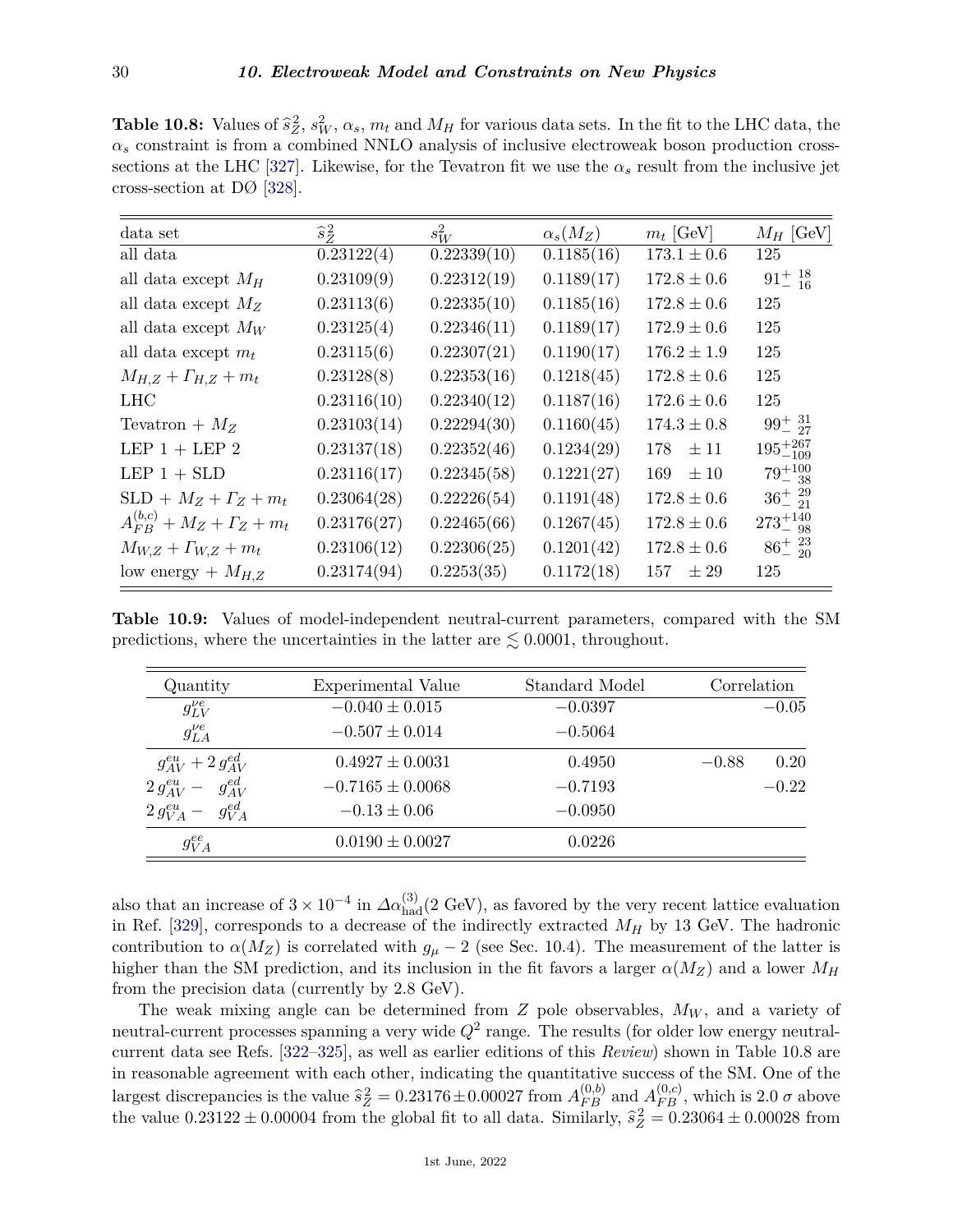the SLD asymmetries (in both cases when combined with  $M_Z$ ,  $\Gamma_Z$ , and  $m_t$ ) is 2.1  $\sigma$  low.

The extracted *Z* pole value of  $\alpha_s(M_Z)$  is based on a formula with negligible theoretical uncertainty if one assumes the exact validity of the SM. One should keep in mind, however, that this value,  $\alpha_s(M_Z) = 0.1221 \pm 0.0027$ , which increased after the updated analysis in Ref. [\[299\]](#page-44-29), is very sensitive to certain types of new physics such as non-universal vertex corrections. In contrast, the value derived from  $\tau$  decays,  $\alpha_s(M_Z) = 0.1171^{+0.0018}_{-0.0017}$ , is theory dominated but less sensitive to new physics. The agreement between the two values is only marginal, but the latter does agree well with the averages deduced from heavy quarkonia spectroscopy  $(0.1183 \pm 0.0039)$ , DIS and global PDF fits (0.1162±0.0020), hadronic final states of  $e^+e^-$  annihilations (0.1171±0.0031), hadron colliders  $(0.1165 \pm 0.0028)$ , as well as lattice QCD simulations  $(0.1182 \pm 0.0008)$ . For more details, other determinations, and references, see the Section on "Quantum Chromodynamics" in this *Review*. We also provide the values, computed with five-loop beta functions and four-loop matching,

$$
\alpha_s^{(4)}(m_\tau) = 0.324 \pm 0.014,\tag{10.68}
$$

$$
\alpha_s^{(5)}(M_W) = 0.1208 \pm 0.0017,\tag{10.69}
$$

$$
\alpha_s^{(5)}(M_H) = 0.1131 \pm 0.0015,\tag{10.70}
$$

$$
\alpha_s^{(6)}(m_t) = 0.1089 \pm 0.0014,\tag{10.71}
$$

to be used in precision calculations.

Using  $\alpha(M_Z)$  and  $\hat{s}_Z^2$  as inputs, one can predict  $\alpha_s(M_Z)$  assuming grand unification. One finds  $\alpha_s(M_Z) = 0.13 \pm 0.01$  [\[330,](#page-45-18) [331\]](#page-45-19) for the simplest theories based on the minimal supersymmetric extension of the SM, where the uncertainty is from the unknown particle thresholds. This is slightly larger, but consistent with  $\alpha_s(M_Z) = 0.1185 \pm 0.0016$  from our fit and most other determinations, while minimal non-supersymmetric theories predict much lower and excluded values (see the Section on "Grand Unified Theories" in this *Review*).

Most of the parameters relevant to *ν*-hadron, *ν*-*e*, *e*-hadron, and *e*-*e* processes are determined uniquely and precisely from the data in "model-independent" fits, *i.e.*, fits allowing for an arbitrary EW gauge theory. The values for the parameters defined in Eq. (10.23) are given in Table 10.9 along with the predictions of the SM. The agreement is very good. (The *ν*-hadron results including NuTeV [\[143\]](#page-40-13) and other *ν*-DIS data can be found in the 2006 edition of this *Review*, and fits with modified NuTeV constraints in the 2008 and 2010 editions.)

#### <span id="page-30-0"></span>**10.7 Constraints on new physics**

The masses and decay properties of the electroweak bosons and low energy data can be used to search for and set limits on deviations from the SM. We will mainly discuss the effects of exotic particles (with heavy masses  $M_{\text{new}} \gg M_Z$  in an expansion in  $M_Z/M_{\text{new}}$ ) on the gauge boson selfenergies. (Brief remarks are made on new physics which is not of this type.) Most of the effects on precision measurements can be described by three gauge self-energy parameters *S*, *T*, and *U*. We will define these, as well as the related parameters  $\rho_0$ ,  $\epsilon_i$ , and  $\hat{\epsilon}_i$ , to arise from new physics only. In other words, they are equal to zero  $(\rho_0 = 1)$  exactly in the SM, and do not include any (loop induced) contributions that depend on  $m_t$  or  $M_H$ , which are treated separately. Our treatment differs from most of the original papers.

The dominant effect of many extensions of the SM can be described by the  $\rho_0$  parameter,

$$
\rho_0 \equiv \frac{M_W^2}{M_Z^2 \,\hat{c}_Z^2 \,\hat{\rho}} \,,\tag{10.72}
$$

which describes new sources of  $SU(2)$  breaking that cannot be accounted for by the SM Higgs doublet or by  $m_t$  effects.  $\hat{\rho}$  is calculated as in Eq. (10.20) assuming the validity of the SM. In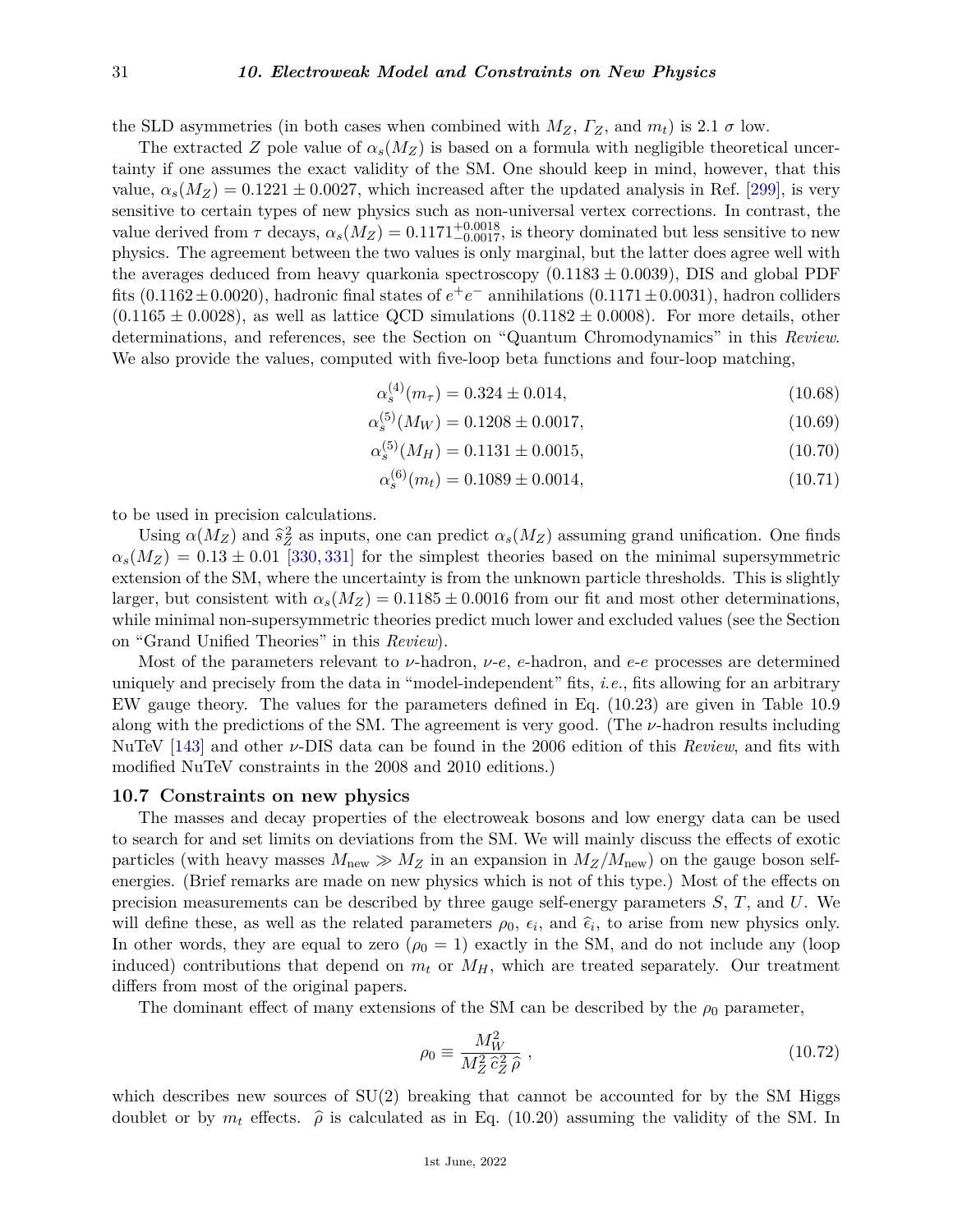the presence of  $\rho_0 \neq 1$ , Eq. (10.72) generalizes the second Eq. (10.20) while the first remains unchanged. Provided that the new physics which yields  $\rho_0 \neq 1$  is a small perturbation which does not significantly affect other radiative corrections,  $\rho_0$  can be regarded as a phenomenological parameter which multiplies  $G_F$  in Eqs. (10.23) and (10.43), as well as  $\Gamma_Z$  in Eq. (10.62c). There are enough data to determine  $\rho_0$ ,  $M_H$ ,  $m_t$ , and  $\alpha_s$ , simultaneously. From the global fit,

$$
\rho_0 = 1.00038 \pm 0.00020 , \qquad (10.73a)
$$

$$
\alpha_s(M_Z) = 0.1188 \pm 0.0017 , \qquad (10.73b)
$$

where as before the uncertainty is from the experimental inputs and includes an estimate of the error from unknown higher-order electroweak corrections. The result in Eq.  $(10.73a)$  is 2.0  $\sigma$  above the SM expectation,  $\rho_0 = 1$ . It can be used to constrain higher-dimensional Higgs representations to have vacuum expectation values of less than a few percent of those of the doublets. Indeed, the relation between  $M_W$  and  $M_Z$  is modified if there are Higgs multiplets with weak isospin  $>1/2$ and significant vacuum expectation values. For a general (charge-conserving) Higgs structure,

$$
\rho_0 = \frac{\sum_i [t_i(t_i+1) - t_{3i}^2] |v_i|^2}{2 \sum_i t_{3i}^2 |v_i|^2} \,, \tag{10.74}
$$

where  $v_i$  is the expectation value of the neutral component of a Higgs multiplet with weak isospin  $t_i$ and third component  $t_{3i}$ . In order to calculate to higher orders in such theories one must define a set of four fundamental renormalized parameters which one may conveniently choose to be *α*,  $G_F$ ,  $M_Z$ , and  $M_W$ , since  $M_W$  and  $M_Z$  are directly measurable. Then  $\hat{s}_Z^2$  and  $\rho_0$  can be considered dependent parameters.

Eq. (10.73a) can also be used to constrain other types of new physics. For example, nondegenerate multiplets of heavy fermions or scalars break the vector part of weak SU(2) and lead to a decrease in the value of  $M_Z/M_W$ . Each non-degenerate SU(2) doublet  $\begin{pmatrix} f_1 \\ f_2 \end{pmatrix}$  $f_1 \choose f_2$  yields a positive contribution to  $\rho_0$  [\[332](#page-45-20)[–334\]](#page-45-21) of

$$
\frac{N_C G_F}{8\sqrt{2}\pi^2} \Delta m^2 \,,\tag{10.75}
$$

where

$$
\Delta m^2 \equiv m_1^2 + m_2^2 - \frac{4m_1^2 m_2^2}{m_1^2 - m_2^2} \ln \frac{m_1}{m_2} \ge (m_1 - m_2)^2 \,,\tag{10.76}
$$

and  $N_C = 1$  (3) for color singlets (triplets). Eq. (10.73a) taken together with Eq. (10.75) implies the following constraint on the mass splitting at the 90% CL,

$$
(14 \text{ GeV})^2 < \sum_{i} \frac{N_C^i}{3} \Delta m_i^2 < (48 \text{ GeV})^2 \,, \tag{10.77}
$$

where the sum runs over all new-physics doublets, for example fourth-family quarks or leptons,  $\begin{pmatrix} t' \\ b' \end{pmatrix}$  $_{b^{\prime}}^{t^{\prime}}\Big)$ or (μ'  $\binom{\nu'}{\ell'}$ , vector-like fermion doublets (which contribute to the sum in Eq. (10.77) with an extra factor of 2), and scalar doublets such as  $\begin{pmatrix} \tilde{t} \\ \tilde{b} \end{pmatrix}$ in Supersymmetry (in the absence of  $L-R$  mixing).

Non-degenerate multiplets usually imply  $\rho_0 > 1$ . Similarly, heavy Z' bosons decrease the prediction for  $M_Z$  due to mixing and generally lead to  $\rho_0 > 1$  [\[335\]](#page-45-22). On the other hand, extra Higgs doublets participating in spontaneous symmetry breaking [\[336–](#page-45-23)[338\]](#page-45-24) or heavy lepton doublets involving Majorana neutrinos [\[339\]](#page-45-25), both of which have more complicated expressions, and the *v<sup>i</sup>* of higher-dimensional Higgs representations can contribute to  $\rho_0$  with either sign.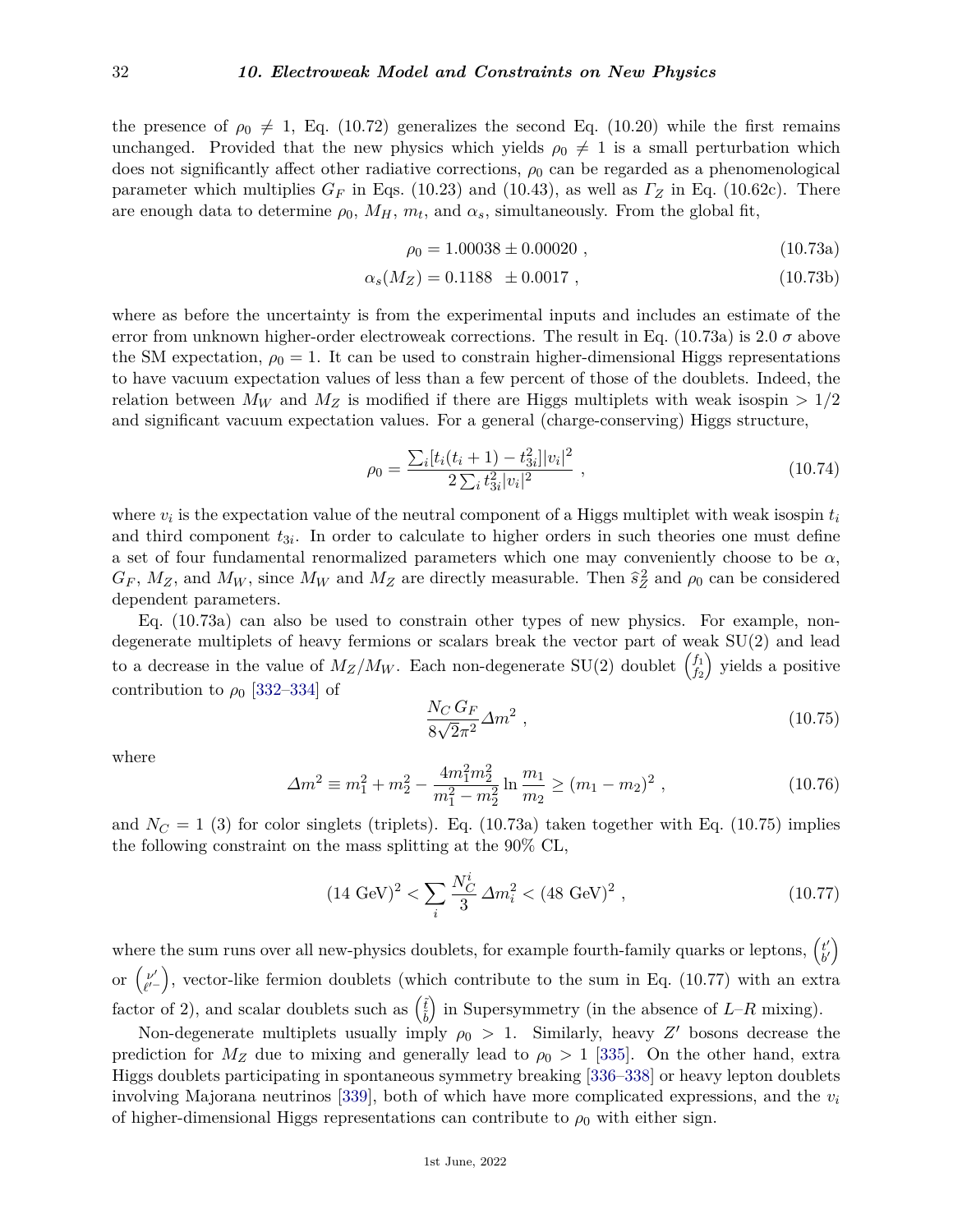#### 33 *10. Electroweak Model and Constraints on New Physics*

A number of authors [\[340–](#page-45-26)[342\]](#page-46-0) have considered the general effects on neutral-current, *Z* and *W* boson observables of various types of heavy (*i.e.*,  $M_{\text{new}} \gg M_Z$ ) physics which contribute to the *W* and *Z* self-energies but which do not have any direct coupling to the ordinary fermions (an alternative formulation is given by Ref. [\[343\]](#page-46-1)). In addition to non-degenerate multiplets, which break the vector part of weak  $SU(2)$ , these include heavy degenerate multiplets of chiral fermions which break the axial generators.

Such effects can be described by just three parameters, *S*, *T*, and *U* [\[344\]](#page-46-2), at the (EW) one-loop level<sup>[17](#page-32-0)</sup>. *T* is proportional to the difference between the *W* and *Z* self-energies at  $Q^2 = 0$  (*i.e.*, vector SU(2)-breaking), while  $S(S+U)$  is associated with the difference between the  $Z(W)$  self-energy at  $Q^2 = M_{Z,W}^2$  and  $Q^2 = 0$  (axial SU(2)-breaking). Denoting the contributions of new physics to the various self-energies by  $\Pi_{ij}^{\text{new}}$ , we have

$$
\widehat{\alpha}(M_Z)T \equiv \frac{\Pi_{WW}^{\text{new}}(0)}{M_W^2} - \frac{\Pi_{ZZ}^{\text{new}}(0)}{M_Z^2} \,,\tag{10.78a}
$$

$$
\frac{\hat{\alpha}(M_Z)}{4\,\hat{s}_Z^2\hat{c}_Z^2}S \equiv \frac{\Pi_{ZZ}^{\text{new}}(M_Z^2) - \Pi_{ZZ}^{\text{new}}(0)}{M_Z^2} - \frac{\hat{c}_Z^2 - \hat{s}_Z^2}{\hat{c}_Z\hat{s}_Z}\frac{\Pi_{Z\gamma}^{\text{new}}(M_Z^2)}{M_Z^2} - \frac{\Pi_{\gamma\gamma}^{\text{new}}(M_Z^2)}{M_Z^2} \,,\tag{10.78b}
$$

$$
\frac{\hat{\alpha}(M_Z)}{4\,\hat{s}_Z^2}(S+U) \equiv \frac{\Pi_{WW}^{\text{new}}(M_W^2) - \Pi_{WW}^{\text{new}}(0)}{M_W^2} - \frac{\hat{c}_Z}{\hat{s}_Z} \frac{\Pi_{Z\gamma}^{\text{new}}(M_Z^2)}{M_Z^2} - \frac{\Pi_{\gamma\gamma}^{\text{new}}(M_Z^2)}{M_Z^2} \,. \tag{10.78c}
$$

*S*, *T*, and *U* are defined with a factor proportional to  $\hat{\alpha}$  removed, so that they are expected to be of order unity in the presence of new physics. In the  $\overline{MS}$  scheme as defined in Ref. [\[80\]](#page-38-19), the last two terms in Eqs. (10.78b) and (10.78c) can be omitted, as was done in some earlier editions of this *Review*. These parameters are related to other parameter sets,  $S_i$  [\[80\]](#page-38-19),  $\hat{\epsilon}_i$  [\[348\]](#page-46-3), and  $h_i$  [\[349\]](#page-46-4), by

$$
T = h_V = \frac{\hat{\epsilon}_1}{\hat{\alpha}(M_Z)} \tag{10.79a}
$$

$$
S = h_{AZ} = S_Z = 4 \hat{s}_Z^2 \frac{\hat{\epsilon}_3}{\hat{\alpha}(M_Z)},
$$
\n(10.79b)

$$
U = h_{AW} - h_{AZ} = S_W - S_Z = -4 \hat{s}_Z^2 \frac{\hat{\epsilon}_2}{\hat{\alpha}(M_Z)} .
$$
 (10.79c)

A heavy non-degenerate multiplet of fermions or scalars contributes positively to *T* as

$$
\rho_0 - 1 = \frac{1}{1 - \widehat{\alpha}(M_Z)T} - 1 \approx \widehat{\alpha}(M_Z)T , \qquad (10.80)
$$

where  $\rho_0 - 1$  is given in Eq. (10.75). The effects of non-standard Higgs representations cannot be separated from heavy non-degenerate multiplets unless the new physics has other consequences, such as vertex corrections. Most of the original papers defined *T* to include the effects of loops only. However, we will redefine *T* to include all new sources of SU(2) breaking, including non-standard Higgs, so that *T* and  $\rho_0$  are equivalent by Eq. (10.80).

A multiplet of heavy degenerate chiral fermions yields

$$
S = \frac{N_C}{3\pi} \sum_{i} \left( t_{3i}^L - t_{3i}^R \right)^2 \,, \tag{10.81}
$$

<span id="page-32-0"></span><sup>&</sup>lt;sup>17</sup>Three additional parameters are needed if the new physics scale is comparable to  $M_Z$  [\[345\]](#page-46-5). Further generalizations, including effects relevant to LEP 2 and Drell-Yan production at the LHC, are described in Refs. [\[346\]](#page-46-6) and [\[347\]](#page-46-7), respectively.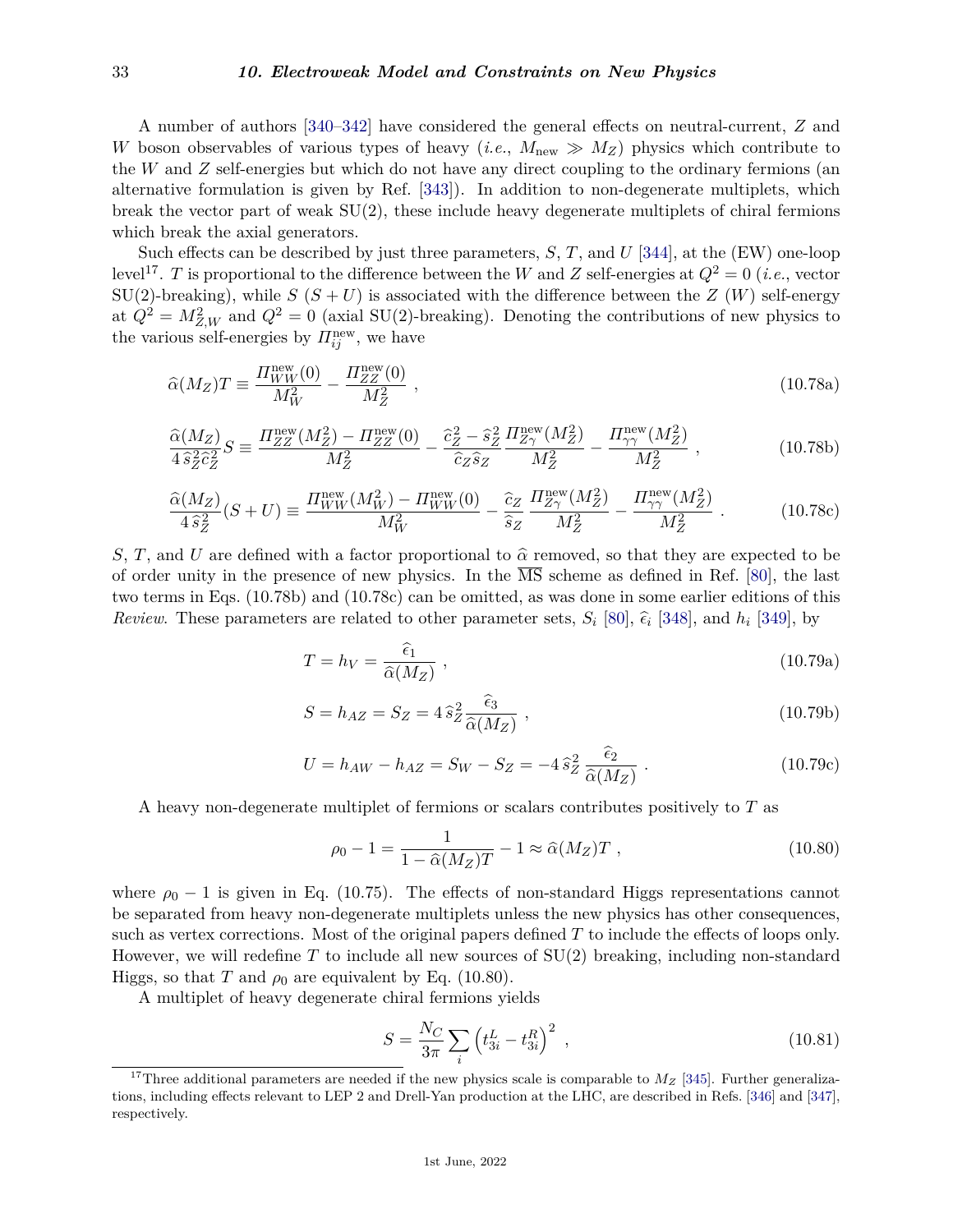where  $t_{3i}^{L,R}$  $\frac{L, R}{3i}$  is the 3<sup>rd</sup> component of weak isospin of the left-(right-)handed component of fermion *i*. For example, a heavy degenerate ordinary or mirror family would contribute  $2/3\pi$  to *S*. In models with warped extra dimensions [\[350\]](#page-46-8), sizeable corrections to the *S* parameter are generated through mixing between the SM gauge bosons and their Kaluza-Klein (KK) excitations, and one finds  $S \approx 30 v^2 M_{KK}^{-2}$  [\[351\]](#page-46-9), where  $M_{KK}$  is the mass scale of the KK gauge bosons. Large positive values of *S* can also be generated in models with dynamical electroweak symmetry breaking, where the Higgs boson is composite. In simple composite Higgs models, the dominant contribution stems from heavy spin-1 resonances of the strong dynamics leading to  $S \approx 4\pi v^2 (M_V^{-2} + M_A^{-2})$ , where *MV,A* are the masses of the lightest vector and axial-vector resonances, respectively [\[352\]](#page-46-10).

Negative values of *S* are possible, for example, in composite Higgs models [\[353\]](#page-46-11), or from loops involving scalars or Majorana particles [\[354](#page-46-12)[–356\]](#page-46-13). The simplest origin of *S <* 0 would probably be an additional heavy Z' boson [\[335\]](#page-45-22). Supersymmetric extensions of the SM [\[357,](#page-46-14) [358\]](#page-46-15) generally give very small effects. For more details and references, see Refs. [\[359–](#page-46-16)[368\]](#page-46-17) and the Sections on "Supersymmetry" in this *Review*. Most simple types of new physics yield  $U = 0$ , although there are counter-examples, such as the effects of anomalous triple gauge vertices [\[348\]](#page-46-3).

The SM expressions for observables are replaced by,

$$
M_Z^2 = M_{Z0}^2 \frac{1 - \hat{\alpha}(M_Z)T}{1 - G_F M_{Z0}^2 S / 2\sqrt{2}\pi} ,
$$
\n(10.82a)

$$
M_W^2 = M_{W0}^2 \frac{1}{1 - G_F M_{W0}^2 (S + U)/2\sqrt{2}\pi} ,
$$
\n(10.82b)

where  $M_{Z0}$  and  $M_{W0}$  are the SM expressions (as functions of  $m_t$  and  $M_H$ ) in the  $\overline{\text{MS}}$  scheme. Furthermore,

$$
\Gamma_Z = \frac{M_Z^3 \beta_Z}{1 - \hat{\alpha}(M_Z)T} \,,\tag{10.83a}
$$

$$
\Gamma_W = M_W^3 \beta_W \tag{10.83b}
$$

$$
A_i = \frac{A_{i0}}{1 - \hat{\alpha}(M_Z)T} \tag{10.83c}
$$

where  $\beta_{Z,W}$  are the SM expressions for the reduced widths  $\Gamma_{Z0}/M_{Z0}^3$  and  $\Gamma_{W0}/M_{W0}^3$ ,  $M_Z$  and  $M_W$ are the physical masses, and  $A_i$  ( $A_{i0}$ ) is a neutral-current amplitude (in the SM).

The data allows for a simultaneous determination of  $M_H$  and  $m_t$  (from the hadron colliders), *S* (from  $M_Z$ ), *T* (mainly from  $\Gamma_Z$ ), *U* (from  $M_W$ ),  $\hat{s}_Z^2 = 0.23112 \pm 0.00013$  (from the *Z* pole asymmetries), and  $\alpha_s(M_Z) = 0.1189 \pm 0.0018$  (from  $R_\ell$ ,  $\sigma_{\text{had}}$ , and  $\tau_\tau$ ), giving,

$$
S = -0.02 \pm 0.10 \tag{10.84a}
$$

$$
T = 0.03 \pm 0.12 , \qquad (10.84b)
$$

$$
U = 0.01 \pm 0.11 , \qquad (10.84c)
$$

with little correlation among the SM parameters, where the uncertainties are from unknown higher orders in the SM predictions and the inputs. The parameters in Eq. (10.84), which by definition are due to new physics only, are in excellent agreement with the SM values of zero. Fixing  $U = 0$ , which is motivated by the fact that *U* is suppressed by an additional factor  $M_{\text{new}}^2/M_Z^2$  compared to *S* and *T* [\[369\]](#page-46-18), greatly improves the precision on *S* and particularly *T*,

$$
S = -0.01 \pm 0.07 \tag{10.85a}
$$

$$
T = 0.04 \pm 0.06 \tag{10.85b}
$$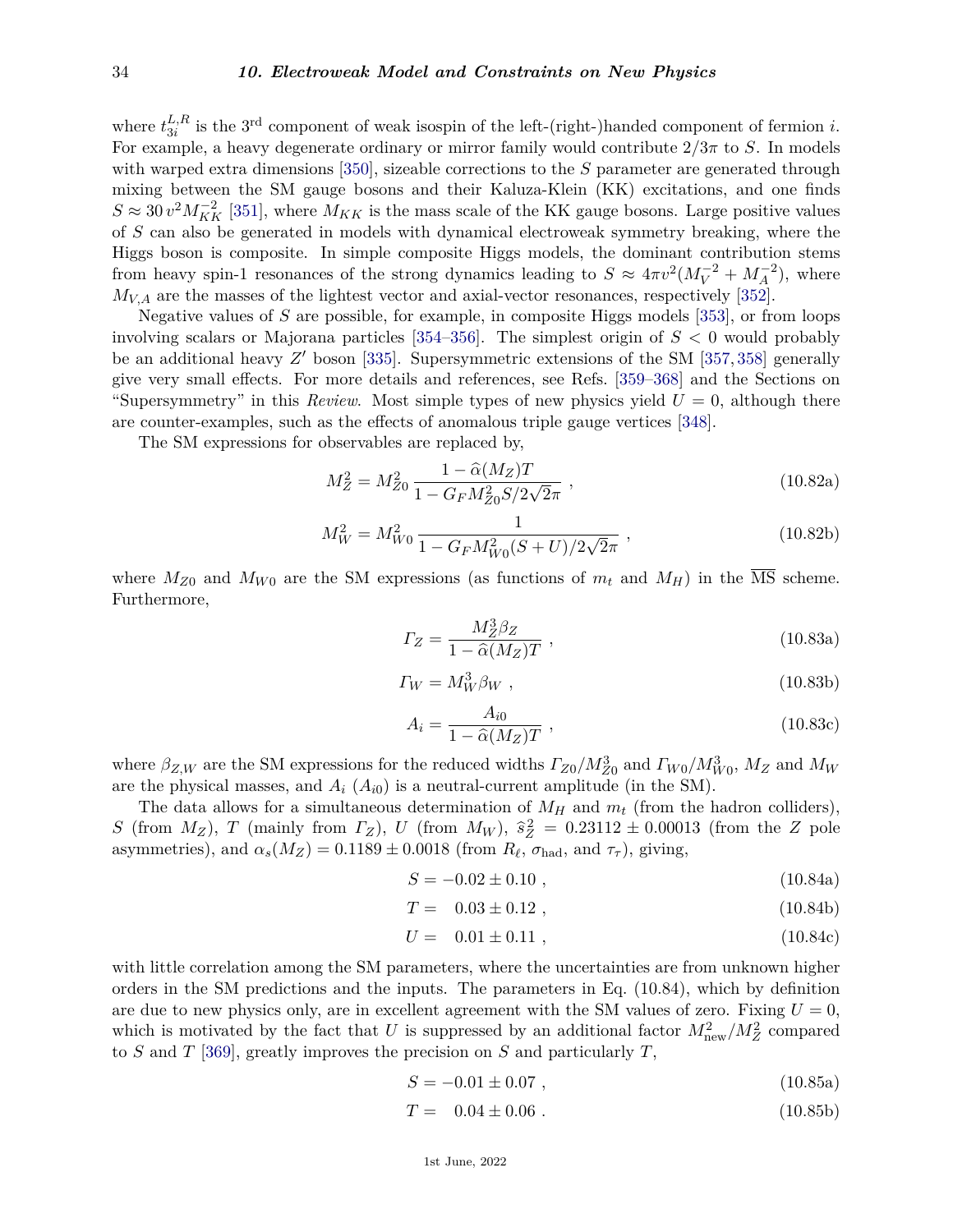

**Figure 10.6:** 1  $\sigma$  constraints (39.35% for the closed contours and 68% for the others) on *S* and *T* (for  $U = 0$ ) from various inputs combined with  $M_Z$ . *S* and *T* represent the contributions of new physics only. Data sets not involving *M<sup>W</sup>* or *Γ<sup>W</sup>* are insensitive to *U*. With the exception of the fit to all data, we fix  $\alpha_s = 0.1185$ . The yellow dot indicates the Standard Model values  $S = T = 0$ .

If only any one of the three parameters is allowed, then this parameter would deviate almost at the 2  $\sigma$  level, reflecting the deviation in  $M_W$ . Using Eq. (10.80), the value of  $\rho_0$  corresponding to T in Eqs.  $(10.84)$  is  $1.0002 \pm 0.0009$ , while the one corresponding to Eqs.  $(10.85)$  is  $1.0003 \pm 0.0005$ . Thus, the multi-parameter fits are consistent with  $\rho_0 = 1$ , in contrast to the fit with  $S = U = 0$ in Eq. (10.73a). There is a strong correlation (92%) between the *S* and *T* parameters. The *U* parameter is  $-80\%$  ( $-93\%$ ) anti-correlated with *S* (*T*). The allowed regions in *S*−*T* (for *U* = 0) are shown in Fig. 10.6. From Eq. (10.84) one obtains  $S < 0.14$  and  $T < 0.22$  at 95% CL, where the former puts the constraint  $M_{KK} \gtrsim 3.6$  TeV on the masses of KK gauge bosons in warped extra dimensions. In minimal composite Higgs models, the bound on *S* requires  $M_V \geq 4$  TeV [\[370\]](#page-46-19), but this constraint can be relaxed, *e.g.*, if the fermionic sector is also allowed to be partially composite [\[371,](#page-46-20) [372\]](#page-46-21).

The *S* parameter can also be used to constrain the number of fermion families, *under the assumption* that there are no new contributions to *T* or *U* and therefore that any new families are degenerate; then an extra generation of SM fermions is excluded with almost 9  $\sigma$  confidence, corresponding to  $N_F = 2.74 \pm 0.15$ . This can be compared to the fit to the number of light neutrinos given in Eq. (10.65),  $N_{\nu} = 3.0026 \pm 0.0061$ , but the *S* parameter fits are valid even for a very heavy fourth family neutrino. Allowing *T* to vary as well, the constraint on a fourth family is weaker [\[373\]](#page-46-22). However, a heavy fourth family would increase the Higgs production cross-section through gluon fusion by a factor of about 9 [\[374\]](#page-46-23), which is in considerable tension with the observed Higgs signal at the LHC [\[375\]](#page-46-24). Combining the limits from electroweak precision data with the measured Higgs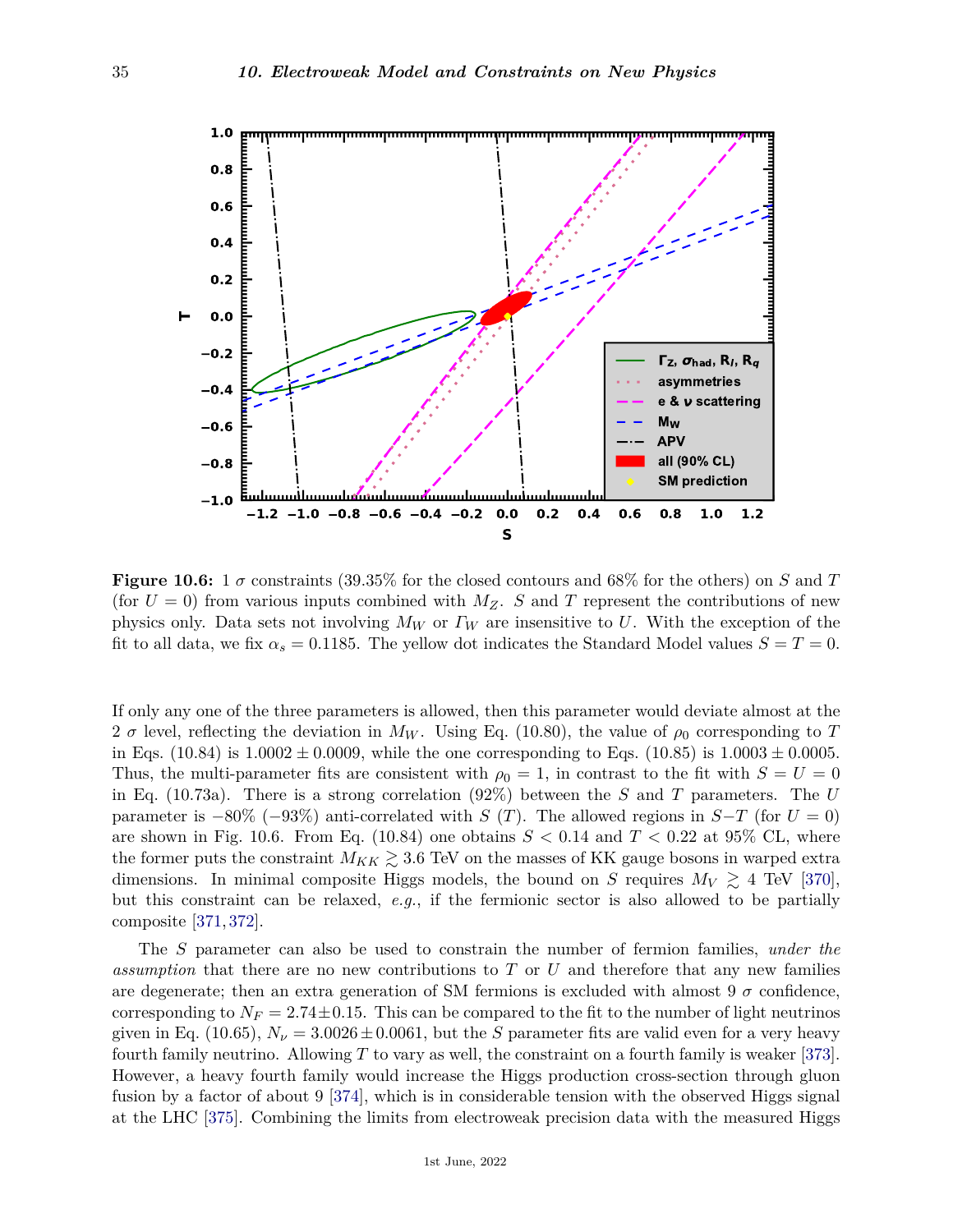production rate and limits from direct searches for heavy quarks [\[376\]](#page-46-25), a fourth family of chiral fermions is now excluded by more than five standard deviations [\[377,](#page-46-26) [378\]](#page-47-0). Similar remarks apply to a heavy mirror family [\[379\]](#page-47-1) involving right-handed SU(2) doublets and left-handed singlets. In contrast, new doublets that receive most of their mass from a different source than the Higgs vacuum expectation value, such as vector-like fermion doublets or scalar doublets in Supersymmetry, give small or no contribution to *S*, *T*, *U*, and the Higgs production cross-section and are therefore still allowed. Partial or complete vector-like fermion families are predicted in many Grand Unified Theories [\[380\]](#page-47-2) (see the Section on "Grand Unified Theories" in this *Review*), and many other models including supersymmetric and superstring inspired ones [\[381–](#page-47-3)[384\]](#page-47-4).

As discussed in Sec. 10.6, there is a  $3.6\%$  deviation in the asymmetry parameter  $A_b$ . Assuming that this is due to new physics affecting preferentially the third generation, we can perform a fit allowing additional  $Z \to b\bar{b}$  vertex corrections  $\rho_b$  and  $\kappa_b$  as in Eq. (10.44) (here defined to be due to new physics only with the SM contributions removed), as well as *S*, *T*, *U*, and the SM parameters, with the result,

$$
\rho_b = 0.058 \pm 0.020 , \qquad (10.86a)
$$

$$
\kappa_b = 0.186 \pm 0.067 \tag{10.86b}
$$

with an almost perfect correlation of 99% (because  $R_b$  is much better determined than  $A_b$ ). The central values of the oblique parameters are consistent with their SM values of zero, and there is little change in the SM parameters, except that the value of  $\alpha_s(M_Z)$  is lower by 0.0008 compared to the SM fit. Given that an  $\mathcal{O}(20\%)$  correction to  $\kappa_b$  would be necessary, it would be difficult to account for the deviation in  $A_b$  by new physics that enters only at the level of radiative corrections. Thus, if it is due to new physics, it is most likely of tree-level type affecting preferentially the third generation. Examples include the decay of a scalar neutrino resonance [\[385\]](#page-47-5), mixing of the *b* quark with heavy exotics  $[386]$ , and a heavy  $Z'$  with family non-universal couplings  $[387, 388]$  $[387, 388]$  $[387, 388]$ . It is difficult, however, to simultaneously account for *R<sup>b</sup>* without tuning, which has been measured on the *Z* peak and off-peak [\[389\]](#page-47-9) at LEP 1.

There is no simple parametrization to describe the effects of every type of new physics on every possible observable. The *S*, *T*, and *U* formalism describes many types of heavy physics which affect only the gauge self-energies, and it can be applied to all precision observables. However, new physics which couples directly to ordinary fermions cannot be fully parametrized in the *S*, *T*, and *U* framework. Examples include heavy  $Z'$  bosons [\[335\]](#page-45-22), mixing with exotic fermions [\[9,](#page-36-9) [390,](#page-47-10) [391\]](#page-47-11), leptoquark exchange [\[267,](#page-43-23) [392,](#page-47-12) [393\]](#page-47-13), supersymmetric models, strong EW dynamics [\[371\]](#page-46-20), Little Higgs models [\[394,](#page-47-14) [395\]](#page-47-15), and TeV-scale extra spatial dimensions [\[396–](#page-47-16)[399\]](#page-47-17) (for more details and references, see the Section on "Extra Dimensions" in this *Review*). These types of new physics can be parametrized in a model-independent way by using an effective field theory description [\[400–](#page-47-18)[403\]](#page-47-19). Here the SM is extended by a set of higher-dimensional operators, denoted  $\mathcal{O}_i$ ,

$$
\mathcal{L} = \mathcal{L}_{\text{SM}} + \sum_{d>4} \sum_{i} \frac{C_i}{A^{d-4}} \mathcal{O}_i , \qquad (10.87)
$$

where *Λ* is the characteristic scale of the new physics sector, which is assumed to satisfy  $\Lambda \gg v$ . For EW precision observables, the leading new operators enter at dimension  $d = 6$ . Note that *S* and *T* can be identified with two of these operators (or linear combinations thereof, depending on the chosen operator basis), while *U* corresponds to a dimension-8 operator [\[369,](#page-46-18)[404\]](#page-47-20). With current data on  $M_W$  and *Z* pole observables, *Λ* is constrained to be larger than  $\mathcal{O}(\text{TeV})$  if the Wilson coefficients  $C_i$  are of order unity [\[405–](#page-47-21)[410\]](#page-47-22).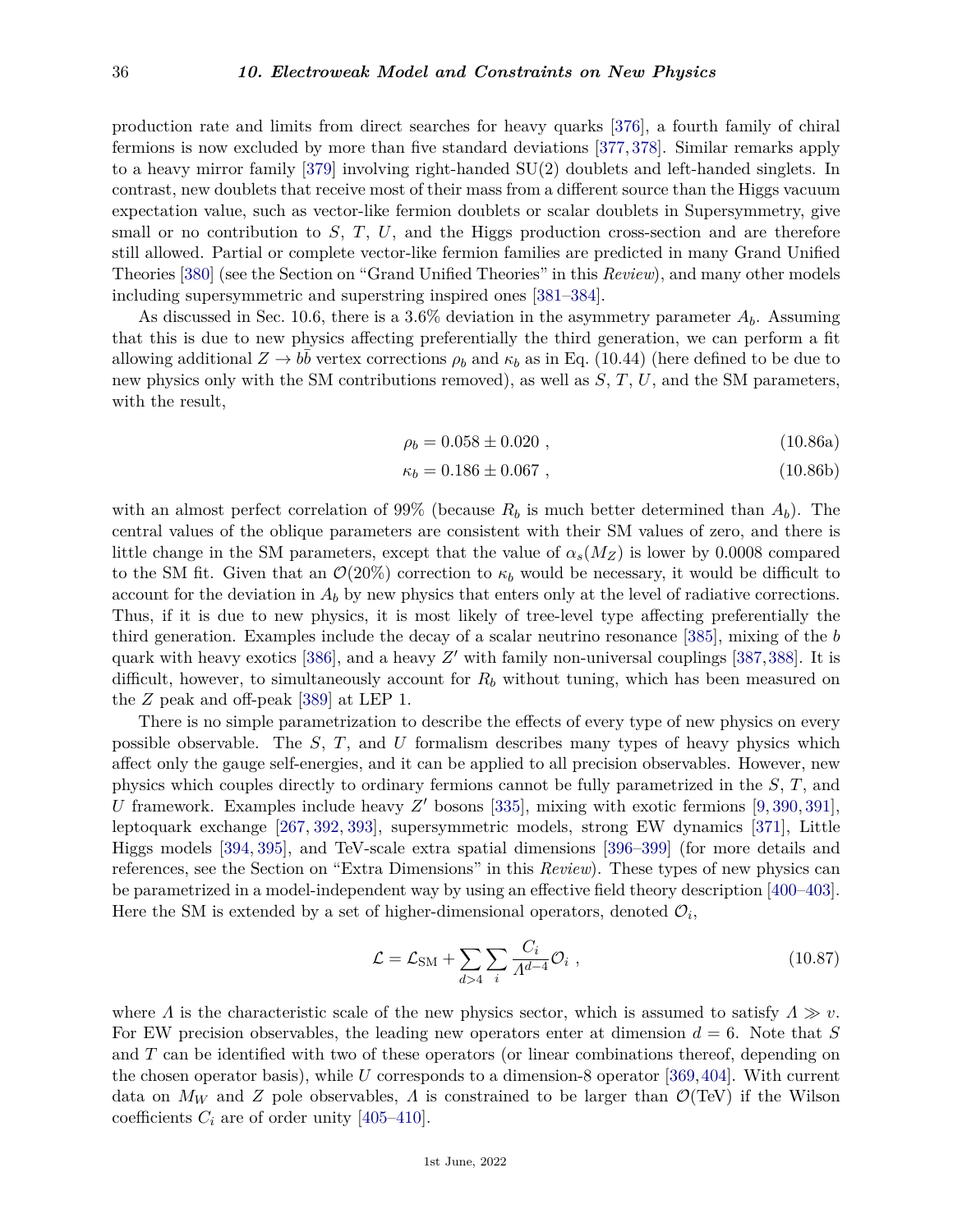Limits on new four-Fermi operators and on leptoquarks using LEP 2 and lower energy data are given in Refs. [\[267,](#page-43-23) [411–](#page-47-23)[413\]](#page-47-24), while constraints on various types of new physics are addressed in Refs. [\[9,](#page-36-9) [161,](#page-40-31) [287,](#page-44-12) [414,](#page-47-25) [415\]](#page-47-26). For a particularly well motivated and explored type of physics beyond the SM, see the Section on "Z'-Boson Searches" in this *Review*.

## *Acknowledgments*

It is a pleasure to thank Rodolfo Ferro-Hernández for discussions, for performing some of the calculations and checks, and for updating the plots. J.E. is supported by the German–Mexican research collaboration grant SP 778/4–1 (DFG) and 278017 (CONACyT). A.F. is supported in part by the National Science Foundation under grant no. PHY–1820760.

## <span id="page-36-0"></span>*References*

- [1] S. Glashow, [Nucl. Phys.](http://doi.org/10.1016/0029-5582(61)90469-2) **22**[, 579](http://doi.org/10.1016/0029-5582(61)90469-2) (1961).
- [2] S. Weinberg, [Phys. Rev. Lett.](http://doi.org/10.1103/PhysRevLett.19.1264) **19**[, 1264](http://doi.org/10.1103/PhysRevLett.19.1264) (1967).
- [3] A. Salam, [Conf. Proc. C](http://doi.org/10.1142/9789812795915_0034) **[680519](http://doi.org/10.1142/9789812795915_0034)**, 367 (1968).
- <span id="page-36-1"></span>[4] S. Glashow, J. Iliopoulos and L. Maiani, [Phys. Rev. D](http://doi.org/10.1103/PhysRevD.2.1285) **2**[, 1285](http://doi.org/10.1103/PhysRevD.2.1285) (1970).
- <span id="page-36-3"></span><span id="page-36-2"></span>[5] N. Cabibbo, [Phys. Rev. Lett.](http://doi.org/10.1103/PhysRevLett.10.531) **10**[, 531](http://doi.org/10.1103/PhysRevLett.10.531) (1963).
- [6] M. Kobayashi and T. Maskawa, [Prog. Theor. Phys.](http://doi.org/10.1143/PTP.49.652) **49**[, 652](http://doi.org/10.1143/PTP.49.652) (1973).
- <span id="page-36-4"></span>[7] S. Descotes-Genon and P. Koppenburg, [Ann. Rev. Nucl. Part. Sci.](http://doi.org/10.1146/annurev-nucl-101916-123109) **67**[, 97](http://doi.org/10.1146/annurev-nucl-101916-123109) (2017), [\[arXiv:1702.08834\].](https://arxiv.org/abs/1702.08834)
- <span id="page-36-5"></span>[8] E. Commins and P. Bucksbaum, *Weak Interactions of Leptons and Quarks*, Cambridge Univ. Pr., Cambridge, USA (1983), ISBN 978-0-521-27370-1.
- <span id="page-36-9"></span>[9] P. Langacker, editor, *Precision tests of the standard electroweak model*, volume 14, WSP, Singapore (1996).
- <span id="page-36-6"></span>[10] P. Langacker, *The standard model and beyond*, CRC Pr., Boca Raton, USA (2010), ISBN 978-1-4200-7906-7.
- <span id="page-36-7"></span>[11] T. Kinoshita, editor, *Quantum electrodynamics*, volume 7, WSP, Singapore (1990).
- <span id="page-36-8"></span>[12] S. G. Karshenboim, [Phys. Rept.](http://doi.org/10.1016/j.physrep.2005.08.008) **[422](http://doi.org/10.1016/j.physrep.2005.08.008)**, 1 (2005), [\[hep-ph/0509010\].](https://arxiv.org/abs/hep-ph/0509010)
- <span id="page-36-10"></span>[13] J. Erler and S. Su, [Prog. Part. Nucl. Phys.](http://doi.org/10.1016/j.ppnp.2013.03.004) **71**[, 119](http://doi.org/10.1016/j.ppnp.2013.03.004) (2013), [\[arXiv:1303.5522\].](https://arxiv.org/abs/1303.5522)
- <span id="page-36-11"></span>[14] S. Schael *et al.* (ALEPH, DELPHI, L3, OPAL, SLD, LEP Electroweak Working Group, SLD Electroweak Group, SLD Heavy Flavour Group), [Phys. Rept.](http://doi.org/10.1016/j.physrep.2005.12.006) **427**[, 257](http://doi.org/10.1016/j.physrep.2005.12.006) (2006), [\[hep](https://arxiv.org/abs/hep-ex/0509008)[ex/0509008\].](https://arxiv.org/abs/hep-ex/0509008)
- <span id="page-36-19"></span><span id="page-36-12"></span>[15] D. Webber *et al.* (MuLan), [Phys. Rev. Lett.](http://doi.org/10.1103/PhysRevLett.106.079901) **106**[, 041803](http://doi.org/10.1103/PhysRevLett.106.079901) (2011), [\[arXiv:1010.0991\].](https://arxiv.org/abs/1010.0991)
- [16] T. Kinoshita and A. Sirlin, [Phys. Rev.](http://doi.org/10.1103/PhysRev.113.1652) **113**[, 1652](http://doi.org/10.1103/PhysRev.113.1652) (1959).
- <span id="page-36-13"></span>[17] T. van Ritbergen and R. G. Stuart, [Nucl. Phys. B](http://doi.org/10.1016/S0550-3213(99)00572-6) **564**[, 343](http://doi.org/10.1016/S0550-3213(99)00572-6) (2000), [\[hep-ph/9904240\].](https://arxiv.org/abs/hep-ph/9904240)
- <span id="page-36-14"></span>[18] M. Steinhauser and T. Seidensticker, [Phys. Lett. B](http://doi.org/10.1016/S0370-2693(99)01168-5) **467**[, 271](http://doi.org/10.1016/S0370-2693(99)01168-5) (1999), [\[hep-ph/9909436\].](https://arxiv.org/abs/hep-ph/9909436)
- <span id="page-36-15"></span>[19] Y. Nir, [Phys. Lett. B](http://doi.org/10.1016/0370-2693(89)91495-0) **221**[, 184](http://doi.org/10.1016/0370-2693(89)91495-0) (1989).
- <span id="page-36-16"></span>[20] A. Pak and A. Czarnecki, [Phys. Rev. Lett.](http://doi.org/10.1103/PhysRevLett.100.241807) **100**[, 241807](http://doi.org/10.1103/PhysRevLett.100.241807) (2008), [\[arXiv:0803.0960\].](https://arxiv.org/abs/0803.0960)
- <span id="page-36-17"></span>[21] A. Ferroglia, G. Ossola and A. Sirlin, [Nucl. Phys. B](http://doi.org/10.1016/S0550-3213(99)00475-7) **[560](http://doi.org/10.1016/S0550-3213(99)00475-7)**, 23 (1999), [\[hep-ph/9905442\].](https://arxiv.org/abs/hep-ph/9905442)
- <span id="page-36-18"></span>[22] B. Ananthanarayan, S. Friot and S. Ghosh, [Phys. Rev. D](http://doi.org/10.1103/PhysRevD.101.116008) **101**[, 11, 116008](http://doi.org/10.1103/PhysRevD.101.116008) (2020), [\[arXiv:2003.12030\].](https://arxiv.org/abs/2003.12030)
- <span id="page-36-20"></span>[23] D. Hanneke, S. Fogwell and G. Gabrielse, [Phys. Rev. Lett.](http://doi.org/10.1103/PhysRevLett.100.120801) **100**[, 120801](http://doi.org/10.1103/PhysRevLett.100.120801) (2008), [\[arXiv:0801.1134\].](https://arxiv.org/abs/0801.1134)
- <span id="page-36-21"></span>[24] T. Aoyama, T. Kinoshita and M. Nio, [Atoms](http://doi.org/10.3390/atoms7010028) **7**[, 1, 28](http://doi.org/10.3390/atoms7010028) (2019).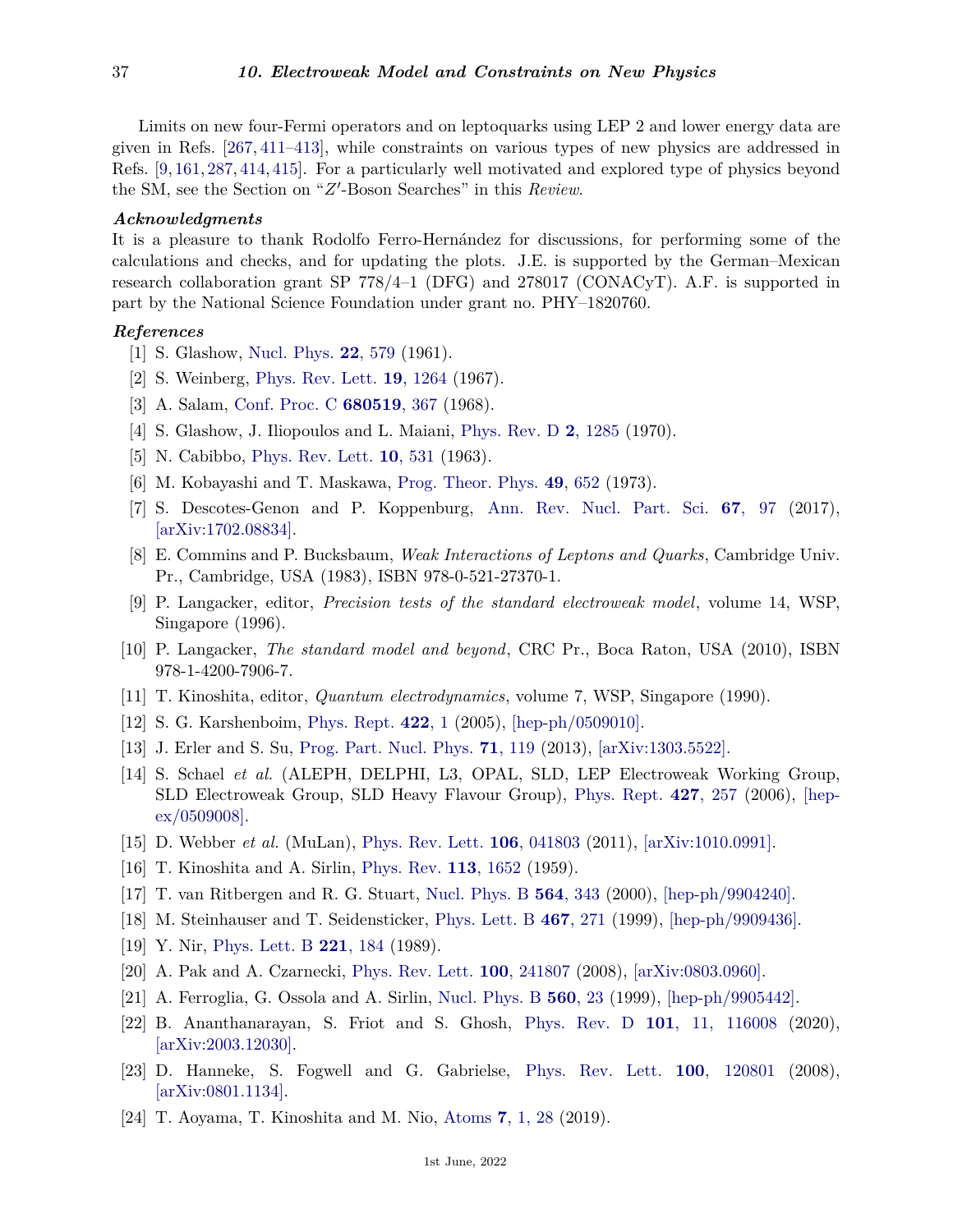- <span id="page-37-0"></span>[25] L. Morel *et al.*, [Nature](http://doi.org/10.1038/s41586-020-2964-7) **588**[, 7836, 61](http://doi.org/10.1038/s41586-020-2964-7) (2020).
- <span id="page-37-1"></span>[26] R. H. Parker *et al.*, [Science](http://doi.org/10.1126/science.aap7706) **360**[, 191](http://doi.org/10.1126/science.aap7706) (2018), [\[arXiv:1812.04130\].](https://arxiv.org/abs/1812.04130)
- <span id="page-37-2"></span>[27] G. Abbiendi *et al.* (OPAL), [Eur. Phys. J. C](http://doi.org/10.1140/epjc/s2005-02389-3) **[45](http://doi.org/10.1140/epjc/s2005-02389-3)**, 1 (2006), [\[hep-ex/0505072\].](https://arxiv.org/abs/hep-ex/0505072)
- <span id="page-37-3"></span>[28] P. Achard *et al.* (L3), [Phys. Lett. B](http://doi.org/10.1016/j.physletb.2005.07.052) **[623](http://doi.org/10.1016/j.physletb.2005.07.052)**, 26 (2005), [\[hep-ex/0507078\].](https://arxiv.org/abs/hep-ex/0507078)
- <span id="page-37-4"></span>[29] S. Fanchiotti, B. A. Kniehl and A. Sirlin, [Phys. Rev. D](http://doi.org/10.1103/PhysRevD.48.307) **48**[, 307](http://doi.org/10.1103/PhysRevD.48.307) (1993), [\[hep-ph/9212285\].](https://arxiv.org/abs/hep-ph/9212285)
- <span id="page-37-5"></span>[30] J. Erler, [Phys. Rev. D](http://doi.org/10.1103/PhysRevD.59.054008) **59**[, 054008](http://doi.org/10.1103/PhysRevD.59.054008) (1999), [\[hep-ph/9803453\].](https://arxiv.org/abs/hep-ph/9803453)
- <span id="page-37-6"></span>[31] M. Davier *et al.*, [Eur. Phys. J. C](http://doi.org/10.1140/epjc/s10052-020-7792-2) **80**[, 3, 241](http://doi.org/10.1140/epjc/s10052-020-7792-2) (2020), [\[arXiv:1908.00921\].](https://arxiv.org/abs/1908.00921)
- <span id="page-37-7"></span>[32] F. Jegerlehner, [EPJ Web Conf.](http://doi.org/10.1051/epjconf/201611801016) **118**[, 01016](http://doi.org/10.1051/epjconf/201611801016) (2016), [\[arXiv:1511.04473\].](https://arxiv.org/abs/1511.04473)
- <span id="page-37-8"></span>[33] F. Jegerlehner and R. Szafron, [Eur. Phys. J. C](http://doi.org/10.1140/epjc/s10052-011-1632-3) **71**[, 1632](http://doi.org/10.1140/epjc/s10052-011-1632-3) (2011), [\[arXiv:1101.2872\].](https://arxiv.org/abs/1101.2872)
- <span id="page-37-11"></span>[34] J. Erler (1999), [\[hep-ph/0005084\].](https://arxiv.org/abs/hep-ph/0005084)
- <span id="page-37-12"></span>[35] M. Steinhauser, [Phys. Lett. B](http://doi.org/10.1016/S0370-2693(98)00503-6) **429**[, 158](http://doi.org/10.1016/S0370-2693(98)00503-6) (1998), [\[hep-ph/9803313\].](https://arxiv.org/abs/hep-ph/9803313)
- <span id="page-37-13"></span>[36] C. Sturm, [Nucl. Phys. B](http://doi.org/10.1016/j.nuclphysb.2013.06.009) **874**[, 698](http://doi.org/10.1016/j.nuclphysb.2013.06.009) (2013), [\[arXiv:1305.0581\].](https://arxiv.org/abs/1305.0581)
- <span id="page-37-9"></span>[37] K. Chetyrkin, J. H. Kuhn and M. Steinhauser, [Nucl. Phys. B](http://doi.org/10.1016/S0550-3213(96)00534-2) **482**[, 213](http://doi.org/10.1016/S0550-3213(96)00534-2) (1996), [\[hep](https://arxiv.org/abs/hep-ph/9606230)[ph/9606230\].](https://arxiv.org/abs/hep-ph/9606230)
- <span id="page-37-10"></span>[38] A. V. Nesterenko, *Strong interactions in spacelike and timelike domains: dispersive approach*, Elsevier (2016), ISBN 978-0-12-803448-4.
- <span id="page-37-22"></span>[39] J. Erler and R. Ferro-Hernández, [JHEP](http://doi.org/10.1007/JHEP03(2018)196) **03**[, 196](http://doi.org/10.1007/JHEP03(2018)196) (2018), [\[arXiv:1712.09146\].](https://arxiv.org/abs/1712.09146)
- <span id="page-37-23"></span>[40] A. Blondel *et al.* (2019), [\[arXiv:1905.05078\].](https://arxiv.org/abs/1905.05078)
- <span id="page-37-24"></span>[41] A. Keshavarzi, D. Nomura and T. Teubner, [Phys. Rev. D](http://doi.org/10.1103/PhysRevD.101.014029) **101**[, 1, 014029](http://doi.org/10.1103/PhysRevD.101.014029) (2020), [\[arXiv:1911.00367\].](https://arxiv.org/abs/1911.00367)
- <span id="page-37-25"></span>[42] M. Davier *et al.*, [Eur. Phys. J. C](http://doi.org/10.1140/epjc/s10052-012-1874-8) **71**[, 1515](http://doi.org/10.1140/epjc/s10052-012-1874-8) (2011), [Erratum: Eur.Phys.J.C 72, 1874 (2012)], [\[arXiv:1010.4180\].](https://arxiv.org/abs/1010.4180)
- <span id="page-37-26"></span>[43] K. Ackerstaff *et al.* (OPAL), [Eur. Phys. J. C](http://doi.org/10.1007/s100529901061) **7**[, 571](http://doi.org/10.1007/s100529901061) (1999), [\[hep-ex/9808019\].](https://arxiv.org/abs/hep-ex/9808019)
- <span id="page-37-27"></span>[44] S. Anderson *et al.* (CLEO), [Phys. Rev. D](http://doi.org/10.1103/PhysRevD.61.112002) **61**[, 112002](http://doi.org/10.1103/PhysRevD.61.112002) (2000), [\[hep-ex/9910046\].](https://arxiv.org/abs/hep-ex/9910046)
- <span id="page-37-28"></span>[45] S. Schael *et al.* (ALEPH), [Phys. Rept.](http://doi.org/10.1016/j.physrep.2005.06.007) **421**[, 191](http://doi.org/10.1016/j.physrep.2005.06.007) (2005), [\[hep-ex/0506072\].](https://arxiv.org/abs/hep-ex/0506072)
- <span id="page-37-29"></span>[46] M. Fujikawa *et al.* (Belle), [Phys. Rev. D](http://doi.org/10.1103/PhysRevD.78.072006) **78**[, 072006](http://doi.org/10.1103/PhysRevD.78.072006) (2008), [\[arXiv:0805.3773\].](https://arxiv.org/abs/0805.3773)
- <span id="page-37-14"></span>[47] S. Groote *et al.*, [Phys. Lett. B](http://doi.org/10.1016/S0370-2693(98)01107-1) **440**[, 375](http://doi.org/10.1016/S0370-2693(98)01107-1) (1998), [\[hep-ph/9802374\].](https://arxiv.org/abs/hep-ph/9802374)
- <span id="page-37-15"></span>[48] B. Geshkenbein and V. Morgunov, [Phys. Lett. B](http://doi.org/10.1016/0370-2693(95)00497-9) **352**[, 456](http://doi.org/10.1016/0370-2693(95)00497-9) (1995).
- <span id="page-37-16"></span>[49] M. L. Swartz, [Phys. Rev. D](http://doi.org/10.1103/PhysRevD.53.5268) **53**[, 5268](http://doi.org/10.1103/PhysRevD.53.5268) (1996), [\[hep-ph/9509248\].](https://arxiv.org/abs/hep-ph/9509248)
- <span id="page-37-17"></span>[50] N. Krasnikov and R. Rodenberg, Nuovo Cim. A **111**, 217 (1998), [\[hep-ph/9711367\].](https://arxiv.org/abs/hep-ph/9711367)
- <span id="page-37-18"></span>[51] J. H. Kuhn and M. Steinhauser, [Phys. Lett. B](http://doi.org/10.1016/S0370-2693(98)00908-3) **437**[, 425](http://doi.org/10.1016/S0370-2693(98)00908-3) (1998), [\[hep-ph/9802241\].](https://arxiv.org/abs/hep-ph/9802241)
- <span id="page-37-19"></span>[52] A. D. Martin, J. Outhwaite and M. Ryskin, [Phys. Lett. B](http://doi.org/10.1016/S0370-2693(00)01083-2) **[492](http://doi.org/10.1016/S0370-2693(00)01083-2)**, 69 (2000), [\[hep-ph/0008078\].](https://arxiv.org/abs/hep-ph/0008078)
- <span id="page-37-20"></span>[53] J. de Troconiz and F. Yndurain, [Phys. Rev. D](http://doi.org/10.1103/PhysRevD.65.093002) **65**[, 093002](http://doi.org/10.1103/PhysRevD.65.093002) (2002), [\[hep-ph/0107318\].](https://arxiv.org/abs/hep-ph/0107318)
- <span id="page-37-21"></span>[54] H. Burkhardt and B. Pietrzyk, [Phys. Rev. D](http://doi.org/10.1103/PhysRevD.84.037502) **84**[, 037502](http://doi.org/10.1103/PhysRevD.84.037502) (2011), [\[arXiv:1106.2991\].](https://arxiv.org/abs/1106.2991)
- <span id="page-37-30"></span>[55] J. Erler, P. Masjuan and H. Spiesberger, [Eur. Phys. J. C](http://doi.org/10.1140/epjc/s10052-017-4667-2) **77**[, 2, 99](http://doi.org/10.1140/epjc/s10052-017-4667-2) (2017), [\[arXiv:1610.08531\].](https://arxiv.org/abs/1610.08531)
- <span id="page-37-31"></span>[56] V. Novikov *et al.*, [Phys. Rept.](http://doi.org/10.1016/0370-1573(78)90120-5) **[41](http://doi.org/10.1016/0370-1573(78)90120-5)**, 1 (1978).
- <span id="page-37-32"></span>[57] J. Erler and M. Luo, [Phys. Lett. B](http://doi.org/10.1016/S0370-2693(03)00276-4) **558**[, 125](http://doi.org/10.1016/S0370-2693(03)00276-4) (2003), [\[hep-ph/0207114\].](https://arxiv.org/abs/hep-ph/0207114)
- <span id="page-37-33"></span>[58] J. Erler, P. Masjuan and H. Spiesberger (2022), [\[arXiv:2203.02348\].](https://arxiv.org/abs/2203.02348)
- <span id="page-37-34"></span>[59] T. Aaltonen *et al.* (CDF, DØ, Tevatron Electroweak Working Group) (2016), [\[arXiv:1608.01881\].](https://arxiv.org/abs/1608.01881)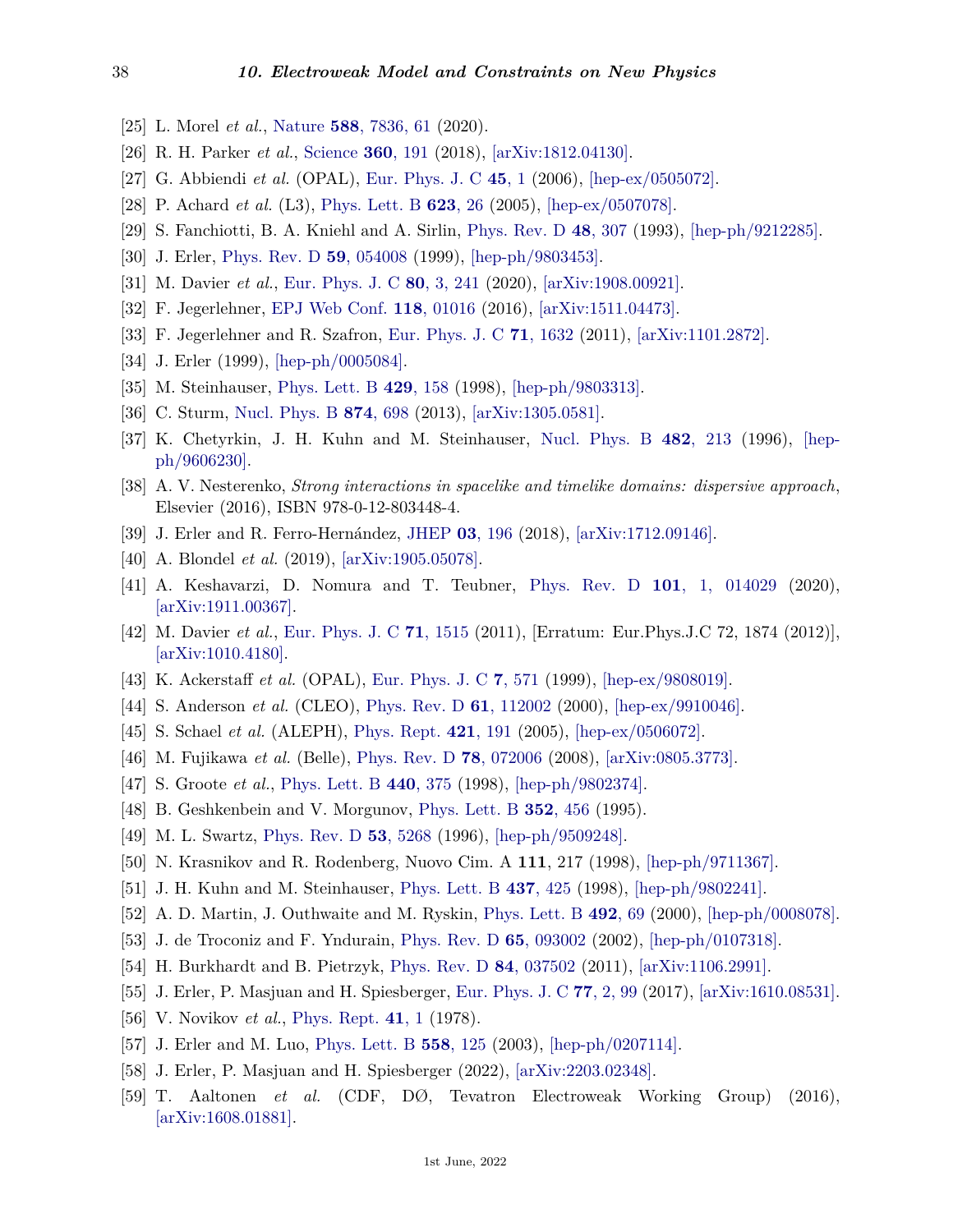- <span id="page-38-0"></span>[60] M. Aaboud *et al.* (ATLAS), [Eur. Phys. J. C](http://doi.org/10.1140/epjc/s10052-019-6757-9) **79**[, 4, 290](http://doi.org/10.1140/epjc/s10052-019-6757-9) (2019), [\[arXiv:1810.01772\].](https://arxiv.org/abs/1810.01772)
- <span id="page-38-1"></span>[61] Technical Report CMS-PAS-TOP-15-012, CERN, Geneva (2016), URL [https://cds.cern.](https://cds.cern.ch/record/2235162) [ch/record/2235162](https://cds.cern.ch/record/2235162).
- <span id="page-38-2"></span>[62] A. M. Sirunyan *et al.* (CMS), [Eur. Phys. J. C](http://doi.org/10.1140/epjc/s10052-019-6788-2) **79**[, 4, 313](http://doi.org/10.1140/epjc/s10052-019-6788-2) (2019), [\[arXiv:1812.10534\].](https://arxiv.org/abs/1812.10534)
- <span id="page-38-3"></span>[63] A. M. Sirunyan *et al.* (CMS), [Eur. Phys. J. C](http://doi.org/10.1140/epjc/s10052-019-6863-8) **79**[, 5, 368](http://doi.org/10.1140/epjc/s10052-019-6863-8) (2019), [\[arXiv:1812.10505\].](https://arxiv.org/abs/1812.10505)
- <span id="page-38-4"></span>[64] A. Tumasyan *et al.* (CMS), [JHEP](http://doi.org/10.1007/JHEP12(2021)161) **12**[, 161](http://doi.org/10.1007/JHEP12(2021)161) (2021), [\[arXiv:2108.10407\].](https://arxiv.org/abs/2108.10407)
- <span id="page-38-5"></span>[65] Technical Report ATLAS-CONF-2019-046, CERN, Geneva (2019), URL [https://cds.cern.](https://cds.cern.ch/record/2693954) [ch/record/2693954](https://cds.cern.ch/record/2693954).
- <span id="page-38-6"></span>[66] V. M. Abazov *et al.* (DØ), [Phys. Rev. Lett.](http://doi.org/10.1103/PhysRevLett.113.032002) **113**[, 032002](http://doi.org/10.1103/PhysRevLett.113.032002) (2014), [\[arXiv:1405.1756\].](https://arxiv.org/abs/1405.1756)
- <span id="page-38-7"></span>[67] A. M. Sirunyan *et al.* (CMS), [Eur. Phys. J. C](http://doi.org/10.1140/epjc/s10052-018-6332-9) **78**[, 11, 891](http://doi.org/10.1140/epjc/s10052-018-6332-9) (2018), [\[arXiv:1805.01428\].](https://arxiv.org/abs/1805.01428)
- <span id="page-38-8"></span>[68] A. H. Hoang, S. Plätzer and D. Samitz, [JHEP](http://doi.org/10.1007/JHEP10(2018)200) **10**[, 200](http://doi.org/10.1007/JHEP10(2018)200) (2018), [\[arXiv:1807.06617\].](https://arxiv.org/abs/1807.06617)
- <span id="page-38-16"></span>[69] J. Kieseler, K. Lipka and S.-O. Moch, [Phys. Rev. Lett.](http://doi.org/10.1103/PhysRevLett.116.162001) **116**[, 16, 162001](http://doi.org/10.1103/PhysRevLett.116.162001) (2016), [\[arXiv:1511.00841\].](https://arxiv.org/abs/1511.00841)
- <span id="page-38-9"></span>[70] M. Beneke *et al.*, [Phys. Lett. B](http://doi.org/10.1016/j.physletb.2017.10.054) **[775](http://doi.org/10.1016/j.physletb.2017.10.054)**, 63 (2017), [\[arXiv:1605.03609\].](https://arxiv.org/abs/1605.03609)
- <span id="page-38-10"></span>[71] P. Marquard *et al.*, [Phys. Rev. Lett.](http://doi.org/10.1103/PhysRevLett.114.142002) **114**[, 14, 142002](http://doi.org/10.1103/PhysRevLett.114.142002) (2015), [\[arXiv:1502.01030\].](https://arxiv.org/abs/1502.01030)
- <span id="page-38-11"></span>[72] M. Beneke, [Phys. Rept.](http://doi.org/10.1016/S0370-1573(98)00130-6) **[317](http://doi.org/10.1016/S0370-1573(98)00130-6)**, 1 (1999), [\[hep-ph/9807443\].](https://arxiv.org/abs/hep-ph/9807443)
- <span id="page-38-12"></span>[73] S. Catani *et al.*, [JHEP](http://doi.org/10.1007/JHEP07(2019)100) **07**[, 100](http://doi.org/10.1007/JHEP07(2019)100) (2019), [\[arXiv:1906.06535\].](https://arxiv.org/abs/1906.06535)
- <span id="page-38-13"></span>[74] S. Catani *et al.*, [Eur. Phys. J. C](http://doi.org/10.1140/epjc/s10052-021-09247-w) **81**[, 6, 491](http://doi.org/10.1140/epjc/s10052-021-09247-w) (2021), [\[arXiv:2102.03256\].](https://arxiv.org/abs/2102.03256)
- <span id="page-38-14"></span>[75] A. M. Sirunyan *et al.* (CMS), [Eur. Phys. J. C](http://doi.org/10.1140/epjc/s10052-020-7917-7) **80**[, 7, 658](http://doi.org/10.1140/epjc/s10052-020-7917-7) (2020), [\[arXiv:1904.05237\].](https://arxiv.org/abs/1904.05237)
- [76] G. Aad *et al.* (ATLAS), [JHEP](http://doi.org/10.1007/JHEP11(2019)150) **11**[, 150](http://doi.org/10.1007/JHEP11(2019)150) (2019), [\[arXiv:1905.02302\].](https://arxiv.org/abs/1905.02302)
- <span id="page-38-15"></span>[77] A. Tumasyan *et al.* (CMS), [JHEP](http://doi.org/10.1007/JHEP02(2022)142) **02**[, 142](http://doi.org/10.1007/JHEP02(2022)142) (2022), [\[arXiv:2111.10431\].](https://arxiv.org/abs/2111.10431)
- <span id="page-38-17"></span>[78] J. Erler and M. Schott, [Prog. Part. Nucl. Phys.](http://doi.org/10.1016/j.ppnp.2019.02.007) **[106](http://doi.org/10.1016/j.ppnp.2019.02.007)**, 68 (2019), [\[arXiv:1902.05142\].](https://arxiv.org/abs/1902.05142)
- <span id="page-38-18"></span>[79] A. Sirlin, [Phys. Rev. D](http://doi.org/10.1103/PhysRevD.22.971) **22**[, 971](http://doi.org/10.1103/PhysRevD.22.971) (1980).
- <span id="page-38-19"></span>[80] W. J. Marciano and J. L. Rosner, [Phys. Rev. Lett.](http://doi.org/10.1103/PhysRevLett.65.2963) **65**[, 2963](http://doi.org/10.1103/PhysRevLett.65.2963) (1990), [Erratum: Phys.Rev.Lett. 68, 898 (1992)].
- <span id="page-38-20"></span>[81] G. Degrassi, S. Fanchiotti and A. Sirlin, [Nucl. Phys. B](http://doi.org/10.1016/0550-3213(91)90081-8) **[351](http://doi.org/10.1016/0550-3213(91)90081-8)**, 49 (1991).
- <span id="page-38-21"></span>[82] A. Czarnecki and W. J. Marciano, [Int. J. Mod. Phys. A](http://doi.org/10.1016/S0217-751X(00)00243-0) **15**[, 2365](http://doi.org/10.1016/S0217-751X(00)00243-0) (2000), [\[hep-ph/0003049\].](https://arxiv.org/abs/hep-ph/0003049)
- <span id="page-38-32"></span>[83] J. Erler and M. J. Ramsey-Musolf, [Phys. Rev. D](http://doi.org/10.1103/PhysRevD.72.073003) **72**[, 073003](http://doi.org/10.1103/PhysRevD.72.073003) (2005), [\[hep-ph/0409169\].](https://arxiv.org/abs/hep-ph/0409169)
- <span id="page-38-22"></span>[84] K. Kumar *et al.*, [Ann. Rev. Nucl. Part. Sci.](http://doi.org/10.1146/annurev-nucl-102212-170556) **63**[, 237](http://doi.org/10.1146/annurev-nucl-102212-170556) (2013), [\[arXiv:1302.6263\].](https://arxiv.org/abs/1302.6263)
- <span id="page-38-23"></span>[85] G. Degrassi and A. Sirlin, [Nucl. Phys. B](http://doi.org/10.1016/0550-3213(91)90446-5) **352**[, 342](http://doi.org/10.1016/0550-3213(91)90446-5) (1991).
- <span id="page-38-24"></span>[86] P. Gambino and A. Sirlin, [Phys. Rev. D](http://doi.org/10.1103/PhysRevD.49.R1160) **49**[, 1160](http://doi.org/10.1103/PhysRevD.49.R1160) (1994), [\[hep-ph/9309326\].](https://arxiv.org/abs/hep-ph/9309326)
- <span id="page-38-25"></span>[87] W. Hollik, [Fortsch. Phys.](http://doi.org/10.1002/prop.2190380302) **38**[, 165](http://doi.org/10.1002/prop.2190380302) (1990).
- <span id="page-38-26"></span>[88] R. Barbieri *et al.*, [Nucl. Phys. B](http://doi.org/10.1016/0550-3213(93)90448-X) **409**[, 105](http://doi.org/10.1016/0550-3213(93)90448-X) (1993).
- <span id="page-38-27"></span>[89] J. Fleischer, O. Tarasov and F. Jegerlehner, [Phys. Lett. B](http://doi.org/10.1016/0370-2693(93)90810-5) **319**[, 249](http://doi.org/10.1016/0370-2693(93)90810-5) (1993).
- <span id="page-38-28"></span>[90] G. Degrassi, P. Gambino and A. Vicini, [Phys. Lett. B](http://doi.org/10.1016/0370-2693(96)00720-4) **383**[, 219](http://doi.org/10.1016/0370-2693(96)00720-4) (1996), [\[hep-ph/9603374\].](https://arxiv.org/abs/hep-ph/9603374)
- <span id="page-38-29"></span>[91] G. Degrassi, P. Gambino and A. Sirlin, [Phys. Lett. B](http://doi.org/10.1016/S0370-2693(96)01677-2) **394**[, 188](http://doi.org/10.1016/S0370-2693(96)01677-2) (1997), [\[hep-ph/9611363\].](https://arxiv.org/abs/hep-ph/9611363)
- <span id="page-38-30"></span>[92] A. Freitas *et al.*, [Phys. Lett. B](http://doi.org/10.1016/S0370-2693(00)01263-6) **495**[, 338](http://doi.org/10.1016/S0370-2693(00)01263-6) (2000), [Erratum: Phys.Lett.B 570, 265 (2003)], [\[hep-ph/0007091\].](https://arxiv.org/abs/hep-ph/0007091)
- [93] M. Awramik and M. Czakon, [Phys. Lett. B](http://doi.org/10.1016/j.physletb.2003.06.007) **[568](http://doi.org/10.1016/j.physletb.2003.06.007)**, 48 (2003), [\[hep-ph/0305248\].](https://arxiv.org/abs/hep-ph/0305248)
- <span id="page-38-31"></span>[94] A. Freitas *et al.*, [Nucl. Phys. B](http://doi.org/10.1016/S0550-3213(02)00243-2) **632**[, 189](http://doi.org/10.1016/S0550-3213(02)00243-2) (2002), [Erratum: Nucl.Phys.B 666, 305–307 (2003)], [\[hep-ph/0202131\].](https://arxiv.org/abs/hep-ph/0202131)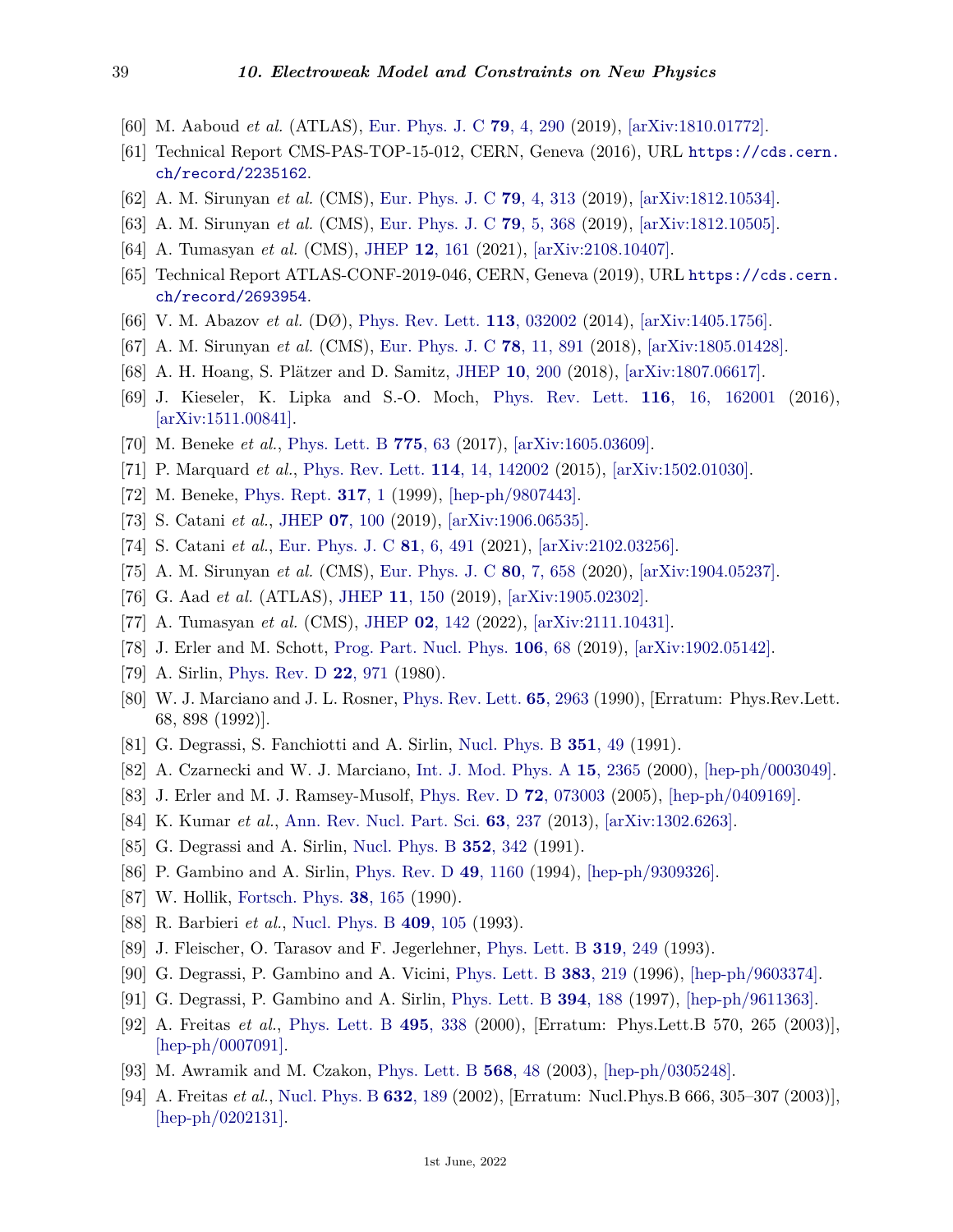- [95] M. Awramik and M. Czakon, [Phys. Rev. Lett.](http://doi.org/10.1103/PhysRevLett.89.241801) **89**[, 241801](http://doi.org/10.1103/PhysRevLett.89.241801) (2002), [\[hep-ph/0208113\].](https://arxiv.org/abs/hep-ph/0208113)
- <span id="page-39-0"></span>[96] A. Onishchenko and O. Veretin, [Phys. Lett. B](http://doi.org/10.1016/S0370-2693(02)03004-6) **551**[, 111](http://doi.org/10.1016/S0370-2693(02)03004-6) (2003), [\[hep-ph/0209010\].](https://arxiv.org/abs/hep-ph/0209010)
- <span id="page-39-1"></span>[97] G. Degrassi, P. Gambino and P. P. Giardino, [JHEP](http://doi.org/10.1007/JHEP05(2015)154) **05**[, 154](http://doi.org/10.1007/JHEP05(2015)154) (2015), [\[arXiv:1411.7040\].](https://arxiv.org/abs/1411.7040)
- <span id="page-39-2"></span>[98] M. Awramik *et al.*, [Phys. Rev. D](http://doi.org/10.1103/PhysRevD.69.053006) **69**[, 053006](http://doi.org/10.1103/PhysRevD.69.053006) (2004), [\[hep-ph/0311148\].](https://arxiv.org/abs/hep-ph/0311148)
- <span id="page-39-3"></span>[99] M. Awramik *et al.*, [Phys. Rev. Lett.](http://doi.org/10.1103/PhysRevLett.93.201805) **93**[, 201805](http://doi.org/10.1103/PhysRevLett.93.201805) (2004), [\[hep-ph/0407317\].](https://arxiv.org/abs/hep-ph/0407317)
- [100] W. Hollik, U. Meier and S. Uccirati, [Nucl. Phys. B](http://doi.org/10.1016/j.nuclphysb.2005.10.015) **731**[, 213](http://doi.org/10.1016/j.nuclphysb.2005.10.015) (2005), [\[hep-ph/0507158\].](https://arxiv.org/abs/hep-ph/0507158)
- [101] M. Awramik, M. Czakon and A. Freitas, [Phys. Lett. B](http://doi.org/10.1016/j.physletb.2006.07.035) **642**[, 563](http://doi.org/10.1016/j.physletb.2006.07.035) (2006), [\[hep-ph/0605339\].](https://arxiv.org/abs/hep-ph/0605339)
- [102] W. Hollik, U. Meier and S. Uccirati, [Nucl. Phys. B](http://doi.org/10.1016/j.nuclphysb.2006.12.001) **765**[, 154](http://doi.org/10.1016/j.nuclphysb.2006.12.001) (2007), [\[hep-ph/0610312\].](https://arxiv.org/abs/hep-ph/0610312)
- [103] M. Awramik *et al.*, [Nucl. Phys. B](http://doi.org/10.1016/j.nuclphysb.2008.12.031) **813**[, 174](http://doi.org/10.1016/j.nuclphysb.2008.12.031) (2009), [\[arXiv:0811.1364\].](https://arxiv.org/abs/0811.1364)
- <span id="page-39-4"></span>[104] I. Dubovyk *et al.*, [Phys. Lett. B](http://doi.org/10.1016/j.physletb.2016.09.012) **762**[, 184](http://doi.org/10.1016/j.physletb.2016.09.012) (2016), [\[arXiv:1607.08375\].](https://arxiv.org/abs/1607.08375)
- <span id="page-39-5"></span>[105] A. Freitas, [Phys. Lett. B](http://doi.org/10.1016/j.physletb.2014.01.017) **[730](http://doi.org/10.1016/j.physletb.2014.01.017)**, 50 (2014), [\[arXiv:1310.2256\].](https://arxiv.org/abs/1310.2256)
- <span id="page-39-25"></span>[106] A. Freitas, [JHEP](http://doi.org/10.1007/JHEP04(2014)070) **04**[, 070](http://doi.org/10.1007/JHEP04(2014)070) (2014), [\[arXiv:1401.2447\].](https://arxiv.org/abs/1401.2447)
- <span id="page-39-26"></span>[107] I. Dubovyk *et al.*, [Phys. Lett. B](http://doi.org/10.1016/j.physletb.2018.06.037) **[783](http://doi.org/10.1016/j.physletb.2018.06.037)**, 86 (2018), [\[arXiv:1804.10236\].](https://arxiv.org/abs/1804.10236)
- <span id="page-39-6"></span>[108] I. Dubovyk *et al.*, [JHEP](http://doi.org/10.1007/JHEP08(2019)113) **08**[, 113](http://doi.org/10.1007/JHEP08(2019)113) (2019), [\[arXiv:1906.08815\].](https://arxiv.org/abs/1906.08815)
- <span id="page-39-7"></span>[109] M. Awramik, M. Czakon and A. Freitas, [JHEP](http://doi.org/10.1088/1126-6708/2006/11/048) **11**[, 048](http://doi.org/10.1088/1126-6708/2006/11/048) (2006), [\[hep-ph/0608099\].](https://arxiv.org/abs/hep-ph/0608099)
- <span id="page-39-8"></span>[110] A. Djouadi and C. Verzegnassi, [Phys. Lett. B](http://doi.org/10.1016/0370-2693(87)91206-8) **195**[, 265](http://doi.org/10.1016/0370-2693(87)91206-8) (1987).
- <span id="page-39-9"></span>[111] A. Djouadi, [Nuovo Cim. A](http://doi.org/10.1007/BF02812964) **100**[, 357](http://doi.org/10.1007/BF02812964) (1988).
- <span id="page-39-10"></span>[112] K. Chetyrkin, J. H. Kuhn and M. Steinhauser, [Phys. Lett. B](http://doi.org/10.1016/0370-2693(95)00380-4) **351**[, 331](http://doi.org/10.1016/0370-2693(95)00380-4) (1995), [\[hep](https://arxiv.org/abs/hep-ph/9502291)[ph/9502291\].](https://arxiv.org/abs/hep-ph/9502291)
- <span id="page-39-11"></span>[113] L. Avdeev *et al.*, [Phys. Lett. B](http://doi.org/10.1016/0370-2693(94)90573-8) **336**[, 560](http://doi.org/10.1016/0370-2693(94)90573-8) (1994), [Erratum: Phys.Lett.B 349, 597–598 (1995)], [\[hep-ph/9406363\].](https://arxiv.org/abs/hep-ph/9406363)
- <span id="page-39-12"></span>[114] Y. Schroder and M. Steinhauser, [Phys. Lett. B](http://doi.org/10.1016/j.physletb.2005.06.085) **622**[, 124](http://doi.org/10.1016/j.physletb.2005.06.085) (2005), [\[hep-ph/0504055\].](https://arxiv.org/abs/hep-ph/0504055)
- [115] K. Chetyrkin *et al.*, [Phys. Rev. Lett.](http://doi.org/10.1103/PhysRevLett.97.102003) **97**[, 102003](http://doi.org/10.1103/PhysRevLett.97.102003) (2006), [\[hep-ph/0605201\].](https://arxiv.org/abs/hep-ph/0605201)
- <span id="page-39-13"></span>[116] R. Boughezal and M. Czakon, [Nucl. Phys. B](http://doi.org/10.1016/j.nuclphysb.2006.08.007) **755**[, 221](http://doi.org/10.1016/j.nuclphysb.2006.08.007) (2006), [\[hep-ph/0606232\].](https://arxiv.org/abs/hep-ph/0606232)
- <span id="page-39-14"></span>[117] B. A. Kniehl, J. H. Kuhn and R. Stuart, [Phys. Lett. B](http://doi.org/10.1016/0370-2693(88)90132-3) **214**[, 621](http://doi.org/10.1016/0370-2693(88)90132-3) (1988).
- [118] B. A. Kniehl, [Nucl. Phys. B](http://doi.org/10.1016/0550-3213(90)90552-O) **[347](http://doi.org/10.1016/0550-3213(90)90552-O)**, 86 (1990).
- [119] F. Halzen and B. A. Kniehl, [Nucl. Phys. B](http://doi.org/10.1016/0550-3213(91)90319-S) **353**[, 567](http://doi.org/10.1016/0550-3213(91)90319-S) (1991).
- <span id="page-39-15"></span>[120] A. Djouadi and P. Gambino, [Phys. Rev. D](http://doi.org/10.1103/PhysRevD.49.3499) **49**[, 3499](http://doi.org/10.1103/PhysRevD.49.3499) (1994), [Erratum: Phys.Rev.D 53, 4111 (1996)], [\[hep-ph/9309298\].](https://arxiv.org/abs/hep-ph/9309298)
- <span id="page-39-16"></span>[121] A. Anselm, N. Dombey and E. Leader, [Phys. Lett. B](http://doi.org/10.1016/0370-2693(93)90516-K) **312**[, 232](http://doi.org/10.1016/0370-2693(93)90516-K) (1993).
- <span id="page-39-17"></span>[122] K. Chetyrkin, J. H. Kuhn and M. Steinhauser, [Phys. Rev. Lett.](http://doi.org/10.1103/PhysRevLett.75.3394) **75**[, 3394](http://doi.org/10.1103/PhysRevLett.75.3394) (1995), [\[hep](https://arxiv.org/abs/hep-ph/9504413)[ph/9504413\].](https://arxiv.org/abs/hep-ph/9504413)
- <span id="page-39-18"></span>[123] J. van der Bij *et al.*, [Phys. Lett. B](http://doi.org/10.1016/S0370-2693(01)00002-8) **498**[, 156](http://doi.org/10.1016/S0370-2693(01)00002-8) (2001), [\[hep-ph/0011373\].](https://arxiv.org/abs/hep-ph/0011373)
- <span id="page-39-19"></span>[124] M. Faisst *et al.*, [Nucl. Phys. B](http://doi.org/10.1016/S0550-3213(03)00450-4) **665**[, 649](http://doi.org/10.1016/S0550-3213(03)00450-4) (2003), [\[hep-ph/0302275\].](https://arxiv.org/abs/hep-ph/0302275)
- <span id="page-39-20"></span>[125] R. Boughezal, J. Tausk and J. van der Bij, [Nucl. Phys. B](http://doi.org/10.1016/j.nuclphysb.2005.07.013) **[725](http://doi.org/10.1016/j.nuclphysb.2005.07.013)**, 3 (2005), [\[hep-ph/0504092\].](https://arxiv.org/abs/hep-ph/0504092)
- <span id="page-39-21"></span>[126] A. Arbuzov *et al.*, [Comput. Phys. Commun.](http://doi.org/10.1016/j.cpc.2005.12.009) **174**[, 728](http://doi.org/10.1016/j.cpc.2005.12.009) (2006), [\[hep-ph/0507146\].](https://arxiv.org/abs/hep-ph/0507146)
- <span id="page-39-22"></span>[127] J. Erler and M. J. Ramsey-Musolf, [Prog. Part. Nucl. Phys.](http://doi.org/10.1016/j.ppnp.2004.08.001) **54**[, 351](http://doi.org/10.1016/j.ppnp.2004.08.001) (2005), [\[hep-ph/0404291\].](https://arxiv.org/abs/hep-ph/0404291)
- <span id="page-39-23"></span>[128] J. Formaggio and G. Zeller, [Rev. Mod. Phys.](http://doi.org/10.1103/RevModPhys.84.1307) **84**[, 1307](http://doi.org/10.1103/RevModPhys.84.1307) (2012), [\[arXiv:1305.7513\].](https://arxiv.org/abs/1305.7513)
- <span id="page-39-24"></span>[129] J. Dorenbosch *et al.* (CHARM), [Z. Phys. C](http://doi.org/10.1007/BF01564701) **41**[, 567](http://doi.org/10.1007/BF01564701) (1989), [Erratum: Z.Phys.C 51, 142 (1991)].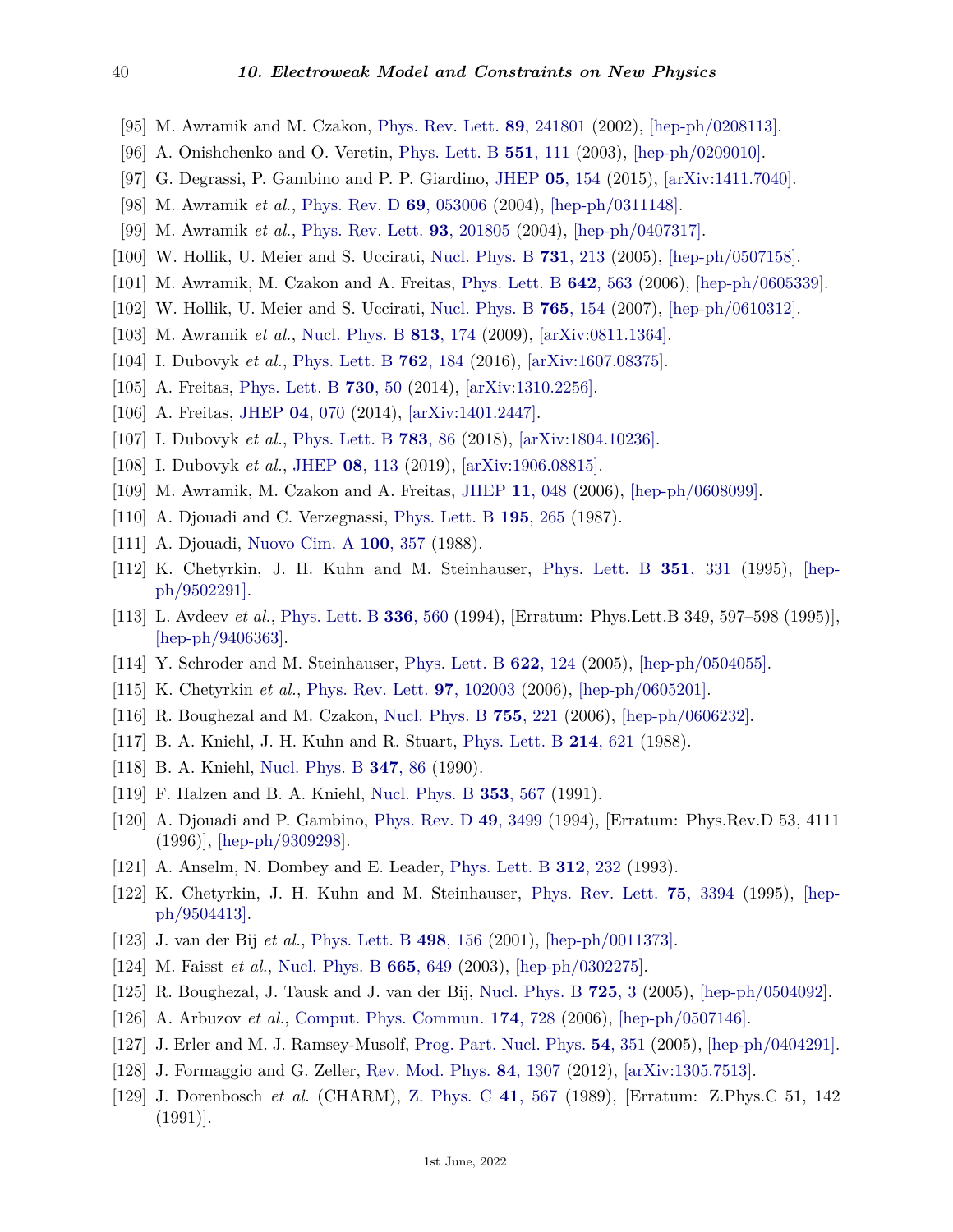- <span id="page-40-0"></span>[130] L. Ahrens *et al.*, [Phys. Rev. D](http://doi.org/10.1103/PhysRevD.41.3297) **41**[, 3297](http://doi.org/10.1103/PhysRevD.41.3297) (1990).
- <span id="page-40-1"></span>[131] P. Vilain *et al.* (CHARM-II), [Phys. Lett. B](http://doi.org/10.1016/0370-2693(94)91421-4) **335**[, 246](http://doi.org/10.1016/0370-2693(94)91421-4) (1994).
- <span id="page-40-3"></span>[132] R. Allen *et al.*, [Phys. Rev. D](http://doi.org/10.1103/PhysRevD.47.11) **47**[, 11](http://doi.org/10.1103/PhysRevD.47.11) (1993).
- <span id="page-40-4"></span>[133] L. Auerbach *et al.* (LSND), [Phys. Rev. D](http://doi.org/10.1103/PhysRevD.63.112001) **63**[, 112001](http://doi.org/10.1103/PhysRevD.63.112001) (2001), [\[hep-ex/0101039\].](https://arxiv.org/abs/hep-ex/0101039)
- <span id="page-40-5"></span>[134] M. Deniz *et al.* (TEXONO), [Phys. Rev. D](http://doi.org/10.1103/PhysRevD.81.072001) **81**[, 072001](http://doi.org/10.1103/PhysRevD.81.072001) (2010), [\[arXiv:0911.1597\].](https://arxiv.org/abs/0911.1597)
- <span id="page-40-2"></span>[135] J. M. Conrad, M. H. Shaevitz and T. Bolton, [Rev. Mod. Phys.](http://doi.org/10.1103/RevModPhys.70.1341) **70**[, 1341](http://doi.org/10.1103/RevModPhys.70.1341) (1998), [\[hep](https://arxiv.org/abs/hep-ex/9707015) $ex/9707015$ .
- <span id="page-40-6"></span>[136] A. Blondel *et al.*, [Z. Phys. C](http://doi.org/10.1007/BF01549665) **45**[, 361](http://doi.org/10.1007/BF01549665) (1990).
- <span id="page-40-7"></span>[137] J. Allaby *et al.* (CHARM), [Z. Phys. C](http://doi.org/10.1007/BF01630598) **36**[, 611](http://doi.org/10.1007/BF01630598) (1987).
- <span id="page-40-8"></span>[138] K. S. McFarland *et al.* (CCFR, E744, E770), [Eur. Phys. J. C](http://doi.org/10.1007/s100520050099) **1**[, 509](http://doi.org/10.1007/s100520050099) (1998), [\[hep-ex/9701010\].](https://arxiv.org/abs/hep-ex/9701010)
- <span id="page-40-9"></span>[139] R. Barnett, [Phys. Rev. D](http://doi.org/10.1103/PhysRevD.14.70) **14**[, 70](http://doi.org/10.1103/PhysRevD.14.70) (1976).
- <span id="page-40-11"></span><span id="page-40-10"></span>[140] H. Georgi and H. Politzer, [Phys. Rev. D](http://doi.org/10.1103/PhysRevD.14.1829) **14**[, 1829](http://doi.org/10.1103/PhysRevD.14.1829) (1976).
- <span id="page-40-12"></span>[141] S. Rabinowitz *et al.*, [Phys. Rev. Lett.](http://doi.org/10.1103/PhysRevLett.70.134) **70**[, 134](http://doi.org/10.1103/PhysRevLett.70.134) (1993).
- [142] E. Paschos and L. Wolfenstein, [Phys. Rev. D](http://doi.org/10.1103/PhysRevD.7.91) **7**[, 91](http://doi.org/10.1103/PhysRevD.7.91) (1973).
- <span id="page-40-13"></span>[143] G. Zeller *et al.* (NuTeV), [Phys. Rev. Lett.](http://doi.org/10.1103/PhysRevLett.88.091802) **88**[, 091802](http://doi.org/10.1103/PhysRevLett.88.091802) (2002), [Erratum: Phys.Rev.Lett. 90, 239902 (2003)], [\[hep-ex/0110059\].](https://arxiv.org/abs/hep-ex/0110059)
- <span id="page-40-14"></span>[144] D. Akimov *et al.* (COHERENT), [Science](http://doi.org/10.1126/science.aao0990) **357**[, 6356, 1123](http://doi.org/10.1126/science.aao0990) (2017), [\[arXiv:1708.01294\].](https://arxiv.org/abs/1708.01294)
- <span id="page-40-15"></span>[145] D. Akimov *et al.* (COHERENT), [Phys. Rev. Lett.](http://doi.org/10.1103/PhysRevLett.126.012002) **126**[, 1, 012002](http://doi.org/10.1103/PhysRevLett.126.012002) (2021), [\[arXiv:2003.10630\].](https://arxiv.org/abs/2003.10630)
- <span id="page-40-16"></span>[146] J. Erler *et al.*, [Ann. Rev. Nucl. Part. Sci.](http://doi.org/10.1146/annurev-nucl-102313-025520) **64**[, 269](http://doi.org/10.1146/annurev-nucl-102313-025520) (2014), [\[arXiv:1401.6199\].](https://arxiv.org/abs/1401.6199)
- <span id="page-40-17"></span>[147] C. Prescott *et al.*, [Phys. Lett. B](http://doi.org/10.1016/0370-2693(79)91253-X) **84**[, 524](http://doi.org/10.1016/0370-2693(79)91253-X) (1979).
- <span id="page-40-18"></span>[148] D. Wang *et al.* (PVDIS), [Nature](http://doi.org/10.1038/nature12964) **506**[, 7486, 67](http://doi.org/10.1038/nature12964) (2014).
- <span id="page-40-19"></span>[149] D. Wang *et al.*, [Phys. Rev. C](http://doi.org/10.1103/PhysRevC.91.045506) **91**[, 4, 045506](http://doi.org/10.1103/PhysRevC.91.045506) (2015), [\[arXiv:1411.3200\].](https://arxiv.org/abs/1411.3200)
- <span id="page-40-20"></span>[150] R. Hasty *et al.* (SAMPLE), [Science](http://doi.org/10.1126/science.290.5499.2117) **290**[, 2117](http://doi.org/10.1126/science.290.5499.2117) (2000), [\[arXiv:nucl-ex/0102001\].](https://arxiv.org/abs/nucl-ex/0102001)
- <span id="page-40-21"></span>[151] E. Beise, M. Pitt and D. Spayde, [Prog. Part. Nucl. Phys.](http://doi.org/10.1016/j.ppnp.2004.07.002) **54**[, 289](http://doi.org/10.1016/j.ppnp.2004.07.002) (2005), [\[arXiv:nucl](https://arxiv.org/abs/nucl-ex/0412054) $ex/0412054$ .
- <span id="page-40-22"></span>[152] S.-L. Zhu *et al.*, [Phys. Rev. D](http://doi.org/10.1103/PhysRevD.62.033008) **62**[, 033008](http://doi.org/10.1103/PhysRevD.62.033008) (2000), [\[hep-ph/0002252\].](https://arxiv.org/abs/hep-ph/0002252)
- <span id="page-40-23"></span>[153] A. Argento *et al.*, [Phys. Lett. B](http://doi.org/10.1016/0370-2693(83)90665-2) **120**[, 245](http://doi.org/10.1016/0370-2693(83)90665-2) (1983).
- <span id="page-40-25"></span><span id="page-40-24"></span>[154] W. Heil *et al.*, [Nucl. Phys. B](http://doi.org/10.1016/0550-3213(89)90284-8) **[327](http://doi.org/10.1016/0550-3213(89)90284-8)**, 1 (1989).
- <span id="page-40-26"></span>[155] P. Souder *et al.*, [Phys. Rev. Lett.](http://doi.org/10.1103/PhysRevLett.65.694) **65**[, 694](http://doi.org/10.1103/PhysRevLett.65.694) (1990).
- [156] D. Armstrong and R. McKeown, [Ann. Rev. Nucl. Part. Sci.](http://doi.org/10.1146/annurev-nucl-102010-130419) **62**[, 337](http://doi.org/10.1146/annurev-nucl-102010-130419) (2012), [\[arXiv:1207.5238\].](https://arxiv.org/abs/1207.5238)
- <span id="page-40-27"></span>[157] E. Derman and W. J. Marciano, [Annals Phys.](http://doi.org/10.1016/0003-4916(79)90095-2) **121**[, 147](http://doi.org/10.1016/0003-4916(79)90095-2) (1979).
- <span id="page-40-28"></span>[158] P. Anthony *et al.* (SLAC E158), [Phys. Rev. Lett.](http://doi.org/10.1103/PhysRevLett.95.081601) **95**[, 081601](http://doi.org/10.1103/PhysRevLett.95.081601) (2005), [\[hep-ex/0504049\].](https://arxiv.org/abs/hep-ex/0504049)
- <span id="page-40-29"></span>[159] D. Androić *et al.* (Qweak), [Nature](http://doi.org/10.1038/s41586-018-0096-0) **557**[, 7704, 207](http://doi.org/10.1038/s41586-018-0096-0) (2018), [\[arXiv:1905.08283\].](https://arxiv.org/abs/1905.08283)
- <span id="page-40-30"></span>[160] R. D. Carlini *et al.*, [Ann. Rev. Nucl. Part. Sci.](http://doi.org/10.1146/annurev-nucl-101918-023633) **69**[, 191](http://doi.org/10.1146/annurev-nucl-101918-023633) (2019).
- <span id="page-40-31"></span>[161] J. Erler, A. Kurylov and M. J. Ramsey-Musolf, [Phys. Rev. D](http://doi.org/10.1103/PhysRevD.68.016006) **68**[, 016006](http://doi.org/10.1103/PhysRevD.68.016006) (2003), [\[hep](https://arxiv.org/abs/hep-ph/0302149)[ph/0302149\].](https://arxiv.org/abs/hep-ph/0302149)
- <span id="page-40-32"></span>[162] R. D. Young *et al.*, [Phys. Rev. Lett.](http://doi.org/10.1103/PhysRevLett.99.122003) **99**[, 122003](http://doi.org/10.1103/PhysRevLett.99.122003) (2007), [\[arXiv:0704.2618\].](https://arxiv.org/abs/0704.2618)
- <span id="page-40-34"></span><span id="page-40-33"></span>[163] A. Acha *et al.* (HAPPEX), [Phys. Rev. Lett.](http://doi.org/10.1103/PhysRevLett.98.032301) **98**[, 032301](http://doi.org/10.1103/PhysRevLett.98.032301) (2007), [\[arXiv:nucl-ex/0609002\].](https://arxiv.org/abs/nucl-ex/0609002)
- [164] M. Gorchtein and C. Horowitz, [Phys. Rev. Lett.](http://doi.org/10.1103/PhysRevLett.102.091806) **102**[, 091806](http://doi.org/10.1103/PhysRevLett.102.091806) (2009), [\[arXiv:0811.0614\].](https://arxiv.org/abs/0811.0614)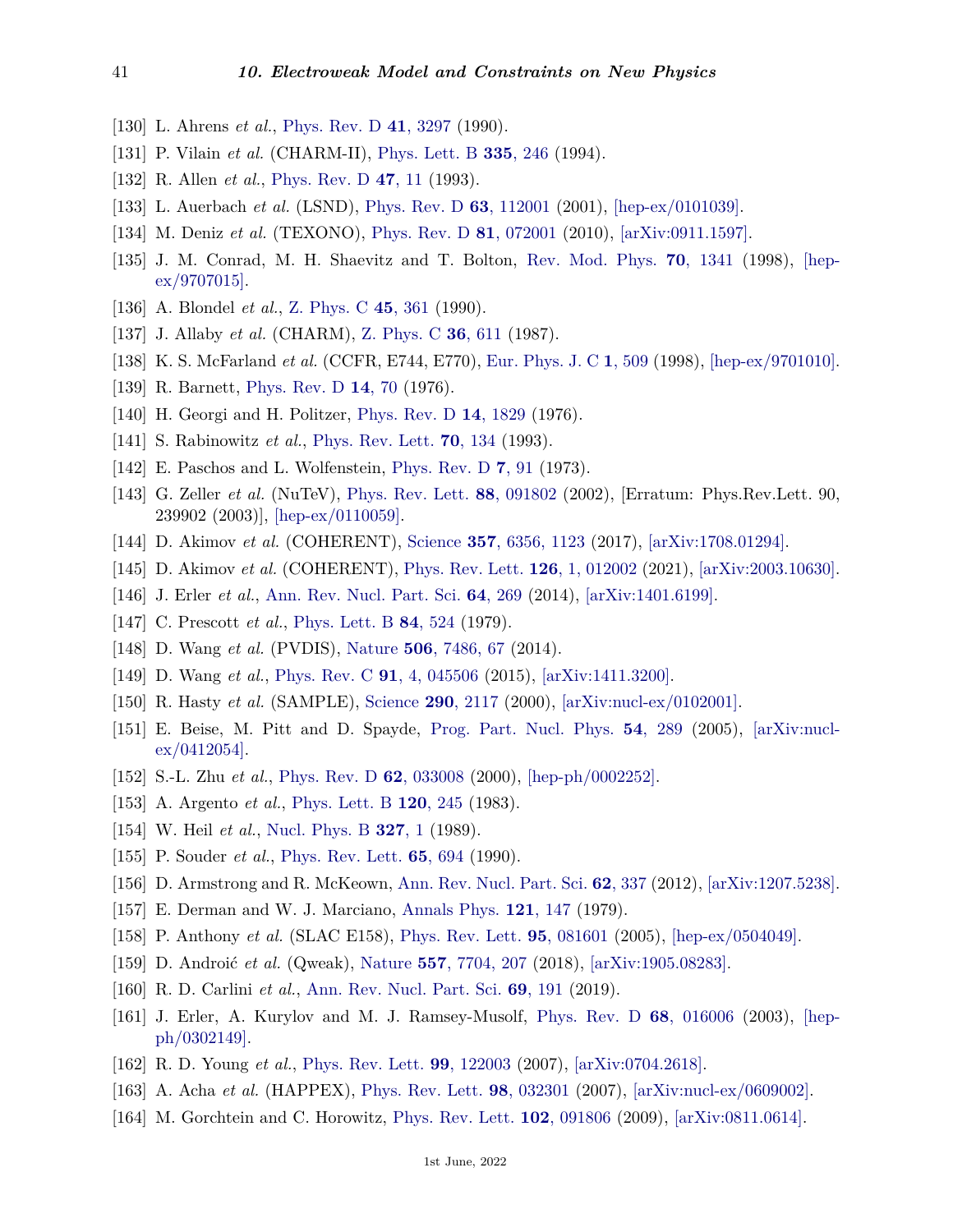- [165] M. Gorchtein, C. Horowitz and M. J. Ramsey-Musolf, [Phys. Rev. C](http://doi.org/10.1103/PhysRevC.84.015502) **84**[, 015502](http://doi.org/10.1103/PhysRevC.84.015502) (2011), [\[arXiv:1102.3910\].](https://arxiv.org/abs/1102.3910)
- [166] N. Hall *et al.*, [Phys. Lett. B](http://doi.org/10.1016/j.physletb.2015.11.081) **753**[, 221](http://doi.org/10.1016/j.physletb.2015.11.081) (2016), [\[arXiv:1504.03973\].](https://arxiv.org/abs/1504.03973)
- <span id="page-41-0"></span>[167] J. Erler *et al.*, [Phys. Rev. D](http://doi.org/10.1103/PhysRevD.100.053007) **100**[, 5, 053007](http://doi.org/10.1103/PhysRevD.100.053007) (2019), [\[arXiv:1907.07928\].](https://arxiv.org/abs/1907.07928)
- <span id="page-41-1"></span>[168] M. Bouchiat and C. Bouchiat, [Phys. Lett. B](http://doi.org/10.1016/0370-2693(74)90656-X) **48**[, 111](http://doi.org/10.1016/0370-2693(74)90656-X) (1974).
- <span id="page-41-3"></span><span id="page-41-2"></span>[169] M. Safronova *et al.*, [Rev. Mod. Phys.](http://doi.org/10.1103/RevModPhys.90.025008) **90**[, 2, 025008](http://doi.org/10.1103/RevModPhys.90.025008) (2018), [\[arXiv:1710.01833\].](https://arxiv.org/abs/1710.01833)
- [170] C. Wood *et al.*, [Science](http://doi.org/10.1126/science.275.5307.1759) **275**[, 1759](http://doi.org/10.1126/science.275.5307.1759) (1997).
- <span id="page-41-4"></span>[171] J. Guena, M. Lintz and M. Bouchiat, [Phys. Rev. A](http://doi.org/10.1103/PhysRevA.71.042108) **71**[, 042108](http://doi.org/10.1103/PhysRevA.71.042108) (2005), [\[arXiv:physics/0412017\].](https://arxiv.org/abs/physics/0412017)
- <span id="page-41-5"></span>[172] N. Edwards *et al.*, [Phys. Rev. Lett.](http://doi.org/10.1103/PhysRevLett.74.2654) **74**[, 2654](http://doi.org/10.1103/PhysRevLett.74.2654) (1995).
- <span id="page-41-6"></span>[173] P. Vetter *et al.*, [Phys. Rev. Lett.](http://doi.org/10.1103/PhysRevLett.74.2658) **74**[, 2658](http://doi.org/10.1103/PhysRevLett.74.2658) (1995).
- <span id="page-41-7"></span>[174] D. Meekhof *et al.*, [Phys. Rev. Lett.](http://doi.org/10.1103/PhysRevLett.71.3442) **71**[, 3442](http://doi.org/10.1103/PhysRevLett.71.3442) (1993).
- <span id="page-41-8"></span>[175] M. Macpherson *et al.*, [Phys. Rev. Lett.](http://doi.org/10.1103/PhysRevLett.67.2784) **67**[, 20, 2784](http://doi.org/10.1103/PhysRevLett.67.2784) (1991).
- <span id="page-41-9"></span>[176] P. Blunden, W. Melnitchouk and A. Thomas, [Phys. Rev. Lett.](http://doi.org/10.1103/PhysRevLett.109.262301) **109**[, 262301](http://doi.org/10.1103/PhysRevLett.109.262301) (2012), [\[arXiv:1208.4310\].](https://arxiv.org/abs/1208.4310)
- <span id="page-41-10"></span>[177] S. Bennett and C. E. Wieman, [Phys. Rev. Lett.](http://doi.org/10.1103/PhysRevLett.82.2484) **82**[, 2484](http://doi.org/10.1103/PhysRevLett.82.2484) (1999), [Erratum: Phys.Rev.Lett. 82, 4153 (1999), Erratum: Phys.Rev.Lett. 83, 889 (1999)], [\[hep-ex/9903022\].](https://arxiv.org/abs/hep-ex/9903022)
- <span id="page-41-12"></span><span id="page-41-11"></span>[178] V. Dzuba and V. Flambaum., [Phys. Rev. A](http://doi.org/10.1103/PhysRevA.62.052101) **62**[, 052101](http://doi.org/10.1103/PhysRevA.62.052101) (2000), [\[arXiv:physics/0005038\].](https://arxiv.org/abs/physics/0005038)
- <span id="page-41-13"></span>[179] V. Dzuba, V. Flambaum and O. Sushkov, [Phys. Rev. A](http://doi.org/10.1103/PhysRevA.56.R4357) **56**[, 4357](http://doi.org/10.1103/PhysRevA.56.R4357) (1997), [\[hep-ph/9709251\].](https://arxiv.org/abs/hep-ph/9709251)
- [180] D. Cho *et al.*, [Phys. Rev. A](http://doi.org/10.1103/PhysRevA.55.1007) **55**[, 1007](http://doi.org/10.1103/PhysRevA.55.1007) (1997).
- <span id="page-41-14"></span>[181] G. Toh *et al.*, [Phys. Rev. Lett.](http://doi.org/10.1103/PhysRevLett.123.073002) **123**[, 7, 073002](http://doi.org/10.1103/PhysRevLett.123.073002) (2019), [\[arXiv:1905.02768\].](https://arxiv.org/abs/1905.02768)
- <span id="page-41-15"></span>[182] A. A. Vasilyev *et al.*, [Phys. Rev. A](http://doi.org/10.1103/PhysRevA.66.020101) **66**[, 020101](http://doi.org/10.1103/PhysRevA.66.020101) (2002).
- <span id="page-41-16"></span>[183] V. Dzuba, V. Flambaum and J. Ginges, [Phys. Rev. D](http://doi.org/10.1103/PhysRevD.66.076013) **66**[, 076013](http://doi.org/10.1103/PhysRevD.66.076013) (2002), [\[hep-ph/0204134\].](https://arxiv.org/abs/hep-ph/0204134)
- <span id="page-41-17"></span>[184] J. Ginges and V. Flambaum, [Phys. Rept.](http://doi.org/10.1016/j.physrep.2004.03.005) **[397](http://doi.org/10.1016/j.physrep.2004.03.005)**, 63 (2004), [\[arXiv:physics/0309054\].](https://arxiv.org/abs/physics/0309054)
- [185] A. Derevianko and S. G. Porsev, [Eur. Phys. J. A](http://doi.org/10.1140/epja/i2006-10427-7) **32**[, 4, 517](http://doi.org/10.1140/epja/i2006-10427-7) (2007), [\[hep-ph/0608178\].](https://arxiv.org/abs/hep-ph/0608178)
- <span id="page-41-18"></span>[186] B. Roberts, V. Dzuba and V. Flambaum, [Ann. Rev. Nucl. Part. Sci.](http://doi.org/10.1146/annurev-nucl-102014-022331) **65**[, 63](http://doi.org/10.1146/annurev-nucl-102014-022331) (2015),  $\arXiv:1412.6644$ .
- <span id="page-41-19"></span>[187] A. Derevianko, [Phys. Rev. Lett.](http://doi.org/10.1103/PhysRevLett.85.1618) **85**[, 1618](http://doi.org/10.1103/PhysRevLett.85.1618) (2000), [\[hep-ph/0005274\].](https://arxiv.org/abs/hep-ph/0005274)
- [188] W. Johnson, I. Bednyakov and G. Soff, [Phys. Rev. Lett.](http://doi.org/10.1103/PhysRevLett.87.233001) **87**[, 233001](http://doi.org/10.1103/PhysRevLett.87.233001) (2001), [Erratum: Phys.Rev.Lett. 88, 079903 (2002)], [\[hep-ph/0110262\].](https://arxiv.org/abs/hep-ph/0110262)
- [189] M. Kuchiev and V. Flambaum, [Phys. Rev. Lett.](http://doi.org/10.1103/PhysRevLett.89.283002) **89**[, 283002](http://doi.org/10.1103/PhysRevLett.89.283002) (2002), [\[hep-ph/0206124\].](https://arxiv.org/abs/hep-ph/0206124)
- [190] A. Milstein, O. Sushkov and I. Terekhov, [Phys. Rev. Lett.](http://doi.org/10.1103/PhysRevLett.89.283003) **89**[, 283003](http://doi.org/10.1103/PhysRevLett.89.283003) (2002), [\[hep](https://arxiv.org/abs/hep-ph/0208227)[ph/0208227\].](https://arxiv.org/abs/hep-ph/0208227)
- [191] S. Porsev, K. Beloy and A. Derevianko, [Phys. Rev. Lett.](http://doi.org/10.1103/PhysRevLett.102.181601) **102**[, 181601](http://doi.org/10.1103/PhysRevLett.102.181601) (2009),  $\arXiv:0902.0335$ .
- <span id="page-41-21"></span><span id="page-41-20"></span>[192] V. Dzuba *et al.*, [Phys. Rev. Lett.](http://doi.org/10.1103/PhysRevLett.109.203003) **109**[, 203003](http://doi.org/10.1103/PhysRevLett.109.203003) (2012), [\[arXiv:1207.5864\].](https://arxiv.org/abs/1207.5864)
- [193] C. Bouchiat and C. Piketty, [Phys. Lett. B](http://doi.org/10.1016/0370-2693(83)90076-X) **[128](http://doi.org/10.1016/0370-2693(83)90076-X)**, 73 (1983).
- <span id="page-41-22"></span>[194] I. Zel'dovich, J. Exp. Theor. Phys. **6**, 1184 (1958).
- [195] V. Flambaum and D. Murray, [Phys. Rev. C](http://doi.org/10.1103/PhysRevC.56.1641) **56**[, 1641](http://doi.org/10.1103/PhysRevC.56.1641) (1997), [\[arXiv:nucl-th/9703050\].](https://arxiv.org/abs/nucl-th/9703050)
- <span id="page-41-23"></span>[196] W. Haxton and C. E. Wieman, [Ann. Rev. Nucl. Part. Sci.](http://doi.org/10.1146/annurev.nucl.51.101701.132458) **51**[, 261](http://doi.org/10.1146/annurev.nucl.51.101701.132458) (2001), [\[arXiv:nucl](https://arxiv.org/abs/nucl-th/0104026)[th/0104026\].](https://arxiv.org/abs/nucl-th/0104026)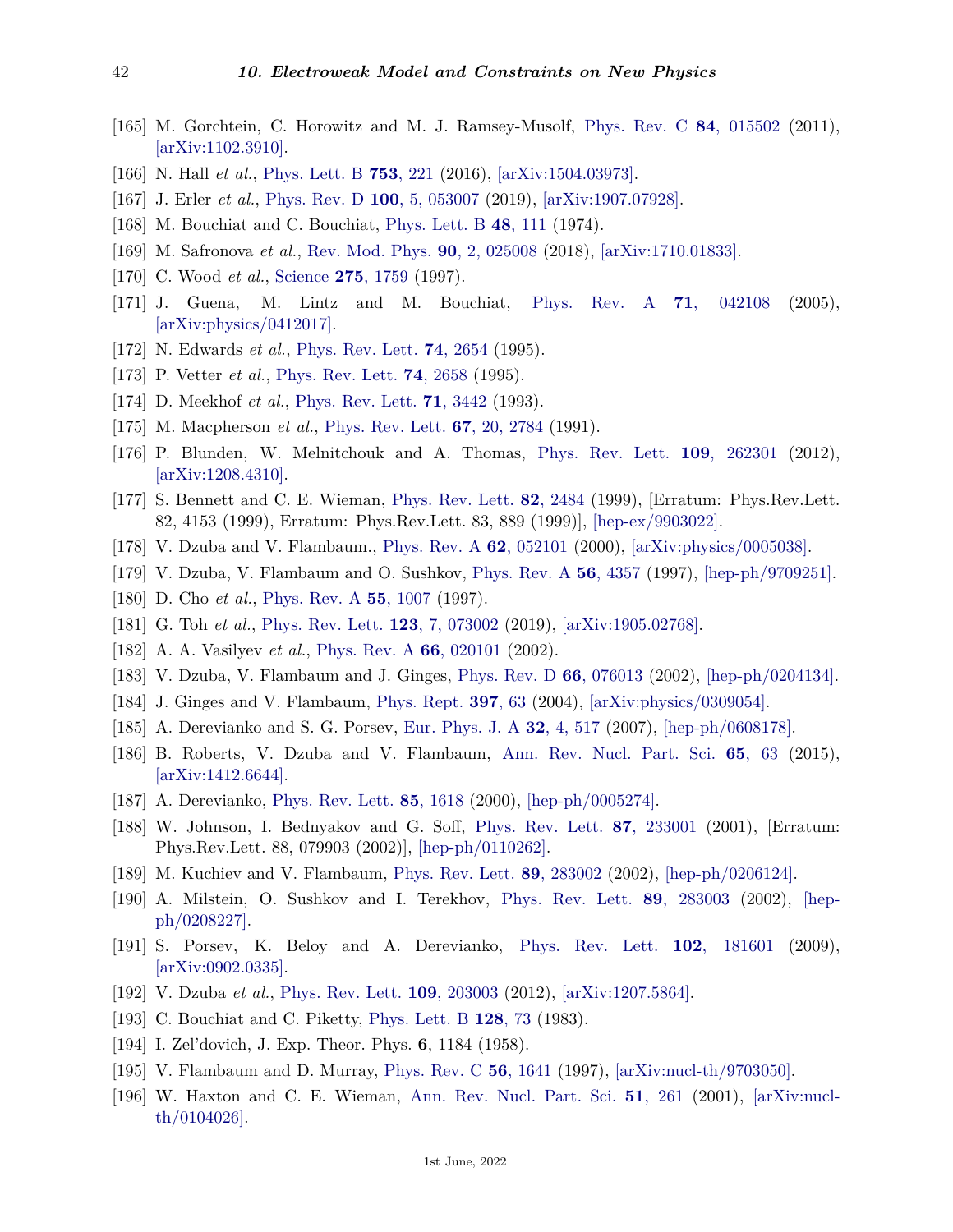- <span id="page-42-0"></span>[197] V. Dzuba *et al.*, [J. Phys. B](http://doi.org/10.1088/0022-3700/20/14/005) **20**[, 3297](http://doi.org/10.1088/0022-3700/20/14/005) (1987).
- <span id="page-42-1"></span>[198] J. L. Rosner, [Phys. Rev. D](http://doi.org/10.1103/PhysRevD.53.2724) **53**[, 2724](http://doi.org/10.1103/PhysRevD.53.2724) (1996), [\[hep-ph/9507375\].](https://arxiv.org/abs/hep-ph/9507375)
- <span id="page-42-2"></span>[199] D. Antypas *et al.*, [Nature Phys.](http://doi.org/10.1038/s41567-018-0312-8) **15**[, 2, 120](http://doi.org/10.1038/s41567-018-0312-8) (2019), [\[arXiv:1804.05747\].](https://arxiv.org/abs/1804.05747)
- <span id="page-42-3"></span>[200] M. Ramsey-Musolf, [Phys. Rev. C](http://doi.org/10.1103/PhysRevC.60.015501) **60**[, 015501](http://doi.org/10.1103/PhysRevC.60.015501) (1999), [\[hep-ph/9903264\].](https://arxiv.org/abs/hep-ph/9903264)
- <span id="page-42-4"></span>[201] S. Pollock, E. Fortson and L. Wilets, [Phys. Rev. C](http://doi.org/10.1103/PhysRevC.46.2587) **46**[, 2587](http://doi.org/10.1103/PhysRevC.46.2587) (1992), [\[arXiv:nucl-th/9211004\].](https://arxiv.org/abs/nucl-th/9211004)
- <span id="page-42-5"></span>[202] B. Chen and P. Vogel, [Phys. Rev. C](http://doi.org/10.1103/PhysRevC.48.1392) **48**[, 1392](http://doi.org/10.1103/PhysRevC.48.1392) (1993), [\[arXiv:nucl-th/9303003\].](https://arxiv.org/abs/nucl-th/9303003)
- <span id="page-42-6"></span>[203] C. Horowitz *et al.*, [Phys. Rev. C](http://doi.org/10.1103/PhysRevC.63.025501) **63**[, 025501](http://doi.org/10.1103/PhysRevC.63.025501) (2001), [\[arXiv:nucl-th/9912038\].](https://arxiv.org/abs/nucl-th/9912038)
- <span id="page-42-7"></span>[204] S. Abrahamyan *et al.*, [Phys. Rev. Lett.](http://doi.org/10.1103/PhysRevLett.108.112502) **108**[, 112502](http://doi.org/10.1103/PhysRevLett.108.112502) (2012), [\[arXiv:1201.2568\].](https://arxiv.org/abs/1201.2568)
- <span id="page-42-8"></span>[205] D. Adhikari *et al.* (PREX), [Phys. Rev. Lett.](http://doi.org/10.1103/PhysRevLett.126.172502) **126**[, 17, 172502](http://doi.org/10.1103/PhysRevLett.126.172502) (2021), [\[arXiv:2102.10767\].](https://arxiv.org/abs/2102.10767)
- <span id="page-42-9"></span>[206] H. Davoudiasl, H.-S. Lee and W. J. Marciano, [Phys. Rev. D](http://doi.org/10.1103/PhysRevD.86.095009) **86**[, 095009](http://doi.org/10.1103/PhysRevD.86.095009) (2012), [\[arXiv:1208.2973\].](https://arxiv.org/abs/1208.2973)
- <span id="page-42-11"></span><span id="page-42-10"></span>[207] E. Braaten, S. Narison and A. Pich, [Nucl. Phys. B](http://doi.org/10.1016/0550-3213(92)90267-F) **373**[, 581](http://doi.org/10.1016/0550-3213(92)90267-F) (1992).
- [208] A. Pich, [Prog. Part. Nucl. Phys.](http://doi.org/10.1016/j.ppnp.2013.11.002) **75**[, 41](http://doi.org/10.1016/j.ppnp.2013.11.002) (2014), [\[arXiv:1310.7922\].](https://arxiv.org/abs/1310.7922)
- <span id="page-42-12"></span>[209] M. Davier *et al.*, [Eur. Phys. J. C](http://doi.org/10.1140/epjc/s10052-014-2803-9) **74**[, 3, 2803](http://doi.org/10.1140/epjc/s10052-014-2803-9) (2014), [\[arXiv:1312.1501\].](https://arxiv.org/abs/1312.1501)
- <span id="page-42-13"></span>[210] K. Chetyrkin, A. Kataev and F. Tkachov, [Phys. Lett. B](http://doi.org/10.1016/0370-2693(79)90596-3) **85**[, 277](http://doi.org/10.1016/0370-2693(79)90596-3) (1979).
- [211] M. Dine and J. Sapirstein, [Phys. Rev. Lett.](http://doi.org/10.1103/PhysRevLett.43.668) **43**[, 668](http://doi.org/10.1103/PhysRevLett.43.668) (1979).
- [212] S. Gorishnii, A. Kataev and S. Larin, [Phys. Lett. B](http://doi.org/10.1016/0370-2693(91)90149-K) **259**[, 144](http://doi.org/10.1016/0370-2693(91)90149-K) (1991).
- [213] L. R. Surguladze and M. A. Samuel, [Phys. Rev. Lett.](http://doi.org/10.1103/PhysRevLett.66.560) **66**[, 560](http://doi.org/10.1103/PhysRevLett.66.560) (1991), [Erratum: Phys.Rev.Lett. 66, 2416 (1991)].
- <span id="page-42-14"></span>[214] P. Baikov, K. Chetyrkin and J. H. Kuhn, [Phys. Rev. Lett.](http://doi.org/10.1103/PhysRevLett.101.012002) **101**[, 012002](http://doi.org/10.1103/PhysRevLett.101.012002) (2008), [\[arXiv:0801.1821\].](https://arxiv.org/abs/0801.1821)
- <span id="page-42-15"></span>[215] F. Le Diberder and A. Pich, [Phys. Lett. B](http://doi.org/10.1016/0370-2693(92)90172-Z) **286**[, 147](http://doi.org/10.1016/0370-2693(92)90172-Z) (1992).
- <span id="page-42-16"></span>[216] M. Beneke and M. Jamin, [JHEP](http://doi.org/10.1088/1126-6708/2008/09/044) **09**[, 044](http://doi.org/10.1088/1126-6708/2008/09/044) (2008), [\[arXiv:0806.3156\].](https://arxiv.org/abs/0806.3156)
- <span id="page-42-17"></span>[217] E. Braaten and C.-S. Li, [Phys. Rev. D](http://doi.org/10.1103/PhysRevD.42.3888) **42**[, 3888](http://doi.org/10.1103/PhysRevD.42.3888) (1990).
- <span id="page-42-18"></span>[218] W. Marciano and A. Sirlin, [Phys. Rev. Lett.](http://doi.org/10.1103/PhysRevLett.61.1815) **61**[, 1815](http://doi.org/10.1103/PhysRevLett.61.1815) (1988).
- <span id="page-42-19"></span>[219] J. Erler, Rev. Mex. Fis. **50**, 200 (2004), [\[hep-ph/0211345\].](https://arxiv.org/abs/hep-ph/0211345)
- <span id="page-42-20"></span>[220] D. Boito *et al.*, [Phys. Rev. D](http://doi.org/10.1103/PhysRevD.85.093015) **85**[, 093015](http://doi.org/10.1103/PhysRevD.85.093015) (2012), [\[arXiv:1203.3146\].](https://arxiv.org/abs/1203.3146)
- <span id="page-42-21"></span>[221] D. Boito *et al.*, [Phys. Rev. D](http://doi.org/10.1103/PhysRevD.91.034003) **91**[, 3, 034003](http://doi.org/10.1103/PhysRevD.91.034003) (2015), [\[arXiv:1410.3528\].](https://arxiv.org/abs/1410.3528)
- <span id="page-42-22"></span>[222] J. Erler (2011), [\[arXiv:1102.5520\].](https://arxiv.org/abs/1102.5520)
- <span id="page-42-23"></span>[223] G. Bennett *et al.* (Muon g-2), [Phys. Rev. Lett.](http://doi.org/10.1103/PhysRevLett.92.161802) **92**[, 161802](http://doi.org/10.1103/PhysRevLett.92.161802) (2004), [\[hep-ex/0401008\].](https://arxiv.org/abs/hep-ex/0401008)
- <span id="page-42-24"></span>[224] B. Abi *et al.* (Muon g-2), [Phys. Rev. Lett.](http://doi.org/10.1103/PhysRevLett.126.141801) **126**[, 14, 141801](http://doi.org/10.1103/PhysRevLett.126.141801) (2021), [\[arXiv:2104.03281\].](https://arxiv.org/abs/2104.03281)
- <span id="page-42-25"></span>[225] T. Aoyama *et al.*, [Phys. Rev. Lett.](http://doi.org/10.1103/PhysRevLett.109.111808) **109**[, 111808](http://doi.org/10.1103/PhysRevLett.109.111808) (2012), [\[arXiv:1205.5370\].](https://arxiv.org/abs/1205.5370)
- [226] T. Aoyama *et al.*, [PTEP](http://doi.org/10.1093/ptep/pts030) **2012**[, 01A107](http://doi.org/10.1093/ptep/pts030) (2012).
- <span id="page-42-26"></span>[227] P. Baikov, A. Maier and P. Marquard, [Nucl. Phys. B](http://doi.org/10.1016/j.nuclphysb.2013.10.020) **877**[, 647](http://doi.org/10.1016/j.nuclphysb.2013.10.020) (2013), [\[arXiv:1307.6105\].](https://arxiv.org/abs/1307.6105)
- <span id="page-42-27"></span>[228] G. Li, R. Mendel and M. A. Samuel, [Phys. Rev. D](http://doi.org/10.1103/PhysRevD.47.1723) **47**[, 1723](http://doi.org/10.1103/PhysRevD.47.1723) (1993).
- [229] S. Laporta and E. Remiddi, [Phys. Lett. B](http://doi.org/10.1016/0370-2693(93)91176-N) **301**[, 440](http://doi.org/10.1016/0370-2693(93)91176-N) (1993).
- [230] S. Laporta and E. Remiddi, [Phys. Lett. B](http://doi.org/10.1016/0370-2693(96)00439-X) **379**[, 283](http://doi.org/10.1016/0370-2693(96)00439-X) (1996), [\[hep-ph/9602417\].](https://arxiv.org/abs/hep-ph/9602417)
- [231] A. Czarnecki and M. Skrzypek, [Phys. Lett. B](http://doi.org/10.1016/S0370-2693(99)00076-3) **449**[, 354](http://doi.org/10.1016/S0370-2693(99)00076-3) (1999), [\[hep-ph/9812394\].](https://arxiv.org/abs/hep-ph/9812394)
- <span id="page-42-28"></span>[232] J. Erler and M. Luo, [Phys. Rev. Lett.](http://doi.org/10.1103/PhysRevLett.87.071804) **87**[, 071804](http://doi.org/10.1103/PhysRevLett.87.071804) (2001), [\[hep-ph/0101010\].](https://arxiv.org/abs/hep-ph/0101010)
- <span id="page-42-29"></span>[233] S. Laporta, [Phys. Lett. B](http://doi.org/10.1016/j.physletb.2017.06.056) **772**[, 232](http://doi.org/10.1016/j.physletb.2017.06.056) (2017), [\[arXiv:1704.06996\].](https://arxiv.org/abs/1704.06996)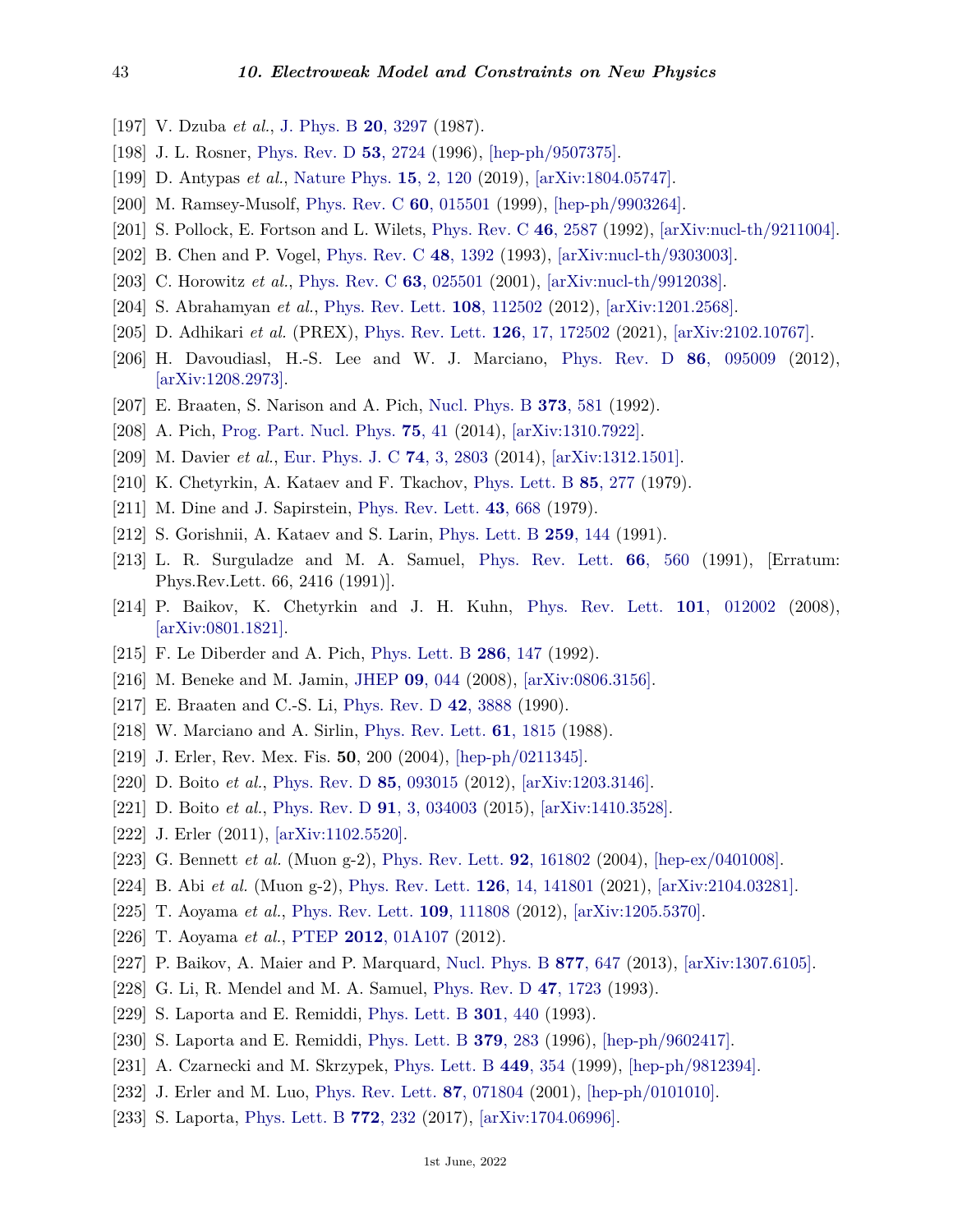- <span id="page-43-0"></span>[234] S. J. Brodsky and J. D. Sullivan, [Phys. Rev.](http://doi.org/10.1103/PhysRev.156.1644) **156**[, 1644](http://doi.org/10.1103/PhysRev.156.1644) (1967).
- [235] T. Burnett and M. Levine, [Phys. Lett. B](http://doi.org/10.1016/0370-2693(67)90274-2) **24**[, 467](http://doi.org/10.1016/0370-2693(67)90274-2) (1967).
- [236] R. Jackiw and S. Weinberg, [Phys. Rev. D](http://doi.org/10.1103/PhysRevD.5.2396) **5**[, 2396](http://doi.org/10.1103/PhysRevD.5.2396) (1972).
- [237] I. Bars and M. Yoshimura, [Phys. Rev. D](http://doi.org/10.1103/PhysRevD.6.374) **6**[, 374](http://doi.org/10.1103/PhysRevD.6.374) (1972).
- [238] K. Fujikawa, B. Lee and A. Sanda, [Phys. Rev. D](http://doi.org/10.1103/PhysRevD.6.2923) **6**[, 2923](http://doi.org/10.1103/PhysRevD.6.2923) (1972).
- <span id="page-43-1"></span>[239] W. A. Bardeen, R. Gastmans and B. Lautrup, [Nucl. Phys. B](http://doi.org/10.1016/0550-3213(72)90218-0) **46**[, 319](http://doi.org/10.1016/0550-3213(72)90218-0) (1972).
- <span id="page-43-2"></span>[240] T. Kukhto *et al.*, [Nucl. Phys. B](http://doi.org/10.1016/0550-3213(92)90687-7) **371**[, 567](http://doi.org/10.1016/0550-3213(92)90687-7) (1992).
- [241] S. Peris, M. Perrottet and E. de Rafael, [Phys. Lett. B](http://doi.org/10.1016/0370-2693(95)00768-G) **355**[, 523](http://doi.org/10.1016/0370-2693(95)00768-G) (1995), [\[hep-ph/9505405\].](https://arxiv.org/abs/hep-ph/9505405)
- [242] A. Czarnecki, B. Krause and W. J. Marciano, [Phys. Rev. D](http://doi.org/10.1103/PhysRevD.52.R2619) **52**[, 2619](http://doi.org/10.1103/PhysRevD.52.R2619) (1995), [\[hep](https://arxiv.org/abs/hep-ph/9506256)[ph/9506256\].](https://arxiv.org/abs/hep-ph/9506256)
- [243] A. Czarnecki, B. Krause and W. J. Marciano, [Phys. Rev. Lett.](http://doi.org/10.1103/PhysRevLett.76.3267) **76**[, 3267](http://doi.org/10.1103/PhysRevLett.76.3267) (1996), [\[hep](https://arxiv.org/abs/hep-ph/9512369)[ph/9512369\].](https://arxiv.org/abs/hep-ph/9512369)
- <span id="page-43-3"></span>[244] C. Gnendiger, D. Stöckinger and H. Stöckinger-Kim, [Phys. Rev. D](http://doi.org/10.1103/PhysRevD.88.053005) **88**[, 053005](http://doi.org/10.1103/PhysRevD.88.053005) (2013), [\[arXiv:1306.5546\].](https://arxiv.org/abs/1306.5546)
- <span id="page-43-4"></span>[245] G. Degrassi and G. Giudice, [Phys. Rev. D](http://doi.org/10.1103/PhysRevD.58.053007) **58**[, 053007](http://doi.org/10.1103/PhysRevD.58.053007) (1998), [\[hep-ph/9803384\].](https://arxiv.org/abs/hep-ph/9803384)
- <span id="page-43-5"></span>[246] A. Czarnecki, W. J. Marciano and A. Vainshtein, [Phys. Rev. D](http://doi.org/10.1103/PhysRevD.67.073006) **67**[, 073006](http://doi.org/10.1103/PhysRevD.67.073006) (2003), [Erratum: Phys.Rev.D 73, 119901 (2006)], [\[hep-ph/0212229\].](https://arxiv.org/abs/hep-ph/0212229)
- <span id="page-43-7"></span><span id="page-43-6"></span>[247] F. Jegerlehner, [EPJ Web Conf.](http://doi.org/10.1051/epjconf/201816600022) **166**[, 00022](http://doi.org/10.1051/epjconf/201816600022) (2018), [\[arXiv:1705.00263\].](https://arxiv.org/abs/1705.00263)
- <span id="page-43-8"></span>[248] P. D. Kennedy, J. Erler and H. Spiesberger (2021), [\[arXiv:2111.13016\].](https://arxiv.org/abs/2111.13016)
- [249] T. Aoyama *et al.*, [Phys. Rept.](http://doi.org/10.1016/j.physrep.2020.07.006) **[887](http://doi.org/10.1016/j.physrep.2020.07.006)**, 1 (2020), [\[arXiv:2006.04822\].](https://arxiv.org/abs/2006.04822)
- <span id="page-43-9"></span>[250] S. Borsanyi *et al.*, [Nature](http://doi.org/10.1038/s41586-021-03418-1) **593**[, 7857, 51](http://doi.org/10.1038/s41586-021-03418-1) (2021), [\[arXiv:2002.12347\].](https://arxiv.org/abs/2002.12347)
- <span id="page-43-10"></span>[251] K. Melnikov and A. Vainshtein, [Phys. Rev. D](http://doi.org/10.1103/PhysRevD.70.113006) **70**[, 113006](http://doi.org/10.1103/PhysRevD.70.113006) (2004), [\[hep-ph/0312226\].](https://arxiv.org/abs/hep-ph/0312226)
- <span id="page-43-11"></span>[252] J. Erler and G. Toledo Sanchez, [Phys. Rev. Lett.](http://doi.org/10.1103/PhysRevLett.97.161801) **97**[, 161801](http://doi.org/10.1103/PhysRevLett.97.161801) (2006), [\[hep-ph/0605052\].](https://arxiv.org/abs/hep-ph/0605052)
- <span id="page-43-12"></span>[253] J. Prades, E. de Rafael and A. Vainshtein **20**[, 303](http://doi.org/10.1142/9789814271844_0009) (2009), [\[arXiv:0901.0306\].](https://arxiv.org/abs/0901.0306)
- <span id="page-43-13"></span>[254] M. Knecht and A. Nyffeler, [Phys. Rev. D](http://doi.org/10.1103/PhysRevD.65.073034) **65**[, 073034](http://doi.org/10.1103/PhysRevD.65.073034) (2002), [\[hep-ph/0111058\].](https://arxiv.org/abs/hep-ph/0111058)
- <span id="page-43-14"></span>[255] I. Danilkin, C. F. Redmer and M. Vanderhaeghen, [Prog. Part. Nucl. Phys.](http://doi.org/10.1016/j.ppnp.2019.05.002) **[107](http://doi.org/10.1016/j.ppnp.2019.05.002)**, 20 (2019), [\[arXiv:1901.10346\].](https://arxiv.org/abs/1901.10346)
- <span id="page-43-15"></span>[256] T. Blum *et al.*, [Phys. Rev. Lett.](http://doi.org/10.1103/PhysRevLett.124.132002) **124**[, 13, 132002](http://doi.org/10.1103/PhysRevLett.124.132002) (2020), [\[arXiv:1911.08123\].](https://arxiv.org/abs/1911.08123)
- <span id="page-43-17"></span><span id="page-43-16"></span>[257] E.-H. Chao *et al.*, [Eur. Phys. J. C](http://doi.org/10.1140/epjc/s10052-021-09455-4) **81**[, 7, 651](http://doi.org/10.1140/epjc/s10052-021-09455-4) (2021), [\[arXiv:2104.02632\].](https://arxiv.org/abs/2104.02632)
- <span id="page-43-18"></span>[258] B. Krause, [Phys. Lett. B](http://doi.org/10.1016/S0370-2693(96)01346-9) **390**[, 392](http://doi.org/10.1016/S0370-2693(96)01346-9) (1997), [\[hep-ph/9607259\].](https://arxiv.org/abs/hep-ph/9607259)
- [259] A. Kurz *et al.*, [Phys. Lett. B](http://doi.org/10.1016/j.physletb.2014.05.043) **734**[, 144](http://doi.org/10.1016/j.physletb.2014.05.043) (2014), [\[arXiv:1403.6400\].](https://arxiv.org/abs/1403.6400)
- <span id="page-43-19"></span>[260] G. Colangelo *et al.*, [Phys. Lett. B](http://doi.org/10.1016/j.physletb.2014.06.012) **[735](http://doi.org/10.1016/j.physletb.2014.06.012)**, 90 (2014), [\[arXiv:1403.7512\].](https://arxiv.org/abs/1403.7512)
- <span id="page-43-20"></span>[261] J. L. Lopez, D. V. Nanopoulos and X. Wang, [Phys. Rev. D](http://doi.org/10.1103/PhysRevD.49.366) **49**[, 366](http://doi.org/10.1103/PhysRevD.49.366) (1994), [\[hep-ph/9308336\].](https://arxiv.org/abs/hep-ph/9308336)
- <span id="page-43-21"></span>[262] G. Passarino and M. Veltman, [Nucl. Phys. B](http://doi.org/10.1016/0550-3213(79)90234-7) **160**[, 151](http://doi.org/10.1016/0550-3213(79)90234-7) (1979).
- <span id="page-43-22"></span>[263] W. Hollik and G. Duckeck, Springer Tracts Mod. Phys. **162**, 1 (2000).
- <span id="page-43-24"></span>[264] B. Lynn and R. Stuart, [Nucl. Phys. B](http://doi.org/10.1016/0550-3213(85)90528-0) **253**[, 216](http://doi.org/10.1016/0550-3213(85)90528-0) (1985).
- <span id="page-43-25"></span>[265] S. L. Wu, [Phys. Rept.](http://doi.org/10.1016/0370-1573(84)90033-4) **[107](http://doi.org/10.1016/0370-1573(84)90033-4)**, 59 (1984).
- <span id="page-43-26"></span>[266] R. Marshall, [Z. Phys. C](http://doi.org/10.1007/BF01550939) **43**[, 607](http://doi.org/10.1007/BF01550939) (1989).
- <span id="page-43-23"></span>[267] S. Schael *et al.* (ALEPH, DELPHI, L3, OPAL, LEP Electroweak), [Phys. Rept.](http://doi.org/10.1016/j.physrep.2013.07.004) **532**[, 119](http://doi.org/10.1016/j.physrep.2013.07.004) (2013), [\[arXiv:1302.3415\].](https://arxiv.org/abs/1302.3415)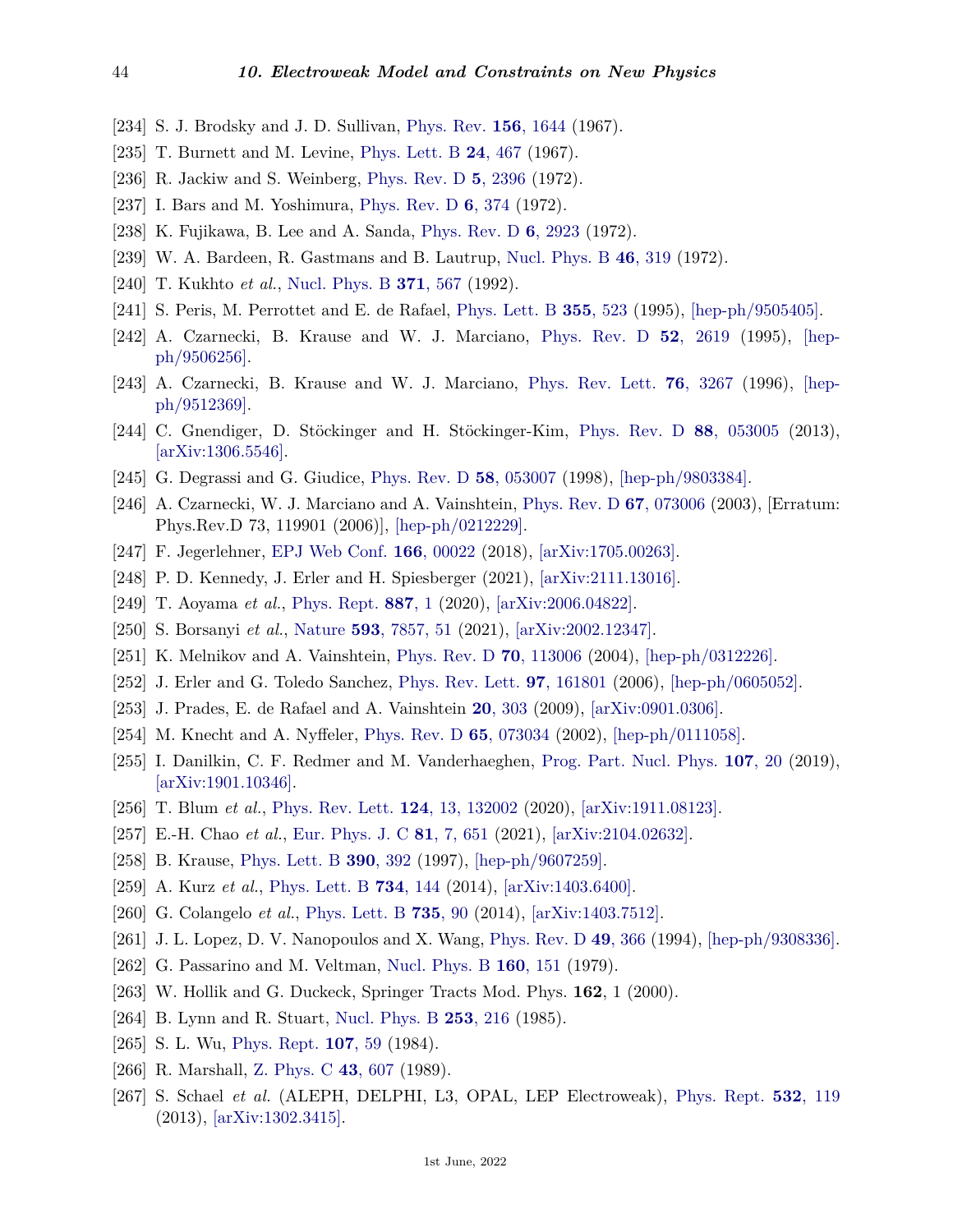- <span id="page-44-0"></span>[268] T. A. Aaltonen *et al.* (CDF, DØ), [Phys. Rev. D](http://doi.org/10.1103/PhysRevD.88.052018) **88**[, 5, 052018](http://doi.org/10.1103/PhysRevD.88.052018) (2013), [\[arXiv:1307.7627\].](https://arxiv.org/abs/1307.7627)
- <span id="page-44-1"></span>[269] Technical Report TEVEWWG/WZ 2010/01, FERMILAB, Batavia (2010), [\[arXiv:1003.2826\],](https://arxiv.org/abs/1003.2826) URL <https://www-d0.fnal.gov/Run2Physics/WWW/results/prelim/EW/E34>.
- <span id="page-44-2"></span>[270] M. Aaboud *et al.* (ATLAS), [Eur. Phys. J. C](http://doi.org/10.1140/epjc/s10052-017-5475-4) **78**[, 2, 110](http://doi.org/10.1140/epjc/s10052-017-5475-4) (2018), [Erratum: Eur.Phys.J.C 78, 898 (2018)], [\[arXiv:1701.07240\].](https://arxiv.org/abs/1701.07240)
- <span id="page-44-3"></span>[271] R. Aaij *et al.* (LHCb), [JHEP](http://doi.org/10.1007/JHEP01(2022)036) **01**[, 036](http://doi.org/10.1007/JHEP01(2022)036) (2022), [\[arXiv:2109.01113\].](https://arxiv.org/abs/2109.01113)
- <span id="page-44-4"></span>[272] A. Tumasyan *et al.* (CMS) (2022), [\[arXiv:2201.07861\].](https://arxiv.org/abs/2201.07861)
- <span id="page-44-5"></span>[273] G. Aad *et al.* (ATLAS), [Phys. Lett. B](http://doi.org/10.1016/j.physletb.2012.08.020) **[716](http://doi.org/10.1016/j.physletb.2012.08.020)**, 1 (2012), [\[arXiv:1207.7214\].](https://arxiv.org/abs/1207.7214)
- <span id="page-44-6"></span>[274] S. Chatrchyan *et al.* (CMS), [Phys. Lett. B](http://doi.org/10.1016/j.physletb.2012.08.021) **[716](http://doi.org/10.1016/j.physletb.2012.08.021)**, 30 (2012), [\[arXiv:1207.7235\].](https://arxiv.org/abs/1207.7235)
- <span id="page-44-7"></span>[275] M. Aaboud *et al.* (ATLAS), [Phys. Lett. B](http://doi.org/10.1016/j.physletb.2018.07.050) **784**[, 345](http://doi.org/10.1016/j.physletb.2018.07.050) (2018), [\[arXiv:1806.00242\].](https://arxiv.org/abs/1806.00242)
- <span id="page-44-8"></span>[276] A. M. Sirunyan *et al.* (CMS), [Phys. Lett. B](http://doi.org/10.1016/j.physletb.2020.135425) **805**[, 135425](http://doi.org/10.1016/j.physletb.2020.135425) (2020), [\[arXiv:2002.06398\].](https://arxiv.org/abs/2002.06398)
- <span id="page-44-9"></span>[277] A. Tumasyan *et al.* (CMS) (2022), [\[arXiv:2202.06923\].](https://arxiv.org/abs/2202.06923)
- <span id="page-44-10"></span>[278] D. de Florian *et al.* (LHC Higgs Cross Section Working Group) (2016), [\[arXiv:1610.07922\].](https://arxiv.org/abs/1610.07922)
- <span id="page-44-17"></span>[279] T. A. Aaltonen *et al.* (CDF, DØ), [Phys. Rev. D](http://doi.org/10.1103/PhysRevD.97.112007) **97**[, 11, 112007](http://doi.org/10.1103/PhysRevD.97.112007) (2018), [\[arXiv:1801.06283\].](https://arxiv.org/abs/1801.06283)
- <span id="page-44-18"></span>[280] G. Aad *et al.* (ATLAS), [JHEP](http://doi.org/10.1007/JHEP09(2015)049) **09**[, 049](http://doi.org/10.1007/JHEP09(2015)049) (2015), [\[arXiv:1503.03709\].](https://arxiv.org/abs/1503.03709)
- <span id="page-44-30"></span>[281] Technical Report ATLAS-CONF-2018-037, CERN, Geneva (2018), URL [https://cds.cern.](https://cds.cern.ch/record/2630340) [ch/record/2630340](https://cds.cern.ch/record/2630340).
- <span id="page-44-31"></span>[282] A. M. Sirunyan *et al.* (CMS), [Eur. Phys. J. C](http://doi.org/10.1140/epjc/s10052-018-6148-7) **78**[, 9, 701](http://doi.org/10.1140/epjc/s10052-018-6148-7) (2018), [\[arXiv:1806.00863\].](https://arxiv.org/abs/1806.00863)
- <span id="page-44-19"></span>[283] R. Aaij *et al.* (LHCb), [JHEP](http://doi.org/10.1007/JHEP11(2015)190) **11**[, 190](http://doi.org/10.1007/JHEP11(2015)190) (2015), [\[arXiv:1509.07645\].](https://arxiv.org/abs/1509.07645)
- <span id="page-44-13"></span>[284] K. Abe *et al.* (SLD), [Phys. Rev. Lett.](http://doi.org/10.1103/PhysRevLett.84.5945) **84**[, 5945](http://doi.org/10.1103/PhysRevLett.84.5945) (2000), [\[hep-ex/0004026\].](https://arxiv.org/abs/hep-ex/0004026)
- <span id="page-44-14"></span>[285] K. Abe *et al.* (SLD), [Phys. Rev. Lett.](http://doi.org/10.1103/PhysRevLett.86.1162) **86**[, 1162](http://doi.org/10.1103/PhysRevLett.86.1162) (2001), [\[hep-ex/0010015\].](https://arxiv.org/abs/hep-ex/0010015)
- <span id="page-44-11"></span>[286] D. Kennedy *et al.*, [Nucl. Phys. B](http://doi.org/10.1016/0550-3213(89)90243-5) **[321](http://doi.org/10.1016/0550-3213(89)90243-5)**, 83 (1989).
- <span id="page-44-12"></span>[287] S. Riemann, [Rept. Prog. Phys.](http://doi.org/10.1088/0034-4885/73/12/126201) **73**[, 126201](http://doi.org/10.1088/0034-4885/73/12/126201) (2010).
- <span id="page-44-15"></span>[288] K. Abe *et al.* (SLD), [Phys. Rev. Lett.](http://doi.org/10.1103/PhysRevLett.85.5059) **85**[, 5059](http://doi.org/10.1103/PhysRevLett.85.5059) (2000), [\[hep-ex/0006019\].](https://arxiv.org/abs/hep-ex/0006019)
- <span id="page-44-16"></span>[289] K. Abe *et al.* (SLD), [Phys. Rev. Lett.](http://doi.org/10.1103/PhysRevLett.78.17) **78**[, 17](http://doi.org/10.1103/PhysRevLett.78.17) (1997), [\[hep-ex/9609019\].](https://arxiv.org/abs/hep-ex/9609019)
- <span id="page-44-20"></span>[290] W. Bernreuther *et al.*, [JHEP](http://doi.org/10.1007/JHEP01(2017)053) **01**[, 053](http://doi.org/10.1007/JHEP01(2017)053) (2017), [\[arXiv:1611.07942\].](https://arxiv.org/abs/1611.07942)
- <span id="page-44-21"></span>[291] S. Catani and M. H. Seymour, [JHEP](http://doi.org/10.1088/1126-6708/1999/07/023) **07**[, 023](http://doi.org/10.1088/1126-6708/1999/07/023) (1999), [\[hep-ph/9905424\].](https://arxiv.org/abs/hep-ph/9905424)
- <span id="page-44-22"></span>[292] A. Djouadi, J. H. Kuhn and P. Zerwas, [Z. Phys. C](http://doi.org/10.1007/BF01621029) **46**[, 411](http://doi.org/10.1007/BF01621029) (1990).
- <span id="page-44-23"></span>[293] T. A. Aaltonen *et al.* (CDF), [Phys. Rev. D](http://doi.org/10.1103/PhysRevD.93.112016) **93**[, 11, 112016](http://doi.org/10.1103/PhysRevD.93.112016) (2016), [Addendum: Phys.Rev.D 95, 119901 (2017)], [\[arXiv:1605.02719\].](https://arxiv.org/abs/1605.02719)
- <span id="page-44-24"></span>[294] V. M. Abazov *et al.* (DØ), [Phys. Rev. Lett.](http://doi.org/10.1103/PhysRevLett.120.241802) **120**[, 24, 241802](http://doi.org/10.1103/PhysRevLett.120.241802) (2018), [\[arXiv:1710.03951\].](https://arxiv.org/abs/1710.03951)
- <span id="page-44-25"></span>[295] V. Abazov *et al.* (DØ), [Phys. Rev. D](http://doi.org/10.1103/PhysRevD.84.012007) **84**[, 012007](http://doi.org/10.1103/PhysRevD.84.012007) (2011), [\[arXiv:1104.4590\].](https://arxiv.org/abs/1104.4590)
- <span id="page-44-26"></span>[296] D. Acosta *et al.* (CDF), [Phys. Rev. D](http://doi.org/10.1103/PhysRevD.71.052002) **71**[, 052002](http://doi.org/10.1103/PhysRevD.71.052002) (2005), [\[hep-ex/0411059\].](https://arxiv.org/abs/hep-ex/0411059)
- <span id="page-44-27"></span>[297] V. Andreev *et al.* (H1), [Eur. Phys. J. C](http://doi.org/10.1140/epjc/s10052-018-6236-8) **78**[, 9, 777](http://doi.org/10.1140/epjc/s10052-018-6236-8) (2018), [\[arXiv:1806.01176\].](https://arxiv.org/abs/1806.01176)
- <span id="page-44-28"></span>[298] H. Abramowicz *et al.* (ZEUS), [Phys. Rev. D](http://doi.org/10.1103/PhysRevD.93.092002) **93**[, 9, 092002](http://doi.org/10.1103/PhysRevD.93.092002) (2016), [\[arXiv:1603.09628\].](https://arxiv.org/abs/1603.09628)
- <span id="page-44-29"></span>[299] P. Janot and S. Jadach, [Phys. Lett. B](http://doi.org/10.1016/j.physletb.2020.135319) **803**[, 135319](http://doi.org/10.1016/j.physletb.2020.135319) (2020), [\[arXiv:1912.02067\].](https://arxiv.org/abs/1912.02067)
- <span id="page-44-32"></span>[300] D. Albert *et al.*, [Nucl. Phys. B](http://doi.org/10.1016/0550-3213(80)90208-4) **166**[, 460](http://doi.org/10.1016/0550-3213(80)90208-4) (1980).
- <span id="page-44-33"></span>[301] K. Chetyrkin, J. H. Kuhn and A. Kwiatkowski, [Phys. Rept.](http://doi.org/10.1016/S0370-1573(96)00012-9) **277**[, 189](http://doi.org/10.1016/S0370-1573(96)00012-9) (1996), [\[hep](https://arxiv.org/abs/hep-ph/9503396)[ph/9503396\].](https://arxiv.org/abs/hep-ph/9503396)
- <span id="page-44-34"></span>[302] B. A. Kniehl and J. H. Kuhn, [Nucl. Phys. B](http://doi.org/10.1016/0550-3213(90)90070-T) **329**[, 547](http://doi.org/10.1016/0550-3213(90)90070-T) (1990).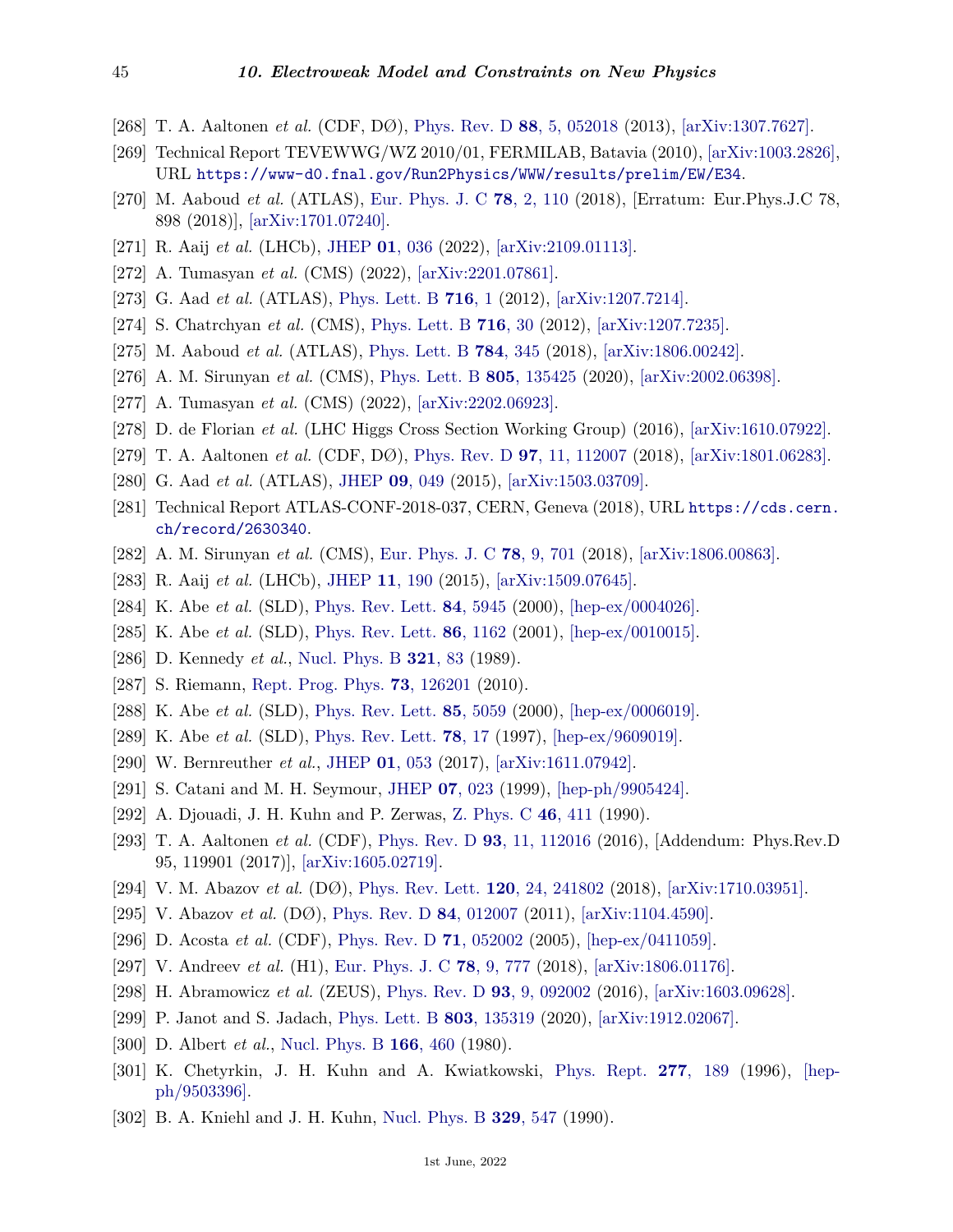- [303] K. Chetyrkin and A. Kwiatkowski, [Phys. Lett. B](http://doi.org/10.1016/0370-2693(93)90818-3) **319**[, 307](http://doi.org/10.1016/0370-2693(93)90818-3) (1993), [\[hep-ph/9310229\].](https://arxiv.org/abs/hep-ph/9310229)
- [304] S. Larin, T. van Ritbergen and J. Vermaseren, [Phys. Lett. B](http://doi.org/10.1016/0370-2693(94)90840-0) **320**[, 159](http://doi.org/10.1016/0370-2693(94)90840-0) (1994), [\[hep](https://arxiv.org/abs/hep-ph/9310378)[ph/9310378\].](https://arxiv.org/abs/hep-ph/9310378)
- [305] K. Chetyrkin and O. Tarasov, [Phys. Lett. B](http://doi.org/10.1016/0370-2693(94)91538-5) **327**[, 114](http://doi.org/10.1016/0370-2693(94)91538-5) (1994), [\[hep-ph/9312323\].](https://arxiv.org/abs/hep-ph/9312323)
- <span id="page-45-0"></span>[306] P. Baikov *et al.*, [Phys. Rev. Lett.](http://doi.org/10.1103/PhysRevLett.108.222003) **108**[, 222003](http://doi.org/10.1103/PhysRevLett.108.222003) (2012), [\[arXiv:1201.5804\].](https://arxiv.org/abs/1201.5804)
- <span id="page-45-1"></span>[307] A. Kataev, [Phys. Lett. B](http://doi.org/10.1016/0370-2693(92)91901-K) **287**[, 209](http://doi.org/10.1016/0370-2693(92)91901-K) (1992).
- <span id="page-45-2"></span>[308] B. W. Lynn and R. G. Stuart, [Phys. Lett. B](http://doi.org/10.1016/0370-2693(90)90505-Z) **252**[, 676](http://doi.org/10.1016/0370-2693(90)90505-Z) (1990).
- <span id="page-45-3"></span>[309] J. Bernabeu, A. Pich and A. Santamaria, [Nucl. Phys. B](http://doi.org/10.1016/0550-3213(91)80023-F) **363**[, 326](http://doi.org/10.1016/0550-3213(91)80023-F) (1991).
- <span id="page-45-4"></span>[310] A. Czarnecki and J. H. Kuhn, [Phys. Rev. Lett.](http://doi.org/10.1103/PhysRevLett.77.3955) **77**[, 3955](http://doi.org/10.1103/PhysRevLett.77.3955) (1996), [\[hep-ph/9608366\].](https://arxiv.org/abs/hep-ph/9608366)
- [311] R. Harlander, T. Seidensticker and M. Steinhauser, [Phys. Lett. B](http://doi.org/10.1016/S0370-2693(98)00220-2) **426**[, 125](http://doi.org/10.1016/S0370-2693(98)00220-2) (1998), [\[hep](https://arxiv.org/abs/hep-ph/9712228)[ph/9712228\].](https://arxiv.org/abs/hep-ph/9712228)
- <span id="page-45-5"></span>[312] J. Fleischer *et al.*, [Phys. Lett. B](http://doi.org/10.1016/S0370-2693(99)00716-9) **459**[, 625](http://doi.org/10.1016/S0370-2693(99)00716-9) (1999), [\[hep-ph/9904256\].](https://arxiv.org/abs/hep-ph/9904256)
- <span id="page-45-6"></span>[313] P. A. Grassi, B. A. Kniehl and A. Sirlin, [Phys. Rev. Lett.](http://doi.org/10.1103/PhysRevLett.86.389) **86**[, 389](http://doi.org/10.1103/PhysRevLett.86.389) (2001), [\[hep-th/0005149\].](https://arxiv.org/abs/hep-th/0005149)
- <span id="page-45-7"></span>[314] A. Akhundov, D. Bardin and T. Riemann, [Nucl. Phys. B](http://doi.org/10.1016/0550-3213(86)90014-3) **[276](http://doi.org/10.1016/0550-3213(86)90014-3)**, 1 (1986).
- [315] F. Jegerlehner, [Z. Phys. C](http://doi.org/10.1007/BF01551840) **32**[, 425](http://doi.org/10.1007/BF01551840) (1986), [Erratum: Z.Phys.C 38, 519 (1988)].
- [316] W. Beenakker and W. Hollik, [Z. Phys. C](http://doi.org/10.1007/BF01559728) **40**[, 141](http://doi.org/10.1007/BF01559728) (1988).
- [317] D. Bardin *et al.*, [Z. Phys. C](http://doi.org/10.1007/BF01415565) **44**[, 493](http://doi.org/10.1007/BF01415565) (1989).
- <span id="page-45-8"></span>[318] A. Borrelli *et al.*, [Nucl. Phys. B](http://doi.org/10.1016/0550-3213(90)90042-C) **333**[, 357](http://doi.org/10.1016/0550-3213(90)90042-C) (1990).
- <span id="page-45-9"></span>[319] A. Denner and T. Sack, [Z. Phys. C](http://doi.org/10.1007/BF01560267) **46**[, 653](http://doi.org/10.1007/BF01560267) (1990).
- <span id="page-45-10"></span>[320] A. Denner, [Fortsch. Phys.](http://doi.org/10.1002/prop.2190410402) **41**[, 307](http://doi.org/10.1002/prop.2190410402) (1993), [\[arXiv:0709.1075\].](https://arxiv.org/abs/0709.1075)
- <span id="page-45-13"></span>[321] G. Aad *et al.* (ATLAS), [Nature Phys.](http://doi.org/10.1038/s41567-021-01236-w) **17**[, 7, 813](http://doi.org/10.1038/s41567-021-01236-w) (2021), [\[arXiv:2007.14040\].](https://arxiv.org/abs/2007.14040)
- <span id="page-45-11"></span>[322] U. Amaldi *et al.*, [Phys. Rev. D](http://doi.org/10.1103/PhysRevD.36.1385) **36**[, 1385](http://doi.org/10.1103/PhysRevD.36.1385) (1987).
- [323] G. Costa *et al.*, [Nucl. Phys. B](http://doi.org/10.1016/0550-3213(88)90020-X) **297**[, 244](http://doi.org/10.1016/0550-3213(88)90020-X) (1988).
- [324] P. Langacker and M. Luo, [Phys. Rev. D](http://doi.org/10.1103/PhysRevD.44.817) **44**[, 817](http://doi.org/10.1103/PhysRevD.44.817) (1991).
- <span id="page-45-12"></span>[325] J. Erler and P. Langacker, [Phys. Rev. D](http://doi.org/10.1103/PhysRevD.52.441) **52**[, 441](http://doi.org/10.1103/PhysRevD.52.441) (1995), [\[hep-ph/9411203\].](https://arxiv.org/abs/hep-ph/9411203)
- <span id="page-45-14"></span>[326] F. James and M. Roos, [Comput. Phys. Commun.](http://doi.org/10.1016/0010-4655(75)90039-9) **10**[, 343](http://doi.org/10.1016/0010-4655(75)90039-9) (1975).
- <span id="page-45-15"></span>[327] D. d'Enterria and A. Poldaru, [JHEP](http://doi.org/10.1007/JHEP06(2020)016) **06**[, 016](http://doi.org/10.1007/JHEP06(2020)016) (2020), [\[arXiv:1912.11733\].](https://arxiv.org/abs/1912.11733)
- <span id="page-45-17"></span><span id="page-45-16"></span>[328] V. Abazov *et al.* (DØ), [Phys. Rev. D](http://doi.org/10.1103/PhysRevD.80.111107) **80**[, 111107](http://doi.org/10.1103/PhysRevD.80.111107) (2009), [\[arXiv:0911.2710\].](https://arxiv.org/abs/0911.2710)
- [329] M. Cè *et al.* (2022), [\[arXiv:2203.08676\].](https://arxiv.org/abs/2203.08676)
- <span id="page-45-19"></span><span id="page-45-18"></span>[330] J. Bagger, K. T. Matchev and D. Pierce, [Phys. Lett. B](http://doi.org/10.1016/0370-2693(95)00207-2) **348**[, 443](http://doi.org/10.1016/0370-2693(95)00207-2) (1995), [\[hep-ph/9501277\].](https://arxiv.org/abs/hep-ph/9501277)
- [331] P. Langacker and N. Polonsky, [Phys. Rev. D](http://doi.org/10.1103/PhysRevD.52.3081) **52**[, 3081](http://doi.org/10.1103/PhysRevD.52.3081) (1995), [\[hep-ph/9503214\].](https://arxiv.org/abs/hep-ph/9503214)
- <span id="page-45-20"></span>[332] M. Veltman, [Nucl. Phys. B](http://doi.org/10.1016/0550-3213(77)90342-X) **[123](http://doi.org/10.1016/0550-3213(77)90342-X)**, 89 (1977).
- [333] M. S. Chanowitz, M. Furman and I. Hinchliffe, [Phys. Lett. B](http://doi.org/10.1016/0370-2693(78)90024-2) **78**[, 285](http://doi.org/10.1016/0370-2693(78)90024-2) (1978).
- <span id="page-45-22"></span><span id="page-45-21"></span>[334] J. van der Bij and F. Hoogeveen, [Nucl. Phys. B](http://doi.org/10.1016/0550-3213(87)90284-7) **283**[, 477](http://doi.org/10.1016/0550-3213(87)90284-7) (1987).
- [335] P. Langacker and M. Luo, [Phys. Rev. D](http://doi.org/10.1103/PhysRevD.45.278) **45**[, 278](http://doi.org/10.1103/PhysRevD.45.278) (1992).
- <span id="page-45-23"></span>[336] A. Denner, R. Guth and J. H. Kuhn, [Phys. Lett. B](http://doi.org/10.1016/0370-2693(90)91126-V) **240**[, 438](http://doi.org/10.1016/0370-2693(90)91126-V) (1990).
- [337] W. Grimus *et al.*, [J. Phys. G](http://doi.org/10.1088/0954-3899/35/7/075001) **35**[, 075001](http://doi.org/10.1088/0954-3899/35/7/075001) (2008), [\[arXiv:0711.4022\].](https://arxiv.org/abs/0711.4022)
- <span id="page-45-24"></span>[338] H. E. Haber and D. O'Neil, [Phys. Rev. D](http://doi.org/10.1103/PhysRevD.83.055017) **83**[, 055017](http://doi.org/10.1103/PhysRevD.83.055017) (2011), [\[arXiv:1011.6188\].](https://arxiv.org/abs/1011.6188)
- <span id="page-45-25"></span>[339] S. Bertolini and A. Sirlin, [Phys. Lett. B](http://doi.org/10.1016/0370-2693(91)90878-T) **257**[, 179](http://doi.org/10.1016/0370-2693(91)90878-T) (1991).
- <span id="page-45-26"></span>[340] M. Golden and L. Randall, [Nucl. Phys. B](http://doi.org/10.1016/0550-3213(91)90614-4) **[361](http://doi.org/10.1016/0550-3213(91)90614-4)**, 3 (1991).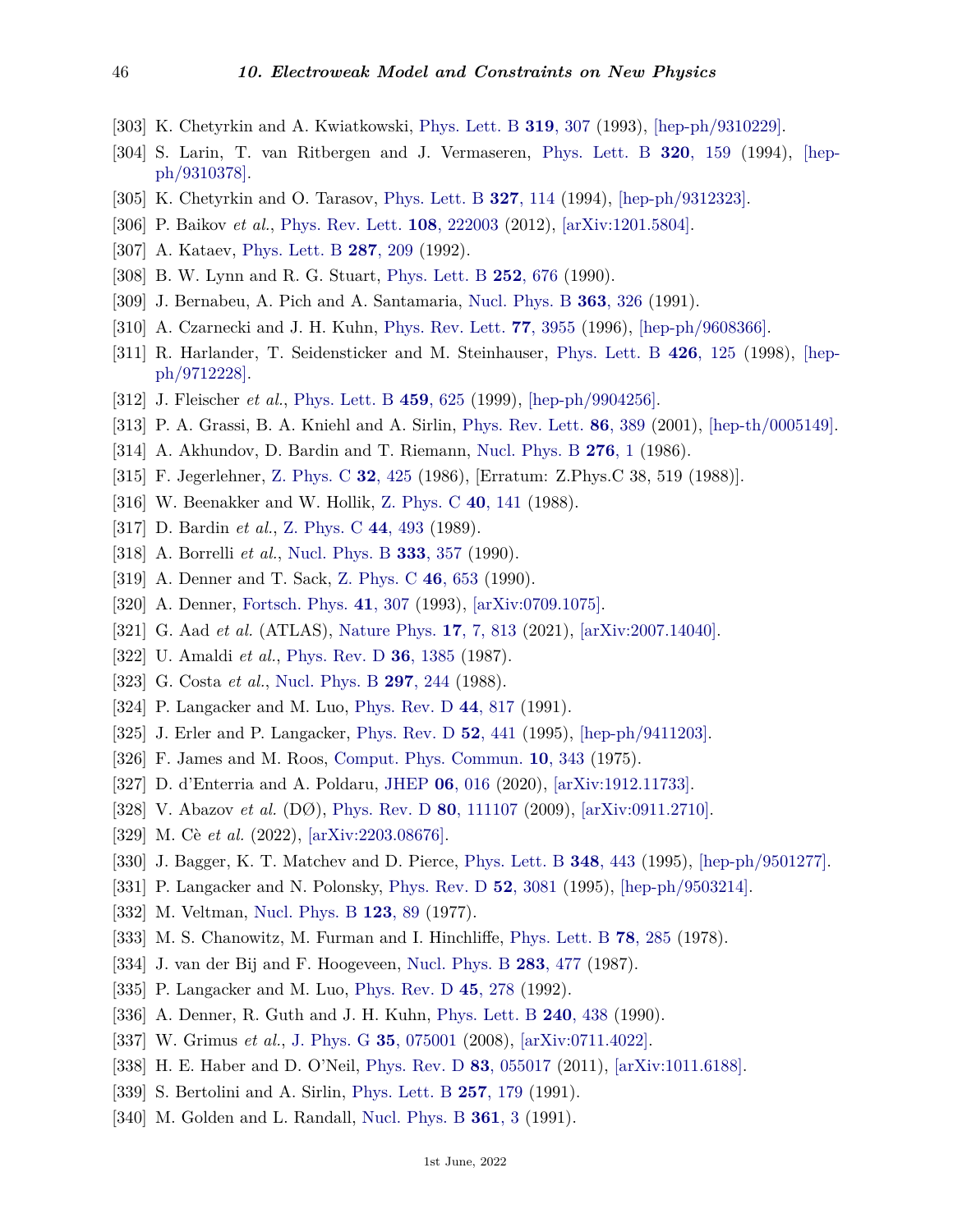- [341] B. Holdom and J. Terning, [Phys. Lett. B](http://doi.org/10.1016/0370-2693(90)91054-F) **[247](http://doi.org/10.1016/0370-2693(90)91054-F)**, 88 (1990).
- <span id="page-46-0"></span>[342] M. E. Peskin and T. Takeuchi, [Phys. Rev. Lett.](http://doi.org/10.1103/PhysRevLett.65.964) **65**[, 964](http://doi.org/10.1103/PhysRevLett.65.964) (1990).
- <span id="page-46-1"></span>[343] K. Hagiwara *et al.*, [Z. Phys. C](http://doi.org/10.1007/BF01957770) **64**[, 559](http://doi.org/10.1007/BF01957770) (1994), [Erratum: Z.Phys.C 68, 352 (1995)], [\[hep](https://arxiv.org/abs/hep-ph/9409380)[ph/9409380\].](https://arxiv.org/abs/hep-ph/9409380)
- <span id="page-46-2"></span>[344] M. E. Peskin and T. Takeuchi, [Phys. Rev. D](http://doi.org/10.1103/PhysRevD.46.381) **46**[, 381](http://doi.org/10.1103/PhysRevD.46.381) (1992).
- <span id="page-46-5"></span>[345] I. Maksymyk, C. Burgess and D. London, [Phys. Rev. D](http://doi.org/10.1103/PhysRevD.50.529) **50**[, 529](http://doi.org/10.1103/PhysRevD.50.529) (1994), [\[hep-ph/9306267\].](https://arxiv.org/abs/hep-ph/9306267)
- <span id="page-46-6"></span>[346] R. Barbieri *et al.*, [Nucl. Phys. B](http://doi.org/10.1016/j.nuclphysb.2004.10.014) **703**[, 127](http://doi.org/10.1016/j.nuclphysb.2004.10.014) (2004), [\[hep-ph/0405040\].](https://arxiv.org/abs/hep-ph/0405040)
- <span id="page-46-7"></span>[347] M. Farina *et al.*, [Phys. Lett. B](http://doi.org/10.1016/j.physletb.2017.06.043) **772**[, 210](http://doi.org/10.1016/j.physletb.2017.06.043) (2017), [\[arXiv:1609.08157\].](https://arxiv.org/abs/1609.08157)
- <span id="page-46-3"></span>[348] G. Altarelli and R. Barbieri, [Phys. Lett. B](http://doi.org/10.1016/0370-2693(91)91378-9) **253**[, 161](http://doi.org/10.1016/0370-2693(91)91378-9) (1991).
- <span id="page-46-4"></span>[349] D. Kennedy and P. Langacker, [Phys. Rev. D](http://doi.org/10.1103/PhysRevD.44.1591) **44**[, 1591](http://doi.org/10.1103/PhysRevD.44.1591) (1991).
- <span id="page-46-8"></span>[350] L. Randall and R. Sundrum, [Phys. Rev. Lett.](http://doi.org/10.1103/PhysRevLett.83.3370) **83**[, 3370](http://doi.org/10.1103/PhysRevLett.83.3370) (1999), [\[hep-ph/9905221\].](https://arxiv.org/abs/hep-ph/9905221)
- <span id="page-46-9"></span>[351] M. Carena *et al.*, [Nucl. Phys. B](http://doi.org/10.1016/j.nuclphysb.2006.10.012) **759**[, 202](http://doi.org/10.1016/j.nuclphysb.2006.10.012) (2006), [\[hep-ph/0607106\].](https://arxiv.org/abs/hep-ph/0607106)
- <span id="page-46-10"></span>[352] R. Contino (2011), [\[arXiv:1005.4269\].](https://arxiv.org/abs/1005.4269)
- <span id="page-46-11"></span>[353] D. D. Dietrich, F. Sannino and K. Tuominen, [Phys. Rev. D](http://doi.org/10.1103/PhysRevD.72.055001) **72**[, 055001](http://doi.org/10.1103/PhysRevD.72.055001) (2005), [\[hep](https://arxiv.org/abs/hep-ph/0505059)[ph/0505059\].](https://arxiv.org/abs/hep-ph/0505059)
- <span id="page-46-12"></span>[354] E. Gates and J. Terning, [Phys. Rev. Lett.](http://doi.org/10.1103/PhysRevLett.67.1840) **67**[, 1840](http://doi.org/10.1103/PhysRevLett.67.1840) (1991).
- [355] H. Georgi, [Nucl. Phys. B](http://doi.org/10.1016/0550-3213(91)80022-E) **363**[, 301](http://doi.org/10.1016/0550-3213(91)80022-E) (1991).
- <span id="page-46-13"></span>[356] M. J. Dugan and L. Randall, [Phys. Lett. B](http://doi.org/10.1016/0370-2693(91)90720-B) **264**[, 154](http://doi.org/10.1016/0370-2693(91)90720-B) (1991).
- <span id="page-46-14"></span>[357] H. E. Haber and G. L. Kane, [Phys. Rept.](http://doi.org/10.1016/0370-1573(85)90051-1) **[117](http://doi.org/10.1016/0370-1573(85)90051-1)**, 75 (1985).
- <span id="page-46-15"></span>[358] A. Djouadi, [Phys. Rept.](http://doi.org/10.1016/j.physrep.2007.10.005) **[459](http://doi.org/10.1016/j.physrep.2007.10.005)**, 1 (2008), [\[hep-ph/0503173\].](https://arxiv.org/abs/hep-ph/0503173)
- <span id="page-46-16"></span>[359] R. Barbieri *et al.*, [Nucl. Phys. B](http://doi.org/10.1016/0550-3213(90)90181-C) **341**[, 309](http://doi.org/10.1016/0550-3213(90)90181-C) (1990).
- [360] R. Barbieri, M. Frigeni and F. Caravaglios, [Phys. Lett. B](http://doi.org/10.1016/0370-2693(92)91860-C) **279**[, 169](http://doi.org/10.1016/0370-2693(92)91860-C) (1992).
- [361] J. Erler and D. M. Pierce, [Nucl. Phys. B](http://doi.org/10.1016/S0550-3213(98)00359-9) **[526](http://doi.org/10.1016/S0550-3213(98)00359-9)**, 53 (1998), [\[hep-ph/9801238\].](https://arxiv.org/abs/hep-ph/9801238)
- [362] G.-C. Cho and K. Hagiwara, [Nucl. Phys. B](http://doi.org/10.1016/S0550-3213(00)00027-4) **574**[, 623](http://doi.org/10.1016/S0550-3213(00)00027-4) (2000), [\[hep-ph/9912260\].](https://arxiv.org/abs/hep-ph/9912260)
- [363] G. Altarelli *et al.*, [JHEP](http://doi.org/10.1088/1126-6708/2001/06/018) **06**[, 018](http://doi.org/10.1088/1126-6708/2001/06/018) (2001), [\[hep-ph/0106029\].](https://arxiv.org/abs/hep-ph/0106029)
- [364] S. Heinemeyer, W. Hollik and G. Weiglein, [Phys. Rept.](http://doi.org/10.1016/j.physrep.2005.12.002) **425**[, 265](http://doi.org/10.1016/j.physrep.2005.12.002) (2006), [\[hep-ph/0412214\].](https://arxiv.org/abs/hep-ph/0412214)
- [365] S. P. Martin, K. Tobe and J. D. Wells, [Phys. Rev. D](http://doi.org/10.1103/PhysRevD.71.073014) **71**[, 073014](http://doi.org/10.1103/PhysRevD.71.073014) (2005), [\[hep-ph/0412424\].](https://arxiv.org/abs/hep-ph/0412424)
- [366] M. Ramsey-Musolf and S. Su, [Phys. Rept.](http://doi.org/10.1016/j.physrep.2007.10.001) **[456](http://doi.org/10.1016/j.physrep.2007.10.001)**, 1 (2008), [\[hep-ph/0612057\].](https://arxiv.org/abs/hep-ph/0612057)
- [367] S. Heinemeyer *et al.*, [JHEP](http://doi.org/10.1088/1126-6708/2008/04/039) **04**[, 039](http://doi.org/10.1088/1126-6708/2008/04/039) (2008), [\[arXiv:0710.2972\].](https://arxiv.org/abs/0710.2972)
- <span id="page-46-17"></span>[368] O. Buchmueller *et al.*, [Eur. Phys. J. C](http://doi.org/10.1140/epjc/s10052-012-2020-3) **72**[, 2020](http://doi.org/10.1140/epjc/s10052-012-2020-3) (2012), [\[arXiv:1112.3564\].](https://arxiv.org/abs/1112.3564)
- <span id="page-46-18"></span>[369] B. Grinstein and M. B. Wise, [Phys. Lett. B](http://doi.org/10.1016/0370-2693(91)90061-T) **265**[, 326](http://doi.org/10.1016/0370-2693(91)90061-T) (1991).
- <span id="page-46-19"></span>[370] A. Pich, I. Rosell and J. Sanz-Cillero, [JHEP](http://doi.org/10.1007/JHEP01(2014)157) **01**[, 157](http://doi.org/10.1007/JHEP01(2014)157) (2014), [\[arXiv:1310.3121\].](https://arxiv.org/abs/1310.3121)
- <span id="page-46-20"></span>[371] C. T. Hill and E. H. Simmons, [Phys. Rept.](http://doi.org/10.1016/S0370-1573(03)00140-6) **381**[, 235](http://doi.org/10.1016/S0370-1573(03)00140-6) (2003), [Erratum: Phys.Rept. 390, 553–554 (2004)], [\[hep-ph/0203079\].](https://arxiv.org/abs/hep-ph/0203079)
- <span id="page-46-21"></span>[372] G. Panico and A. Wulzer **[913](http://doi.org/10.1007/978-3-319-22617-0)** (2016), [\[arXiv:1506.01961\].](https://arxiv.org/abs/1506.01961)
- <span id="page-46-22"></span>[373] J. Erler and P. Langacker, [Phys. Rev. Lett.](http://doi.org/10.1103/PhysRevLett.105.031801) **105**[, 031801](http://doi.org/10.1103/PhysRevLett.105.031801) (2010), [\[arXiv:1003.3211\].](https://arxiv.org/abs/1003.3211)
- <span id="page-46-23"></span>[374] J. Gunion, D. W. McKay and H. Pois, [Phys. Rev. D](http://doi.org/10.1103/PhysRevD.53.1616) **53**[, 1616](http://doi.org/10.1103/PhysRevD.53.1616) (1996), [\[hep-ph/9507323\].](https://arxiv.org/abs/hep-ph/9507323)
- <span id="page-46-24"></span>[375] A. Lenz, [Adv. High Energy Phys.](http://doi.org/10.1155/2013/910275) **2013**[, 910275](http://doi.org/10.1155/2013/910275) (2013).
- <span id="page-46-25"></span>[376] S. Chatrchyan *et al.* (CMS), [Phys. Rev. D](http://doi.org/10.1103/PhysRevD.86.112003) **86**[, 112003](http://doi.org/10.1103/PhysRevD.86.112003) (2012), [\[arXiv:1209.1062\].](https://arxiv.org/abs/1209.1062)
- <span id="page-46-26"></span>[377] A. Djouadi and A. Lenz, [Phys. Lett. B](http://doi.org/10.1016/j.physletb.2012.07.060) **715**[, 310](http://doi.org/10.1016/j.physletb.2012.07.060) (2012), [\[arXiv:1204.1252\].](https://arxiv.org/abs/1204.1252)